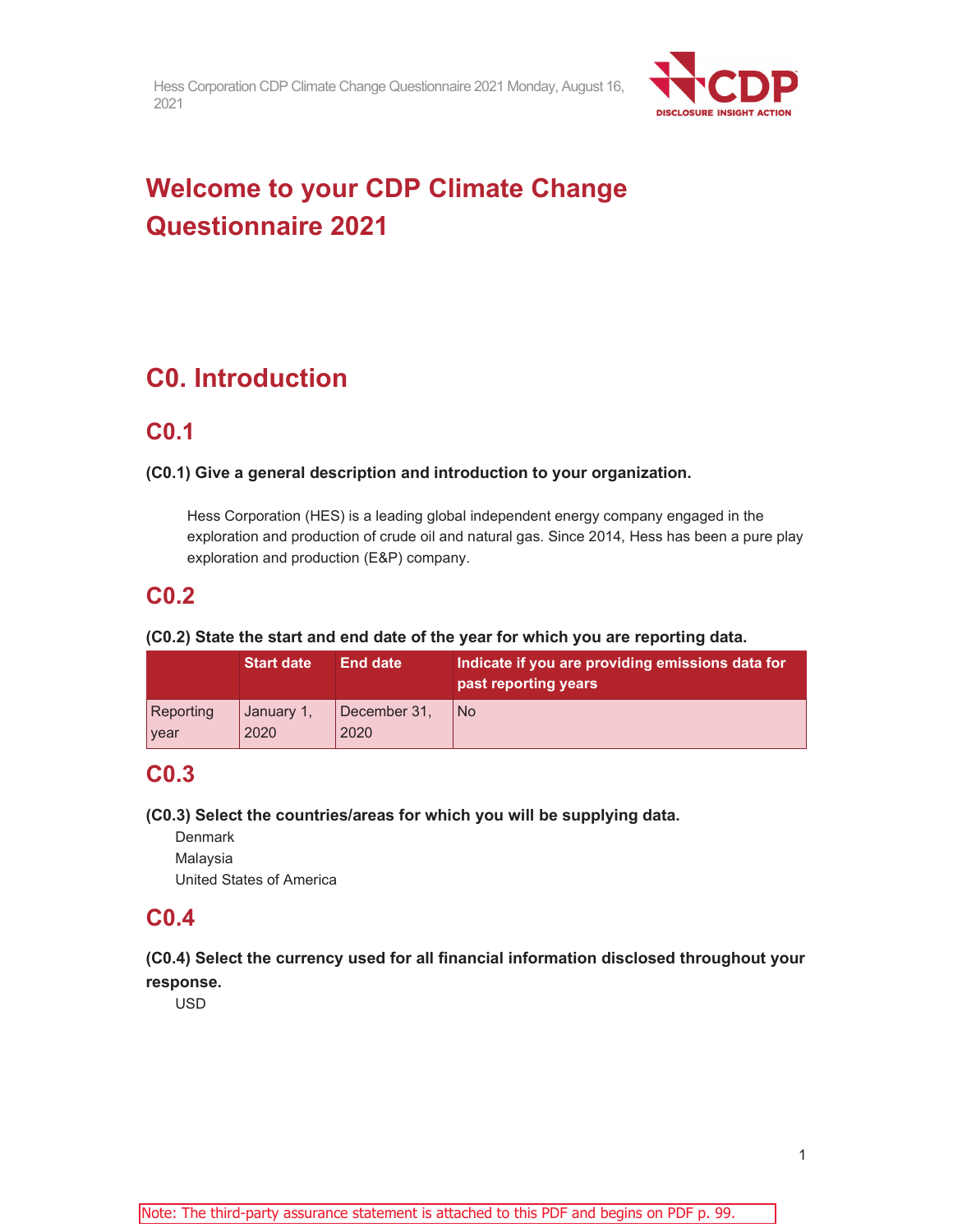

# **C0.5**

**(C0.5) Select the option that describes the reporting boundary for which climaterelated impacts on your business are being reported. Note that this option should align with your chosen approach for consolidating your GHG inventory.** 

Operational control

# **C-OG0.7**

**(C-OG0.7) Which part of the oil and gas value chain and other areas does your organization operate in?** 

**Row 1** 

**Oil and gas value chain**  Upstream

**Other divisions** 

# **C1. Governance**

# **C1.1**

**(C1.1) Is there board-level oversight of climate-related issues within your organization?** 

Yes

# **C1.1a**

**(C1.1a) Identify the position(s) (do not include any names) of the individual(s) on the board with responsibility for climate-related issues.** 

| <b>Position of</b><br>individual(s)     | <b>Please explain</b>                                                                                                                                                                                                                                                                                                                                                                                                                                                                                                                                                      |
|-----------------------------------------|----------------------------------------------------------------------------------------------------------------------------------------------------------------------------------------------------------------------------------------------------------------------------------------------------------------------------------------------------------------------------------------------------------------------------------------------------------------------------------------------------------------------------------------------------------------------------|
| <b>Chief Executive</b><br>Officer (CEO) | Hess Corporation has established an Environment, Health and Safety (EHS)<br>Committee of the Board, which is tasked with assisting the Board in identifying,<br>evaluating and monitoring EHS risks and strategies (including climate change) that<br>have the potential to affect the people, environment or communities where we<br>operate, or our company's business activities, performance or reputation. Our<br>Chief Executive Office (also a Board member) participates in these meetings,<br>along with six outside Directors who are also members of the Board. |
|                                         | Our CEO has oversight of climate-related issues including reviewing and guiding<br>both strategy and implementation. As an example, our CEO participated in the<br>development, review and final approval of Hess's two new climate-related                                                                                                                                                                                                                                                                                                                                |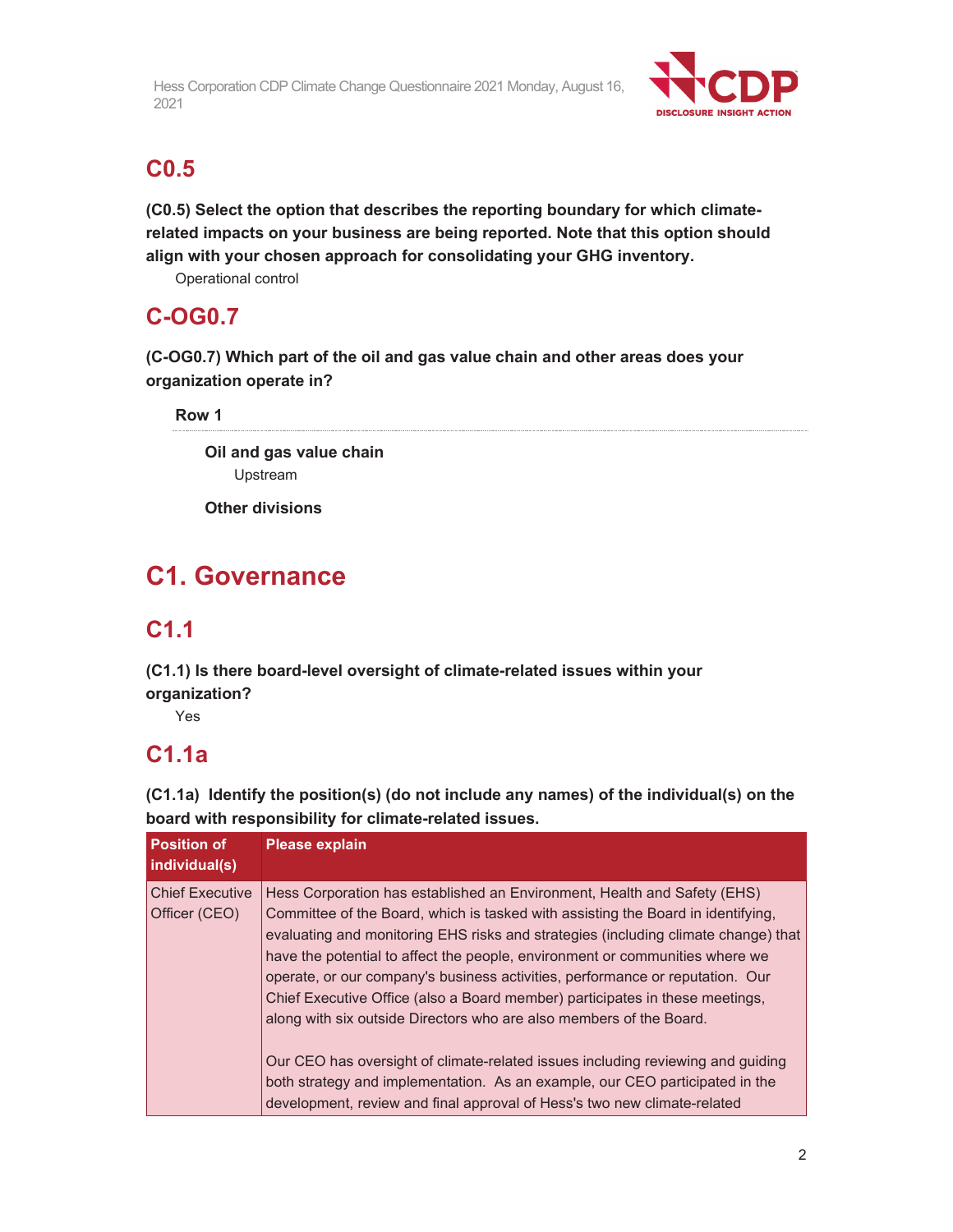

emissions reduction targets; a 44% reduction in the GHG emissions intensity of our operated assets to 17kg carbon dioxide equivalent (CO2e) per BOE by 2025 versus a 2017 baseline of 30 kg CO2e per BOE; and a 52% reduction in methane emissions intensity from our 2017 level of 0.40% to an intensity of 0.19% by 2025.

Our CEO and the EHS Board Committee review progress against these targets when they receive quarterly EHS briefings. This oversight helps the company stays aligned and focused on its overarching climate objectives.

The EHS Board Committee also reviews climate-related issues that are deemed high priority within the company and by external stakeholders. The EHS Board Committee is briefed on climate related issues and provides senior management with input and feedback when determining the Company's strategy for addressing climate change.

# **C1.1b**

| <b>Frequency with</b><br>which climate-<br>related issues<br>are a scheduled<br>agenda item | <b>Governance</b><br>mechanisms into<br>which climate-related<br>issues are integrated                                                                                                                                                                                                                                                                                                  | <b>Please explain</b>                                                                                                                                                                                                                                                                                                                                                                                                                                                                                                                                                                                                                                                                                                                                                                                                                                                                                                                                                                                                                                                                             |
|---------------------------------------------------------------------------------------------|-----------------------------------------------------------------------------------------------------------------------------------------------------------------------------------------------------------------------------------------------------------------------------------------------------------------------------------------------------------------------------------------|---------------------------------------------------------------------------------------------------------------------------------------------------------------------------------------------------------------------------------------------------------------------------------------------------------------------------------------------------------------------------------------------------------------------------------------------------------------------------------------------------------------------------------------------------------------------------------------------------------------------------------------------------------------------------------------------------------------------------------------------------------------------------------------------------------------------------------------------------------------------------------------------------------------------------------------------------------------------------------------------------------------------------------------------------------------------------------------------------|
| Scheduled - some<br>meetings                                                                | Reviewing and guiding<br>strategy<br>Reviewing and guiding<br>major plans of action<br>Reviewing and guiding<br>risk management<br>policies<br>Reviewing and guiding<br>annual budgets<br>Reviewing and guiding<br>business plans<br>Setting performance<br>objectives<br>Monitoring<br>implementation and<br>performance of<br>objectives<br>Overseeing major<br>capital expenditures, | Hess updated its climate change strategy in 2020 to<br>remain closely aligned with the Task Force on Climate-<br>Related Disclosures (TCFD) recommendations:<br>Governance; Strategy; Risk Management; and Metrics<br>& Targets. Climate related issues are fully integrated<br>into Hess's EHS & SR strategy and our Enterprise<br><b>Risk Management Process.</b><br>In late 2020, Hess established a new task force to<br>provide oversight for our climate change strategy<br>implementation and to evaluate the medium and<br>longer term aspects of our strategy. This task force is<br>comprised of nine senior executives from multiple<br>disciplines throughout the company, with oversight<br>provided by our Chief Operations Officer and his<br>operating committee. The task force will evaluate<br>three main areas, primarily focusing on medium and<br>long-term aspects of our strategy: (1) GHG, methane<br>and flare data reporting and metrics; (2) opportunities<br>for Scope 1 and 2 GHG emissions and flaring<br>reduction; and (3) feasibility of achieving net zero GHG |

**(C1.1b) Provide further details on the board's oversight of climate-related issues.**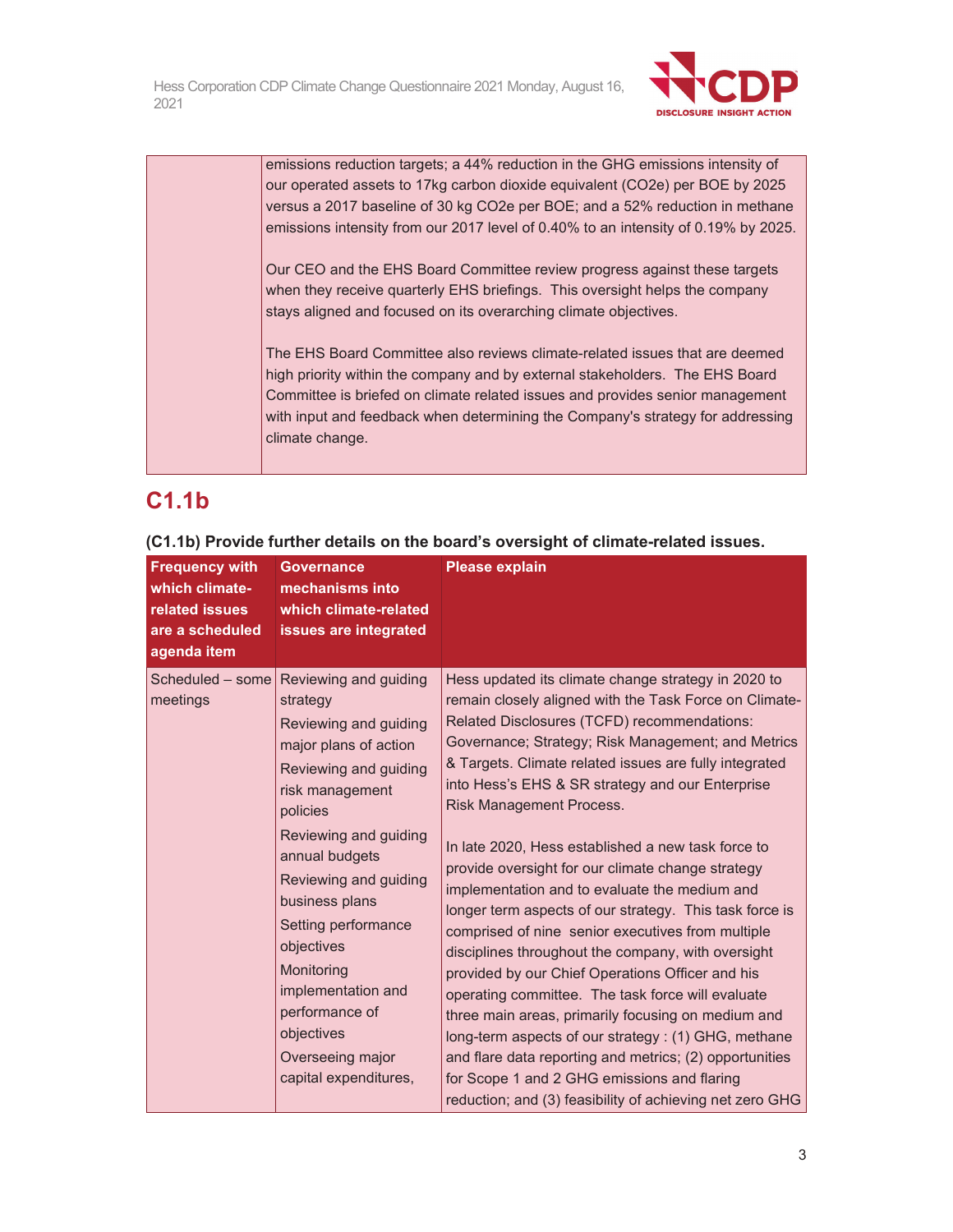

| acquisitions and                                                                                               | emissions by 2050.                                                                                                                                                                                                                                                                                            |
|----------------------------------------------------------------------------------------------------------------|---------------------------------------------------------------------------------------------------------------------------------------------------------------------------------------------------------------------------------------------------------------------------------------------------------------|
| divestitures                                                                                                   |                                                                                                                                                                                                                                                                                                               |
| Monitoring and<br>overseeing progress<br>against goals and<br>targets for addressing<br>climate-related issues | The EHS Board Committee is updated on a regular<br>basis, as the EHS Board Committee has oversight of<br>climate-related issues including reviewing and guiding<br>both the strategy and implementation. This oversight<br>ensures that we stay aligned and focused on our<br>overarching climate objectives. |
|                                                                                                                | By overseeing progress against climate-related goals<br>and targets, the EHS Board Committee can monitor<br>our climate-related actions for consistency with our<br>climate change strategy.                                                                                                                  |

# **C1.2**

**(C1.2) Provide the highest management-level position(s) or committee(s) with responsibility for climate-related issues.** 

| Name of the position(s)<br>and/or committee(s) | <b>Responsibility</b>                                                     | Frequency of reporting to the<br>board on climate-related<br><b>issues</b> |
|------------------------------------------------|---------------------------------------------------------------------------|----------------------------------------------------------------------------|
| <b>Chief Executive Officer</b><br>(CEO)        | Both assessing and managing<br>climate-related risks and<br>opportunities | Quarterly                                                                  |

# **C1.2a**

**(C1.2a) Describe where in the organizational structure this/these position(s) and/or committees lie, what their associated responsibilities are, and how climate-related issues are monitored (do not include the names of individuals).** 

i. Where in the organizational structure this position lies: Our Enterprise Risk Management (ERM) process reviews and assesses a broad category of risks. Various departments, such as Operations, Government Relations and Environmental, Health and Safety (EHS) work together to bring forward risks in their relevant disciplines. On an asset-level, the EHS team brings forward any relevant climate change-related risks. Our CEO, who reports to the Chairman of the Board, oversees and reviews Hess' ERM process. In addition, senior management provides EHS reports to the CEO and EHS Board Committee at least quarterly and more frequently if important EHS matters arise. The EHS Board Committee is responsible for overseeing and advising on EHS matters, including climate change.

ii. Rationale of why climate change responsibilities have been assigned: The CEO, has oversight of climate-related issues because EHS issues, including climate change, are deemed high priority issues within the company and by external stakeholders. Formal oversight by the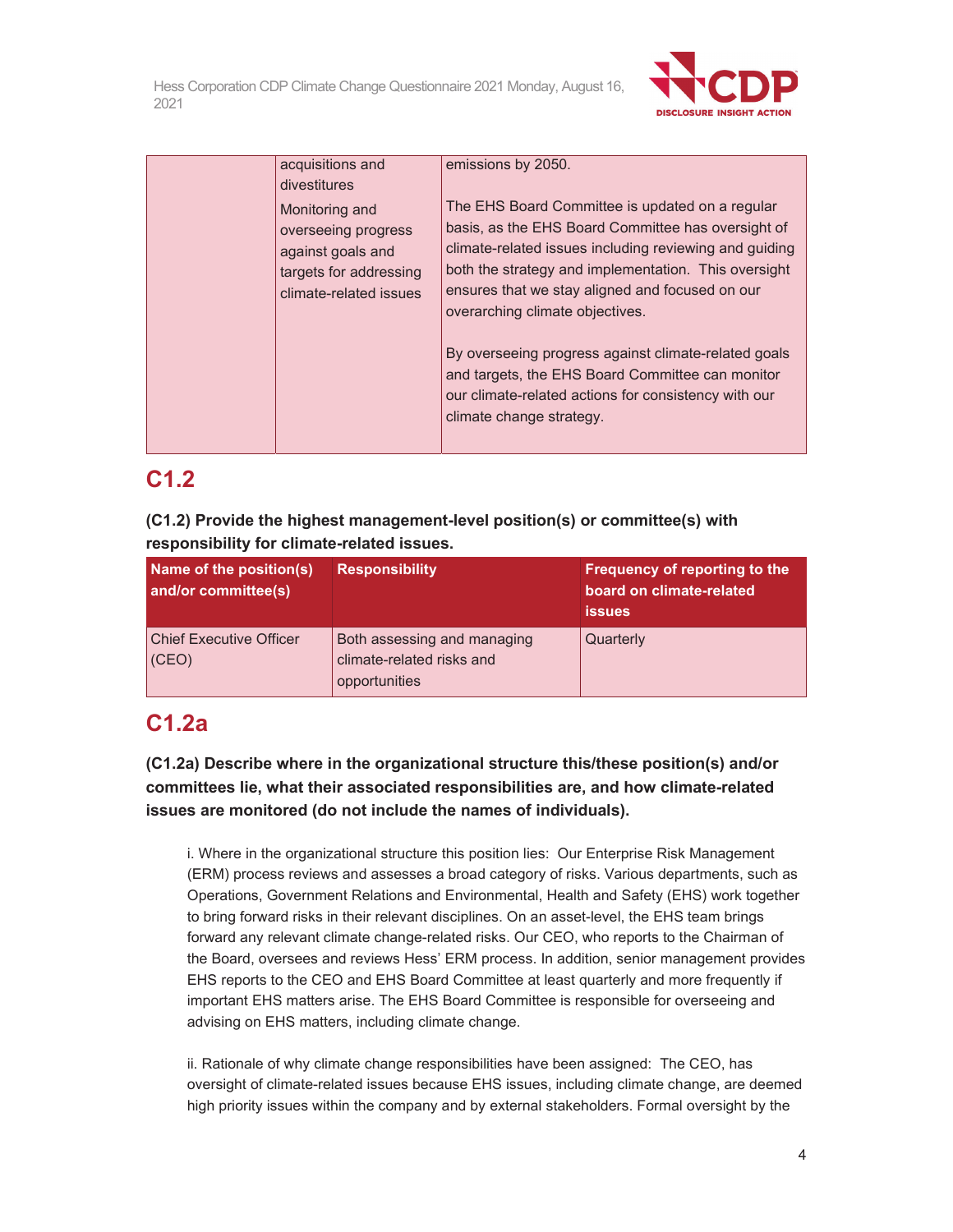

CEO serves as a critical link between the Board and senior management. This link allows these important issues to be reviewed with the EHS Board Committee and for senior management to receive Board Committee feedback and input in determining strategy for handling these matters.

iii. Specific responsibilities of every position with regard to climate change: Our CEO reviews and provides input and feedback on all climate-related issues (i.e., strategy, emissions inventories, target setting and identification of mitigation opportunities) brought to his attention by the EHS and Enterprise Risk Management groups. In addition, he provides guidance on the internal cost of carbon that Hess uses to evaluate all significant new investment opportunities. He also brings appropriate climate-related issues to the attention of the EHS Board Committee and the full Board (as necessary). Our CEO also arranges for external experts to brief the Board on climate related issues, risks, and opportunities so that the Board gets additional perspective on these important issues. Additionally, our CEO receives updates and monitors progress on climate related issues when they are presented by the EHS department on a quarterly basis at EHS Board Committee meetings, which our CEO attends. As an example, our CEO participated in the development, review, and final approval of Hess's two new climaterelated emissions reductions targets; a 44% reduction in GHG emissions intensity of our operated assets to 17 kg carbon dioxide equivalent (CO2e) per BOE by 2025 versus a 2017 baseline of 30 kg CO2e per BOE; and a 52% reduction in methane emissions intensity from our 2017 level of 0.40 to an intensity of 0.19% by 2025.

# **C1.3**

# **(C1.3) Do you provide incentives for the management of climate-related issues, including the attainment of targets?**

|           | Provide incentives for the management of climate-related issues |  |
|-----------|-----------------------------------------------------------------|--|
| Row 1 Yes |                                                                 |  |

# **C1.3a**

**(C1.3a) Provide further details on the incentives provided for the management of climate-related issues (do not include the names of individuals).** 

| <b>Entitled to</b><br><b>lincentive</b> | <b>Type of</b><br><i>incentive</i> | <b>Activity</b><br>inventivized | <b>Comment</b>                                            |
|-----------------------------------------|------------------------------------|---------------------------------|-----------------------------------------------------------|
| Chief                                   | Monetary                           | Emissions                       | There are several targets that make up a portion of all   |
| Executive                               | reward                             | reduction                       | employee's cash bonuses along with an individual          |
| <b>Officer</b>                          |                                    | target                          | performance component. In 2020, one such target was       |
| (CEO)                                   |                                    |                                 | related to our severe and significant environmental       |
|                                         |                                    |                                 | incident rate. We define Tier 1 and Tier 2 uncontrolled   |
|                                         |                                    |                                 | natural gas releases as severe and significant            |
|                                         |                                    |                                 | environmental incidents and so this target was focused on |
|                                         |                                    |                                 | reducing natural gas releases and by extension methane    |
|                                         |                                    |                                 | emissions. Achieving or exceeding this target contributes |
|                                         |                                    |                                 | to a portion of each employee's year-end cash bonus. In   |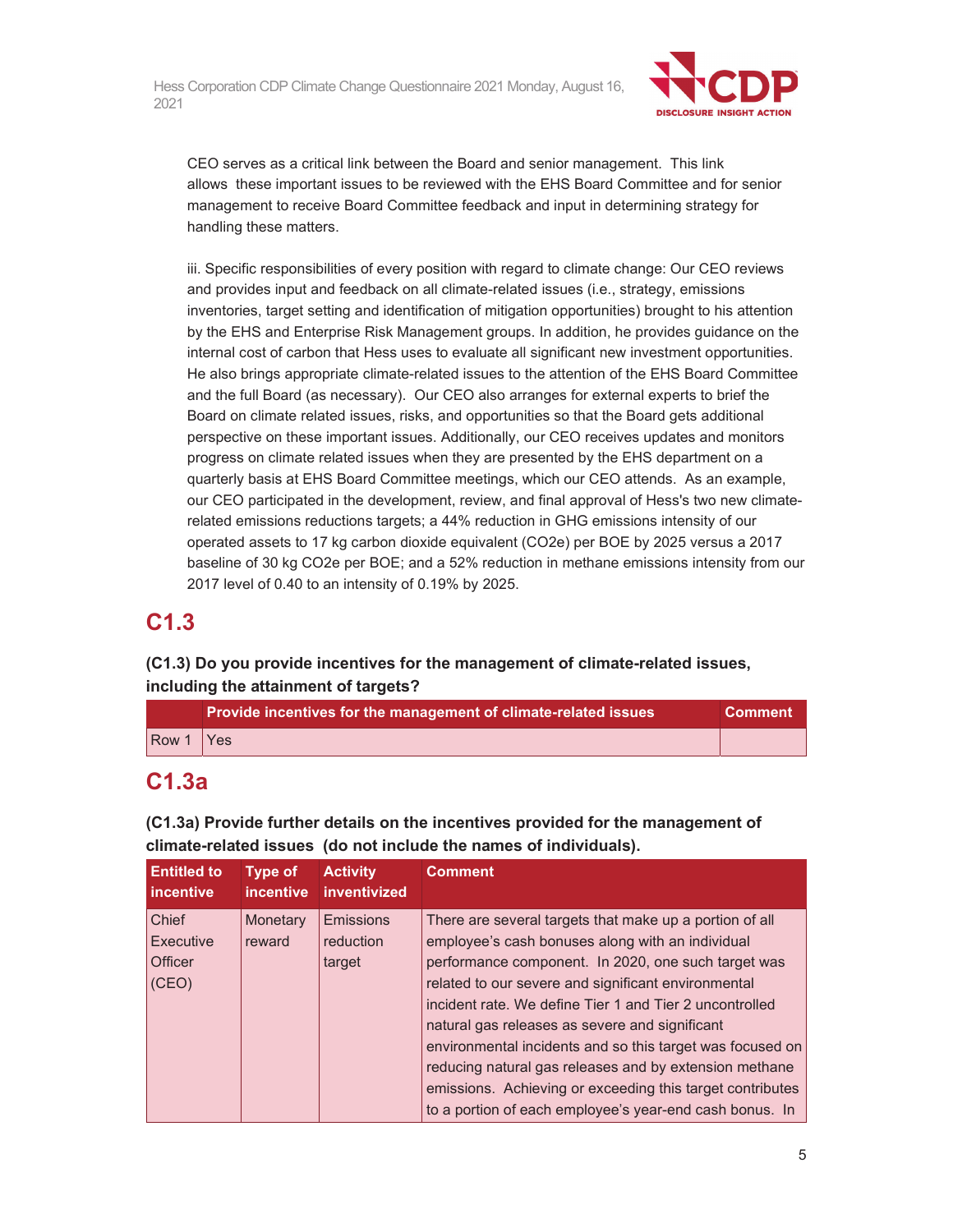

|                  |                    |                                  | 2020, the base target was 0.044 and we exceeded this<br>target, achieving an actual rate of 0.090 due to a greater<br>number of Tier 2 incidents than anticipated; however, in<br>2020 we experienced no Tier 1 (severe) incidents. In<br>addition, in early 2021, the Board's Compensation and<br>Management Development Committee elected to link<br>employee compensation to flare reduction initiatives in<br>2021 and aims to link executive compensation to<br>greenhouse gas emissions intensity reductions in future<br>years.                                                                                                                                                                                                                                                                                                                                                                                                                                                                                                                                                                                                  |
|------------------|--------------------|----------------------------------|-----------------------------------------------------------------------------------------------------------------------------------------------------------------------------------------------------------------------------------------------------------------------------------------------------------------------------------------------------------------------------------------------------------------------------------------------------------------------------------------------------------------------------------------------------------------------------------------------------------------------------------------------------------------------------------------------------------------------------------------------------------------------------------------------------------------------------------------------------------------------------------------------------------------------------------------------------------------------------------------------------------------------------------------------------------------------------------------------------------------------------------------|
| All<br>employees | Monetary<br>reward | Emissions<br>reduction<br>target | There are several targets that make up a portion of all<br>employee's cash bonuses along with an individual<br>performance component. In 2020, one such target was<br>related to our severe and significant environmental<br>incident rate. We define Tier 1 and Tier 2 uncontrolled<br>natural gas releases as severe and significant<br>environmental incidents and so this target was focused on<br>reducing natural gas releases and by extension methane<br>emissions. Achieving or exceeding this target<br>contributes to a portion of each employee's year-end cash<br>bonus. In 2020, the base target was 0.044 and we<br>exceeded this target, achieving an actual rate of 0.090<br>due to a greater number of Tier 2 incidents than<br>anticipated; however, in 2020, we experienced no Tier 1<br>(severe) incidents. In addition, in early 2021, the Board's<br><b>Compensation and Management Development</b><br>Committee elected to link employee compensation to flare<br>reduction initiatives in 2021 and aims to link executive<br>compensation to greenhouse gas emissions intensity<br>reductions in future years. |

# **C2. Risks and opportunities**

# **C2.1**

**(C2.1) Does your organization have a process for identifying, assessing, and responding to climate-related risks and opportunities?** 

Yes

# **C2.1a**

**(C2.1a) How does your organization define short-, medium- and long-term time horizons?**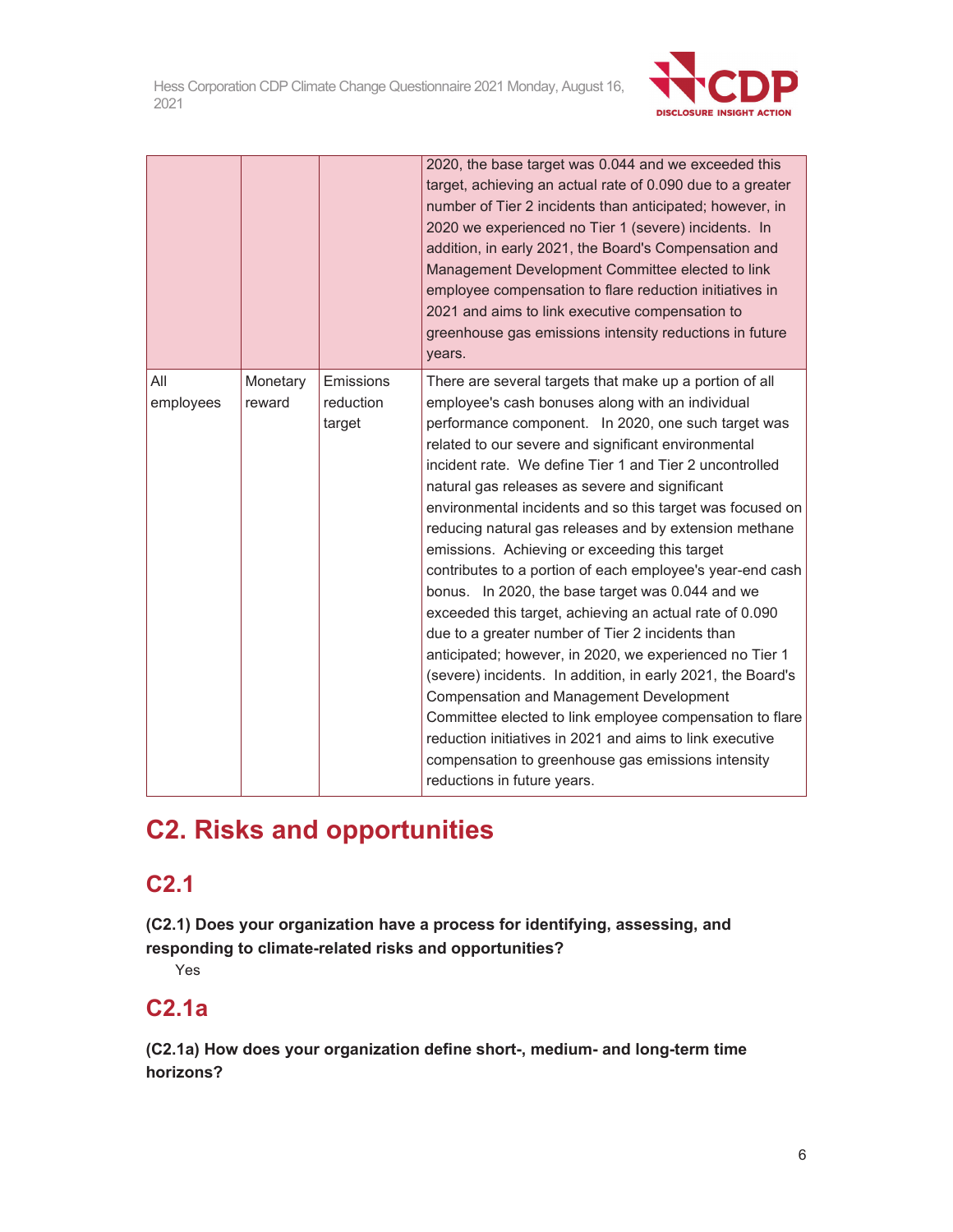

|                 | <b>From</b><br>(years) | To<br>(years) | <b>Comment</b>                                                                                                                                          |
|-----------------|------------------------|---------------|---------------------------------------------------------------------------------------------------------------------------------------------------------|
| Short-<br>term  | $\Omega$               |               | We consider a short term horizon to be in the current planning<br>year.                                                                                 |
| Medium-<br>term |                        | 5             | We consider a medium-term horizon to be part of our annual 5 year<br>planning cycle.                                                                    |
| Long-term $ 5 $ |                        |               | Typically, we consider a longer-term horizon to be beyond our<br>annual 5 year planning cycle or for the life of a new project or field<br>development. |

# **C2.1b**

# **(C2.1b) How does your organization define substantive financial or strategic impact on your business?**

The Enterprise Risk Management system starts with some key tools: a common language, our "risk dictionary"- which defines technical and non-technical risk terms- and a risk ranking matrix. This risk dictionary sets Hess's threshold for substantive financial impacts and is used to identify material transition and physical climate risks. An impact is typically considered substantive when the anticipated impact is greater than \$100 million and the risk is deemed "high likelihood". In addition, when we evaluate new capital projects with a substantive financial impact (greater than \$50 million), we apply either actual carbon pricing where a regulatory framework for it exists or - where a framework does not exist - we evaluate the potential impact of carbon cost as set out in our planning guidance (currently \$40/tonne). In April 2021, we updated our planning guidance to expand the evaluation for all substantive new investment decisions to include a sensitivity using the IEA's Sustainable Development Scenario carbon pricing.

# **C2.2**

**(C2.2) Describe your process(es) for identifying, assessing and responding to climaterelated risks and opportunities.** 

**Value chain stage(s) covered** 

Direct operations

# **Risk management process**

Integrated into multi-disciplinary company-wide risk management process

# **Frequency of assessment**

More than once a year

# **Time horizon(s) covered**

Short-term Medium-term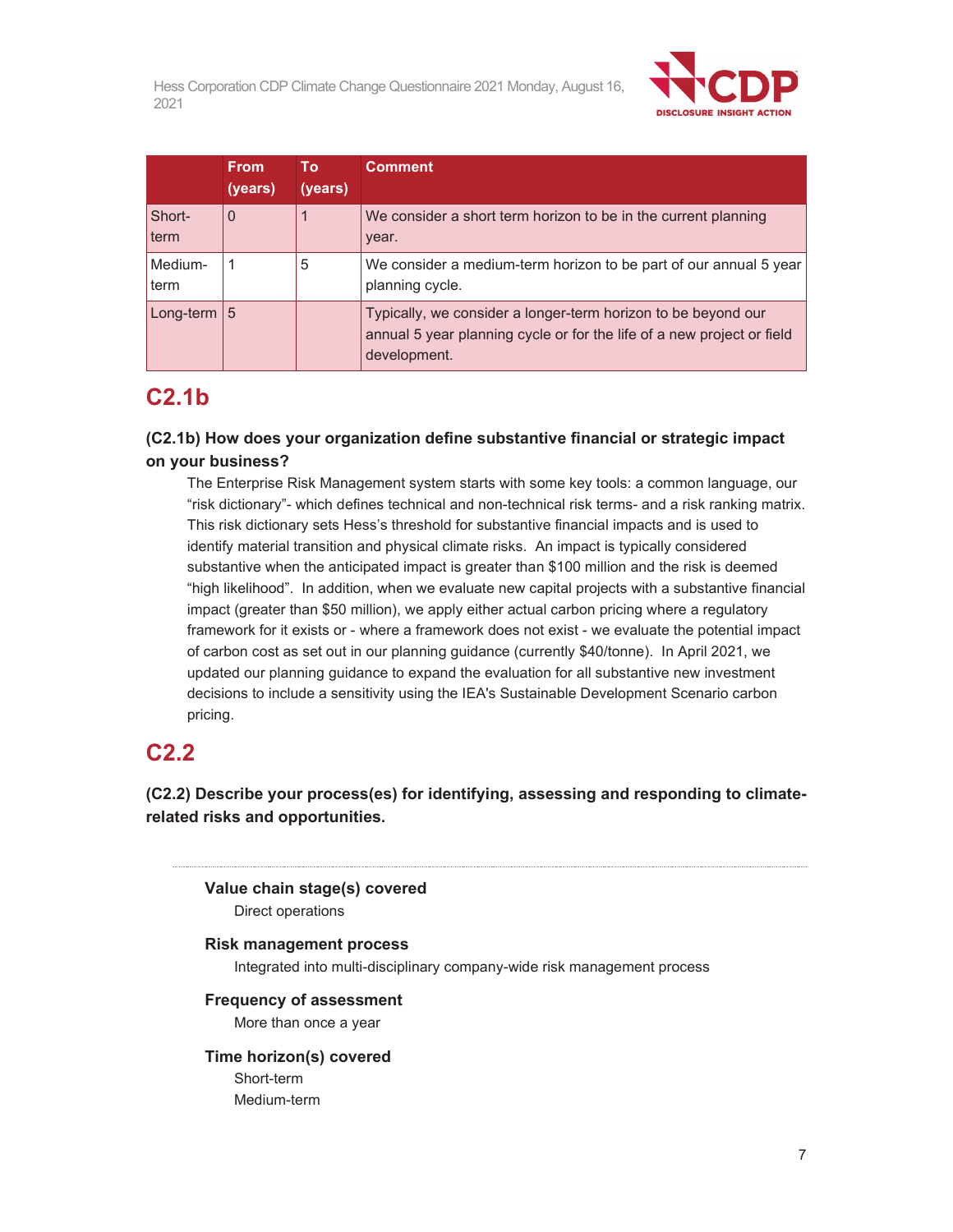

#### Long-term

#### **Description of process**

At Hess, we have an Enterprise Risk Management process (ERM) that is led by the Chief Risk Officer, who reports to the Chief Financial Officer. Hess applies a comprehensive, standardized approach to identifying and managing risks of all types across our operations, including climate change.

Our enterprise risk management (ERM) program, which includes consideration of EHS & SR risks, delivers a framework that enables Hess' Board of Directors and executive leadership to work together to strengthen the consistency of risk consideration in making business decisions. Our Board of Directors has ultimate oversight over the ERM process and is charged with understanding the key risks affecting the company's business and how those risks can be managed.

Hess' ERM framework is used to develop a holistic risk profile for each asset and major capital project, drawing input from subject matter experts, performance data, incident investigations, lessons learned and recent audits. In these risk assessments, we identify risks and assess their likelihood and potential impact to people, the environment, our reputation and our business. Our Risk Management Standard helps to align and integrate risk management across the company. The standard establishes a risk framework, accountabilities and expectations across the organization to provide a consistent and integrated risk management process across our business. Climate risks are considered throughout both enterprise and functional risk assessments from the perspective of potential financial impact, physical, reputational and regulatory impacts.

Corporate Risk oversees day-to-day implementation of the ERM process, including developing and verifying compliance with relevant policies and standards. On a quarterly basis, each asset reviews their risk profile to assess and reposition, if necessary, their risks for the short, medium and long term. The EHS Board Committee also reviews a comprehensive Company risk profile on a quarterly basis to evaluate short, medium and long-term EHS risks and the full Board does the same on an annual basis.

In addition, to quantify climate-related risks and opportunities- and to provide perspective to stakeholders, Hess conducts an annual scenario planning exercise to assess portfolio resilience over the longer term. This scenario-based approach allows us to assess and communicate to our shareholders our understanding of future risks and opportunities in relation to the evolution of energy demand and mix, the emergence of new technologies and possible changes by policymakers with respect to GHG emissions. Hess modeled two main scenarios detailed in the IEA's 2020 World Energy Outlook (the STEPS and the SDS) against our own internal base planning case. The TCFD recommends that organizations use a 2 degree C or lower scenario to test portfolio resilience. Such scenarios usually feature reductions in demand for oil, natural gas and coal, growth in clean technologies, and a reshaping of trade flows, among other assumptions. The Sustainable Development Scenario in the IEA's 2020 WEO, which is part of Hess's modeling, fits within this recommendation. Our strategy includes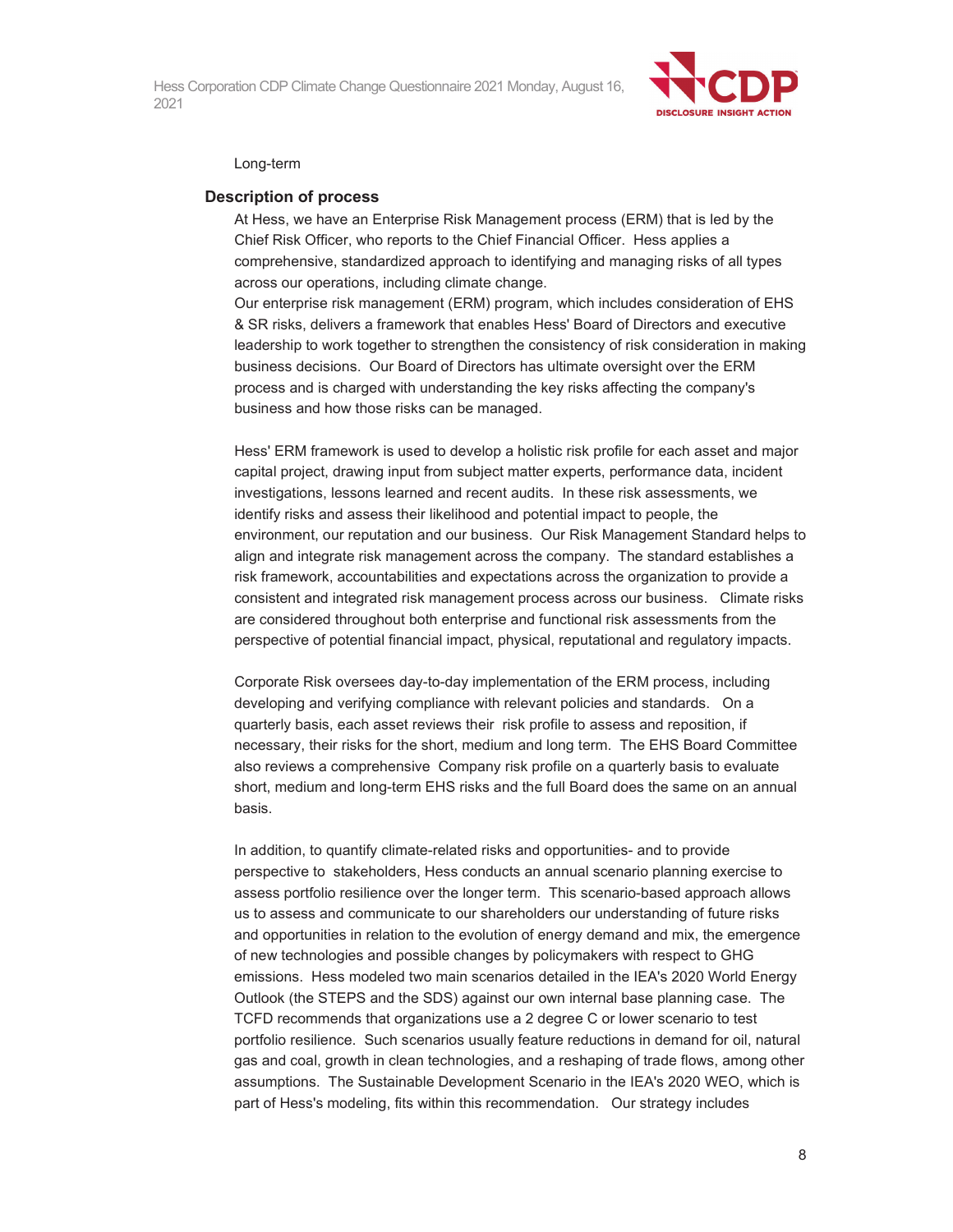

minimizing our carbon footprint as we grow and expanding use of our risk register and the prioritization process to identify opportunities that help grow our business while mitigating risk.

As part of the Hess climate change strategy, we also identify and manage climaterelated opportunities. We take cost-effective, appropriate steps to monitor, measure, and reduce emissions through applying innovation and efficiency to reduce energy use, waste and emissions across our operations. (1) Transition/Market risk/Opportunity: (Situation) We used our ERM process to identify that reducing flaring could be a significant opportunity for the company. As part of this ERM process, North Dakota asset level subject matter experts identified flaring as a risk. The Company set a goal to reduce wellhead flaring from 27% in 2012 to less than 10% of gas production in North Dakota in 2020 and after. Our flare reduction strategy is a key component of this program because it provides us with an opportunity to reduce GHG emissions, increase our supply of natural gas to the marketplace where natural gas can serve as a bridging fuel in a transition to a lower carbon environment and generate additional revenue. (Task) We set a target to reduce the flaring intensity of our operated assets by 50% in 2020 versus our 2014 baseline. (Action) To reach this target, we have invested over \$3 billion in infrastructure to reduce flaring. (Result) This is a win-win for Hess because it reduces costs, generates additional revenue and supports efforts to transition to lower carbon emitting products, since natural gas is less carbon intensive then other fossil fuels. By reducing wellhead flaring from 27% in 2012 to 10% post 2020, we will eliminate 680,000 tonnes of annual CO2e emissions. Through 2020, we actually surpassed our flare reduction target by achieving a 59% flare intensity reduction versus our 50% target.

For managing physical risks each Hess asset maintains an emergency response plan that details procedures for emergency scenarios, including severe weather events, because increased storm severity could materially affect our operations. When a hurricane forms which could affect facility operations, Hess monitors the position, conditions, movement, and intensity. Each facility is advised as appropriate to initiate evacuation of personnel and to take steps to protect equipment and environment. (2) Physical Risk/Opportunity: (Situation) Through our ERM process, our Gulf of Mexico subject matter experts identified that hurricanes pose a significant potential tail risk to the company; a risk that is not highly likely but could potentially have a significant impact. In 2020, we experienced seven hurricanes which impacted our Gulf of Mexico operations. (Task/Action) The hurricanes required Hess to evacuate various production platforms fourteen times and shut-in its Tubular Bells, Baldpate and Stampede Production Platforms while executing emergency response plans as outlined above. Total net deferred production was approximately 1.2 million barrels of oil which equated to a market value of approximately \$42 million, along with additional operating expenses of approximately \$5 million. We also sustained some property damage to these production platforms which cost an additional \$ 3 million to repair. (Result) Despite the disruption to our business from the shut-down, there were no injuries or process safety events and no environmental impact.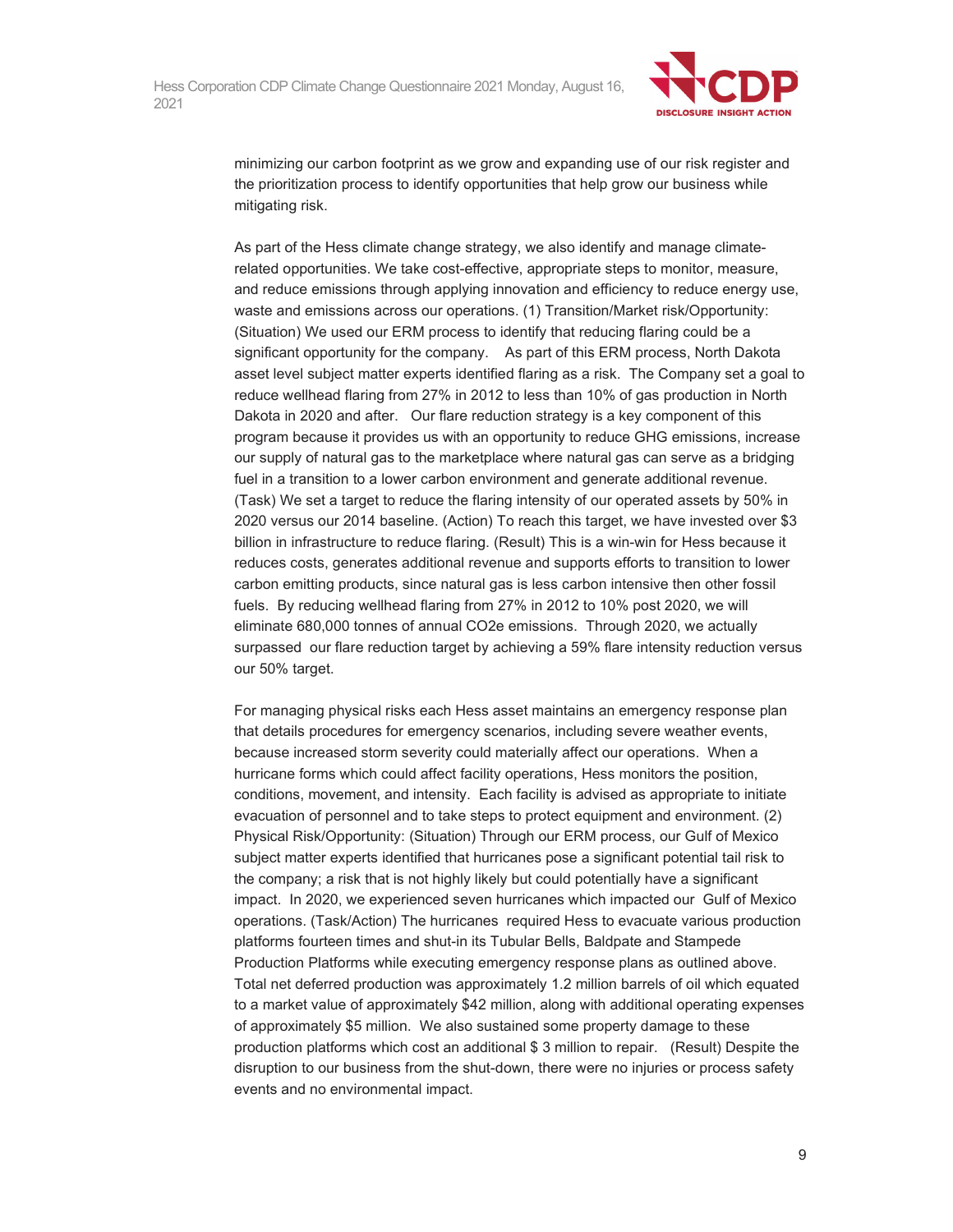

# **C2.2a**

# **(C2.2a) Which risk types are considered in your organization's climate-related risk assessments?**

|                        | <b>inclusion</b>                | Relevance & Please explain                                                                                                                                                                                                                                                                                                                                                                                                                                                                                                                                                                                                                                                                                                                                                                                                                                                                                                                                                                                                                                                                                                                                                                                                                                                                                                                                                                                                                                                                                                                                                                                                    |
|------------------------|---------------------------------|-------------------------------------------------------------------------------------------------------------------------------------------------------------------------------------------------------------------------------------------------------------------------------------------------------------------------------------------------------------------------------------------------------------------------------------------------------------------------------------------------------------------------------------------------------------------------------------------------------------------------------------------------------------------------------------------------------------------------------------------------------------------------------------------------------------------------------------------------------------------------------------------------------------------------------------------------------------------------------------------------------------------------------------------------------------------------------------------------------------------------------------------------------------------------------------------------------------------------------------------------------------------------------------------------------------------------------------------------------------------------------------------------------------------------------------------------------------------------------------------------------------------------------------------------------------------------------------------------------------------------------|
| Current<br>regulation  | Relevant,<br>always<br>included | Example: Some examples of a current regulatory risk are cap and trade<br>programs. These programs are risks to Hess because a price on<br>carbon could materially impact our business. The rigor and costs of<br>these types of programs is increasing as countries seek to align with<br>the pledges that they made to the Paris Agreement. For instance,<br>Hess's Denmark operations are subject under the EU ETS to a carbon<br>price. Under Phase III of the EU ETS, Hess makes annual purchases<br>of allowances to cover the gap between free allowances and verified<br>GHG emissions. In 2020, Hess and its partner purchased 164,758<br>allowances and received no free allowances.<br>Explanation: Our EHS & Government Affairs groups systematically<br>reviews current energy and climate related regulations, including cap<br>and trade and, as key participants in the ERM process, include<br>significant current regulatory risks in the ERM risk register for each<br>Hess asset, if applicable.                                                                                                                                                                                                                                                                                                                                                                                                                                                                                                                                                                                                           |
| Emerging<br>regulation | Relevant,<br>always<br>included | Example: A emerging regulatory risk for Hess is the substantial<br>regulatory uncertainty created by changing political dynamics. For<br>example, the Bureau of Land Management's Methane and Waste<br>Prevention Rule, which has the potential to impact our operations and<br>contribute to compliance costs, was finalized in the Obama<br>Administration (2016) and was subsequently revised by the Trump<br>Administration (2018). The Biden Administration has now indicated its<br>desire to revise the rule again. Meanwhile, lower court decisions in<br>litigation on both the 2016 rule and the 2018 rule were appealed in two<br>different Federal Circuit Courts. Determining compliance remains a<br>challenge when it is unclear which regulation will apply at any given<br>time. Additionally, the rigor and costs of emerging regulatory programs<br>will likely increase as countries seek to align with the pledges that they<br>made to the Paris Agreement and regulate GHG emissions. In 2020,<br>Hess completed its annual scenario planning exercise to test the<br>resilience of our portfolio against various alternative views of the<br>market. This exercise establishes a range of energy supply, demand,<br>oil, natural gas and carbon prices and emissions estimates that are<br>projected to prevail under different publicly available long-term<br>scenarios for environmental policy and market conditions. We tested<br>the robustness of Hess' asset portfolio and intended forward<br>investments under multiple scenarios, including the IEA's Sustainable<br>Development scenario. |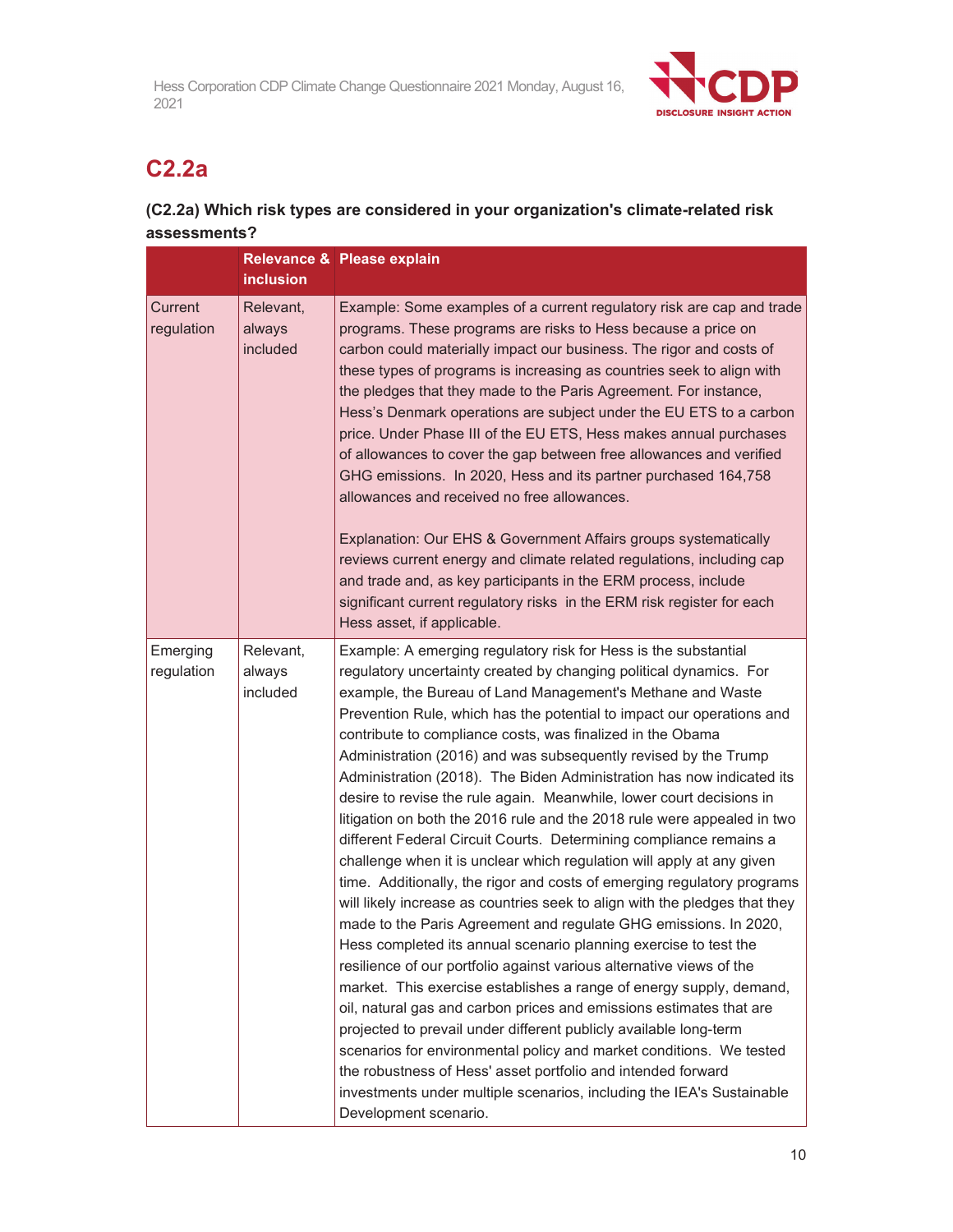┑

г



Ť

|            |                                 | Explanation: Our EHS & Government Affairs group systematically<br>reviews energy and climate related emerging regulatory risks and, as<br>key participants in the ERM process, include significant emerging<br>regulatory risks in the ERM risk register for each Hess asset, if<br>applicable.                                                                                                                                                                                                                                                                                                                                                                                                                                                                                                                                                    |
|------------|---------------------------------|----------------------------------------------------------------------------------------------------------------------------------------------------------------------------------------------------------------------------------------------------------------------------------------------------------------------------------------------------------------------------------------------------------------------------------------------------------------------------------------------------------------------------------------------------------------------------------------------------------------------------------------------------------------------------------------------------------------------------------------------------------------------------------------------------------------------------------------------------|
| Technology | Relevant,<br>always<br>included | Example: A technology risk for Hess is related to methane emissions<br>reduction, which could result in significant compliance costs and<br>liabilities. We know that the rigor and costs of these types of programs<br>is probably only going to increase as countries seek to align with the<br>pledges that they made to the Paris Agreement and seek to regulate<br>GHG emissions. Hess has implemented a leak detection and repair<br>(LDAR) program at all of our production facilities in North Dakota, as<br>well as at our gas plant in North Dakota, which encompass 100% of our<br>on-shore assets over which we have operational control (excluding<br>joint ventures) This program combines monthly audible, visual and<br>olfactory inspection of our equipment and semi-annual optical gas<br>imaging to detect fugitive emissions. |
|            |                                 | Since methane detection and leak prevention and repair is a critical<br>program for Hess, we work with API, ONE Future and other<br>organizations to mitigate technology risk by acquiring, as appropriate,<br>the most up to date technology including sensing solutions, thermal<br>imaging, visual light imaging, video, analytics, and measurement and<br>diagnostic technologies. We also provide the necessary training to the<br>people using this thermal imaging equipment so that they are aware of<br>the latest technological advances in methane leak detection and repair.                                                                                                                                                                                                                                                           |
|            |                                 | In 2020, the cost of conducting this program was approximately \$1.7<br>million, which resulted in approximately 40,620 Mcf of recovered gas<br>for the year at an average cost of approximately \$41.99 per Mcf.                                                                                                                                                                                                                                                                                                                                                                                                                                                                                                                                                                                                                                  |
|            |                                 | Explanation: Our EHS, Technology and Operations teams<br>systematically review technology related risks, and as key participants<br>in the ERM process include significant technology risks in the ERM risk<br>register for each Hess asset, if applicable. Technology risks are<br>assessed in relation to process emissions reductions. Where possible,<br>we are integrating technology driven mitigation opportunities into our<br>capital projects budgets and operating plans.                                                                                                                                                                                                                                                                                                                                                               |
| Legal      | Relevant,<br>always<br>included | Example: An example of a legal risk for Hess is beginning in 2017,<br>certain states, municipalities and private associations in California,<br>Delaware, Maryland, Rhode Island and South Carolina separately filed<br>lawsuits against oil, gas and coal producers, including Hess, for alleged<br>damages purportedly caused by climate change. These proceedings<br>include claims for monetary damages and injunctive relief. The                                                                                                                                                                                                                                                                                                                                                                                                             |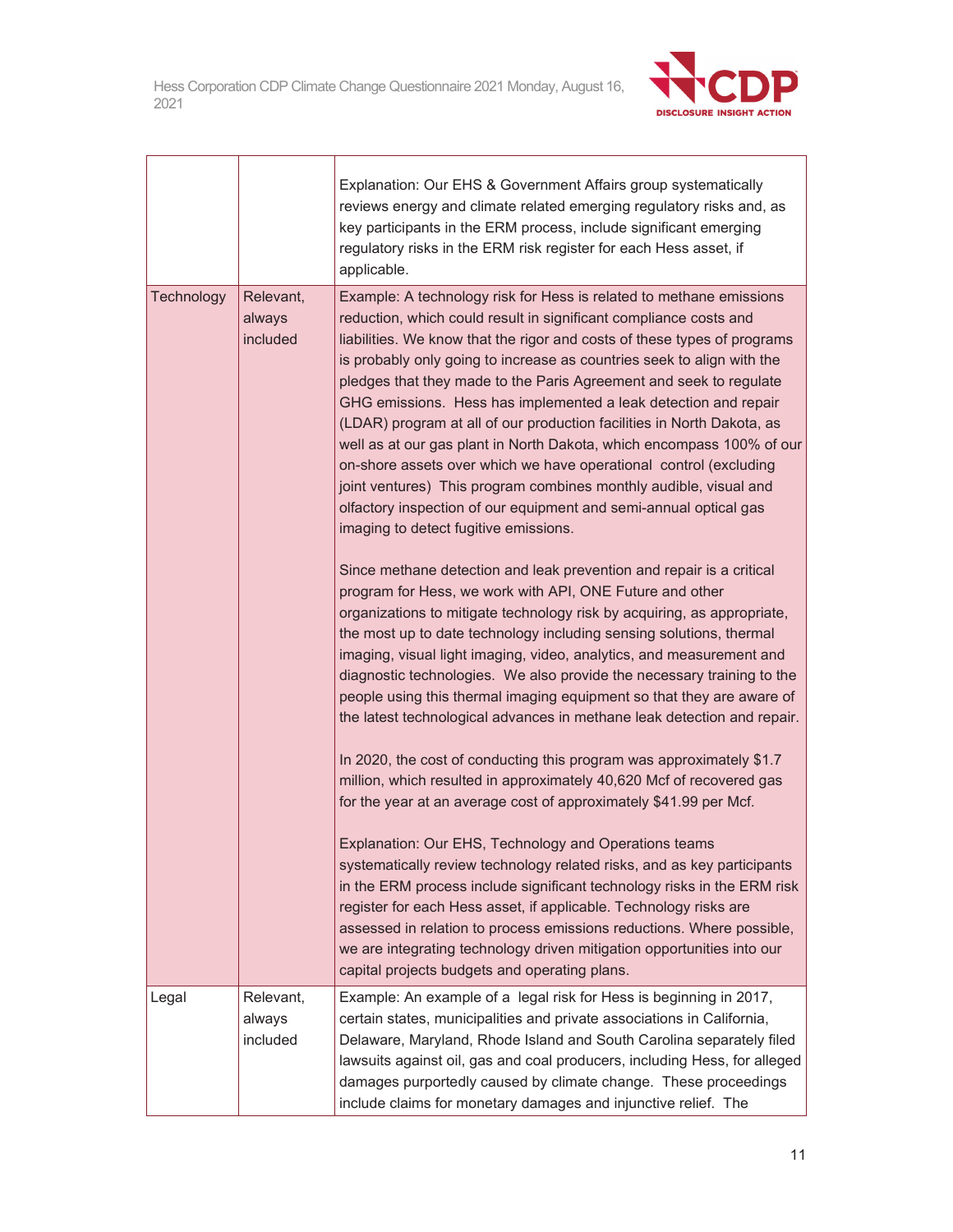

|               |                                 | ultimate impact of the aforementioned proceedings, and of any related<br>proceedings by private parties, on our business or accounts cannot be<br>predicted at this time due to the large number of other potentially<br>responsible parties and the speculative nature of the alleged causation<br>and damages.<br>Explanation: Our Legal team systematically reviews energy and climate<br>related legal issues and, as key participants in the ERM process,<br>include significant legal risks in the ERM risk register for each Hess<br>asset, if applicable.                                                                                                                                                                                                                                                                                                                                                                                                                                                                                                                                                                                                                                                                                                                                                                                            |
|---------------|---------------------------------|--------------------------------------------------------------------------------------------------------------------------------------------------------------------------------------------------------------------------------------------------------------------------------------------------------------------------------------------------------------------------------------------------------------------------------------------------------------------------------------------------------------------------------------------------------------------------------------------------------------------------------------------------------------------------------------------------------------------------------------------------------------------------------------------------------------------------------------------------------------------------------------------------------------------------------------------------------------------------------------------------------------------------------------------------------------------------------------------------------------------------------------------------------------------------------------------------------------------------------------------------------------------------------------------------------------------------------------------------------------|
| <b>Market</b> | Relevant,<br>always<br>included | Example: A market risk for Hess is a rapid transition toward natural gas<br>as a bridge fuel to a lower carbon economy. Climate change initiatives<br>may reduce demand for crude oil and other hydrocarbons and have an<br>adverse effect on our sales volumes, revenues and margins. In<br>response to this risk, Hess has invested over \$3 billion in infrastructure<br>in the Bakken in North Dakota to reduce flaring for operational<br>purposes, as well as monetizing more gas to generate additional<br>revenue and lower emissions.<br>Explanation: Our EHS and Economics groups systematically review<br>energy and climate related market related risks, and as key participants<br>in the ERM process, include significant market risks in the ERM risk<br>register for each Hess asset, if applicable.                                                                                                                                                                                                                                                                                                                                                                                                                                                                                                                                        |
| Reputation    | Relevant,<br>always<br>included | Example: A reputational risk for Hess is related to potential negative<br>public perception of Hess's management of climate-related issues that<br>could theoretically lead to our exclusion from ESG indices, which could<br>increase our cost of capital. Because we cannot predict shareholders'<br>future actions, we are unable to assign a specific monetary value to the<br>potential for future higher cost of capital if we are excluded from ESG<br>indices. However, most of Hess's top ten institutional investors use<br>sustainability data to evaluate ESG performance. As of the end of<br>2020, approximately \$9 billion (approximately 56%) of Hess shares<br>were owned by investors who are signatories to the United Nations<br>Principles for Responsible Investment indicating investor concern with<br>ESG performance.<br>Explanation: Our Government Affairs group systematically reviews<br>energy and climate related reputational risks and, as key participants in<br>the ERM process, include significant emerging regulatory risks in the<br>ERM risk register for each Hess asset, if applicable.<br>To help mitigate these risks, part of Hess's strategy is to be a leader in<br>ESG reporting and performance among its peers. As part of our<br>recently updated environment, health, safety and social responsibility |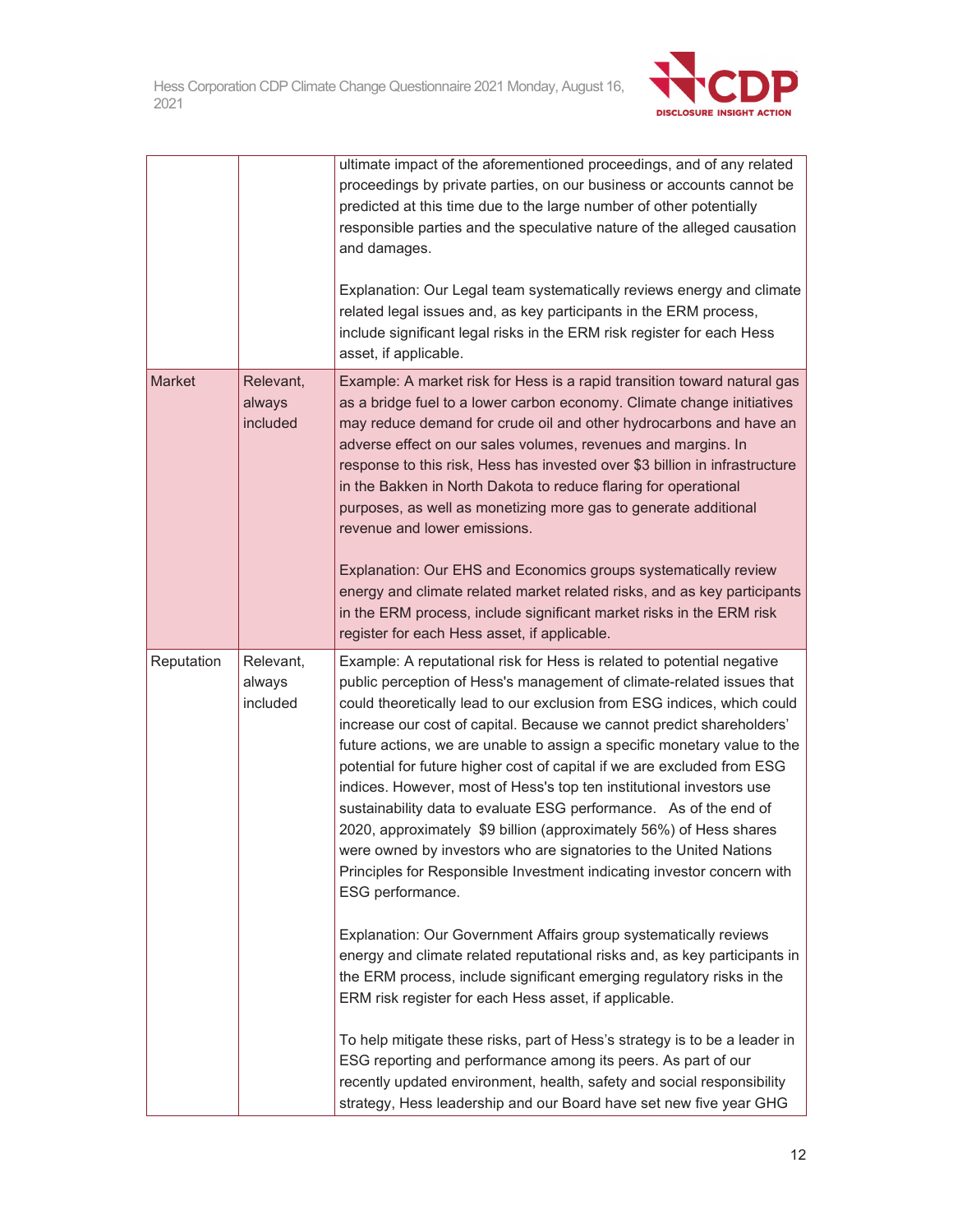

|                     |                                 | reduction targets for 2025: (1) reduce operated Scope 1 and 2 GHG<br>emissions intensity by approximately 44% from our 2017 level to 17<br>kilograms per barrel of oil equivalent and (2) reduce methane<br>emissions intensity by approximately 52% from our 2017 level to an<br>intensity of 0.19%. From our initiative, we have been consistently<br>recognized as a leader in the oil and gas industry for our disclosure and<br>transparency by CDP and DJSI.<br>In addition, Hess was the only U.S. oil and gas company to be awarded<br>a Level 4 star rating in the Transition Pathway Initiative September,<br>2020 report. When we benchmark our performance with our peers we<br>are consistently in the top quartile.                                                                                                                                                                                                                                                                                                                                                                                                                 |
|---------------------|---------------------------------|---------------------------------------------------------------------------------------------------------------------------------------------------------------------------------------------------------------------------------------------------------------------------------------------------------------------------------------------------------------------------------------------------------------------------------------------------------------------------------------------------------------------------------------------------------------------------------------------------------------------------------------------------------------------------------------------------------------------------------------------------------------------------------------------------------------------------------------------------------------------------------------------------------------------------------------------------------------------------------------------------------------------------------------------------------------------------------------------------------------------------------------------------|
| Acute<br>physical   | Relevant,<br>always<br>included | Example: Acute physical risk for Hess is related to increased storm<br>activity, which could materially affect our operations in the Gulf of<br>Mexico. In 2020, we experienced seven hurricanes impacting our Gulf<br>of Mexico operations requiring Hess to shut-in its Tubular Bells,<br>Baldpate and Stampede Production Platforms. Total net deferred<br>production was approximately 1.2 million barrels of oil which equated to<br>a market value of approximately \$42 million, along with additional<br>operating expenses of approximately \$5 million. Despite the disruption<br>to our business from these shut-down, there were no injuries or<br>process safety events and no environmental impact. We also<br>sustained approximately \$3 million of property damage related to the<br>seven hurricanes that impacted our Gulf of Mexico operations in 2020.<br>Explanation: Our Operations team systematically reviews energy and<br>climate related acute physical risks, and as key participants in the ERM<br>process include significant acute physical risks in the ERM risk register<br>for each Hess asset, if applicable. |
| Chronic<br>physical | Relevant,<br>always<br>included | Example: Chronic physical risks for Hess is related to potential extreme<br>weather events, change in precipitation patterns, and sea level rise.<br>For example, in areas where we operate, like the Gulf of Mexico and<br>Offshore Malaysia, these types of risks could significantly impact the<br>way we design and build new offshore platforms, as well as add<br>substantive cost, which we define thru our ERM process as over \$100<br>million, to building and managing new offshore platforms.<br>Explanation: Our Operations and project groups systematically review<br>energy and climate related chronic physical risks and as key<br>participants in the ERM process include significant chronic physical<br>risks in the ERM risk register for each Hess asset, if applicable.                                                                                                                                                                                                                                                                                                                                                   |

# **C2.3**

**(C2.3) Have you identified any inherent climate-related risks with the potential to have a substantive financial or strategic impact on your business?**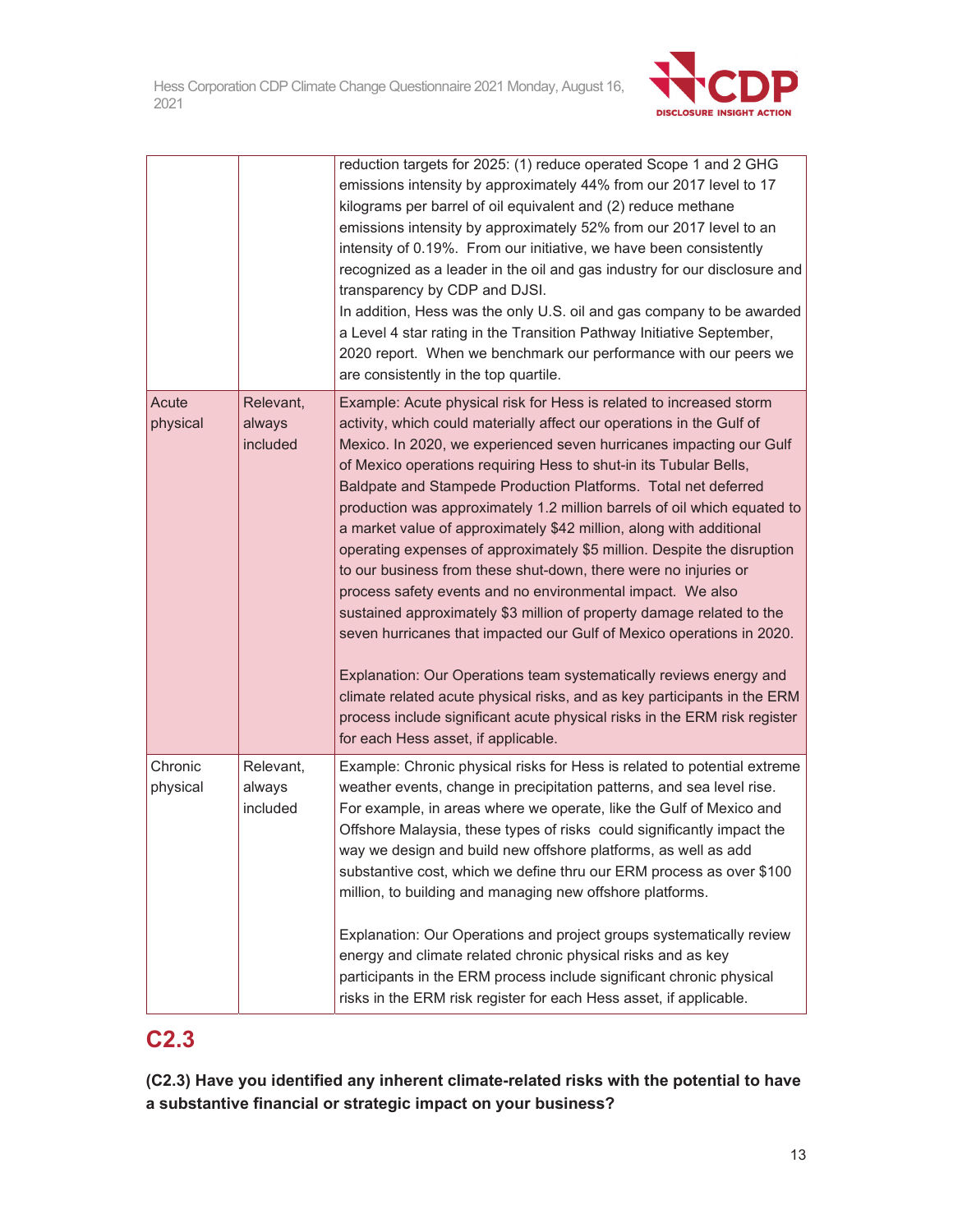

Yes

# **C2.3a**

**(C2.3a) Provide details of risks identified with the potential to have a substantive financial or strategic impact on your business.** 

# **Identifier**

Risk 1

## **Where in the value chain does the risk driver occur?**  Direct operations

### **Risk type & Primary climate-related risk driver**

Current regulation Carbon pricing mechanisms

### **Primary potential financial impact**

Increased indirect (operating) costs

#### **Company-specific description**

In 2018, we began evaluating the risk of carbon emissions trading policies to our entire business as part of our climate change scenario planning. We discovered these do not pose a material risk of increased operating costs, except to our operations in Denmark, which are subject to the European Union Emissions Trading Scheme (EU ETS). In terms of scope, Denmark's production accounted for approximately 2.3% of Hess's total 2020 production. Our management strategy is to purchase allowances to meet regulatory requirements. In order to comply with Phase III of the EU ETS, Hess' Denmark operation was tasked with the decision to purchase allowances to cover the verified GHG emissions. In 2020, for Hess and its co-owner, INEOS, this resulted in an action to purchase 164,758 allowances. The action for our co-owner, INEOS, was to purchase 60,613 allowances at a cost of 25 euros each and the action for Hess was to purchase 104,145 allowances at a cost of 26 euros each. We received no free allowances so we needed to purchase 164,758 allowances to offset the 164,758 tonnes of emissions that the Denmark operation emitted. (Please note that for the EUETS, you only include combustion sources and you must use Danish emissions factors, so these emissions (164,758 tonnes) differ slightly from the emissions that we report for Denmark in our Hess inventory (186,034 tonnes) because those emissions are calculated using API Compendium emissions factors and include non-combustion sources). The result of these actions was that Hess Denmark operation met its regulatory requirement under the EUETS Phase III. Failure to meet this obligation would have resulted in a fine of 100 euros per emissions allowance or \$18.8 million.

In the future, the Denmark operation will need to purchase more allowances, which will add to routine operating costs. In addition, we expect the cost of carbon credits to increase. In 2020, the cost we paid for carbon credits was between 25-26 euros as compared to approximately 24 euros per credit in 2019. Hess sold its equity interest in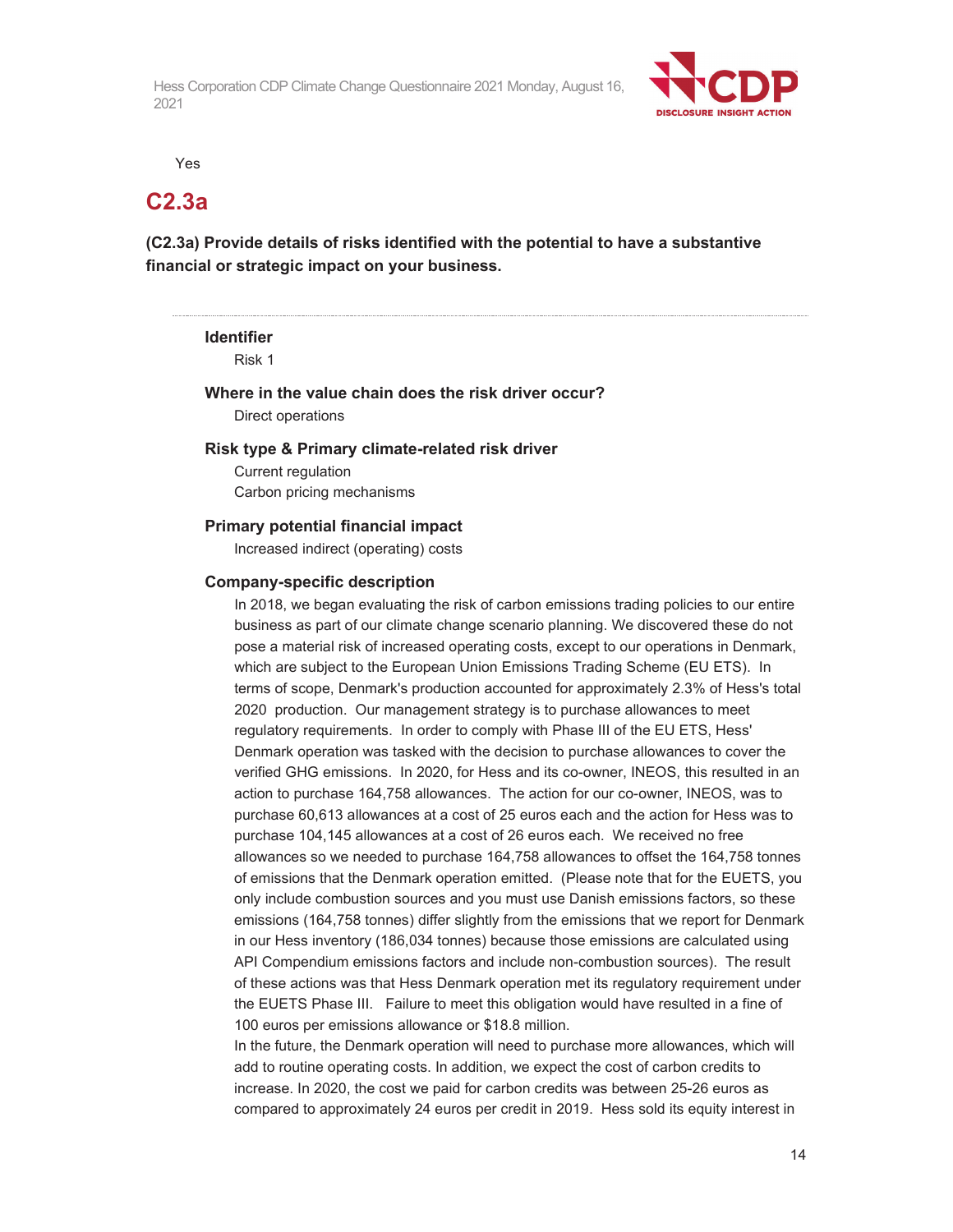

all Denmark assets in early 2021, so although this operation's new owners will continue with the EUETS program, Hess will no longer have EUETS obligations.

## **Time horizon**

Short-term

### **Likelihood**

Virtually certain

# **Magnitude of impact**

Low

**Are you able to provide a potential financial impact figure?**  Yes, a single figure estimate

### **Potential financial impact figure (currency)**  4,800,000

## **Potential financial impact figure – minimum (currency)**

## **Potential financial impact figure – maximum (currency)**

### **Explanation of financial impact figure**

The cost to purchase allowances in 2020 was approximately \$4.8 million. This was based on an EU ETS Allowance Unit (EUA) cost of 26 euros for Hess and 25 euros for our joint-venture co-owner, Ineos. In 2020, Hess's cost to purchase allowances was approximately \$3.1 million (104,145 allowances x 26 euros x 1.14 (euro to \$ conversion) = \$3.1 million) and our co-owner, INEOS's cost was estimated at \$1.7 million (60,613 allowances x 25 euros x 1.14 (euro to  $\frac{1}{2}$  conversion)=  $\frac{1}{2}$  million). While it is difficult to estimate future implications, using the past several years of costs is provided as a proxy.

## **Cost of response to risk**

25,000

### **Description of response and explanation of cost calculation**

Situation: Hess's Denmark operation accounts for approximately 2.3% of Hess's total 2020 production. Hess's Denmark operations are subject to the EUETS Emissions Trading System. Task: Under Phase III of the EUETS emissions trading scheme, a company that generates greenhouse gas emissions must offset these emissions through the purchase of allowances in order to achieve compliance with the regulation. Action: In order to achieve compliance with the EUETS Phase III regulations, Hess's strategy is to purchase allowances to mitigate greenhouse gas emissions and to meet regulatory requirements. Result: In 2020, to meet our full obligations, we and our partners purchased 164,758 allowances on the spot market at a cost of approximately \$4.8 million to cover our obligations. This is a positive business decision because under the EUETS regulations the fine for non-compliance is 100 euros per tonne of emissions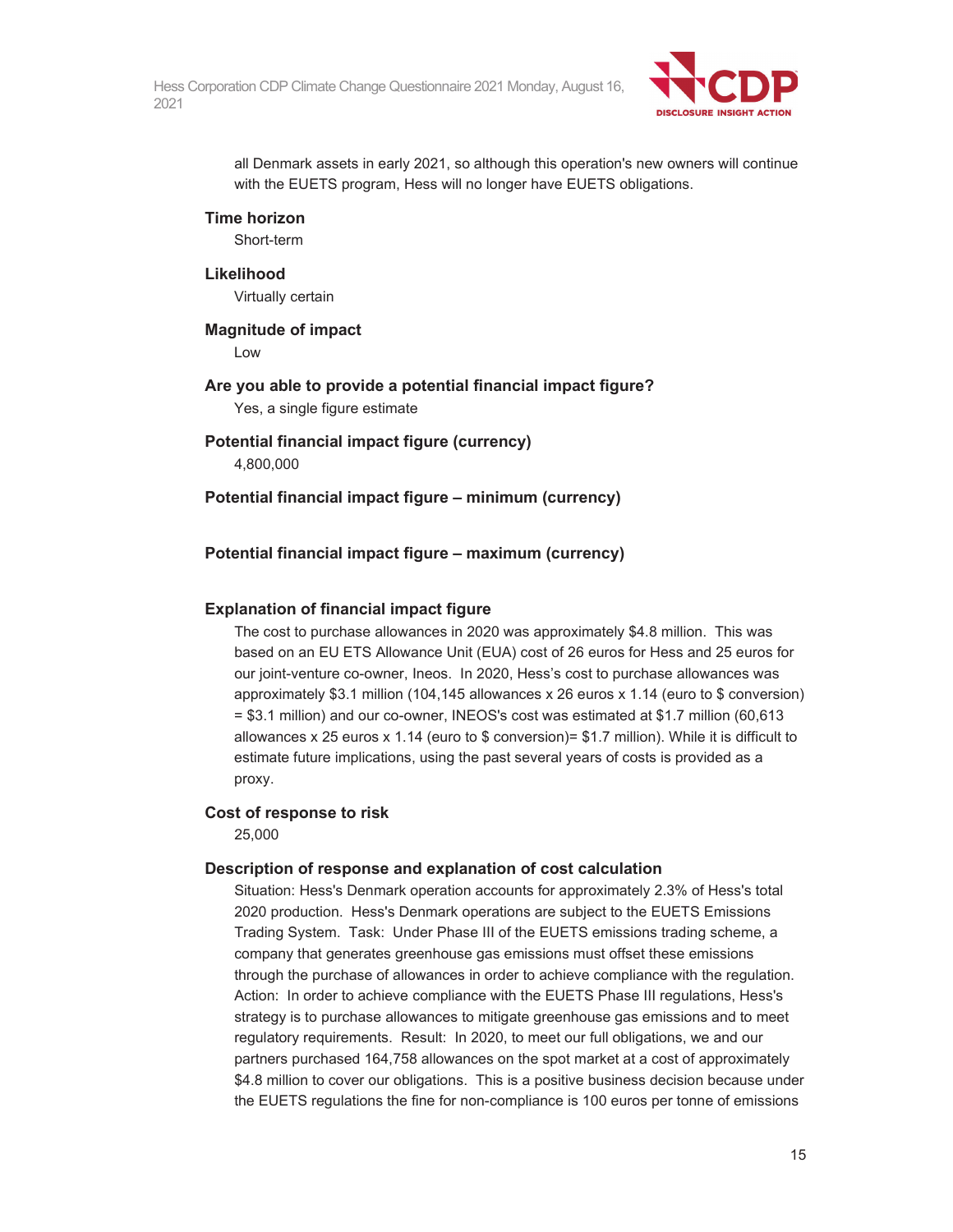

generated which could have resulted in a fine of approximately \$19 million (100 euros x 164,758 tonnes x 1.142 euro to dollar conversion = \$18,815,363), if no allowances had been acquired, in addition to potential reputational damage resulting from noncompliance.

The \$25,000 cost to respond to this risk entails the administrative expenses associated with Hess and its joint venture co-owner, INEOS, gathering the necessary information, interacting with the EUETS and annual third party verification of GHG emissions required to purchase the allowances needed to offset 164,758 tonnes of combustion emissions generated by our Denmark operations as calculated using Danish emissions factors.

#### **Comment**

## **Identifier**

Risk 2

# **Where in the value chain does the risk driver occur?**  Direct operations

#### **Risk type & Primary climate-related risk driver**

Current regulation Mandates on and regulation of existing products and services

### **Primary potential financial impact**

Increased indirect (operating) costs

#### **Company-specific description**

The issue of fugitive emissions of methane during natural gas production has received attention as shale energy production in the United States has increased. Because methane is emitted by natural sources as well as by human activities, questions related to attribution and measurement have led to uncertainties in estimates of current and projected methane emissions. In 2016, the U.S. Environmental Protection Agency (EPA) and the Bureau of Land Management finalized regulations aimed at controlling fugitive methane emissions. These regulations are currently in a state of flux, as the original Obama administration rule was revised with a Trump administration rule and the current Biden administration wants to revise the rule again. Meanwhile, lower court decisions in litigation on both the 2016 and 2018 rules were appealed in two different Federal circuit courts.

As part of our updated EHS & SR strategy, Hess established a global methane intensity reduction target of 0.19% by 2025, using a 2017 methane baseline of 0.40%; our 2020 methane intensity was 0.22%. The continued implementation of our leak detection and repair (LDAR) program across all of our production facilities in North Dakota will help mitigate the risk of not achieving this new 2025 methane reduction target and potentially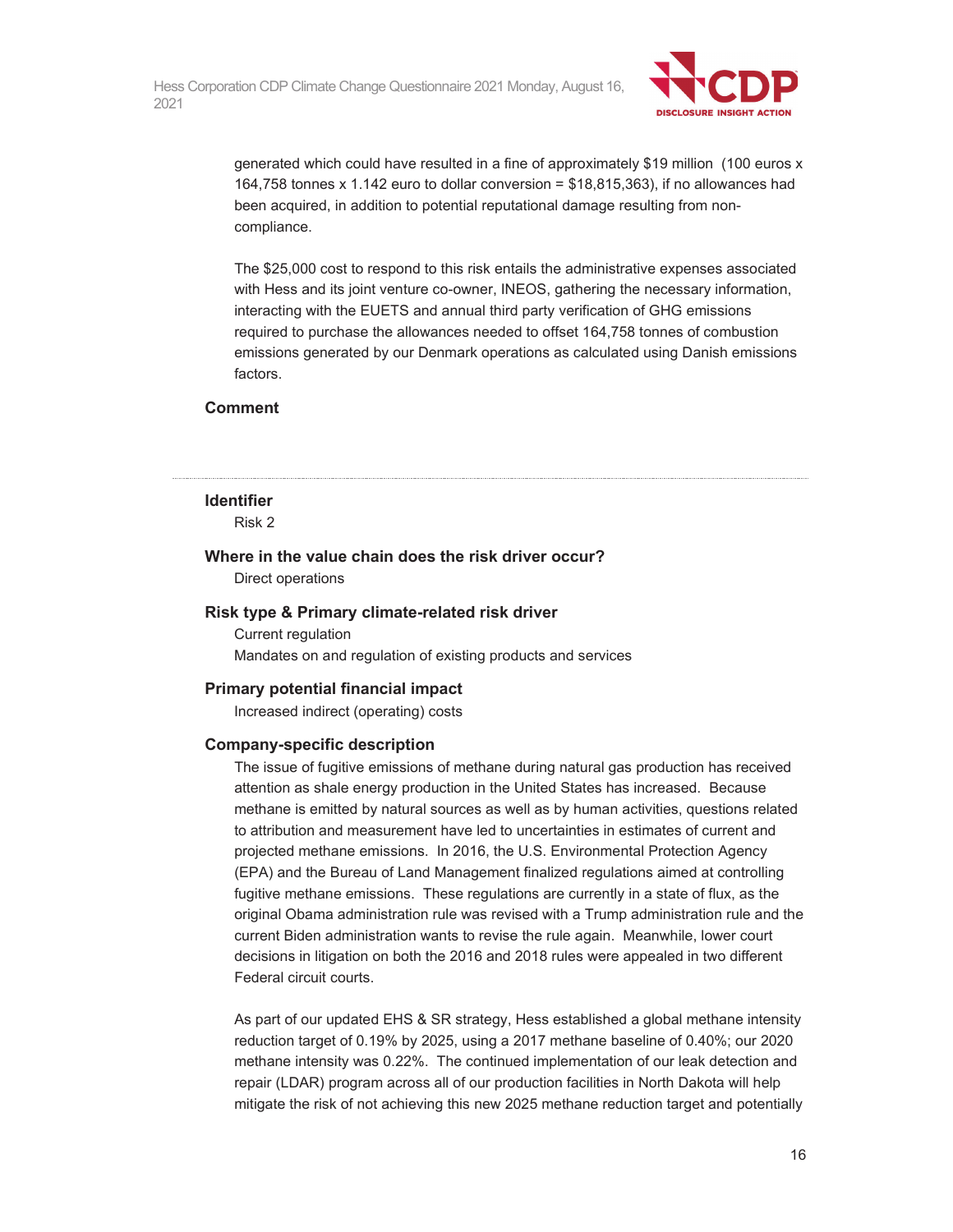

lowering Hess' ESG rankings. In 2020, the cost of conducting this program was approximately \$1.7 million, which resulted in approximately 40,620 Mcf of recovered gas for the year at an average cost of approximately \$41.99 per Mcf. If programs like Hess' LDAR program were not implemented and the state decided to further regulate flaring and/or methane emissions, this could result in selective well's being shut-in, which might materially increase Hess' operating costs and reduce revenues due to less gas being supplied to our Tioga Gas Plant for processing and sale.

### **Time horizon**

Medium-term

## **Likelihood**

**Unlikely** 

## **Magnitude of impact**  Medium-high

**Are you able to provide a potential financial impact figure?**  Yes, a single figure estimate

# **Potential financial impact figure (currency)**

100,000,000

**Potential financial impact figure – minimum (currency)** 

# **Potential financial impact figure – maximum (currency)**

# **Explanation of financial impact figure**

If we do not manage methane emissions, Hess, faces a potential reputational risk related to negative public perception of Hess's management of climate-related issues that could theoretically lead to our exclusion from ESG indices, which could increase our cost of capital. Because we cannot predict shareholders' future actions, we are unable to assign a specific monetary value to the potential for future higher cost of capital if we are excluded from ESG indices. While it is not possible to determine the potential financial impact of reputational damage related to unknown events, as an example, risks are considered substantive (ERM process) when they have a high likelihood of occurring and have an impact of \$100 million or greater. In this example, the \$100 million could be associated with Hess paying a higher interest rate to borrow money which could increase our cost of capital. In this example, the \$100 million could also be associated with the financial impact of halting operations, thereby losing production, as well as increased operating costs and capital expenditures related to materials, labor and repairs to damaged production platforms.

### **Cost of response to risk**

1,700,000

# **Description of response and explanation of cost calculation**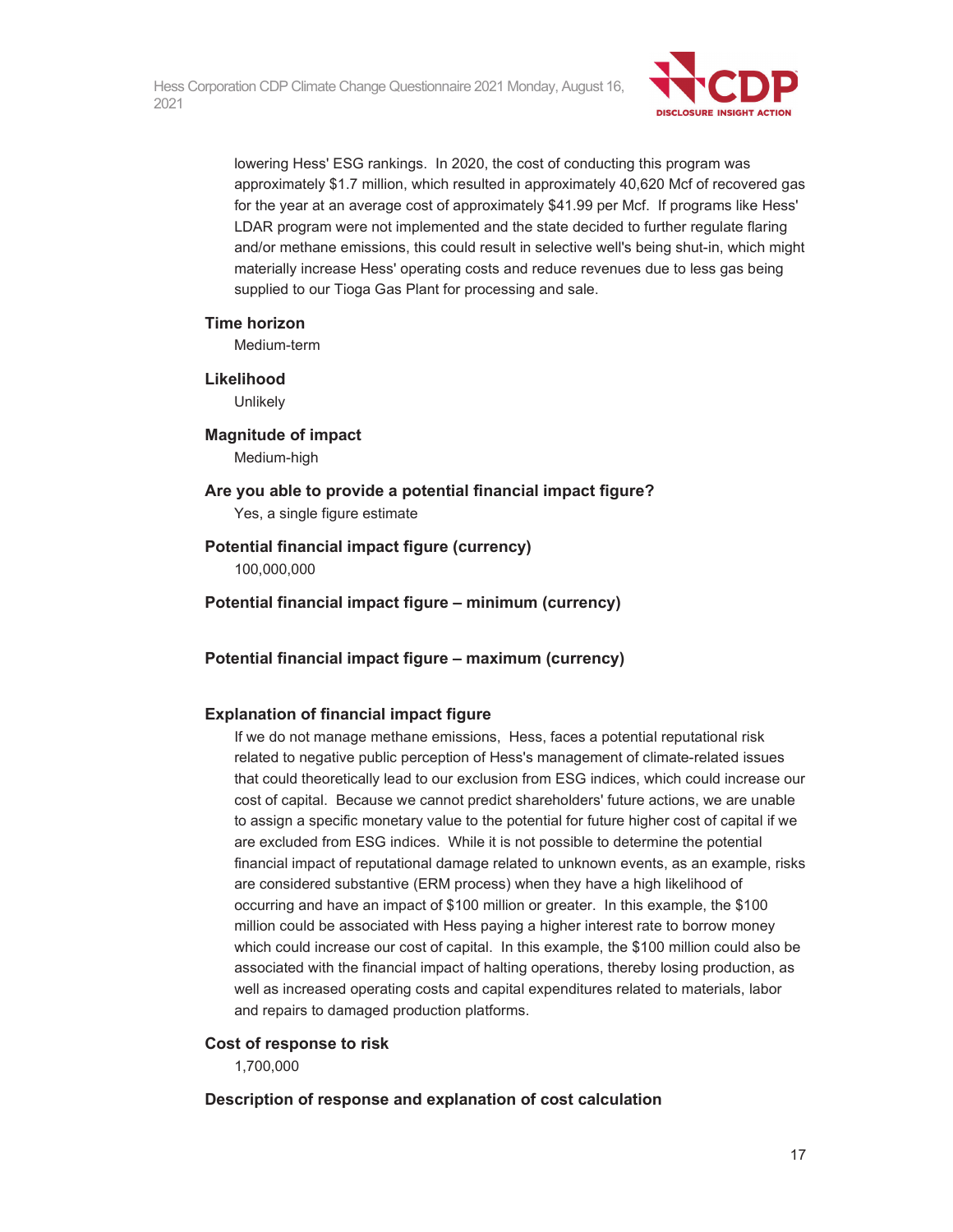

Key to Hess EHS & SR strategy is voluntary reduction in methane emissions. Hess is a founding member of the ONE Future Coalition focused on voluntary reduction of methane emissions to less than 1% of methane production across the value chain by 2025. Hess also participates in several programs under the Environmental Partnership by API. Under the "Leak Program for Natural Gas and Oil Production Sources", Hess conducted semi-annual surveys at 950 sites in 2020. Under the program "Replace, Remove or Retrofit High-Bleed Pneumatic Controllers", Hess identified 248 controllers remaining in North Dakota Operations which need to be replaced. Of those, 181 have been replaced, with the remaining 67 controllers scheduled to be replaced by 2022. To help meet our ONE Future, Environmental Partnership commitments, and new global methane emissions intensity reduction target of 0.19% by 2025, Hess continues to implement our LDAR program across our existing and new production facilities and gas plant in North Dakota, which encompass 100% of our total operated on-shore U.S. assets. In 2020, LDAR resulted in 40,620 Mcf of recovered gas at a cost of \$41.99 per Mcf. If Hess was not taking these actions, it might be required to shut-in Hess Bakken production facilities with the potential methane leakage above hypothetical regulatory requirements.

Currently, conducting Hess' LDAR program in North Dakota increases operating costs by approximately \$1.7 million per year, which is comprised of approximately \$1.3 million for repairing methane leaks, \$.3 million for labor costs and \$.1 million for transportation costs. Costs might materially increase if Hess is required to modify its operating systems or shut-in production due to future methane regulation.

### **Comment**

### **Identifier**

Risk 3

# **Where in the value chain does the risk driver occur?**

Direct operations

### **Risk type & Primary climate-related risk driver**

Chronic physical Changes in precipitation patterns and extreme variability in weather patterns

### **Primary potential financial impact**

Decreased revenues due to reduced production capacity

### **Company-specific description**

To the extent that climate change may result in more extreme weather related events, Hess could experience increased costs related to preparedness and recovery of affected operations. For example seven hurricanes in 2020 affected Hess' Tubular Bells, Baldpate and Stampede Production Platforms in the Gulf of Mexico, which increased costs and deferred revenues due to business disruption. In addition, the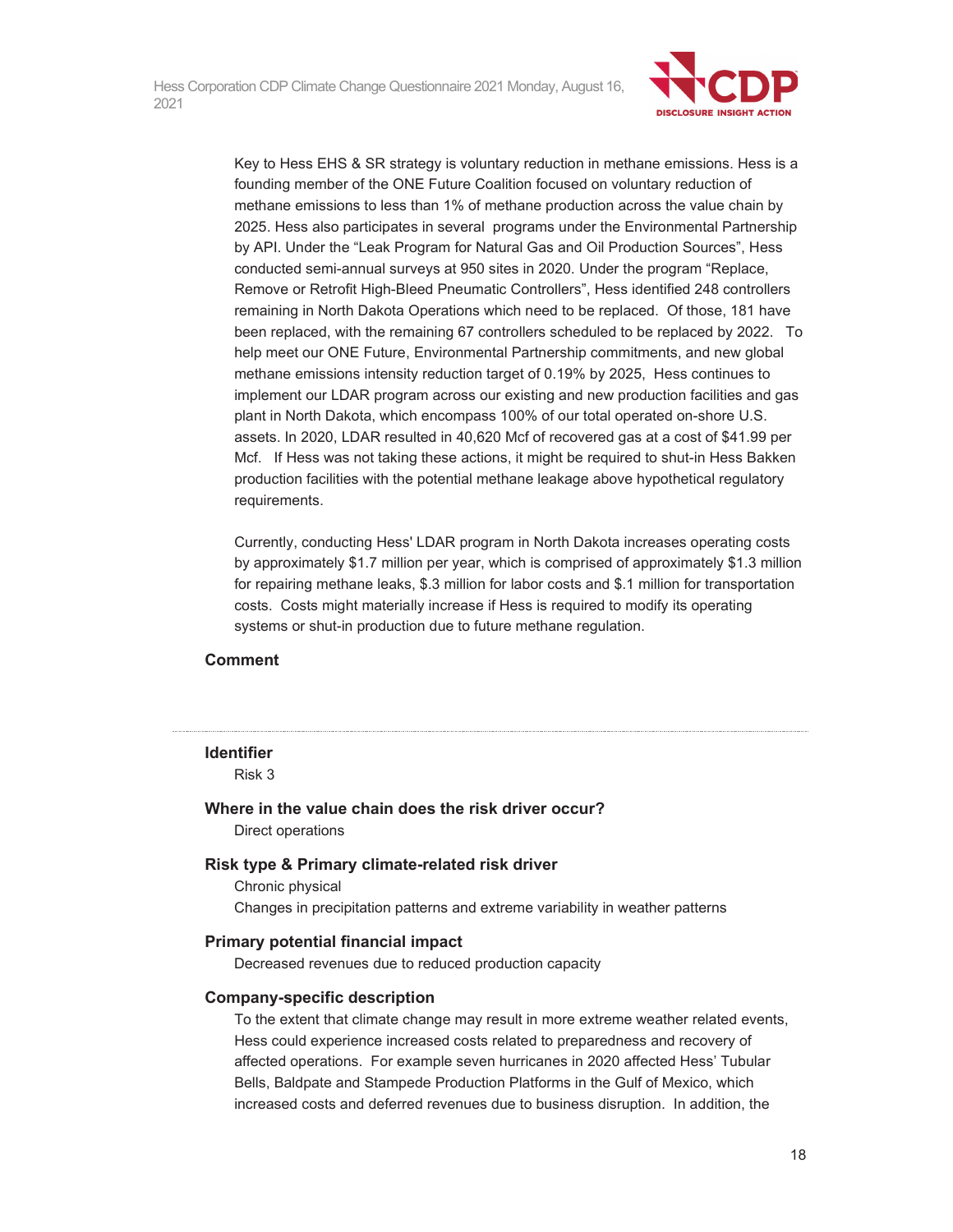

potential for more robust metocean structural standards for offshore platforms to withstand storms of increased severity could increase capital costs for offshore facilities. Although we maintain insurance coverage against property and casualty losses, there can be no assurance that such insurance will adequately protect the Company against liability from all potential consequences and damages. Moreover, some forms of insurance may be unavailable in the future or be available only on terms that are deemed economically unacceptable.

#### **Time horizon**

Medium-term

# **Likelihood**

Virtually certain

#### **Magnitude of impact**  Medium-low

**Are you able to provide a potential financial impact figure?**  Yes, a single figure estimate

# **Potential financial impact figure (currency)**

100,000,000

**Potential financial impact figure – minimum (currency)** 

### **Potential financial impact figure – maximum (currency)**

#### **Explanation of financial impact figure**

Increased storm activity could materially affect our operations in the Gulf of Mexico. Because we cannot predict the frequency and impact of weather related events associated with our operations, we are unable to assign a specific monetary value to such events. However, as an example, risks are considered substantive (ERM process) when they have a high likelihood of occurring and have an impact of \$100 million or greater.

#### **Cost of response to risk**

52,200,000

#### **Description of response and explanation of cost calculation**

Each Hess asset, including Tubular Bells, Baldpate and Stampede, has an emergency response plan with procedures for emergency scenarios and severe weather events, as increased storm severity could materially affect our operations. When a hurricane might affect facility operations, Hess monitors the position, conditions, forecast of movements and intensity. A facility is advised as appropriate to evacuate personnel and when possible, to protect equipment and environment. As an example, in 2020, we experienced seven hurricanes, the most we have seen since commencing operations, which impacted our Gulf of Mexico operations, requiring Hess to shut-in its Tubular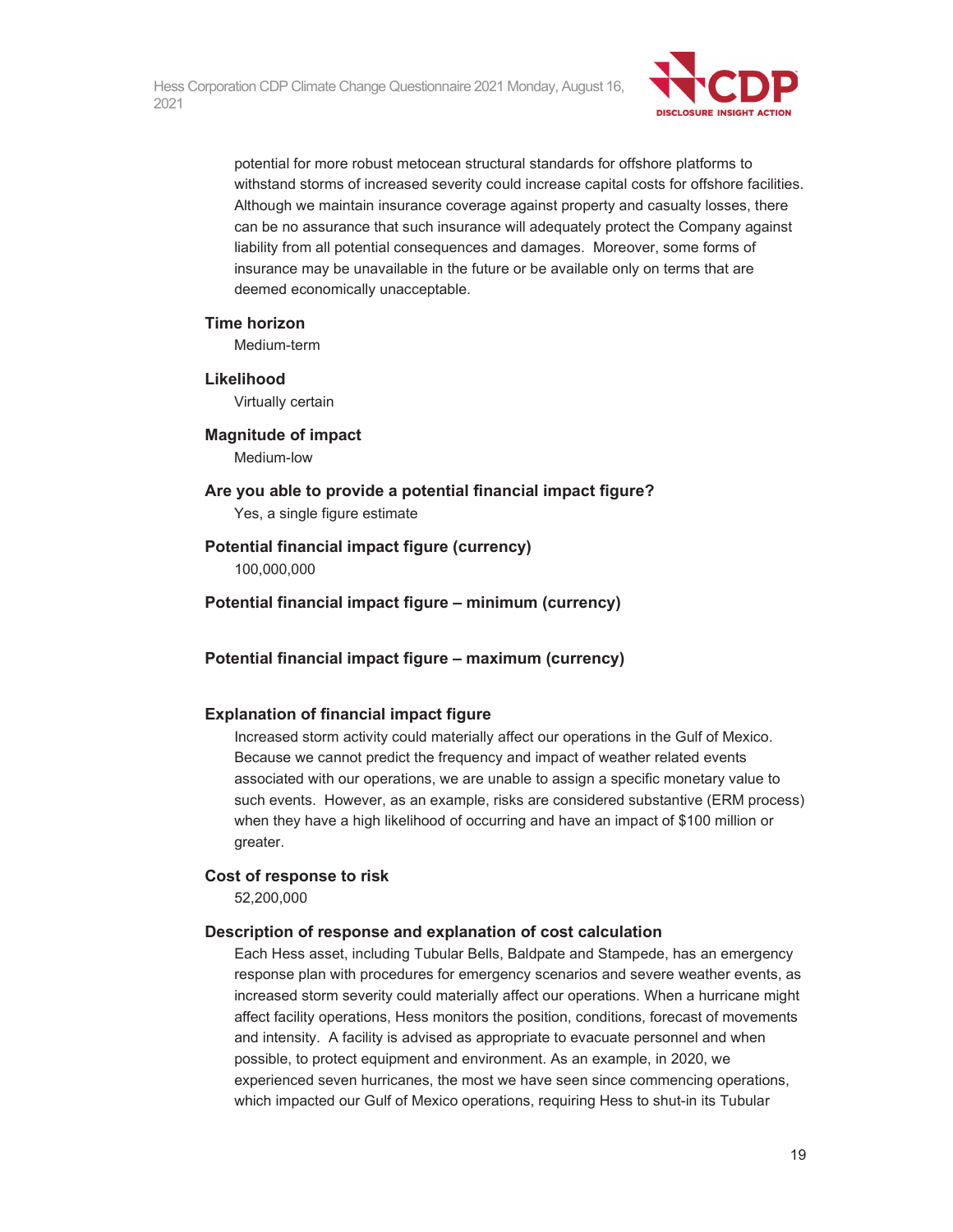

Bells, Baldpate and Stampede Production Platforms fourteen times throughout the year. Total gross deferred production was about 1.2 million barrels of oil with a market value of approximately \$42 million based on an average crude oil price of \$35.52 in 2020. In addition, in 2020, Hess experienced increased operating expenses of approximately \$5 million from these seven hurricanes which included maintaining oil spill response standby vessels, helicopter transport, shore base support and transport, boats and fuel, rental equipment and employee assistance. Following the emergency response risk management during this hurricane reduced the financial impact of the various shutdowns. There were no injuries or process safety events and no environmental impact. We experienced some property damage to these platforms resulting in \$3 million of repairs. Hess also maintains strategic relationships and mutual aid agreements with third party emergency response and crisis management specialists, to supplement and support our response effort and mitigate risk. The cost of programs is approximately \$2.2 million per year which includes annual subscriptions for oil spill response(\$1.9 million), emergency preparedness (\$.2 million) and weather forecasting (\$.1 million).

To summarize, our cost of response to this risk can be calculated as follows: lost production =  $$42$  million; increased operating expenses =  $$5$  million; platform repairs = \$3 million and emergency response services = \$2.2 million = total cost of response of \$52.2 million.

## **Comment**

#### **Identifier**

Risk 4

## **Where in the value chain does the risk driver occur?**

Downstream

#### **Risk type & Primary climate-related risk driver**

Reputation

Increased stakeholder concern or negative stakeholder feedback

### **Primary potential financial impact**

Decreased revenues due to reduced demand for products and services

### **Company-specific description**

To align our strategic sustainability actions with changes in the social, political, economic and regulatory landscape and evolving stakeholder expectations, we convened a multidisciplinary project team and steering committee in late 2019 to develop and oversee an update of our EHS & SR strategy, including establishing our next set of climate related goals and targets. In Phase 1, we identified 26 sustainability topics relevant to our company. We then validated and prioritized the topics through a stakeholder engagement process. In Phase 2, we conducted a benchmarking assessment to review practices of our peers, supermajors and national oil companies.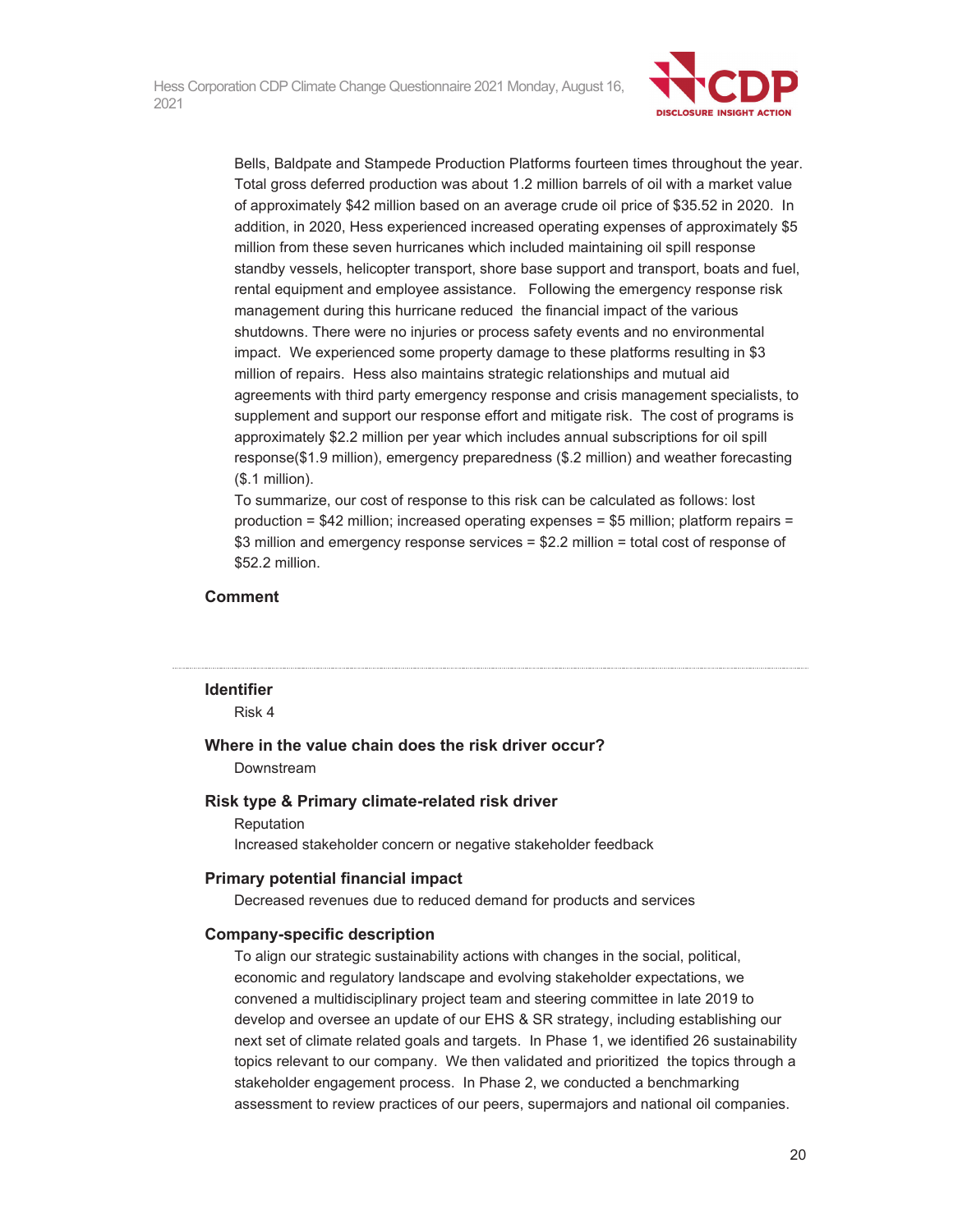

The project team and steering committee reviewed the results, carefully considered practices in each area and what was fit for purpose for Hess. In Phase 3, we identified the eight most material sustainability topics for our company and slated those to be the focus of our EHS & SR strategic actions through 2025. These eight topics included: Climate Related Risks and Greenhouse Gas Emissions; Process Safety and Release Prevention; Occupational Health and Safety; Emergency Preparedness and Response; Water Management; Diversity, Equity and Inclusion; Supply Chain and Contractor Management and Community and Stakeholder Engagement.

The company specific risk that we are trying to mitigate through being a leader in ESG transparency, disclosure and performance is a potential fall in our ESG rankings (i.e.; Hess consistently achieves leadership status on CDP), which could result in reputational harm potentially impacting our cost and access to future capital. Negative perceptions of Hess's management of climate related issues could theoretically lead to our exclusion from ESG indices, which could increase our cost of capital. Because we cannot predict shareholders future actions, we are unable to assign a specific monetary value to the potential for future higher cost of capital if we are excluded from ESG indices. However, most of Hess's top ten institutional investors used sustainability data to evaluate ESG performance. At year-end 2020, approximately \$9 billion which represents 56% of Hess's outstanding shares were owned by investors who were signatories to the United Nations Principles for Responsible Investment which shows that investors are concerned with ESG performance. As an example, Hess views financial risk of \$100 million or greater with a high potential to occur significant.

### **Time horizon**

Medium-term

#### **Likelihood**

More likely than not

### **Magnitude of impact**

Medium-high

## **Are you able to provide a potential financial impact figure?**  Yes, a single figure estimate

**Potential financial impact figure (currency)**  100,000,000

#### **Potential financial impact figure – minimum (currency)**

#### **Potential financial impact figure – maximum (currency)**

#### **Explanation of financial impact figure**

Negative perceptions of Hess' management of climate changes and related disclosures could theoretically lead to our exclusion from ESG indices, which could increase our cost of capital. Because we cannot predict shareholders' future actions, we are unable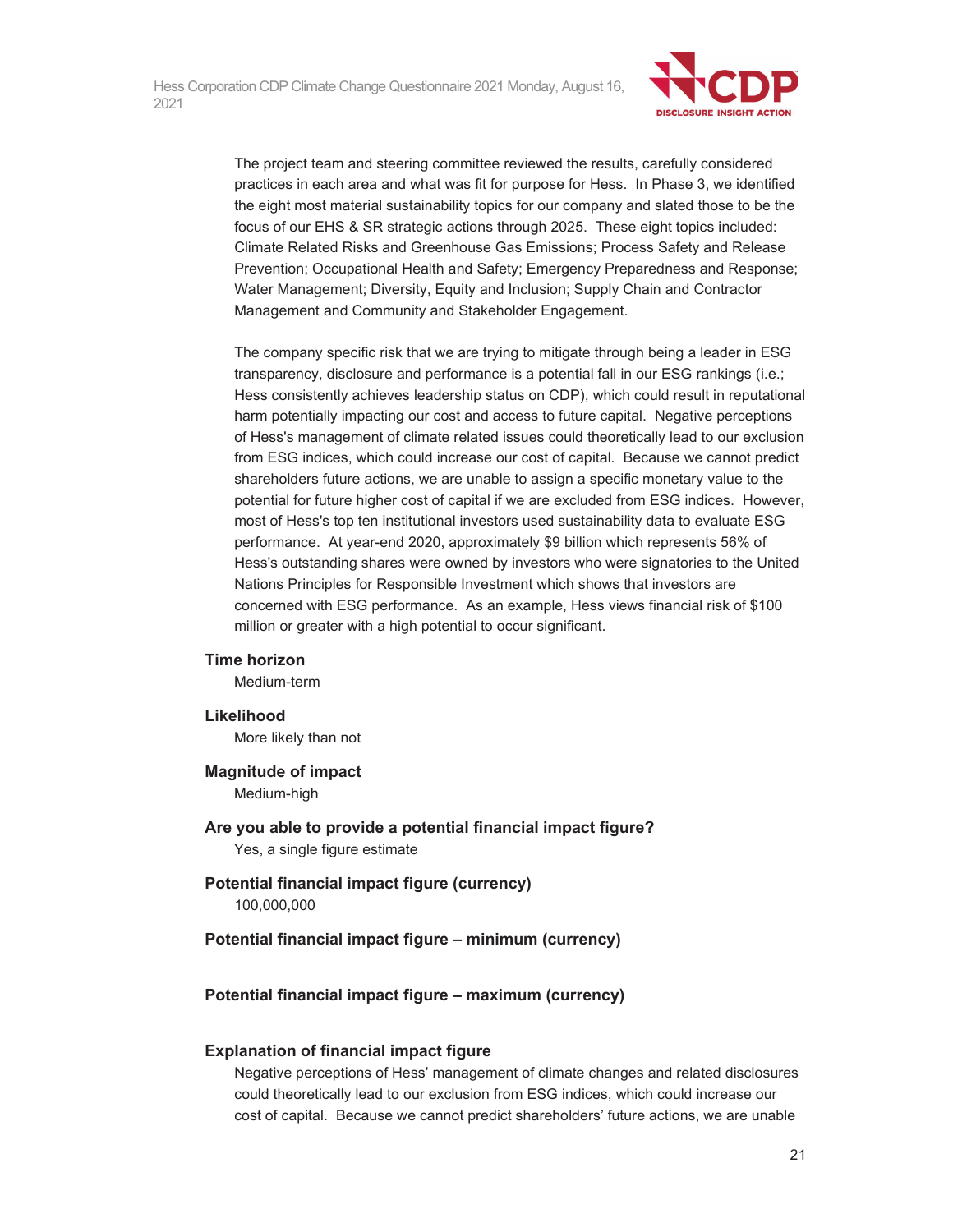

to assign a specific monetary value to the potential for future higher cost of capital if we are excluded from ESG indices. However, most of Hess' top ten institutional investors used sustainability data to evaluate ESG performance. As of the end of 2020, approximately \$9 billion of Hess shares were owned by investors who were signatories to the United Nations Principles for Responsible Investment, which shows that investors are concerned with ESG performance. While, it is not possible to determine the potential financial impact of reputational damage related to an unknown event, as an example, risks are considered substantive (ERM process) when they have a high likelihood of occurring and have an impact of \$100 million or greater.

## **Cost of response to risk**

500,000

## **Description of response and explanation of cost calculation**

Hess is managing reputation risks through our climate change strategy, closely aligned with the TCFD recommendations around Governance, Strategy, Risk Management and Metrics and Targets. Our strategy includes public disclosure of our strategy, programs and performance; reducing operational flaring, energy efficiency and more renewable energy in our energy spend. In 2020, we purchased 634,000 MWh of Green-e energy certified RECs for multiple mix products, including wind, solar, biomass, landfill, geothermal or hydroelectric (76% of purchased electricity from E&P assets, along with 27% wind power off the grid for a total of more than 100% renewables to cover all of our purchased electricity requirements) and accounted for energy efficiency and carbon costs in all major new investments. We are dedicated to transparency through reporting, e.g. in our annual Sustainability Report with a GRI Index and external assurance. In 2020, Hess earned CDP climate leadership for the 12th consecutive year, was included in DJSI North America for the 11th consecutive year and was the only U.S. oil and gas company to be awarded a Level 4-star rating in the September, 2020, Transition Pathway Initiatives report. We work with others in our industry on energy efficiency, GHG reduction, energy management, flaring reduction, and upstream energy performance methodology. We are proactively reducing GHGs in countries of our operation, including where GHG emissions are not currently regulated.

Costs of our climate change strategy implementation, including staff time, are part of the costs of salaries. Hess also spends \$500,000 annually on costs for CDP reporting services, GHG assurance and external consultants. Cost of management for ESG reporting helps us achieve our goal of being in the top quartile performance in our sector for ESG transparency, disclosure, and performance.

# **Comment**

# **C2.4**

**(C2.4) Have you identified any climate-related opportunities with the potential to have a substantive financial or strategic impact on your business?** 

Yes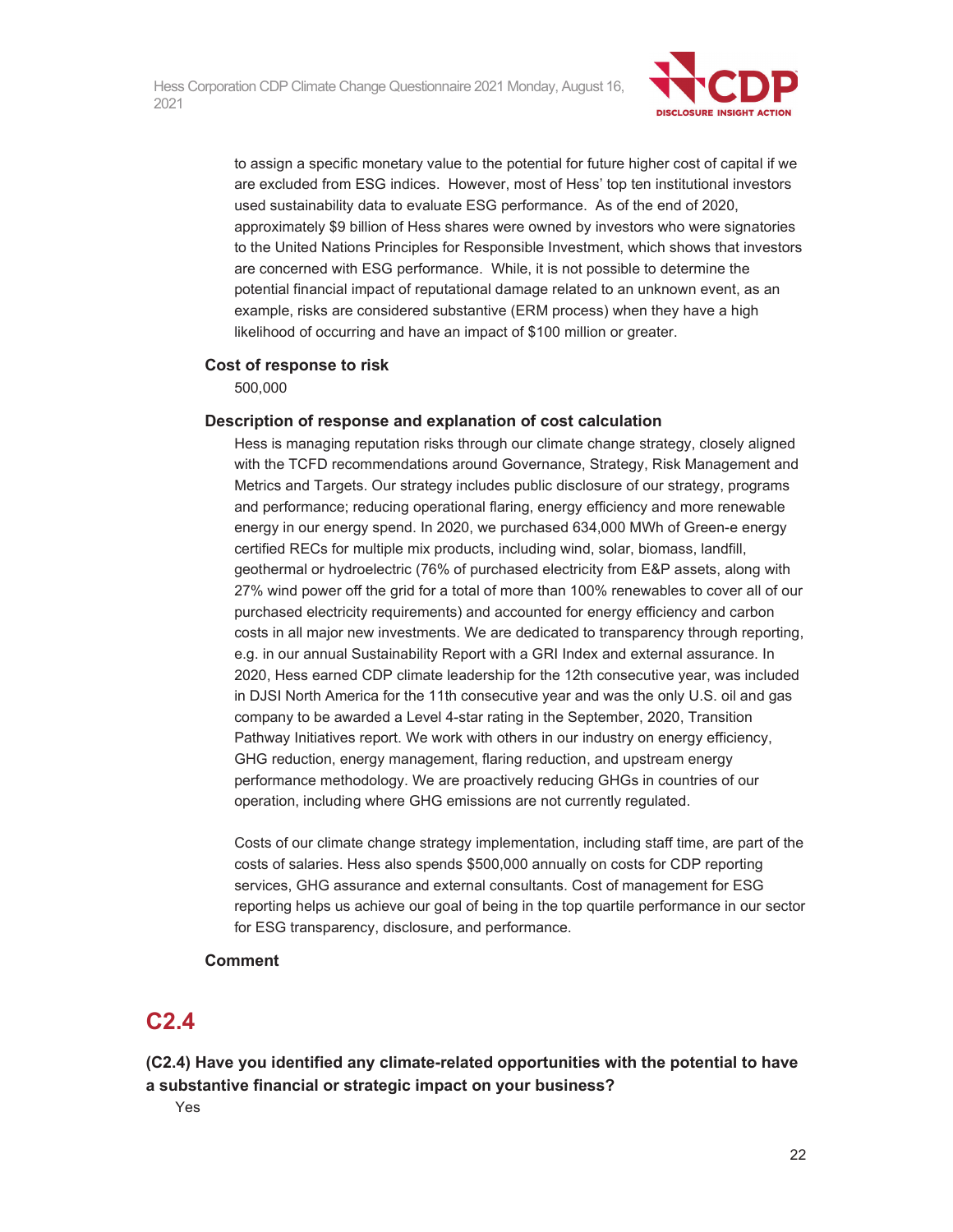

# **C2.4a**

**(C2.4a) Provide details of opportunities identified with the potential to have a substantive financial or strategic impact on your business.** 

# **Identifier**

Opp1

**Where in the value chain does the opportunity occur?** 

Direct operations

# **Opportunity type**

Products and services

## **Primary climate-related opportunity driver**

Ability to diversify business activities

## **Primary potential financial impact**

Other, please specify

Better competitive position to reflect shifting consumer preferences, resulting in increased revenues

### **Company-specific description**

As part of Hess's climate change strategy, we will continue to take cost-effective, appropriate steps to monitor, measure and reduce emissions through applying innovation and efficiency to reduce energy use, waste and emissions across our operations. Our flare reduction strategy is a key component of this program because it provides us with an opportunity to reduce greenhouse gas emissions, increase our supply of natural gas to the marketplace where natural gas can serve as a bridging fuel in a transition to a lower carbon environment and to generate additional revenue. This strategy is a win-win for the company. To help implement this strategy, we have set a target to reduce the flaring intensity of our operated assets by 50% in 2020 versus our 2014 baseline. We over achieved this target by reducing flaring intensity by 59% through 2020 compared to our 2014 baseline. Over \$3 billion has been invested in midstream infrastructure in North Dakota between 2012-2020 to capture and monetize natural gas produced from our operations and minimize flaring. In late 2020, Hess established a new task force to provide oversight for our climate change strategy implementation and to evaluate the medium and longer term aspects of our strategy. The task force is comprised of nine senior executives from multiple disciplines throughout the company, with oversight provided by our Chief Operations Officer and his operating committee. The task force will evaluate three main areas,

primarily focusing on medium and long-term aspects of our strategy : (1) GHG, methane and flare data reporting and metrics; (2) opportunities for Scope 1 and 2 GHG emissions and flaring reduction; and (3) feasibility of achieving net zero GHG emissions by 2050. The EHS Board Committee is updated on a regular basis, as the EHS Board Committee has oversight of climate-related issues including reviewing and guiding both the strategy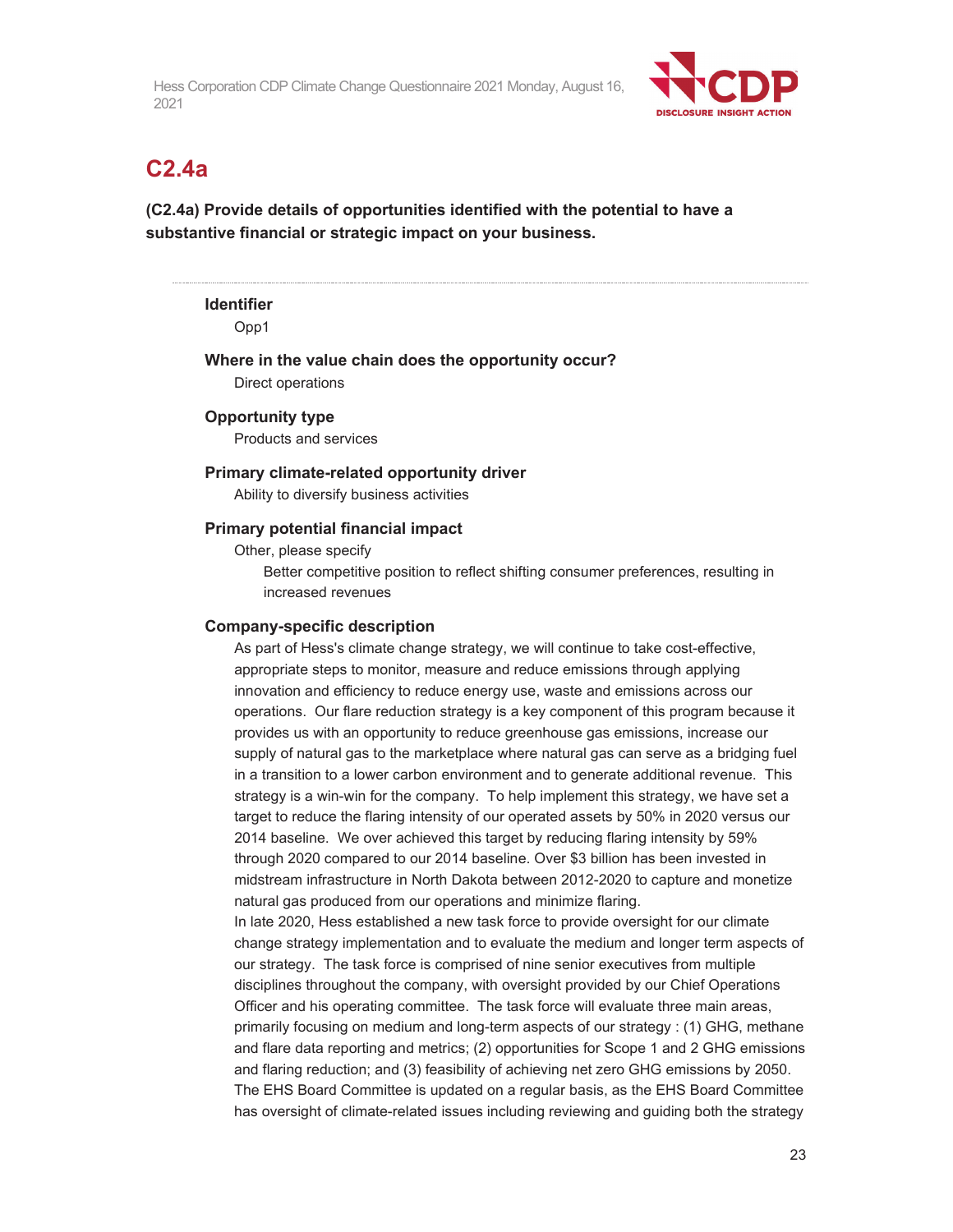

and implementation. This oversight ensures that we stay aligned and focused on our overarching climate objectives. By overseeing progress against climate-related goals and targets, the EHS Board Committee can monitor our climate-related actions for consistency with our climate change strategy.

## **Time horizon**

Medium-term

**Likelihood** 

Virtually certain

# **Magnitude of impact**

**High** 

**Are you able to provide a potential financial impact figure?**  Yes, a single figure estimate

# **Potential financial impact figure (currency)**

34,000,000

**Potential financial impact figure – minimum (currency)** 

**Potential financial impact figure – maximum (currency)** 

# **Explanation of financial impact figure**

We estimate Hess' infrastructure investments will allow us to reduce our flaring rate from 27% (51 MMscfd) in 2014 to 10% (21 MMscfd) by the mid 2020's. Achieving this target will also result in an absolute reduction in our total volume of gas flared. Based on the average 2020 onshore natural gas price of \$2.98 per thousand cubic foot (MCF) found in Hess' 2020 SEC 10-K, the estimated market value of the amount of wellhead gas and natural gas liquids that would be captured instead of flared will be approximately \$34 million per year in the mid 2020's  $(51-20=31 \text{ MMsc} \cdot \text{M} \cdot 365 \text{ days} \times $2.98 \text{ per MCF} = $34$ million).

# **Cost to realize opportunity**

3,000,000,000

# **Strategy to realize opportunity and explanation of cost calculation**

Part of Hess's climate change strategy is to take cost-effective, appropriate steps to monitor, measure and reduce emissions, energy use, and waste across our operations, through applying innovation and efficiency. For example, Hess expanded its Tioga Gas Plant from 115 mln cubic feet of natural gas per day (MMSCFD) to 250 MMSCFD and expanded its natural gas liquids processing capacity from 8,000 barrels per day (MBD) to 60 MBD to provide the Bakken region with much needed capacity to process and monetize the liquids-rich associated natural gas and reduce operational flaring at the wellhead. Hess also has ongoing short-term wellhead gas capture projects. Hess is a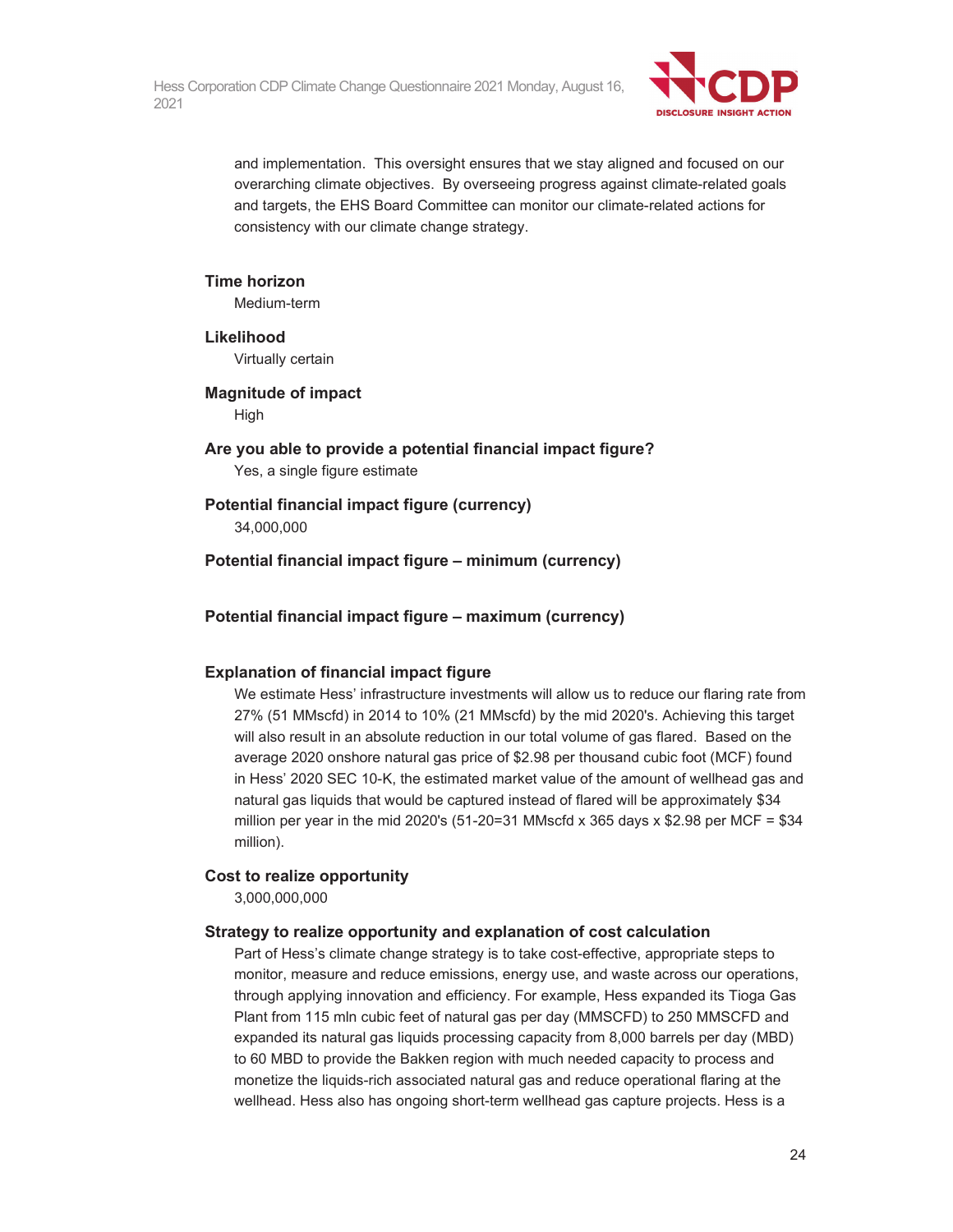

member of the North Dakota Petroleum Council's Flaring Task Force, and has regulatory and government affairs staff and a local landowner notification system. Hess has replaced an internal voluntary target to reduce our wellhead flaring rate in North Dakota with a newly established regulatory target for Bakken operators to achieve a 10% or lower wellhead flaring rate by 2020. We routinely track the flaring rate, flared volumes, and progress toward our flaring target; results are regularly reported internally.

Hess has invested over \$3 billion to construct capture, transport, process and fractionation infrastructure at Bakken. This \$3 billion investment includes expanding our Tioga Gas Plant to significantly increase gas processing capacity; building several new and expanding several existing gas compressor stations; building new and expanding existing gas gathering and processing pipelines throughout the North Dakota region and building a new gas processing plant south of the Missouri river. These expenditures represent one-time capital costs. Costs for staff resources to obtain the necessary licenses and permits and to operate new and expanded infrastructure are considered routine.

### **Comment**

# **Identifier**

Opp2

**Where in the value chain does the opportunity occur?**  Direct operations

# **Opportunity type**

Resource efficiency

### **Primary climate-related opportunity driver**

Other, please specify

Emissions reduction initiative and increased gas capture resulting in additional revenue generation

# **Primary potential financial impact**

Increased revenues resulting from increased production capacity

### **Company-specific description**

Hess is also a founding participant in The Environmental Partnership, established in 2017, which focuses on technologically feasible and commercially proven solutions that result in significant emissions reductions. Hess participates in the Leak Program for Natural Gas and Oil Production Sources and the Program to Replace, Remove or Retrofit High Bleed Pneumatic Controllers, along with other programs focused on pipeline blowdowns, compressor station emissions reductions and flare management. Hess implemented a leak detection and repair (LDAR) program covering 100% of our total on-shore U.S. assets across our production and gathering facilities in the Bakken region of North Dakota and our gas plant in Tioga, ND. In 2020, we conducted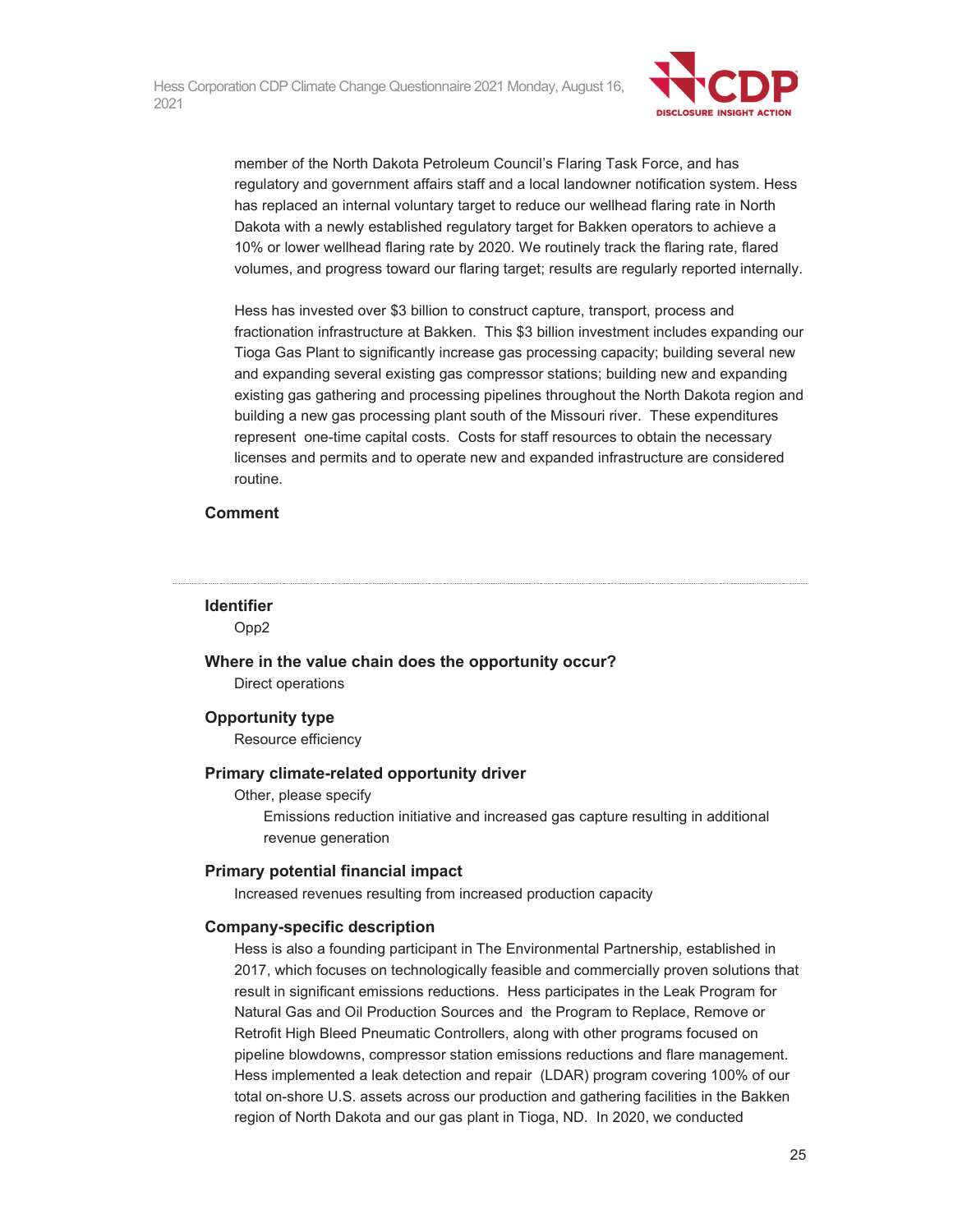

semiannual surveys at 950 sites which resulted in 40,620 Mcf of recovered gas for the year at an average cost of \$41.99 per Mcf. In addition, thru 2020 we have taken 181 high bleed pneumatic controllers out of service of the 248 identified, with the remaining 67 controllers scheduled to be replaced by 2022.

As part of our EHS & SR strategy update, we also established a 2025 global methane intensity target of 0.19% for 2025, using a 2017 baseline of 0.40%. Our 2020 methane intensity based on this methodology was 0.22%. Our new target uses natural gas sales as a denominator, where the One Future Protocol uses methane production.

## **Time horizon**

Medium-term

# **Likelihood**

More likely than not

## **Magnitude of impact**

Medium-low

- **Are you able to provide a potential financial impact figure?**  Yes, an estimated range
- **Potential financial impact figure (currency)**

# **Potential financial impact figure – minimum (currency)**  292,150

# **Potential financial impact figure – maximum (currency)**

792,150

# **Explanation of financial impact figure**

Hess utilized the EPA's Natural Gas STAR estimates of economic and environmental benefits of voluntarily replacing non-regulated high-bleed units with low bleed units before end-of-life. Based on this information, we assumed a natural gas price of \$2.98 per thousand cubic foot (per Hess 2020 SEC 10-K) and 260 Mcf natural gas savings for each of the 248 units. The total monetized value realized by this program from reducing emissions is approximately \$192,150 per year (248 units x 260 Mcf x \$2.98 = \$192,150). Potential additional maintenance cost savings range from \$100,000 to \$600,000 per year. ( low = \$192,150 + \$100,000 = \$292,150; high = \$192,150 +  $$600,000 = $792,150$ .

# **Cost to realize opportunity**

458,800

# **Strategy to realize opportunity and explanation of cost calculation**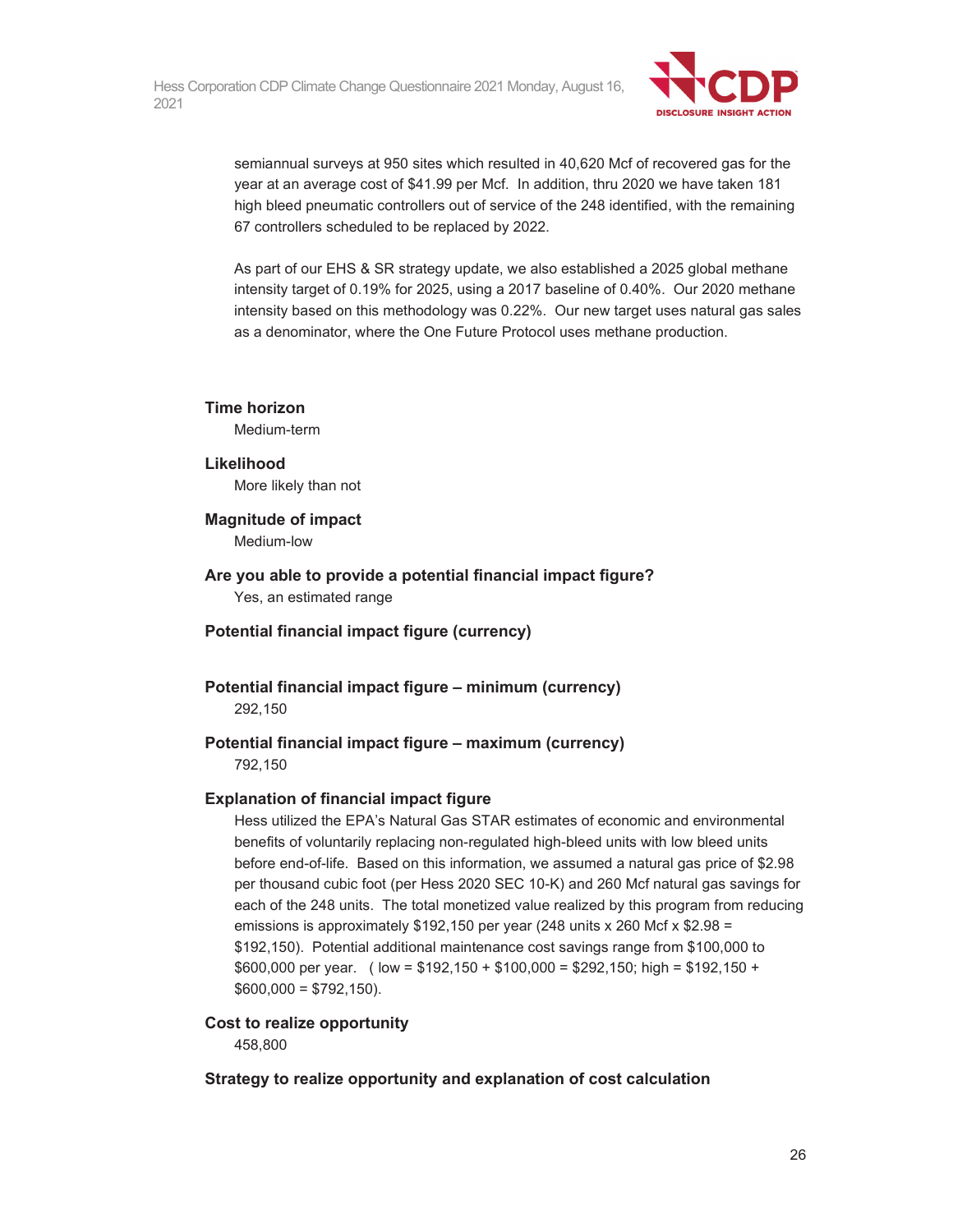

Situation: Advancement in shale energy technology has resulted in an increased supply of cleaner burning, abundant, low cost natural gas; however, there is considerable debate about fugitive methane leakage along the natural gas value chain. Task: Find technical solutions that yield continuous improvement in the management of methane emissions across the natural gas value chain. Action: Hess has committed to several industry-wide voluntary efforts designed to promote technologically feasible and commercially proven solutions that reduce methane emissions. Results: Hess is a founding member of the ONE Future Coalition which is comprised of companies across the natural gas industry focused on identifying policy and technical solutions that yield continuous improvement in the management of methane emissions. Under this voluntary agreement, Hess set the target to reduce methane emissions for the sectors within the natural gas value chain where Hess participates to 0.47% by 2025. Through 2020, Hess has achieved 0.51% and is on track to make its target. Another part of Hess's emissions reduction strategy is to apply innovation and efficiency to reduce energy use, waste and emissions reductions. In 2017, Hess joined the Environmental Partnership initiative launched by the American Petroleum Institutes focused on voluntary reductions in methane emissions. Hess participates in two programs established by the Partnership: 1) Leak Program for Natural Gas and Oil Production Sources and 2) Program to Replace, Remove or Retrofit High-Bleed Pneumatic Controllers within five years. Under the Leak Program, Hess conducted semi-annual surveys at 950 sites in 2020, implementing repair of fugitive emissions at selected sites using detection methods and technology, such as U.S. EPA Method 21 or optical gas imaging cameras. Under the Replace, Remove or Retrofit program Hess identified 248 high-bleed pneumatic controllers remaining in our North Dakota Operations which we plan to replace by 2022. Using EPA's Natural Gas STAR estimated implementation cost per unit \$1,850 for the 248 controllers, total implementation costs would be approximately \$458,800. This is a one-time capital cost.

### **Comment**

#### **Identifier**

Opp3

**Where in the value chain does the opportunity occur?** 

Direct operations

#### **Opportunity type**

Resource efficiency

- **Primary climate-related opportunity driver**  Use of more efficient modes of transport
- **Primary potential financial impact**  Reduced indirect (operating) costs

**Company-specific description**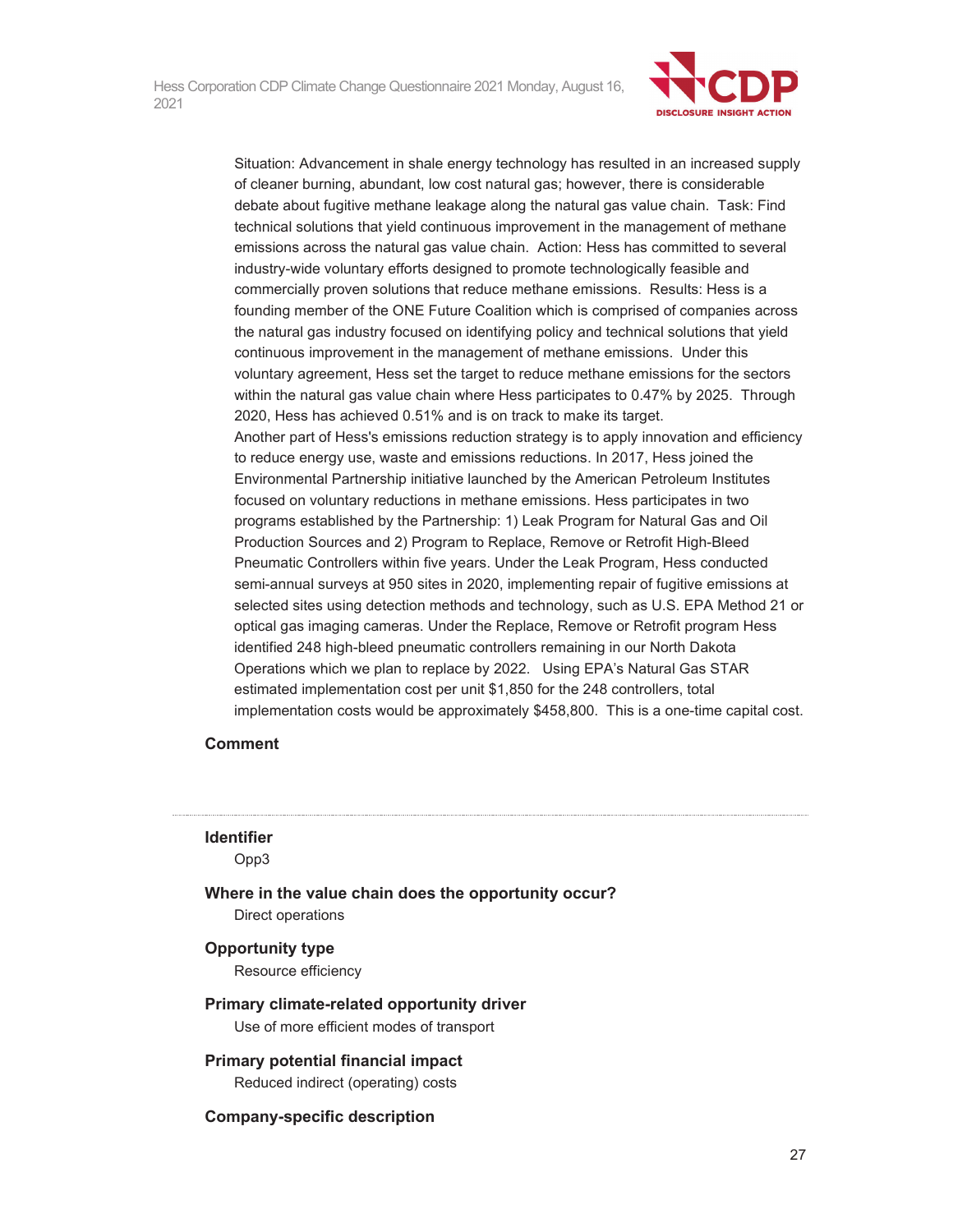

Opportunities for improved efficiency: In support of our GHG emissions and flaring reduction targets, we track and monitor air emissions at each of our assets and undertake a variety of emissions reductions initiatives.

In North Dakota we use significant volumes of freshwater in our production activities. Previously this water was trucked to our well sites via diesel trucks. Now virtually all of our water, approximately 20 million barrels, is transported by flexible hose which reduced truck transport emissions by 19,392 tonnes in 2020, eliminated 178,000 truck deliveries and 8.9 million miles driven and reduced the truck traffic on roads. Hess also utilizes gas to liquids conversion units at remote sites. GTUIT and ColdStream units convert natural gas to natural gas liquids rather than flaring. In 2020, Hess operated 4 GTUIT units and 2 Cold Stream units which allowed us to capture 2.2 million gallons of natural gas liquids which avoided 120 million standard cubic feet per day of gas flared resulting in a reduction of 13,705 tonnes of CO2e emissions.

In late 2020, Hess established a new task force to provide oversight for our climate change strategy implementation and to evaluate the medium and longer term aspects of our strategy. The task force is comprised of nine senior executives from multiple disciplines throughout the company, with oversight provided by our Chief Operations Officer and his operating committee. The task force will evaluate three main areas, primarily focusing on medium and long-term aspects of our strategy: (1) GHG, methane and flare data reporting and metrics; (2) opportunities for Scope 1 and 2 GHG emissions and flaring reductions; and (3) feasibility of achieving net zero GHG emissions by 2050. The EHS Board Committee is updated on a regular basis, as the EHS Board Committee has oversight of climate-related issues including reviewing and guiding both the strategy and implementation. This oversight ensures that we stay aligned and focused on our overarching climate objectives. By overseeing progress against climate-related goals and targets, the EHS Board Committee can monitor our climate-related actions for consistency with our climate change strategy.

#### **Time horizon**

Short-term

### **Likelihood**

Virtually certain

# **Magnitude of impact**

Medium-low

**Are you able to provide a potential financial impact figure?**  Yes, a single figure estimate

# **Potential financial impact figure (currency)**  70,000,000

# **Potential financial impact figure – minimum (currency)**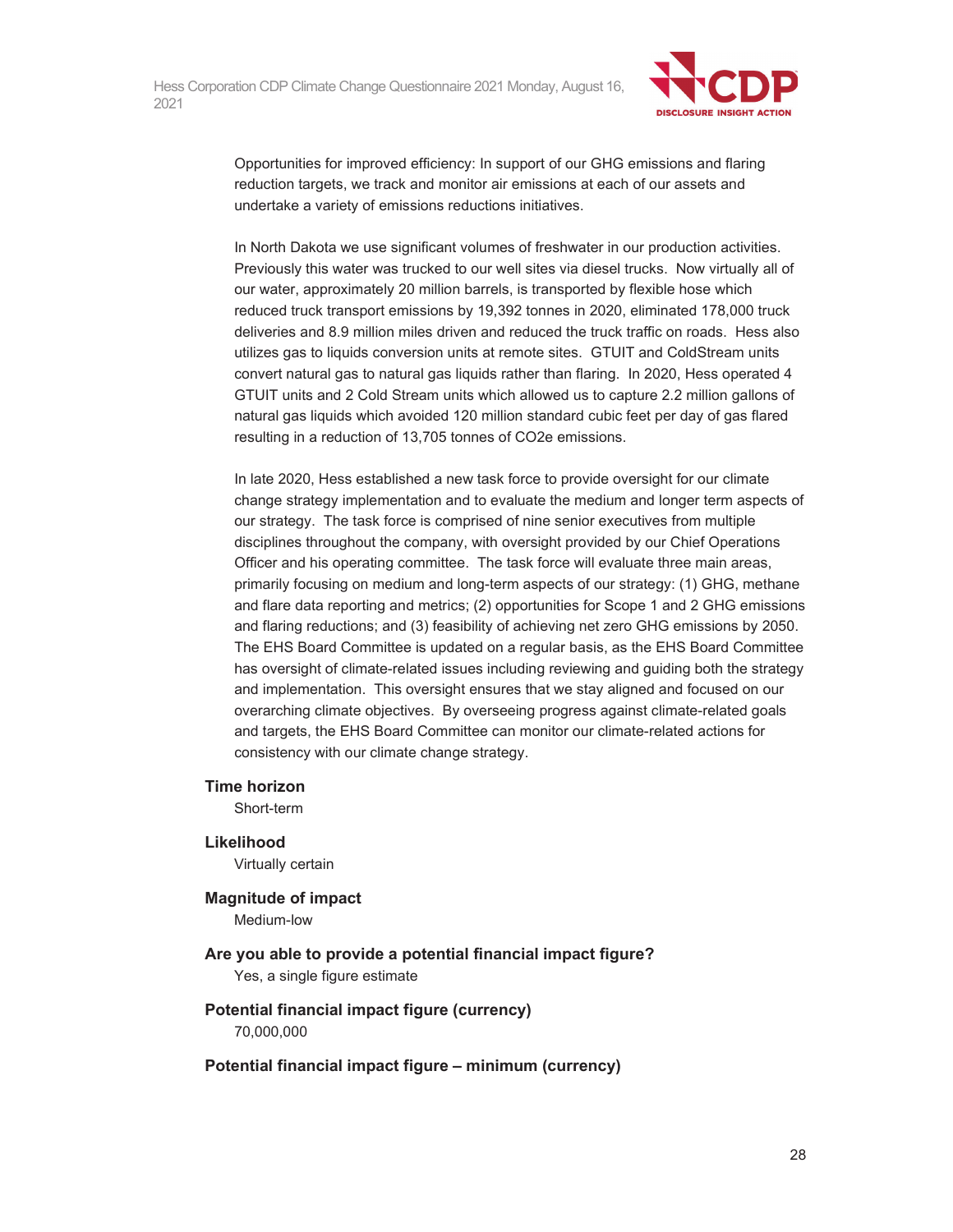

### **Potential financial impact figure – maximum (currency)**

#### **Explanation of financial impact figure**

Each project has its own financial implications, but as an example: Hess transported about 20 million barrels of water in 2020 via flexible pipe. Transporting water by use of flexible pipe rather than trucks saved an estimated incremental \$38 million in 2020 based on the cost differential between truck transport and use of flexible pipe. Cost of truck transport is \$3.50 per barrel. Cost of transport with flexible pipe is \$1.60 per barrel. Savings by using flexible pipe instead of truck transport is \$1.90 per barrel. (calculation as follows: 20 million barrels in 2020 . Transport of 20 million barrels via truck  $\omega$  \$3.50/bbl. = \$70 million; transport of 20 million barrels via flexible pipe  $\omega$  $$1.60/bbl. = $32$  million; net savings = \$38 million).

#### **Cost to realize opportunity**

32,000,000

#### **Strategy to realize opportunity and explanation of cost calculation**

To manage the opportunities presented by energy efficiency, we are implementing a number of projects, including use of flexible pipe to transport freshwater to drill sites. In North Dakota, we use significant volumes of freshwater in our production activities. Previously this water was trucked to our well sites via diesel trucks. Now virtually all of our water is transported by flexible hose which significantly reduces truck transport emissions and reduces the truck traffic on roads. Once the opportunity to use flexible pipe was identified, a test project was undertaken to determine what type flexible hose would withstand ambient temperature extremes as well as durability with heavy vehicle operations. Successful testing allowed us to increase flexible hose use each year until it is now exclusively used for water transport. In 2020, 100% of the water we used for hydraulic fracturing in North Dakota (approximately 20 million barrels) was transported using flexible hose.

Each project has its own costs, but as an example: the cost to eliminate water truck transport by using flexible hose are approximately \$32,000,000 (calculation as follows: 20 million barrels of water in 2020 x \$1.60/bbl. to transport via flexible pipe = \$32 million). There are no costs for project and contract management beyond the normal course of business.

### **Comment**

**Identifier** 

Opp4

**Where in the value chain does the opportunity occur?**  Direct operations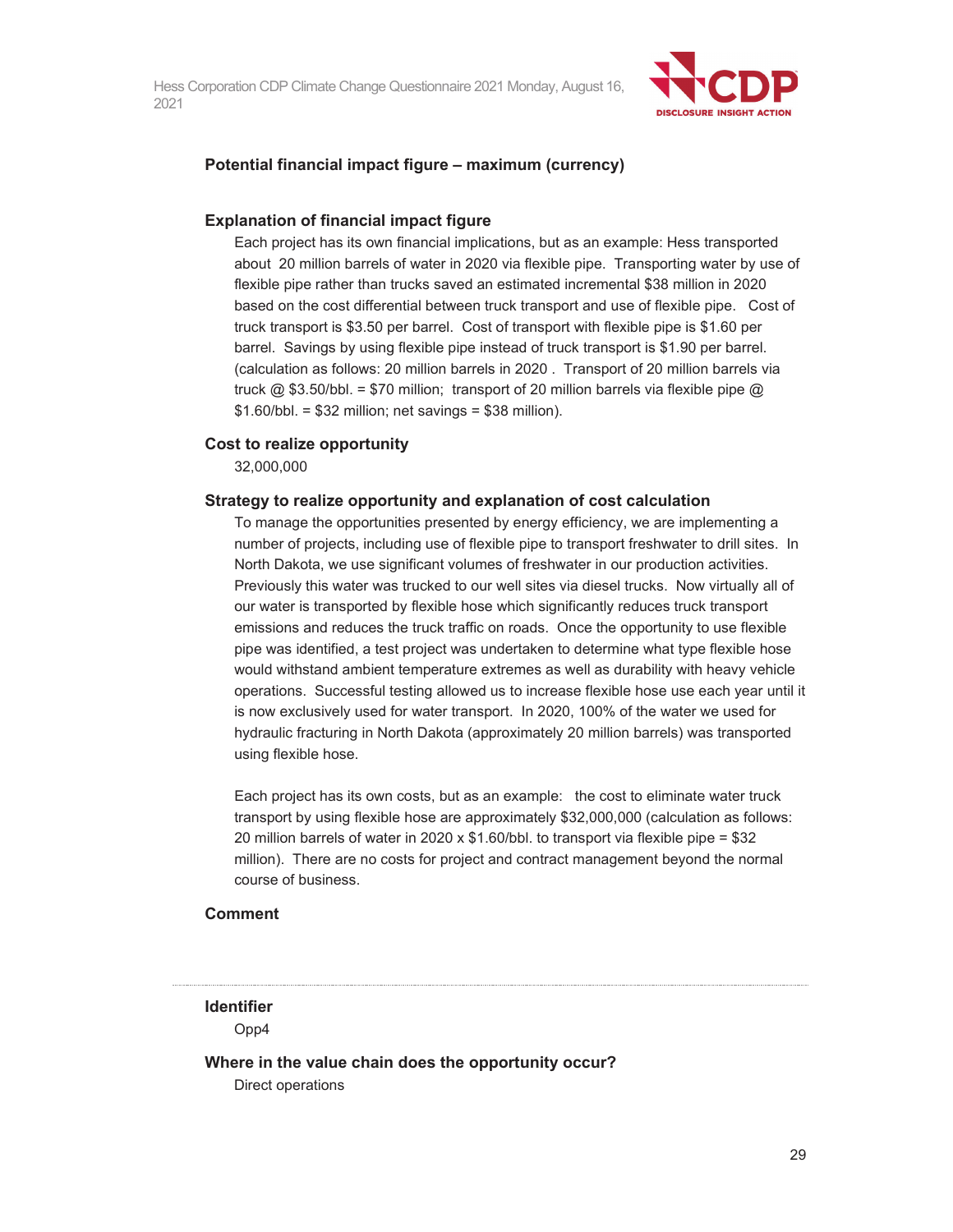

# **Opportunity type**

Products and services

### **Primary climate-related opportunity driver**

Development and/or expansion of low emission goods and services

#### **Primary potential financial impact**

Increased revenues resulting from increased demand for products and services

#### **Company-specific description**

To align our strategic sustainability actions with changes in the social, political, economic and regulatory landscape and evolving stakeholder expectations, we convened a multidisciplinary project team and steering committee in late 2019 to develop and oversee an update of our EHS & SR strategy, including establishing our next set of climate related goals and targets. In Phase 1, we identified 26 sustainability topics relevant to our company. We then validated and prioritized the topics through a stakeholder engagement process. In Phase 2, we conducted a benchmarking assessment to review practices from our peers, supermajors and national oil companies. The project team and steering committee reviewed the results, carefully considered practices in each area and what was fit for purpose for Hess. In Phase 3, we identified the eight most material sustainability topics for our company and slated those to be the focus of our EHS & SR strategic actions through 2025. These eight topics included: Climate Related Risks and Greenhouse Gas Emissions; Process Safety and Release Prevention; Occupational Health and Safety; Emergency Preparedness and Response; Water Management; Diversity, Equity and Inclusion; Supply Chain and Contractor Management and Community and Stakeholder Engagement.

Reputational enhancement: The company specific opportunity that we are trying to realize through being a leader in ESG transparency, disclosure and performance is maintenance and improvement in our ESG rankings (i.e., Hess consistently achieves leadership status on CDP), which could result in improved reputation, public awareness and accountability which could impact our cost and access to future capital.

In late 2020, Hess established a new task force to provide oversight for our climate change strategy implementation and to evaluate the medium and longer term aspects of our strategy. The task force is comprised of nine senior executives from multiple disciplines throughout the company, with oversight provided by our Chief Operations Officer and his operating committee. The task force will evaluate three main area: (1) GHG, methane and flare data reporting and metrics; (2) opportunities for Scope 1 and 2 GHG emissions and flaring reduction; and (3) feasibility of achieving net zero GHG emissions by 2050. The EHS Board Committee is updated on a regular basis, as the EHS Board Committee has oversight of climate-related issues.

#### **Time horizon**

Medium-term

#### **Likelihood**

More likely than not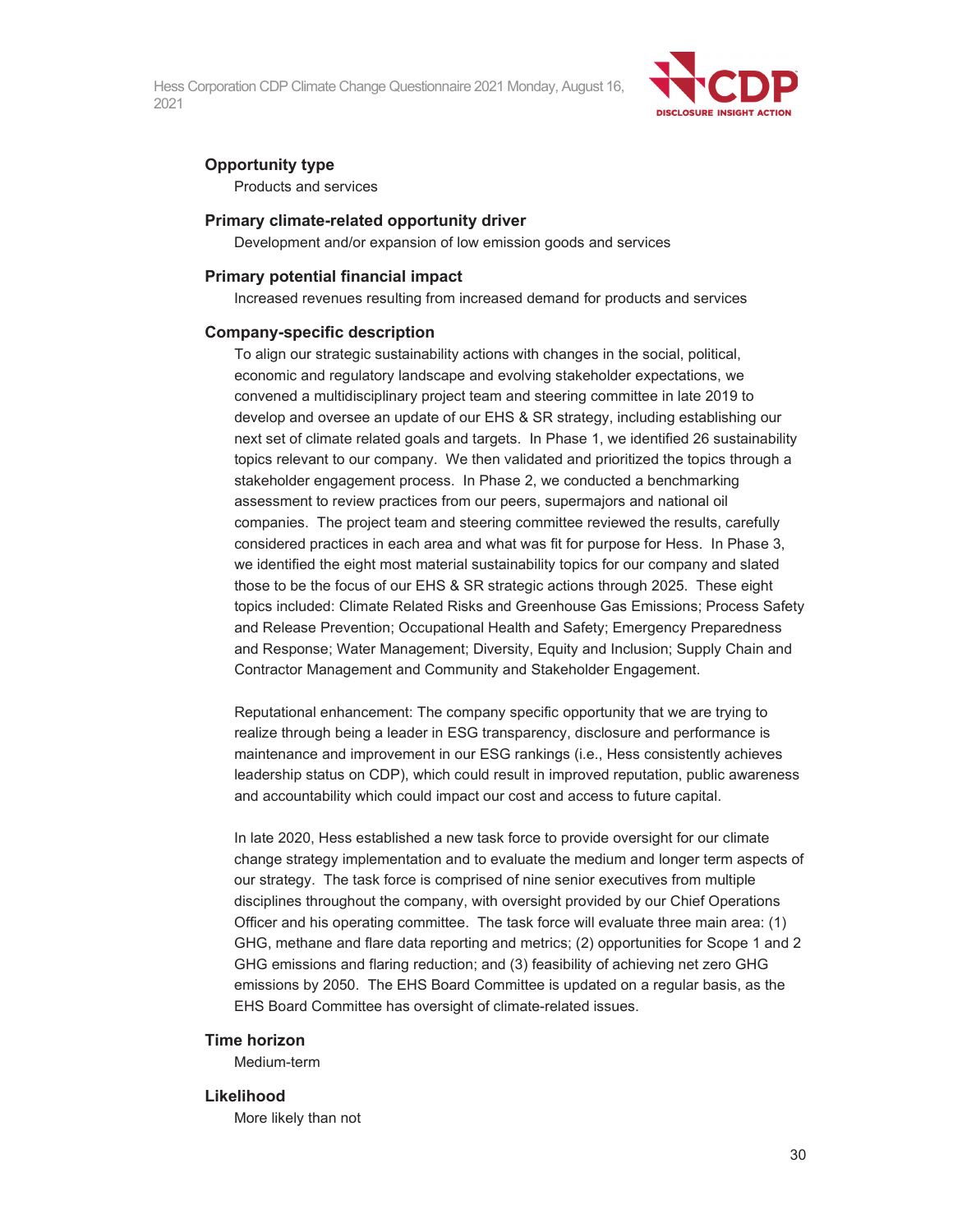

# **Magnitude of impact**

Medium-high

**Are you able to provide a potential financial impact figure?**  Yes, a single figure estimate

## **Potential financial impact figure (currency)**  100,000,000

**Potential financial impact figure – minimum (currency)** 

# **Potential financial impact figure – maximum (currency)**

## **Explanation of financial impact figure**

Positive perceptions of Hess' management of climate change and related disclosures have led to our inclusion in ESG indices, which could theoretically decrease our cost of capital. Because we cannot predict shareholders' future actions or the makeup of our top shareholders going forward, at this time we are unable to assign a specific monetary value to the potential for future lower cost of capital resulting from our inclusion on ESG indices. However, most of Hess' top ten institutional investors used sustainability data to evaluate ESG performance and inform shareholding strategy. At year-end 2020, approximately \$9 billion of Hess shares (56%) were owned by investors who were signatories to the United Nations Principles for Responsible Investment which shows that investors are concerned with ESG performance. As an example, Hess would view a financial opportunity of \$100,000,000 or more related to enhanced reputational ESG performance as significant.

### **Cost to realize opportunity**

500,000

### **Strategy to realize opportunity and explanation of cost calculation**

Hess is managing these opportunities through implementation of our climate change strategy, which includes public disclosures of our strategy, programs and performance; reducing operational flaring; energy efficiency and more renewable energy in our energy spend; accounting for energy efficiency and carbon costs in all major new investments. Hess continues to meet our goal of top quartile performance in our sector for the quality of our climate change disclosures. In 2020, Hess earned CDP climate leadership for the 12th consecutive year, and included in the DJSI North America for the 11th consecutive year. Hess was also the only U.S. oil and gas company to be awarded a Level 4-star rating in the September, 2020, Transition Pathway Initiative report. We also work with others in our industry on energy efficiency and GHG emissions reduction, energy management systems, operational flaring reduction, and upstream energy performance methodology. We are proactively reducing GHG emissions intensity in countries where we operate, including those where GHG emissions are not currently regulated.

Costs of implementing our climate change strategy, such as CSR report preparation and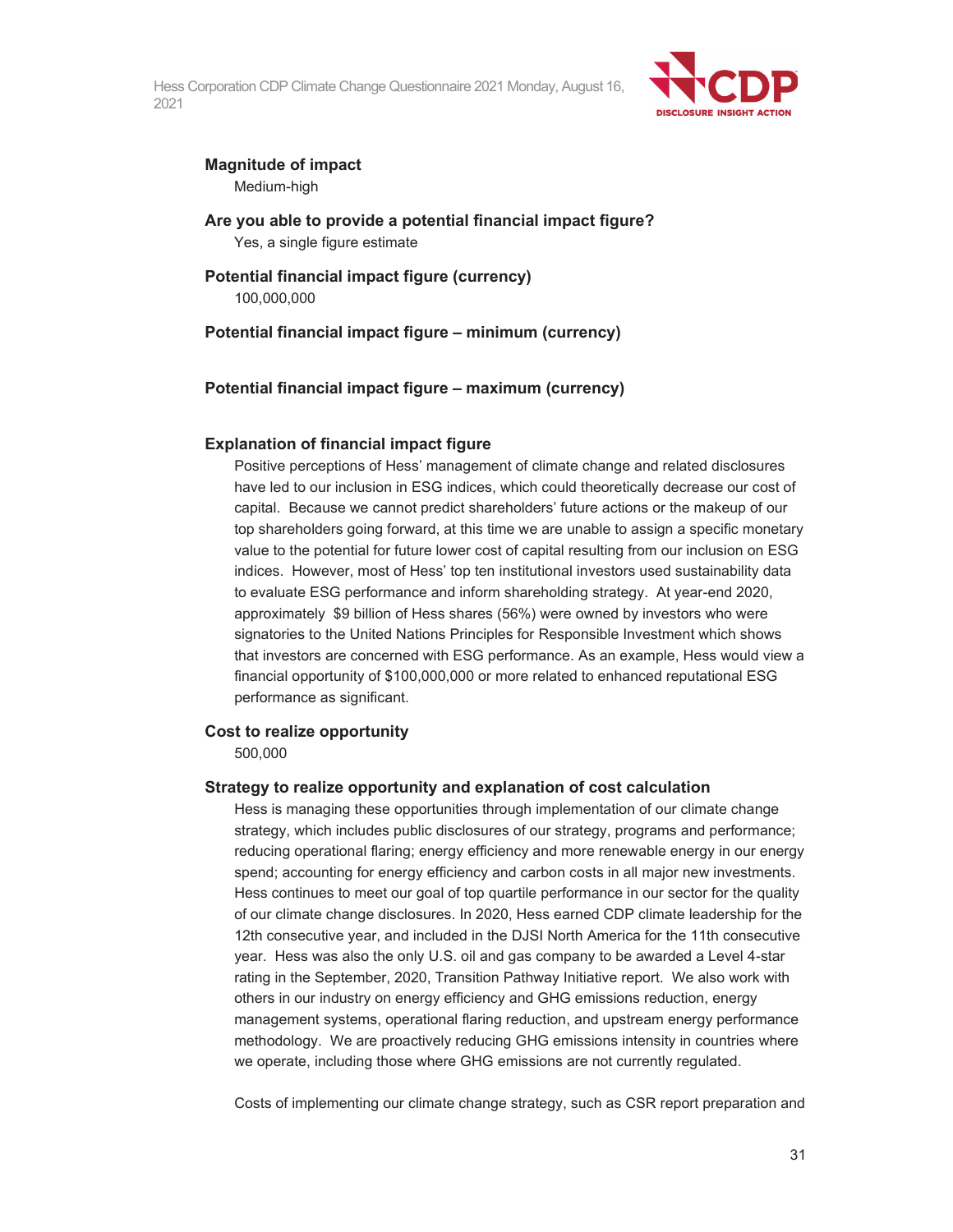

responding to CDP, including staff time are not separated from the costs of salaries. In addition to staff time, Hess spends approximately \$500,000 annually on costs that include CDP reporter services, GHG report assurance, and external consultants.

**Comment** 

# **C3. Business Strategy**

# **C3.1**

# **(C3.1) Have climate-related risks and opportunities influenced your organization's strategy and/or financial planning?**

Yes, and we have developed a low-carbon transition plan

# **C3.1a**

# **(C3.1a) Is your organization's low-carbon transition plan a scheduled resolution item at Annual General Meetings (AGMs)?**

|     | Is your low-carbon transition plan a scheduled resolution item at AGMs?           | <b>Comment</b> |
|-----|-----------------------------------------------------------------------------------|----------------|
| Row | No, and we do not intend it to become a scheduled resolution item within the next |                |
| l 1 | wo vears                                                                          |                |

# **C3.2**

# **(C3.2) Does your organization use climate-related scenario analysis to inform its strategy?**

Yes, qualitative and quantitative

# **C3.2a**

**(C3.2a) Provide details of your organization's use of climate-related scenario analysis.** 

| <b>Climate-related</b><br>scenarios and<br>models applied | <b>Details</b>                                                                  |  |  |
|-----------------------------------------------------------|---------------------------------------------------------------------------------|--|--|
| <b>IEA Sustainable</b>                                    | To help quantify climate-related risks and opportunities Hess conducts an       |  |  |
| development                                               | annual scenario planning exercise to assess longer-term portfolio resilience    |  |  |
| scenario                                                  | using Hess's equity interest in all existing assets and intended forward        |  |  |
|                                                           | investments. This approach allows us to communicate to our stakeholders our     |  |  |
|                                                           | understanding of future risks and opportunities in relation to the evolution of |  |  |
|                                                           | energy demand, mix, the emergence of new technologies, and possible             |  |  |
|                                                           | changes by policymakers with respect to GHG emissions. Hess modeled two         |  |  |
|                                                           | main scenarios detailed in the IEA's 2020 World Energy Outlook against our      |  |  |
|                                                           | own internal base case. The TCFD recommends organizations use a 2 degree        |  |  |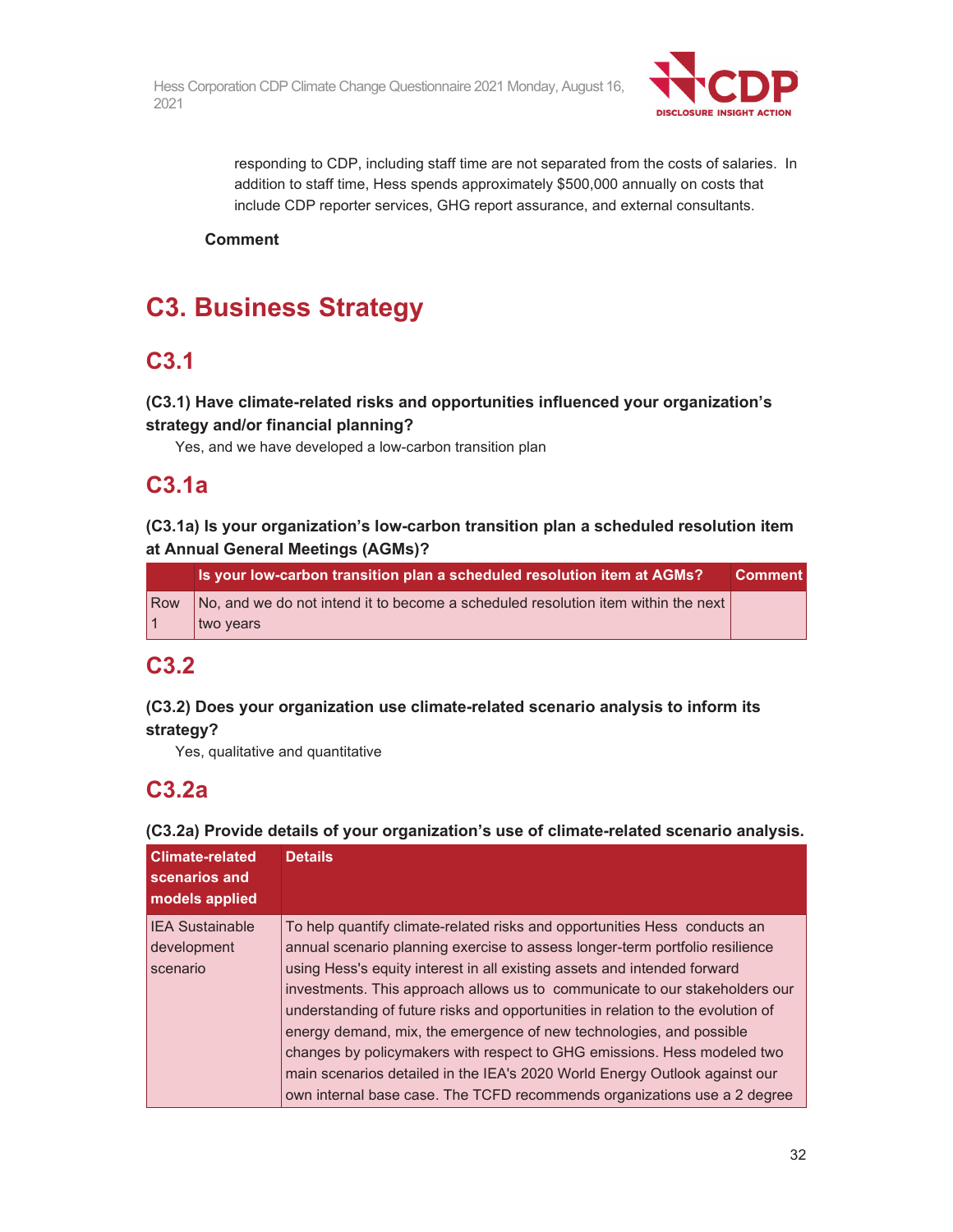

C or lower scenario to test portfolio resilience. The Sustainable Development Scenario in the IEA's 2020 WEO, which is part of Hess's modelling, fits within this recommendation. We have internal guidance which details our approach to scenario planning and serves as a roadmap for our external verifier. Hess established a base case (i.e., \$45 per barrel Brent oil in 2021, increasing to \$55 per barrel in 2022 through 2040; \$2.75 per million MMBtu Henry Hub natural gas held constant for 2021-2040, and sustained \$40/tonne carbon price, all in 2021 real terms) and ran our asset portfolio and intended forward investments through this model to assess financial robustness. Hess base case was compared against various oil, natural gas and carbon prices in the IEA's two main scenarios: Stated Policies and SDS. This timeframe is most relevant because 2040 aligns with IEA industry benchmarks. For Hess, oil and natural gas prices (and the demand that drives them), along with carbon prices are of most immediate concern. Based on comparing the ratio of the NPV of Hess's portfolio, calculated at Hess's base price assumptions, against the NPV for the same portfolio under the price assumptions underlying IEA's SDS, our scenario analysis shows that the latter NPV (SDS case) results in a 10% higher NPV. This demonstrates the robustness of Hess's conservative planning assumptions as they relate to oil prices and the competitive pipeline of future investments in our portfolio. We believe our scenario analysis validates Hess' strategic priorities to focus investment on high-return, low-cost oil and gas opportunities and to build a focused and balanced portfolio, robust at low prices. When looking at long range price trends outlined by IEA, our two most significant assets, the Bakken in North Dakota and our joint-venture in Guyana are resilient due to their favorable cost structure and emissions attributes. In Guyana, where our offshore oil discoveries are among the largest in the last decade, our Liza Phase 1 and Phase 2 developments breakeven costs are \$35 and \$25 per barrel Brent oil, respectively. Our scenario analysis led to the establishment a new team, led by the Senior VP Production to further identify, assess and recommend climate change mitigation strategies to management and the EHS Board Committee for implementation starting in 2020. (Situation) Since the team's formation they have used the results of scenario analysis to directly inform our business objectives and strategy. While seeking longer term solutions to reducing emissions from operations, Scope 2 emissions generated from purchased electricity usage were identified as a significant opportunity to immediately mitigate our carbon footprint. (Task/Action) As the team pursues these long range opportunities, short term strategies were developed including tasking the committee with purchasing RECs in 2020 as an action to offset 100% of the Company's purchased electricity requirements. (Result) In the short-term, we expect this action to help enhance Hess's ESG reputation in the marketplace, and act as a bridge strategy to the longer term pursuits that Hess is developing. The result of purchasing RECs and obtaining renewable energy from the grid was to offset 420,969 tonnes of Scope 2 emissions.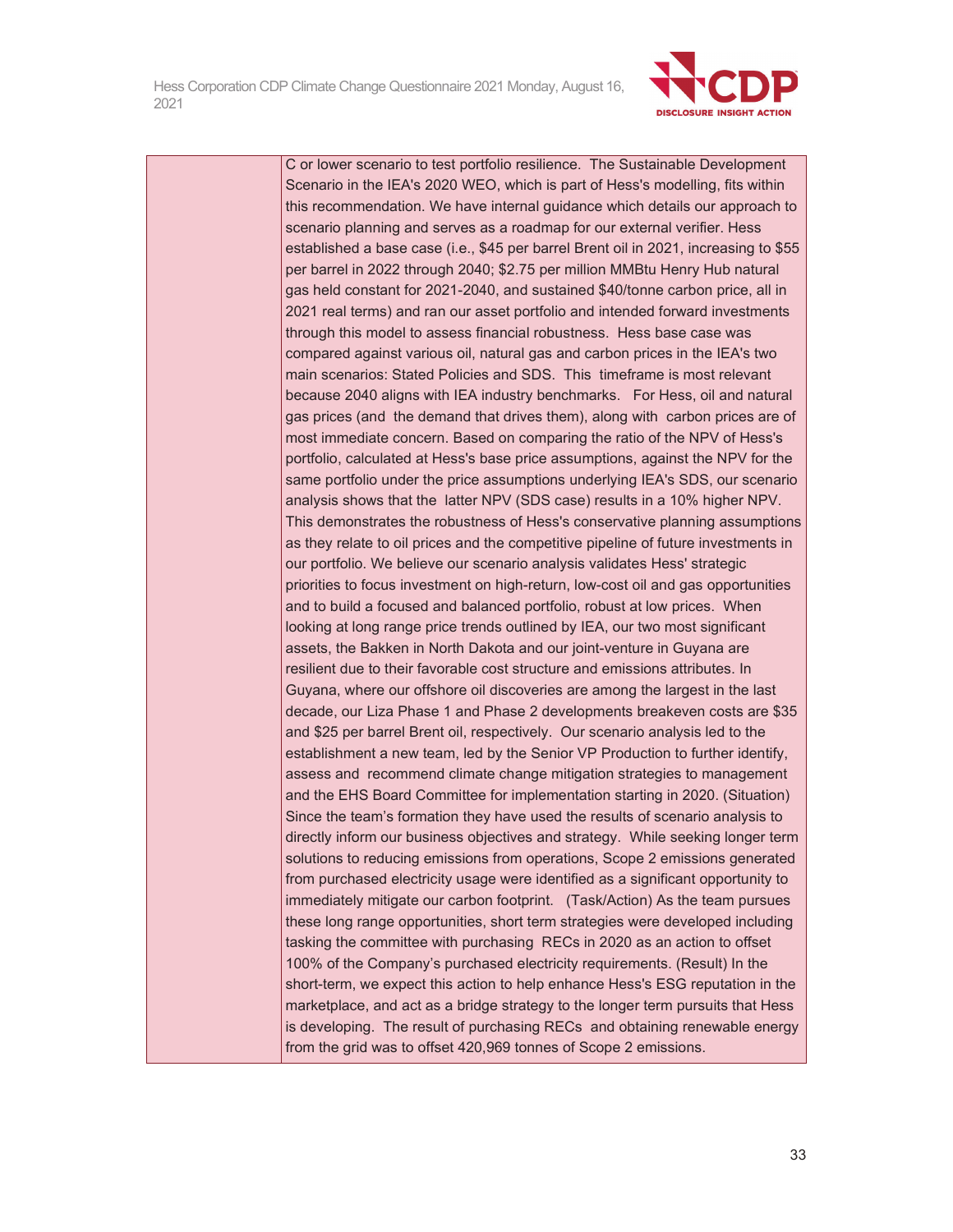

# **C3.3**

# **(C3.3) Describe where and how climate-related risks and opportunities have influenced your strategy.**

|                                 | <b>Have climate-related</b><br>risks and<br>opportunities<br>influenced your<br>strategy in this area? | <b>Description of influence</b>                                                                                                                                                                                                                                                                                                                                                                                                                                                                                                                                                                                                                                                                                                                                                                                                                                                                                                                                                                                                                                                                                                   |
|---------------------------------|--------------------------------------------------------------------------------------------------------|-----------------------------------------------------------------------------------------------------------------------------------------------------------------------------------------------------------------------------------------------------------------------------------------------------------------------------------------------------------------------------------------------------------------------------------------------------------------------------------------------------------------------------------------------------------------------------------------------------------------------------------------------------------------------------------------------------------------------------------------------------------------------------------------------------------------------------------------------------------------------------------------------------------------------------------------------------------------------------------------------------------------------------------------------------------------------------------------------------------------------------------|
| <b>Products and</b><br>services | <b>Yes</b>                                                                                             | We begin a risk assessment by bringing together business<br>and asset level subject matter experts to establish a holistic<br>risk profile for a particular asset. We use the results of<br>asset-level risk assessments to generate a company-wide<br>portfolio view of risks and impacts in financial terms.<br>Included in our recent 2020 Strategy Refresh was a<br>determination of EHS&SR priority risks and stakeholder<br>expectations. This priority risk register is updated annually<br>to reflect changing business conditions and risk<br>prioritization. Since our products and services are carbon<br>intensive, we have identified potential future risks of carbon<br>pricing. Managing these costs proactively reduces our cost<br>per barrel of production and makes us more economically<br>and environmentally competitive. We expect this to have a<br>high to moderate impact in the long-term horizon as our<br>strategy includes minimizing our carbon footprint as we<br>grow and expand, and we use this process to identify<br>opportunities that help us grow our business while mitigating<br>risk. |
|                                 |                                                                                                        | For example, we have invested over \$3 billion in a<br>substantive business decision to add infrastructure in North<br>Dakota to reduce flaring, which reduces GHG emissions<br>from flaring and allows us to increase revenue by capturing<br>and selling gas, as well as using it to run our operations.<br>This effort is a win-win situation for Hess because it reduces<br>costs, generates additional revenue and supports efforts to<br>transition to lower carbon emitting products. To help<br>achieve this objective, we have set a new 2025 target to<br>reduce our global methane intensity to 0.19% from a 2017<br>baseline of 0.40%.<br>Our LDAR program in North America will help mitigate<br>methane emissions, promote the use of natural gas and<br>help us meet our 2025 target. This program comprises<br>monthly audible, visual and olfactory equipment inspection                                                                                                                                                                                                                                         |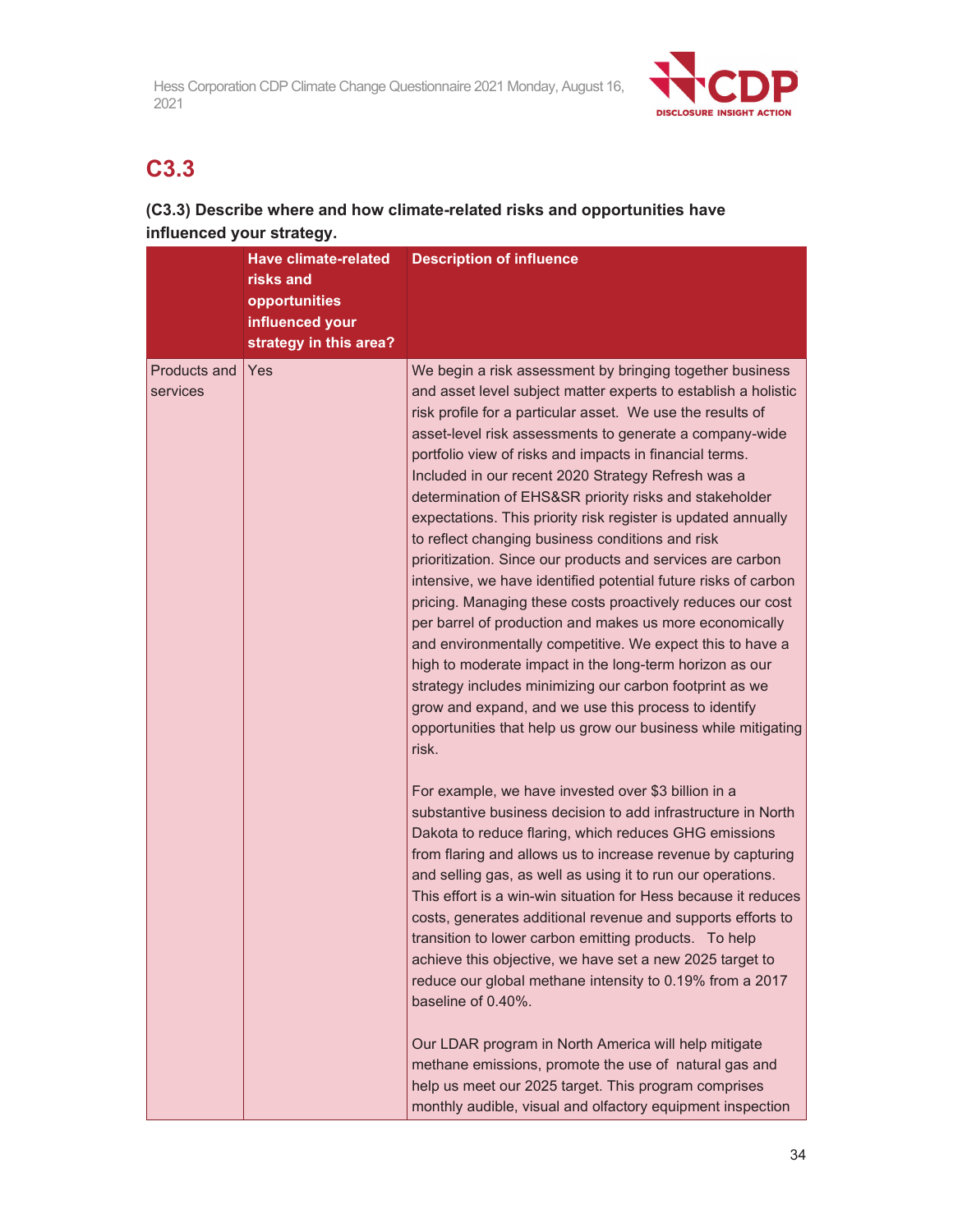

|                                       |     | for the potential of leakage and semi-annual optical gas<br>imaging performed by our certified field assurance<br>personnel to detect fugitive emissions. In 2020, the cost of<br>implementation in ND was approximately \$1.7 million, which<br>resulted in approximately 40,620 Mcf of recovered gas for<br>the year at an average cost of approximately \$41.99 per<br>Mcf. These measures; together with the steps we are taking<br>to reduce flaring in ND, aim to help further reduce our<br>fugitive emissions.                                                                                                                                                                                                                                                                                                                                                                                                                                                                                                                                                                                                                                                                                                                                                                                                                                                                                                                                                                                                                                                                                                                                                                                                                                                                                                                                                                                                                                                                                                                                                                                                                       |
|---------------------------------------|-----|----------------------------------------------------------------------------------------------------------------------------------------------------------------------------------------------------------------------------------------------------------------------------------------------------------------------------------------------------------------------------------------------------------------------------------------------------------------------------------------------------------------------------------------------------------------------------------------------------------------------------------------------------------------------------------------------------------------------------------------------------------------------------------------------------------------------------------------------------------------------------------------------------------------------------------------------------------------------------------------------------------------------------------------------------------------------------------------------------------------------------------------------------------------------------------------------------------------------------------------------------------------------------------------------------------------------------------------------------------------------------------------------------------------------------------------------------------------------------------------------------------------------------------------------------------------------------------------------------------------------------------------------------------------------------------------------------------------------------------------------------------------------------------------------------------------------------------------------------------------------------------------------------------------------------------------------------------------------------------------------------------------------------------------------------------------------------------------------------------------------------------------------|
| Supply chain<br>and/or value<br>chain | Yes | Situation: When Hess enters into new joint venture (JV)<br>projects with partners, we engage directly to evaluate<br>project economics, promote safety and minimize emissions.<br>For example, at our Stabroek Block (offshore Guyana), in<br>which Hess holds a 30% interest, we worked with the JV<br>parties on initial development of the Lisa field (within the<br>block) to attempt to minimize emissions across the whole<br>value chain as we develop these fields. Task: Since we<br>knew that this project was one of the largest recent offshore<br>developments in the world, we understood the climate-<br>related risks of this project and wanted to minimize GHG<br>emissions. While these types of JV investments are equity<br>investments for Hess, we view these investments as having<br>the potential for reputation risks and opportunities. Similar to<br>our wholly- owned operations, our other JV parties identify<br>and manage the potential future risks of carbon pricing. Our<br>climate change strategy includes continuing to take cost-<br>effective, appropriate steps to monitor, measure and reduce<br>emissions through applying innovation and efficiency to<br>reduce energy use, waste and emissions across our<br>operations. We also believe it is appropriate to use<br>reasonable efforts to extend that strategy across non-<br>operated joint ventures. Action: The actions that we took,<br>along with our JV parties, to mitigate climate-related risks<br>was a substantive business decision which resulted in<br>investing in a system to reinject the associated gas from oil<br>production for storage so that we could minimize flaring<br>from these oil fields. Result: This gas reinjection program<br>in Guyana has had a significant impact on reducing our<br>greenhouse gas emissions by dramatically reducing natural<br>gas flaring associated with oil production and should cover<br>the short, medium and long term as we expect it to extend<br>for the life of these oil fields. When we look at Supply Chain<br>issues, in general, we examine short term (< 1 year), |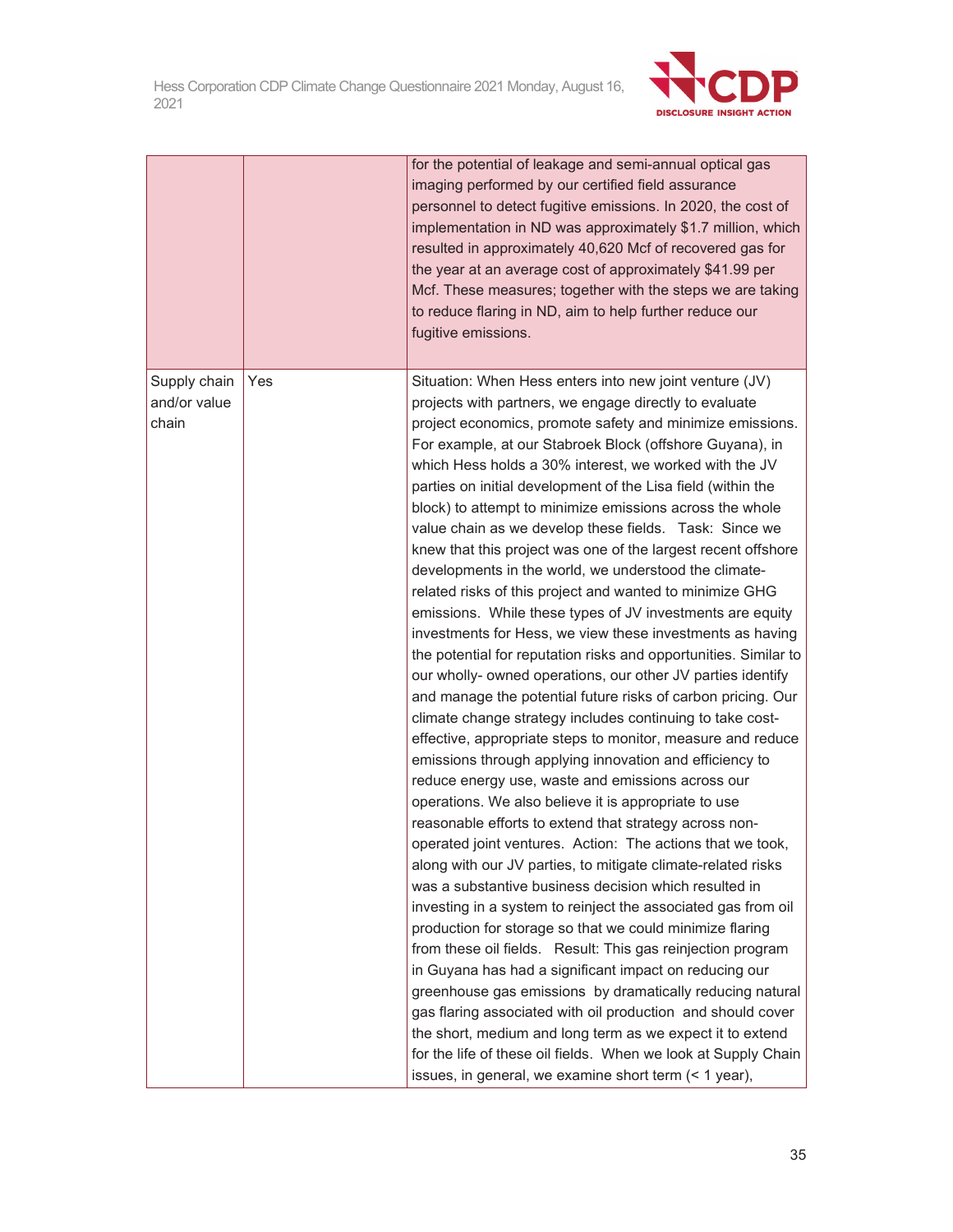

|                      |           | medium term ( $>1$ year and <5 years) and longer term ( $>5$<br>years) impacts on our business operations.                                                                                                                                                                                                                                                                                                                                                                                                                                                                                                                                                                                                                                                                                                                                                                                                                                                                                                                                                              |
|----------------------|-----------|-------------------------------------------------------------------------------------------------------------------------------------------------------------------------------------------------------------------------------------------------------------------------------------------------------------------------------------------------------------------------------------------------------------------------------------------------------------------------------------------------------------------------------------------------------------------------------------------------------------------------------------------------------------------------------------------------------------------------------------------------------------------------------------------------------------------------------------------------------------------------------------------------------------------------------------------------------------------------------------------------------------------------------------------------------------------------|
| Investment in<br>R&D | <b>No</b> | Hess does not invest in fundamental R&D. A company of<br>our size has limited resources and no R&D budget; hence<br>there is minimal risk associated with climate-related R&D<br>risks or opportunities and this does not have a substantive<br>financial impact on our business. Since it does not have a<br>substantive impact, we do not anticipate R&D having an<br>impact on our business in the short or medium-term. This is<br>primarily a long-term risk and impact to the business.                                                                                                                                                                                                                                                                                                                                                                                                                                                                                                                                                                           |
| Operations           | Yes       | We begin a risk assessment by bringing together business<br>and asset level subject matter experts to establish a holistic<br>risk profile for a particular asset. We use the results of<br>asset-level risk assessments to generate company-wide<br>portfolio view of risks and impacts on value in financial<br>terms. Included in our 2020 Strategy Refresh was a<br>determination that EHS&SR priority risks and stakeholder<br>expectations. This priority risk register is updated annually<br>to reflect changing business conditions and risk<br>prioritization. We have identified potential future risks of<br>climate change (both transitional and physical) to our<br>operations. Managing these costs proactively means that<br>our cost per barrel is coming down and makes us more<br>economically and environmentally competitive. We expect<br>this to have a high to moderate impact as our strategy<br>includes minimizing our carbon footprint as we grow and<br>expand in order to enhance our ESG performance and<br>minimize reputational risk. |
|                      |           | In North Dakota, our most strategic decision influenced by<br>climate related risks was to invest over \$3 billion in a<br>substantive business decision to develop infrastructure to<br>reduce flaring. This allows us to increase revenue by<br>capturing and selling gas that was previously flared. This<br>infrastructure investment will result in substantial climate-<br>related benefits associated with flare reduction in the<br>medium and long term. This effort reduces costs, generates<br>additional revenue and supports efforts to transition to lower<br>carbon emitting products.<br>As part of our updated EHS & SR strategy, Hess<br>established a global methane intensity reduction target of<br>0.19% by 2025, using a 2017 methane baseline. The<br>continued implementation of our LDAR program will help<br>mitigate the risk of not achieving our 2025 methane intensity                                                                                                                                                                   |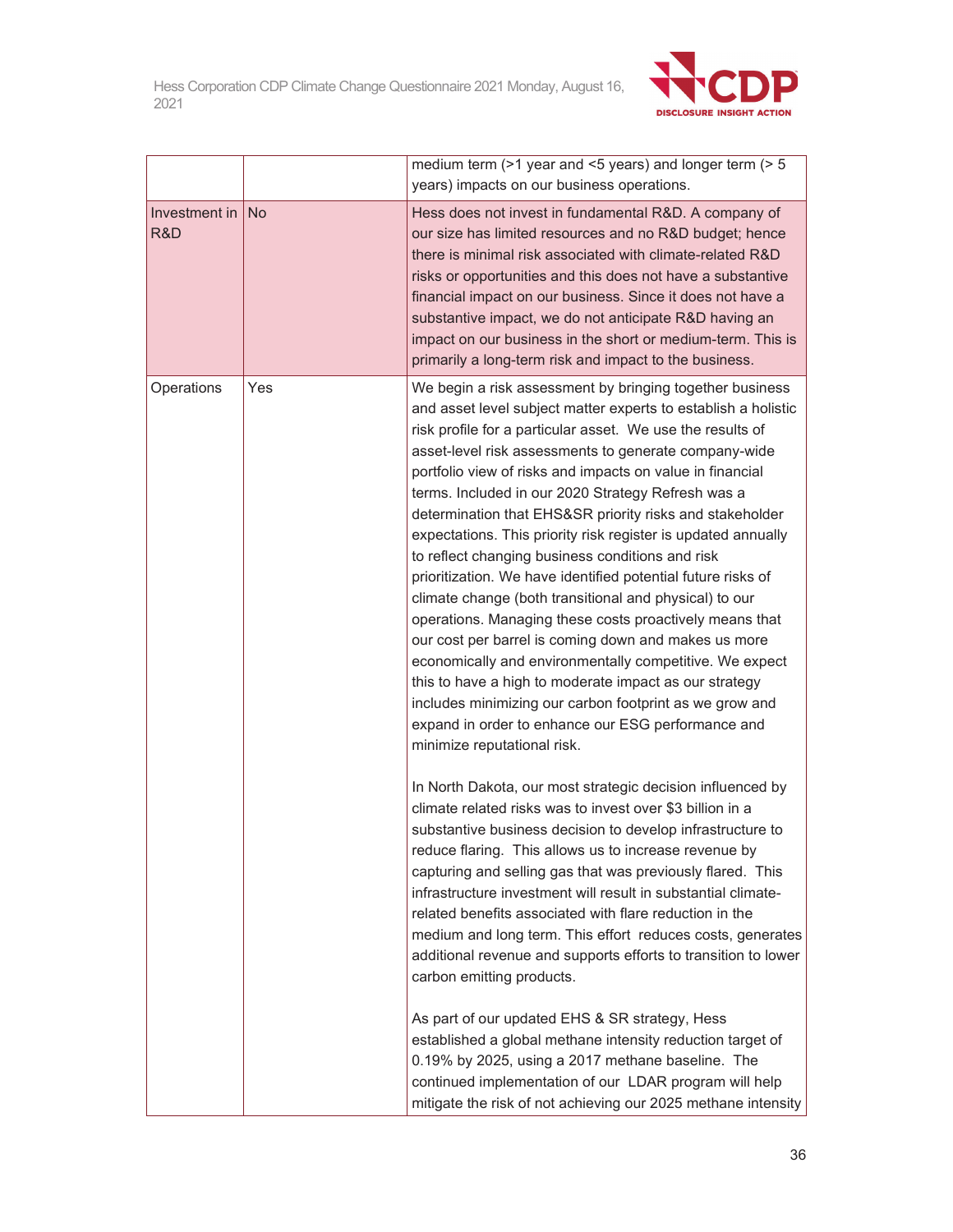

| reduction target. This program comprises monthly audible,    |
|--------------------------------------------------------------|
| visual and olfactory inspection of equipment with the        |
| potential to leak; and, semi-annual optical gas imaging      |
| which is performed by our field assurance personnel who      |
| are certified in the use of infra-red thermal cameras and    |
| other monitoring techniques to detect fugitive emissions. In |
| 2020, the cost of implementation in ND was approximately     |
| \$1.7 million, which resulted in approximately 40,620 Mcf of |
| recovered gas for the year at an average cost of \$41.99 per |
| Mcf.                                                         |
|                                                              |

# **C3.4**

**(C3.4) Describe where and how climate-related risks and opportunities have influenced your financial planning.** 

|                     | <b>Financial</b><br>planning<br>elements that<br>have been<br>influenced | <b>Description of influence</b>                                                                                                                                                                                                                                                                                                                                                                                                                                                                                                                                                                                                                                                                                                                                                                                                                                                                                                                                                                                                                                                                                                                                                                                                                                                                                                                                                                                                                                                                                                                                                                                                                                                                                                                                                                                                                        |
|---------------------|--------------------------------------------------------------------------|--------------------------------------------------------------------------------------------------------------------------------------------------------------------------------------------------------------------------------------------------------------------------------------------------------------------------------------------------------------------------------------------------------------------------------------------------------------------------------------------------------------------------------------------------------------------------------------------------------------------------------------------------------------------------------------------------------------------------------------------------------------------------------------------------------------------------------------------------------------------------------------------------------------------------------------------------------------------------------------------------------------------------------------------------------------------------------------------------------------------------------------------------------------------------------------------------------------------------------------------------------------------------------------------------------------------------------------------------------------------------------------------------------------------------------------------------------------------------------------------------------------------------------------------------------------------------------------------------------------------------------------------------------------------------------------------------------------------------------------------------------------------------------------------------------------------------------------------------------|
| Row<br>$\mathbf{1}$ | Indirect costs<br><b>Assets</b>                                          | Indirect/Operating Costs Description: In 2016, Hess introduced an internal<br>price of carbon into our new investment decision process with the aim to<br>test a projects financial resilience over the long-term (typical project<br>lifecycle of 20-40 years) in a carbon constrained environment. We<br>conducted a benchmark study and set a \$40/tonne carbon price which<br>was at the high range of what the super majors were using at the time, as<br>well equivalent to the Obama Administration's social cost of carbon. If a<br>carbon regulation was in effect in a particular country where we are doing<br>business, we used that country's cost of carbon. Return on investment<br>was then calculated with and without a sustained \$40 per tonne price on<br>carbon (or the applicable country-specific value). Setting an internal cost<br>of carbon enables management to evaluate project value and review<br>different options and technologies to achieve the most efficient ones, as<br>well as to achieve the company's long-range strategic objectives. Since<br>establishing a price on carbon is a long-term measure, we periodically<br>review this carbon price. In early 2021, we amended our planning<br>guidance to include evaluating new investments using the IEA's SDS<br>carbon pricing as as sensitivity case. (Situation) For example, Hess<br>recently applied the \$40/tonne price of carbon when evaluating the<br>Stampede project in the Gulf of Mexico and the North Malay Basin project<br>in Malaysia. (Task/Action) Using a sustained \$40/tonne price of carbon<br>in the project economics to evaluate different options and technologies for<br>GHG emissions reductions. (Result) Since the technologies applied to<br>both of these projects resulted in desired production levels over the long |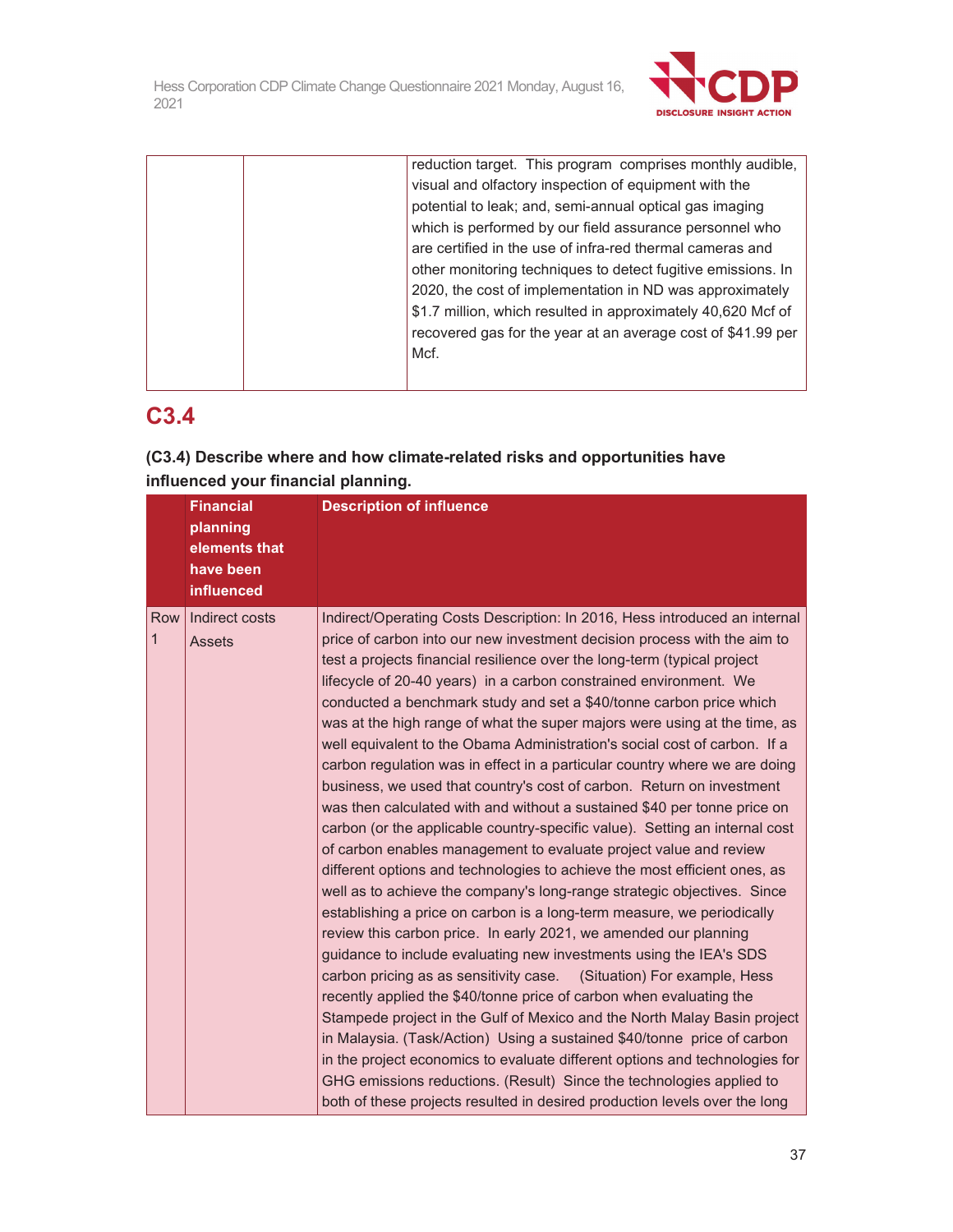

term with relatively low levels of GHG emissions, the projects were sanctioned and the \$40/tonne carbon price did not have a substantive impact on these business decisions.

As part of our long term financial planning process, to help quantify climate-related risks and opportunities- and to provide perspectives to our investors and to other key stakeholders- Hess now conducts an annual scenario planning exercise as a methodology to assess portfolio resilience over the longer term (2040 plus time frame which is consistent with the Paris Accord). This scenario-based approach allows us to assess and communicate to our shareholders our understanding of future risks and opportunities in relation to the potential evolution of energy demand and mix, the emergence of new technologies and possible changes by policymakers with respect to GHG emissions. Because the TCFD recommends transparency around key parameters, assumptions and analytical choices, Hess has chosen to model two main scenarios detailed in the IEA's 2020 World Energy Outlook (the Stated Policy Scenario and the Sustainable Development Scenario) against our own internal base planning case. These scenarios include incorporating longrange carbon prices of up to \$140 per tonne into the planning process.

Furthermore, the TCFD recommends that organizations use a 2 degree C or lower scenario to test portfolio resilience- in other words, a scenario under which global warming is kept to well below a 2 degree C increase compared to preindustrial levels. Such scenarios usually feature reductions in demand for oil, natural gas and coal; growth in clean technologies; and a reshaping of trade flows, among other assumptions.

The SDS in the IEA's 2020 WEO which is part of Hess's modeling, fits within this recommendation. The Hess portfolio and our pipeline of forward investments remain resilient and provides strong financial returns even under the SDS scenario. Hess has incorporated scenario planning into our regular business planning cycle.

Recalibrating our financial planning process to evaluate potential climaterelated impacts on our long-term business decisions through the use of carbon pricing and scenario analysis has resulted in changes in business strategy which help us identify potential cost-effective opportunities to minimize GHG emissions . (Situation) For example, at our Stabroek Block (offshore Guyana), in which Hess holds a 30% interest, we worked with the JV parties on initial development of the Lisa field(within the block) to attempt to minimize emissions across the whole value chain as we develop these fields. ( Task/ Action) Since we knew that this project was one of the largest recent offshore developments, we understood the climate-related risks of the project and wanted to ensure that we minimized gas flaring and resulting GHG emissions. We viewed this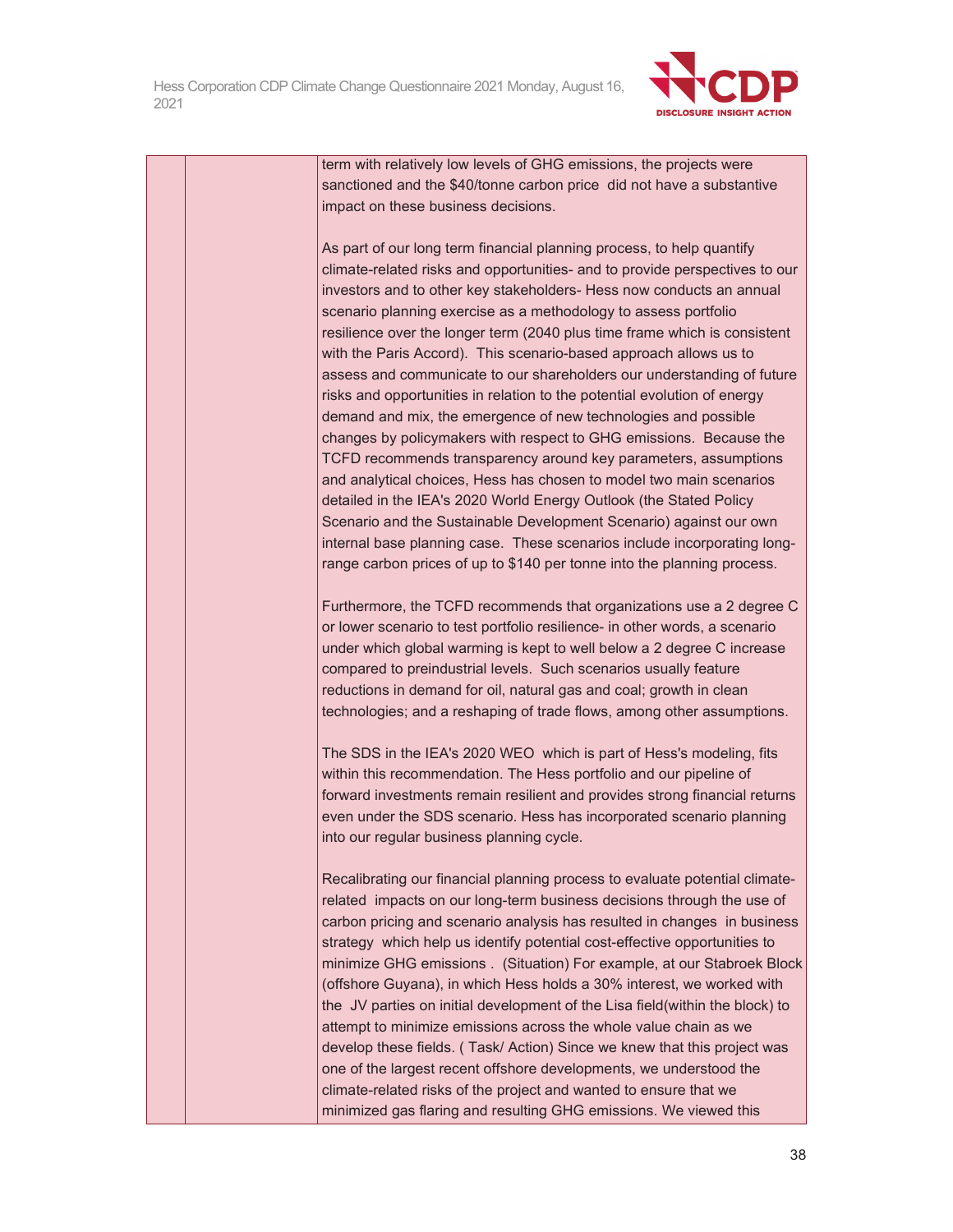

activity as having a substantive impact on our business (Result) The action that we took, along with our JV parties, to mitigate climate-related risks was to invest in a system to reinject the associated gas from our future oil production for storage so that we could minimize flaring from these oil fields.

## **C3.4a**

**(C3.4a) Provide any additional information on how climate-related risks and opportunities have influenced your strategy and financial planning (optional).** 

# **C4. Targets and performance**

## **C4.1**

**(C4.1) Did you have an emissions target that was active in the reporting year?**  Intensity target

## **C4.1b**

**(C4.1b) Provide details of your emissions intensity target(s) and progress made against those target(s).** 

```
Target reference number 
    Int 1 
Year target was set 
    2015 
Target coverage 
    Company-wide 
Scope(s) (or Scope 3 category) 
    Scope 1+2 (location-based) 
Intensity metric 
    Metric tons CO2e per unit of production 
Base year 
    2014 
Intensity figure in base year (metric tons CO2e per unit of activity) 
    40.8
```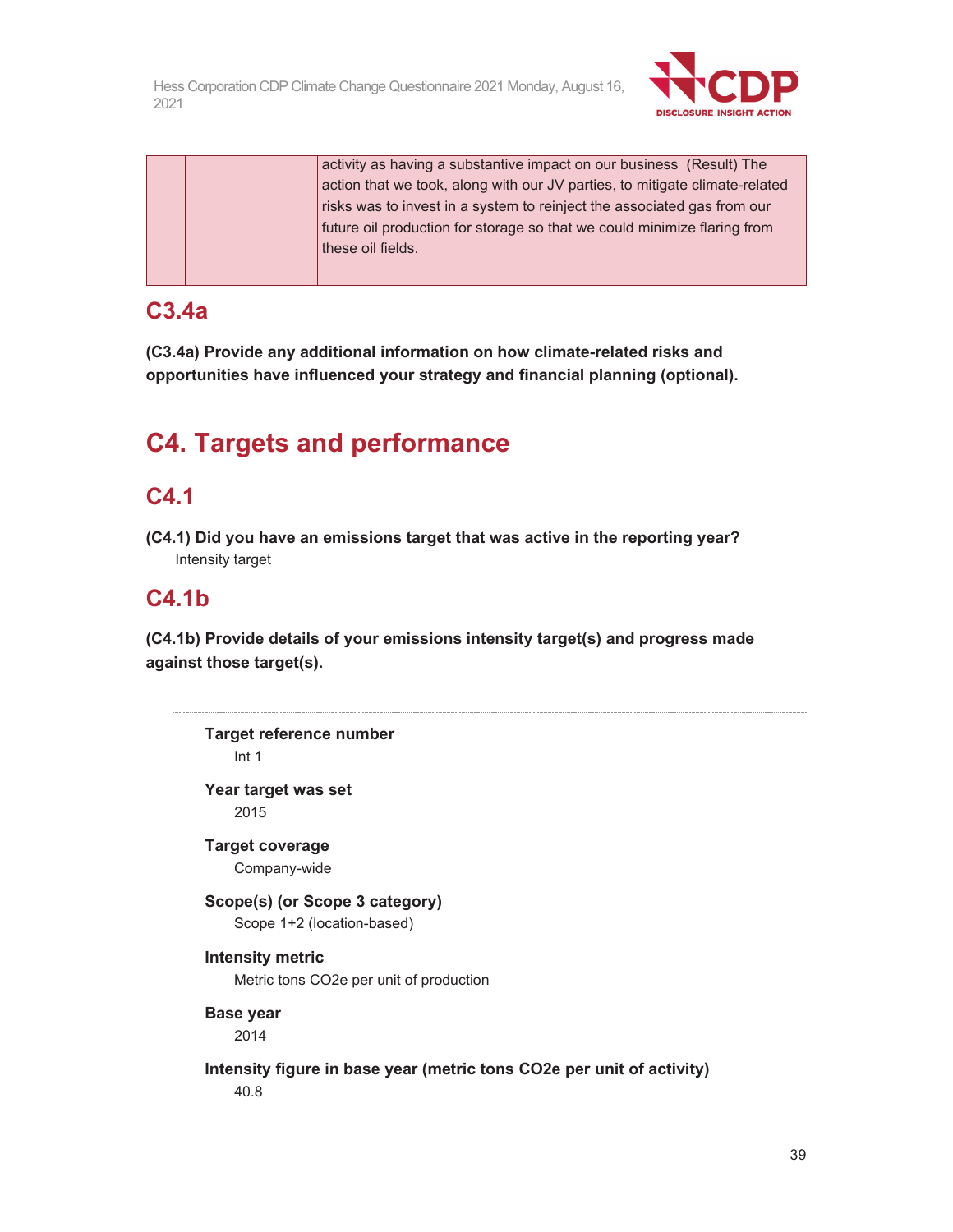

```
% of total base year emissions in selected Scope(s) (or Scope 3 category) 
covered by this intensity figure 
    100 
Target year 
    2020 
Targeted reduction from base year (%) 
    25 
Intensity figure in target year (metric tons CO2e per unit of activity) [auto-
calculated] 
    30.6 
% change anticipated in absolute Scope 1+2 emissions 
    40 
% change anticipated in absolute Scope 3 emissions 
    \OmegaIntensity figure in reporting year (metric tons CO2e per unit of activity) 
    22.1 
% of target achieved [auto-calculated] 
    183.3333333333 
Target status in reporting year 
    Achieved 
Is this a science-based target? 
    Yes, we consider this a science-based target, but it has not been approved by the 
    Science Based Targets initiative 
Target ambition 
    Well-below 2°C aligned 
Please explain (including target coverage) 
    We set a 2020 target to reduce GHG emissions intensity (Tonnes/MBOE) for the current 
    portfolio of assets we operate by 25% compared to a 2014 baseline. This target is 
    exclusive of Renewable Energy Certificates (RECs). We consider this to be equivalent 
    to a science-based target because the WEO's Sustainable Development scenario 
    requires an ambitious 21% carbon intensity reduction by 2030 in order to be consistent 
    with a less than 2 degree aim. This 21% carbon intensity figure is derived from the 
    SDS's CO2 emissions divided by primary world energy demand in 2030 vs. 2017. Hess' 
    25% GHG intensity reduction target which was set in 2015 and is based on our operated
```
Scope 1 and 2 GHG emissions divided by production, is aligned with the IEA's Sustainable Development scenario 2030 goal and is consistent with the Paris Agreement's 2 degree ambition. We have completed this 2020 GHG intensity reduction target and overachieved it; 44% GHG intensity reduction versus our 25% target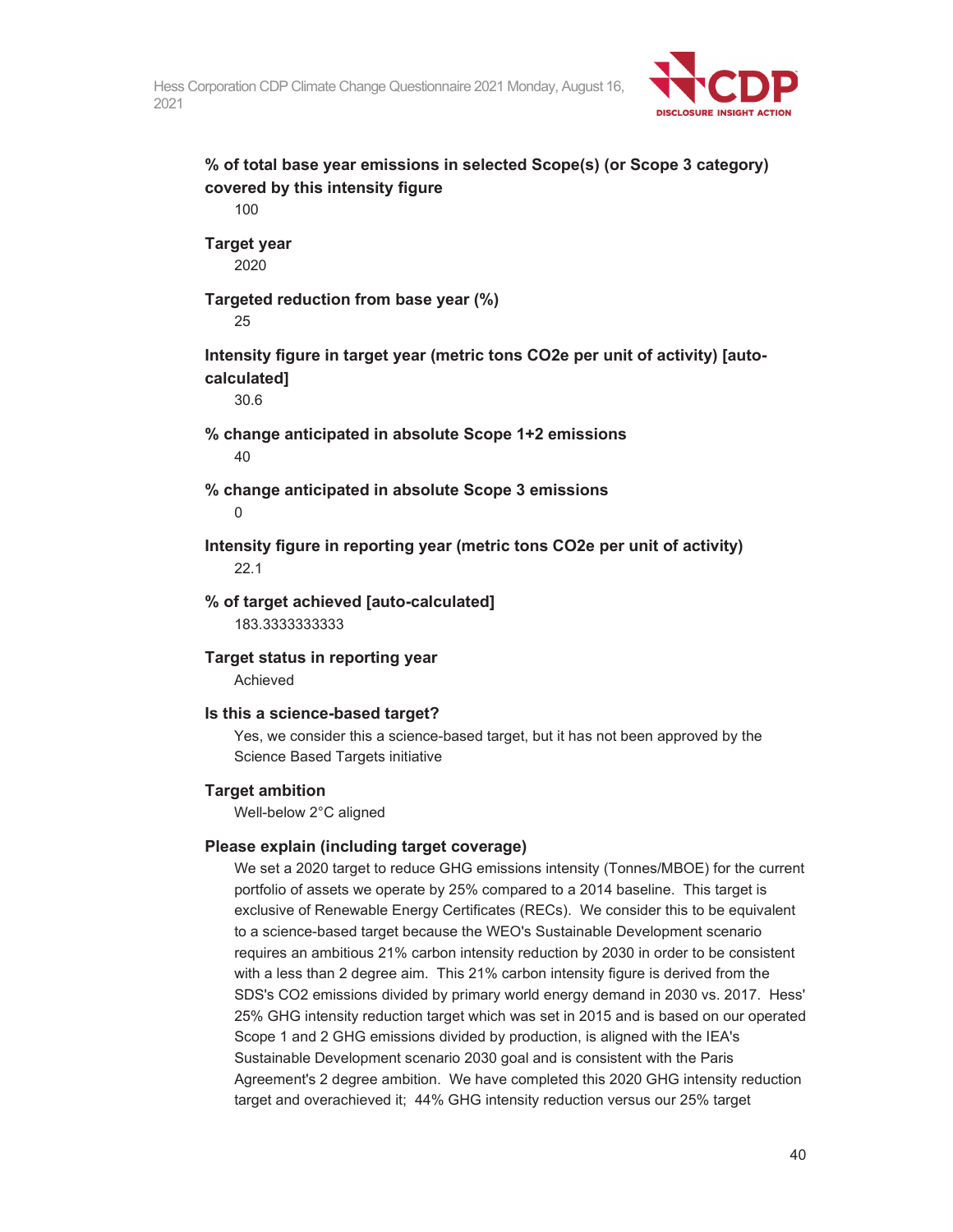

compared to our 2014 baseline.

As part of Hess' updated climate change strategy and in alignment with TCFD's criteria for target setting, we have established a new GHG intensity reduction target for 2025, using 2017 as a baseline. Our new target is to reduce the GHG emissions intensity of our operated assets to 17 kg carbon dioxide equivalent (CO2e) per BOE by 2025 versus a 2017 baseline of 30 kg CO2e per BOE. We aligned this GHG intensity reduction target with the IEA's WEO 2020 SDS, which requires a 22% carbon intensity reduction by 2030 versus 2017 in order to be consistent with the Paris Agreement's less than 2 degree ambition. This 22% carbon intensity reduction figure is derived from the SDS's CO2 emissions divided by primary world energy demand in 2030 vs 2017. Hess's new GHG intensity reduction target is based on operated Scope 1 and 2 emissions normalized by production. This target results in a 44% GHG intensity reduction between 2017 and 2025, puts us on a track more aggressive than the IEA SDS' 22% reduction by 2030 and aligns with the Paris Agreement's less than 2 degree ambition. This target is designed to place us in a leadership position for emissions performance among our peers in the oil and gas industry, based on current publicly available data.

### **Target reference number**  Int 2

**Year target was set**  2015

### **Target coverage**

Company-wide

#### **Scope(s) (or Scope 3 category)**  Scope 1

#### **Intensity metric**

Metric tons CO2e per unit of production

#### **Base year**

2014

#### **Intensity figure in base year (metric tons CO2e per unit of activity)**  276

### **% of total base year emissions in selected Scope(s) (or Scope 3 category) covered by this intensity figure**

100

# **Target year**

2020

### **Targeted reduction from base year (%)**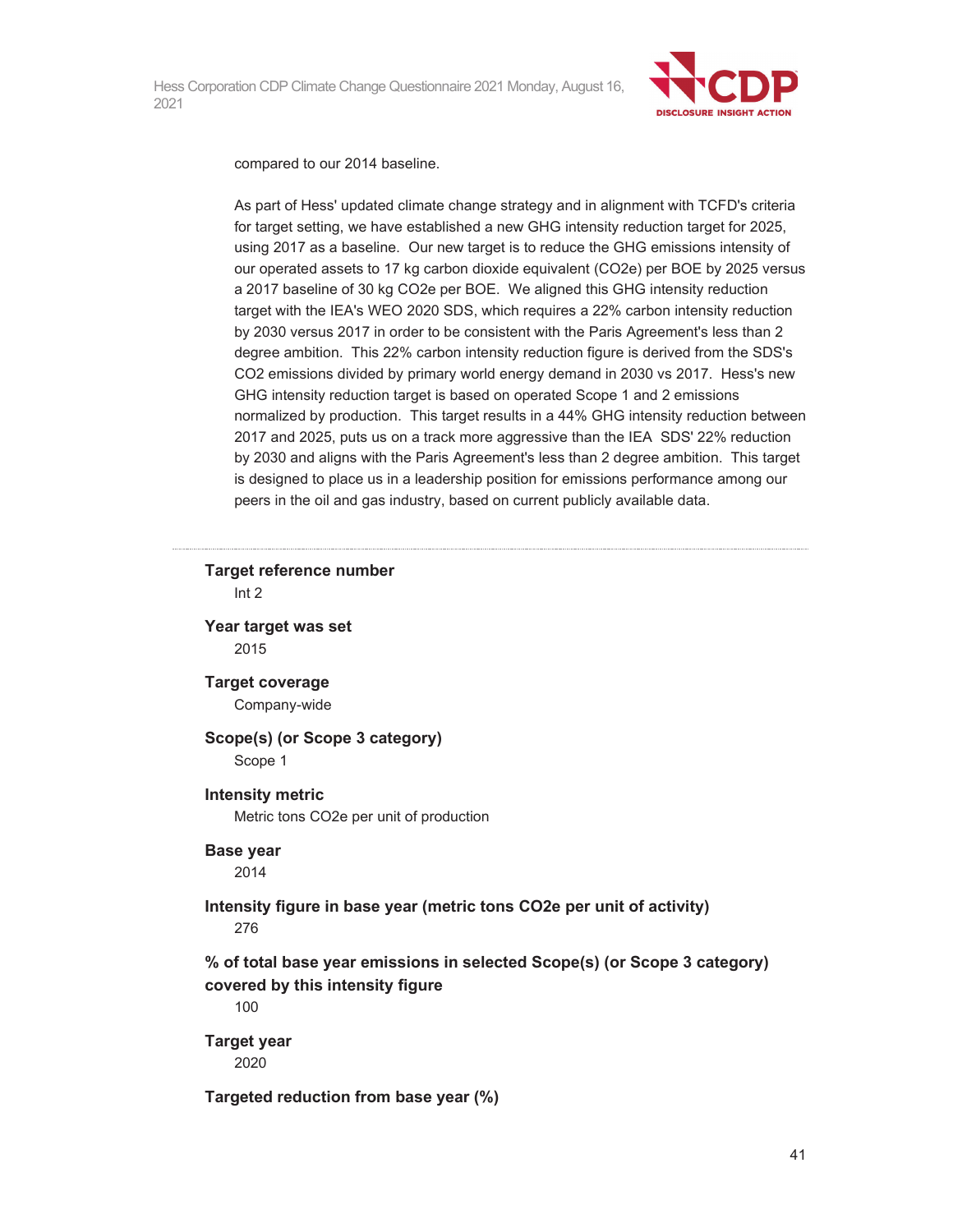

50

**Intensity figure in target year (metric tons CO2e per unit of activity) [autocalculated]** 

138

### **% change anticipated in absolute Scope 1+2 emissions**  17

### **% change anticipated in absolute Scope 3 emissions**

0

**Intensity figure in reporting year (metric tons CO2e per unit of activity)**  114

**% of target achieved [auto-calculated]** 

117.3913043478

**Target status in reporting year**  Achieved

**Is this a science-based target?** 

No, and we do not anticipate setting one in the next 2 years

### **Target ambition**

### **Please explain (including target coverage)**

We set a 2020 target to reduce flaring intensity (scf/BOE) by 50% for the current portfolio of assets we operate compared to a 2014 baseline. Flaring reduction has primarily resulted from a major initiative from our Bakken asset in North Dakota. We over performed against this target by reducing flaring intensity by 59% through 2020 versus our 2014 baseline.

## **C4.2**

### **(C4.2) Did you have any other climate-related targets that were active in the reporting year?**

Target(s) to increase low-carbon energy consumption or production Target(s) to reduce methane emissions

## **C4.2a**

**(C4.2a) Provide details of your target(s) to increase low-carbon energy consumption or production.** 

**Target reference number**  Low 1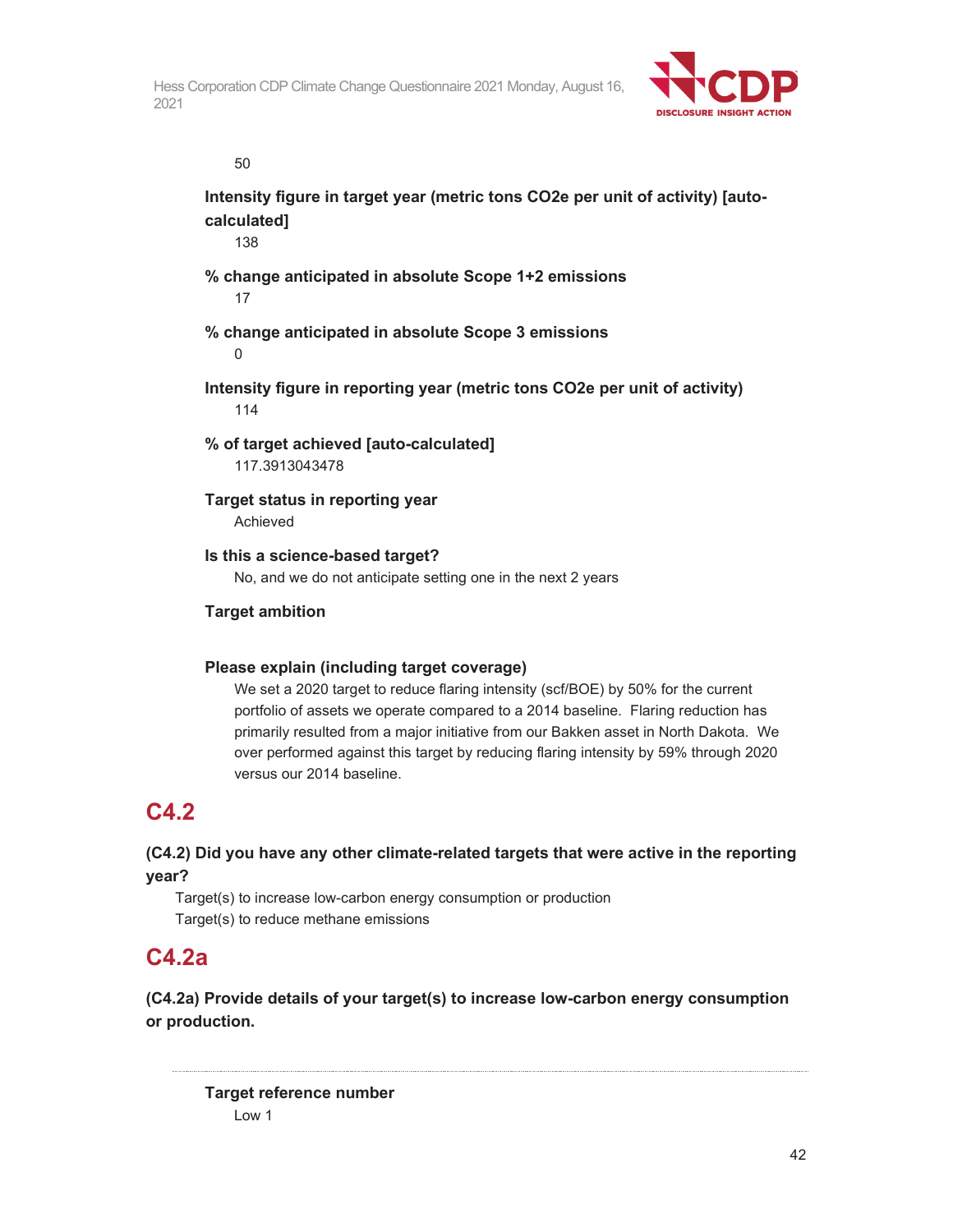

**Year target was set**  2020

**Target coverage**  Company-wide

#### **Target type: absolute or intensity**  Intensity

**Target type: energy carrier Electricity** 

**Target type: activity**  Consumption

### **Target type: energy source**  Renewable energy source(s) only

**Metric (target numerator if reporting an intensity target)** 

Percentage

### **Target denominator (intensity targets only)**

Other, please specify

### **Base year**

2020

**Figure or percentage in base year** 

0

**Target year**  2020

### **Figure or percentage in target year**

100

### **Figure or percentage in reporting year**  102.956

**% of target achieved [auto-calculated]**  102.956

## **Target status in reporting year**

Achieved

### **Is this target part of an emissions target?**

No, this is a commitment on Hess's part to purchase RECs to offset 100% of annual net electricity requirements

### **Is this target part of an overarching initiative?**

No, it's not part of an overarching initiative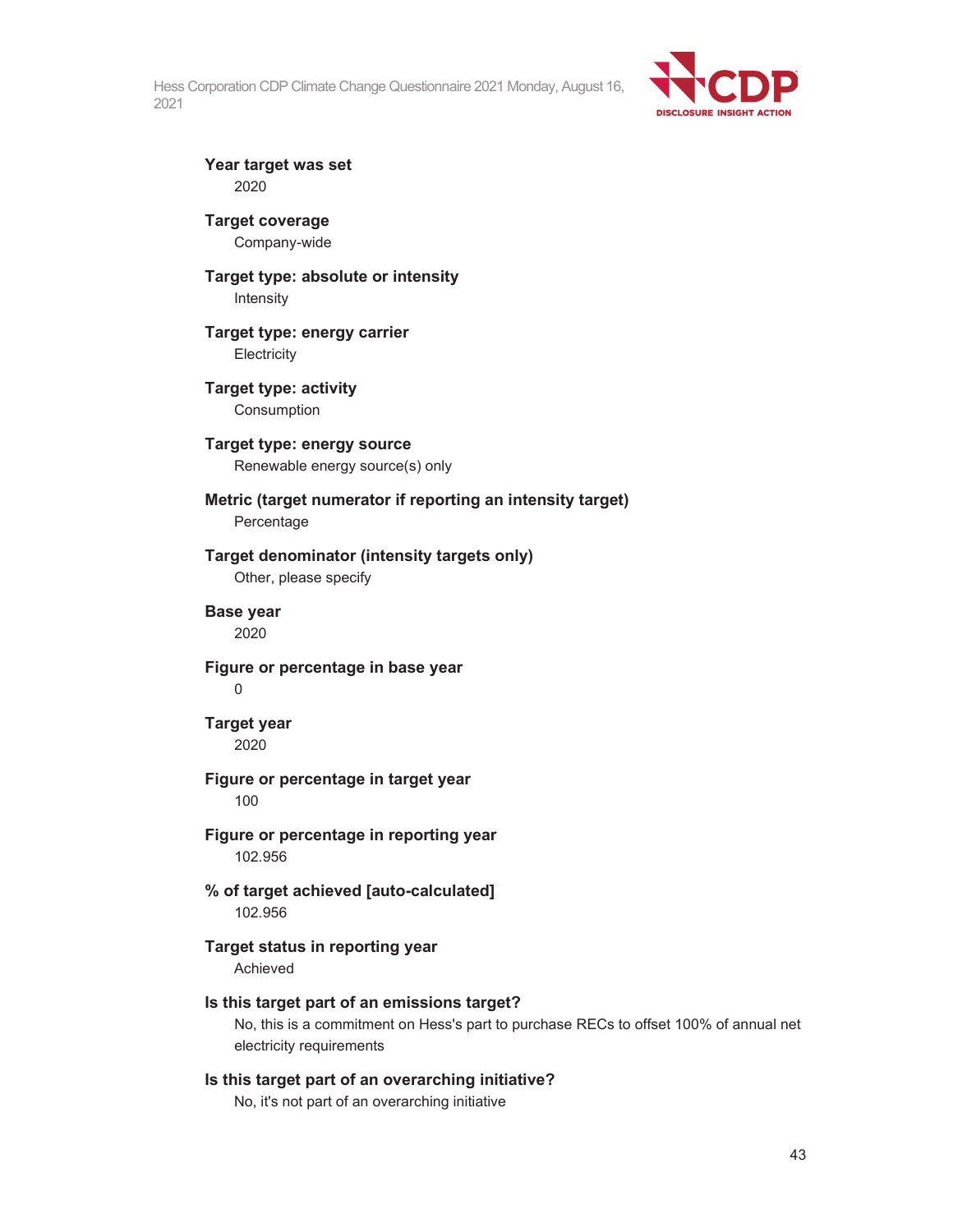

#### **Please explain (including target coverage)**

Part of Hess's strategy is to purchase 100 % of our annual electricity consumption from renewable energy sources based on net electricity usage each year. Because this is an annual target to purchase 100% renewables based on actual electricity consumption for the year, we are effectively setting a new target each year. As a result, the base year, the start year, and the target year are all the same (2020). In accordance with our target to purchase 100% renewable energy (based on our 2020 electricity use of 838,794 MWh) our goal is to purchase 609,216 RECs (KPI in baseline year). Because we actually bought 634,000 RECs or 75.6% of our electricity use, as well as obtained 27.37% of our grid energy from renewable sources (229,578 MWh), in total we used 863,591 MWh generated from renewable sources and therefore met our 100% target.

## **C4.2b**

**(C4.2b) Provide details of any other climate-related targets, including methane reduction targets.** 

| <b>Target reference number</b><br>Oth 1                                                                                                                                |  |
|------------------------------------------------------------------------------------------------------------------------------------------------------------------------|--|
| Year target was set<br>2015                                                                                                                                            |  |
| <b>Target coverage</b><br>Company-wide                                                                                                                                 |  |
| Target type: absolute or intensity<br>Intensity                                                                                                                        |  |
| Target type: category & Metric (target numerator if reporting an intensity<br>target)<br>Methane reduction target<br>Other, please specify<br>Methane emitted (tonnes) |  |
| Target denominator (intensity targets only)<br>Other, please specify<br>Methane produced (tonnes)                                                                      |  |
| <b>Base year</b><br>2012                                                                                                                                               |  |
| Figure or percentage in base year<br>1.57                                                                                                                              |  |
| <b>Target year</b><br>2025                                                                                                                                             |  |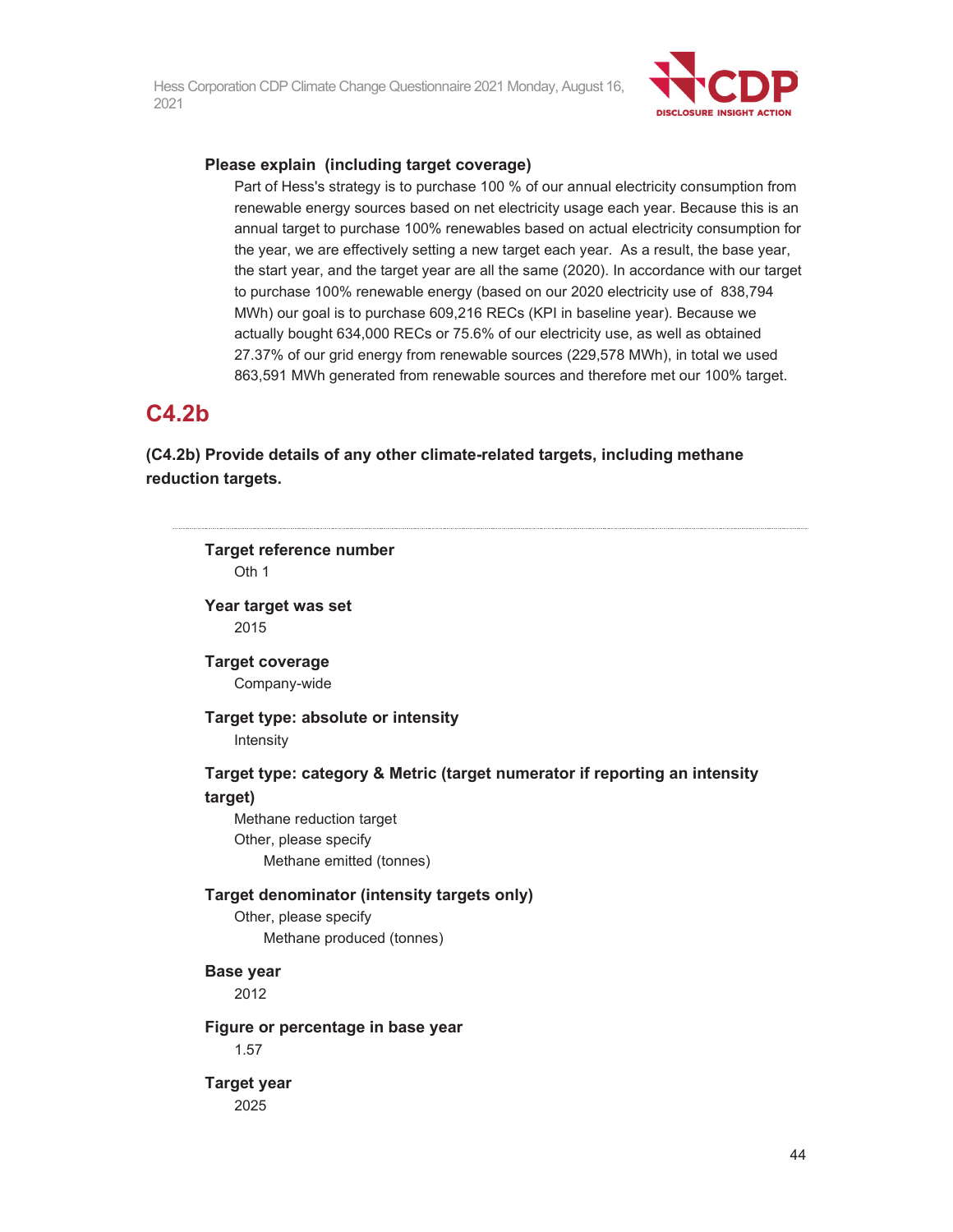

#### **Figure or percentage in target year**  0.47

#### **Figure or percentage in reporting year**  0.51

#### **% of target achieved [auto-calculated]**  96.3636363636

#### **Target status in reporting year**

**Underway** 

#### **Is this target part of an emissions target?**

Int2

#### **Is this target part of an overarching initiative?**

Other, please specify

It is part of the ONE Future coalition which was established to voluntarily lower methane emissions to less than 1% across the natural gas value chain.

#### **Please explain (including target coverage)**

Hess is part of the ONE Future coalition which was established to voluntarily lower methane emissions to less than 1% across the natural gas value chain. To achieve this goal, ONE Future has established methane emissions rate targets for each sector of the natural gas value chain; production (0.28%); gathering and boosting (0.08%); processing (0.11%); transmission and storage (0.30%) and distribution (0.22%), which cumulatively totals 1%. Hess has activities in three sectors, production, gathering and boosting and processing. In 2020, our methane emissions rate for production was 0.35%, our methane emissions rate from gathering and boosting as 0.14%, and our emissions rate from processing was 0.02%. Our combined methane emissions rate from production, gathering, boosting, and processing was 0.51%, which is above the 2025 One Future combined target of 0.47% for those three sectors. With our planned reductions to flaring and phase out of high-bleed pneumatic controllers in North Dakota we anticipate that we will achieve the ONE Future target by 2025.

In addition to this commitment, as part of our EHS & SR strategy update, we established a 2025 global methane intensity target. Our new target uses natural gas sales as a denominator, where the ONE Future Protocol uses methane production. For our new global methane intensity target of 0.19% by 2025, we are using a 2017 baseline intensity of 0.40% or anticipate achieving a 52% reduction in methane intensity versus our baseline. Our 2020 methane intensity based on this methodology was 0.22%.

## **C4.3**

**(C4.3) Did you have emissions reduction initiatives that were active within the reporting year? Note that this can include those in the planning and/or implementation phases.** 

Yes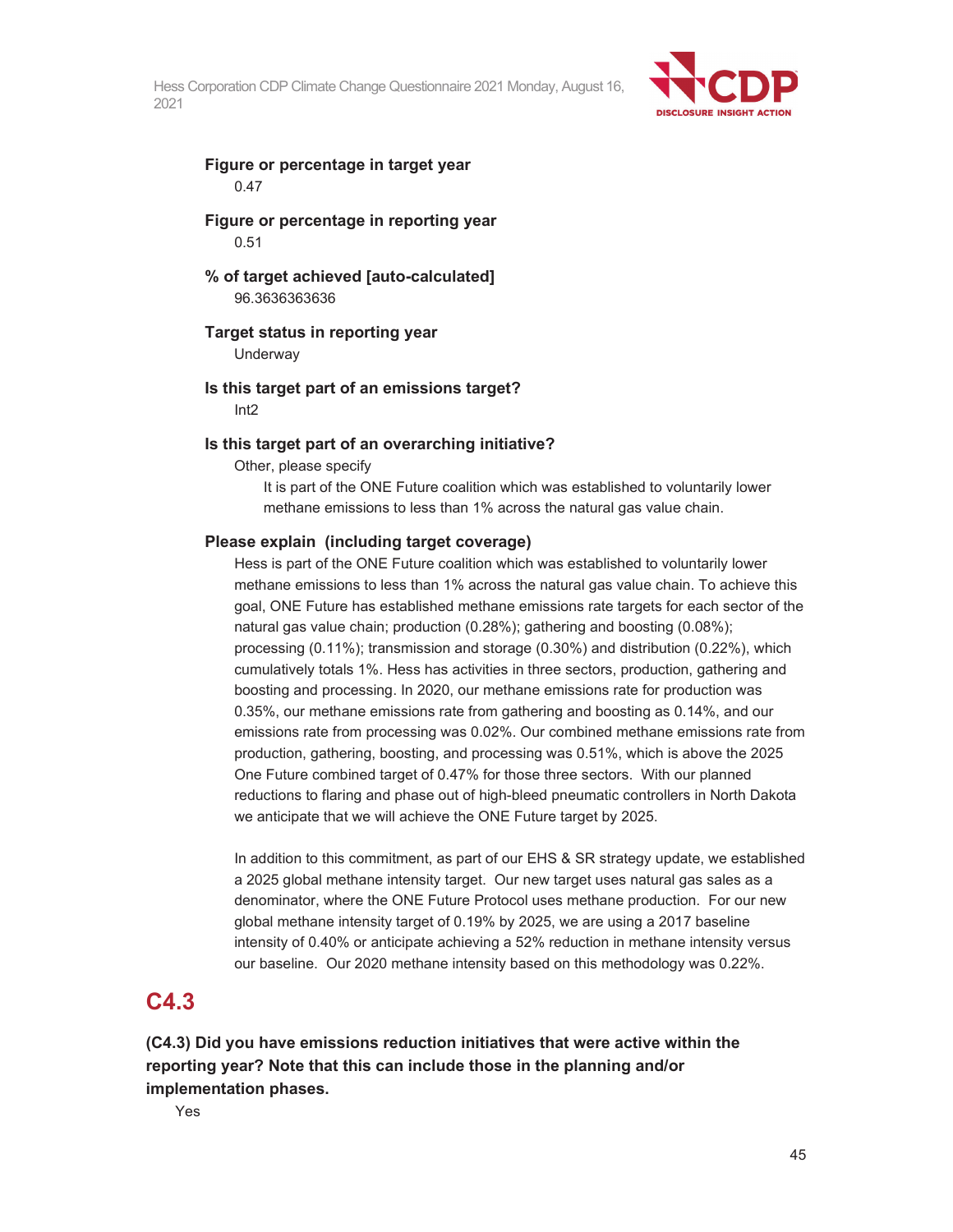

# **C4.3a**

### **(C4.3a) Identify the total number of initiatives at each stage of development, and for those in the implementation stages, the estimated CO2e savings.**

|                               | <b>Number of</b><br><i>initiatives</i> | Total estimated annual CO2e savings in metric<br>tonnes CO2e (only for rows marked *) |
|-------------------------------|----------------------------------------|---------------------------------------------------------------------------------------|
| Under investigation           |                                        | 0                                                                                     |
| To be implemented*            |                                        | 0                                                                                     |
| Implementation<br>commenced*  |                                        | 0                                                                                     |
| Implemented*                  | 3                                      | 579,020                                                                               |
| Not to be implemented $\vert$ | l 0                                    | 0                                                                                     |

## **C4.3b**

**(C4.3b) Provide details on the initiatives implemented in the reporting year in the table below.** 

### **Initiative category & Initiative type**

Waste reduction and material circularity Other, please specify Flaring Reduction

### **Estimated annual CO2e savings (metric tonnes CO2e)**  560,899

**Scope(s)** 

Scope 1

### **Voluntary/Mandatory**

**Voluntary** 

### **Annual monetary savings (unit currency – as specified in C0.4)**  21,000,000

### **Investment required (unit currency – as specified in C0.4)** 3,000,000,000

**Payback period**  >25 years

**Estimated lifetime of the initiative**  16-20 years

### **Comment**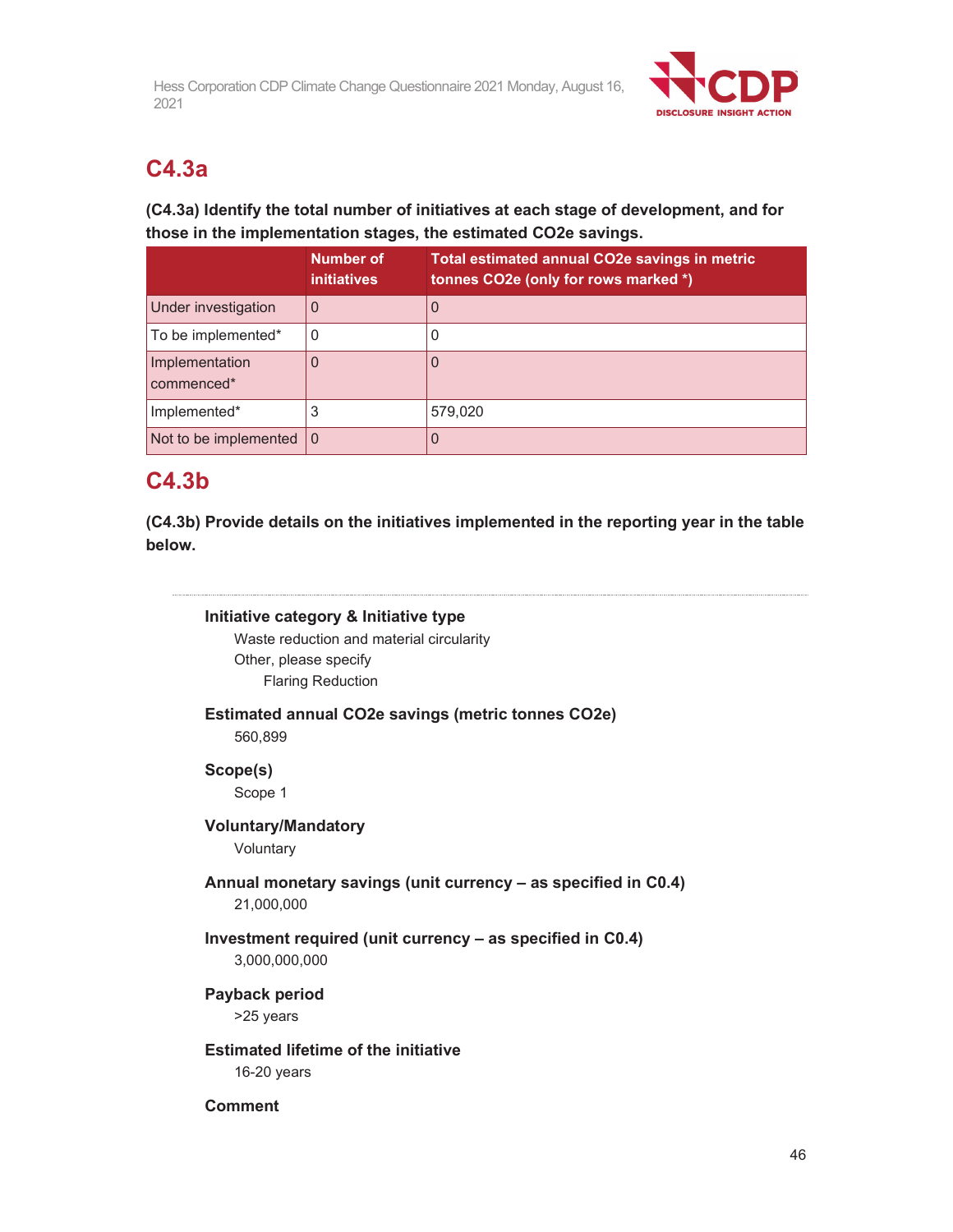

As part of Hess's climate change strategy, we will continue to take cost-effective appropriate steps to monitor, measure and reduce emissions through applying innovation and efficiency to reduce energy use, waste and emissions across our operations. Our flare reduction strategy is a key component of this program because it provides us with an opportunity to generate additional revenue, increase our supply of natural gas to the marketplace where natural gas can serve as a bridging fuel in a transition to a lower carbon environment and it enables us to reduce greenhouse gas emissions. This strategy is a win-win for the company. Through infrastructure investments, during 2020 we reduced flaring from 70.7 MMscfd in 2019 to 51.3 MMscfd in 2020 or by 19.4 MMscfd. Based on the average 2020 onshore natural gas price of \$2.98 per thousand cubic foot (MCF) found in Hess' 2020 SEC 10-K, the estimated market value of the amount of wellhead gas and natural gas liquids that was captured instead of flared is approximately \$21 million ( $70.7 -51.3 = 19.4$  MMscfd x 365 x \$2.98 per MCF = \$21 million). This 19.4 MMscfd reduction in flaring reduced GHG emissions by 560,899 tonnes in 2020 vs. 2019.

#### **Initiative category & Initiative type**

Low-carbon energy consumption Wind

#### **Estimated annual CO2e savings (metric tonnes CO2e)**  17,468

#### **Scope(s)**  Scope 2 (market-based)

#### **Voluntary/Mandatory**

**Voluntary** 

## **Annual monetary savings (unit currency – as specified in C0.4)**

0

### **Investment required (unit currency – as specified in C0.4)**  1,122,180

### **Payback period**

No payback

### **Estimated lifetime of the initiative**

1-2 years

### **Comment**

Part of Hess's EHS & SR strategy has been to purchase REC's in order to secure a portion of our purchased electricity requirements from renewable sources. As an outgrowth of our scenario analysis, we established a new team, led by the Senior VP Production to further identify, assess and make recommendations with respect to climate change mitigation strategies, and emissions reduction technologies and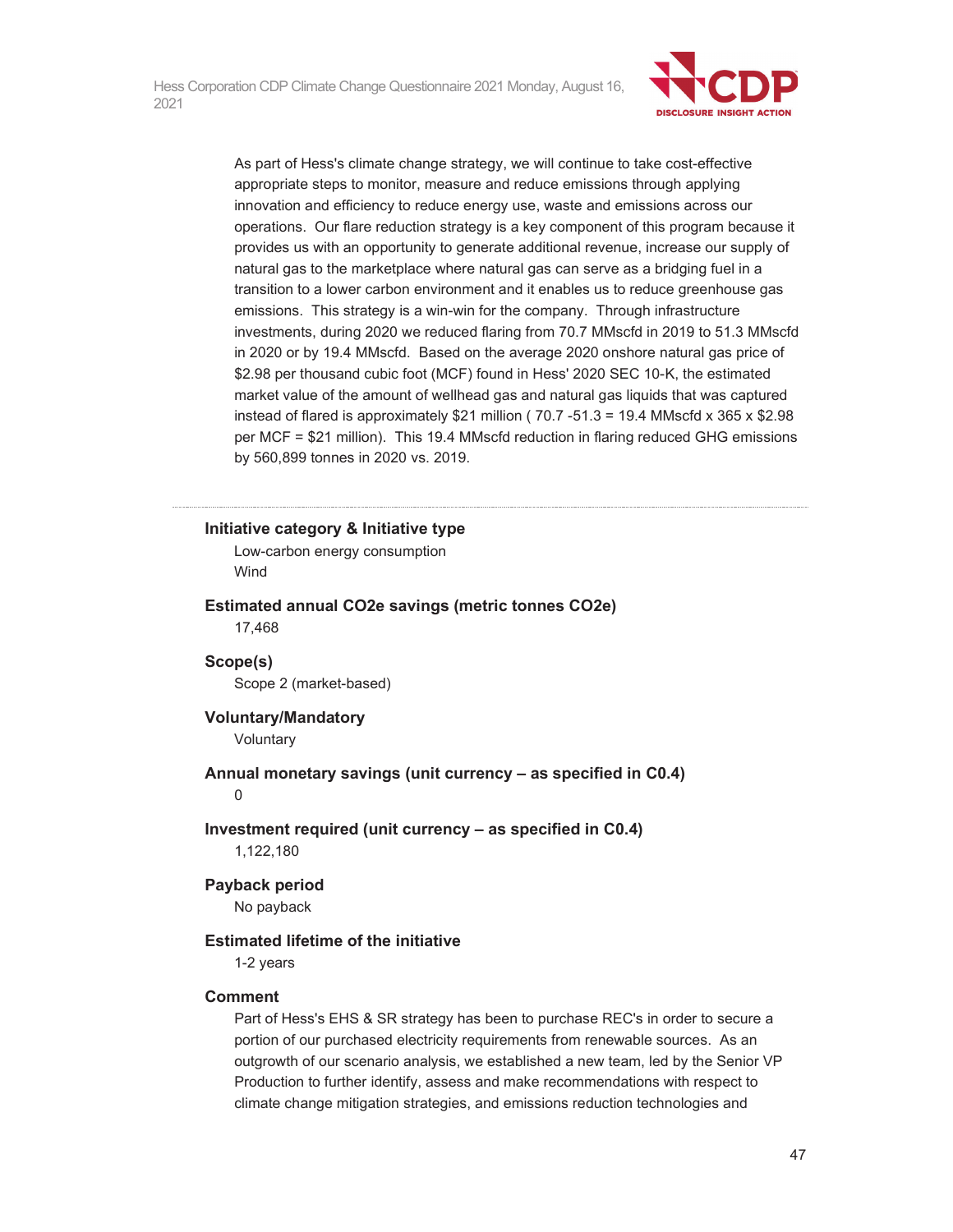

opportunities to senior management and the EHS Board Committee for implementation starting in 2020. Since the teams formation they have used the results of scenario analysis to directly inform our business objectives and strategy. In the interim, while we purse longer range opportunities, the committee was tasked with purchasing 100% RECs starting in 2019 as an action to offset 100% of the Company's purchased electricity requirements. In the short-term, we expect this action to help result in enhancing Hess's ESG reputation in the marketplace. In 2020, we purchased 634,000 REC's which offset 76% of our purchased electricity requirements, which along with the 27% renewable energy we got from the grid enabled Hess to offset 100% of its purchased electricity requirements. Last year we purchased 530,714 REC's, so the net increase of 103,286 incremental RECs in 2020 enabled us to offset 17,468 tonnes of Scope 2 GHG emissions.

#### **Initiative category & Initiative type**

**Transportation** Other, please specify Reduced use of contractor trucking by transporting water via flexible hose

#### **Estimated annual CO2e savings (metric tonnes CO2e)**

653

**Scope(s)**  Scope 1

# **Voluntary/Mandatory**

Voluntary

### **Annual monetary savings (unit currency – as specified in C0.4)**  70,000,000

#### **Investment required (unit currency – as specified in C0.4)**  32,000,000

#### **Payback period**

<1 year

#### **Estimated lifetime of the initiative**

3-5 years

#### **Comment**

In North Dakota, we continue to utilize flexible hose to transport fresh water directly from our water sources to our wells, instead of using trucks. Over the past five years, we have steadily increased the percentage of water we supply to our fracturing operations by hose rather than by truck, which reduces noise, GHG emissions and the potential for accidents associated with truck traffic. In 2020, 100% of the water we used for hydraulic fracturing in North Dakota (approximately 20 million barrels) was transported using flexible hose. For 2020, the monetary savings and investment required calculation is as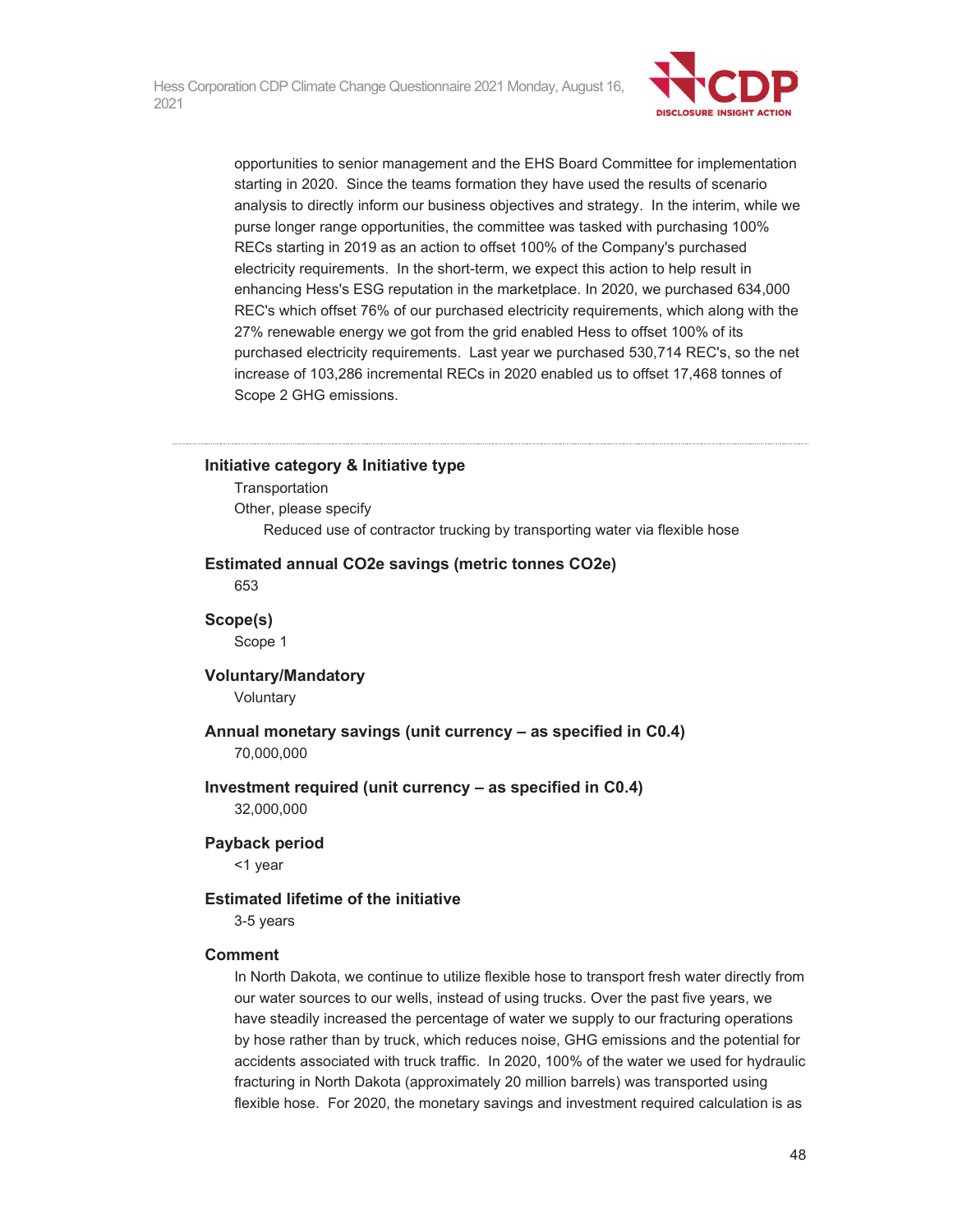

follows: Transport of 20 million barrels via truck  $@$  \$3.50/bbl. = \$70 million; transport of 20 million barrels via flexible pipe  $@$  \$1.60/bbl. = \$32 million; net savings = \$70 million -\$32 million = \$38 million. Through the use of flexible pipe, in 2020, we eliminated 178,042 truck deliveries and 8.9 million miles driven and reduced greenhouse gas emissions by 19,392 tonnes; however, because we only transported slightly more water via flexible pipe in 2020 versus 2019, the incremental greenhouse gas emissions reduction year to year was only 653 tonnes.

# **C4.3c**

### **(C4.3c) What methods do you use to drive investment in emissions reduction activities?**

| <b>Method</b>               | <b>Comment</b>                                                                                                                                               |
|-----------------------------|--------------------------------------------------------------------------------------------------------------------------------------------------------------|
| Other                       | Capital projects which meet investment hurdles and are approved by key<br>stakeholders that result in energy efficiency and emissions reductions activities. |
| Internal price<br>on carbon | We use this when we evaluate new projects to ensure that they are financial viable.                                                                          |

## **C4.5**

**(C4.5) Do you classify any of your existing goods and/or services as low-carbon products or do they enable a third party to avoid GHG emissions?** 

Yes

## **C4.5a**

**(C4.5a) Provide details of your products and/or services that you classify as lowcarbon products or that enable a third party to avoid GHG emissions.** 

**Level of aggregation**  Product **Description of product/Group of products**  Natural Gas **Are these low-carbon product(s) or do they enable avoided emissions?**  Low-carbon product **Taxonomy, project or methodology used to classify product(s) as low-carbon or to calculate avoided emissions**  Other, please specify Natural gas considered as bridging fuel **% revenue from low carbon product(s) in the reporting year**  14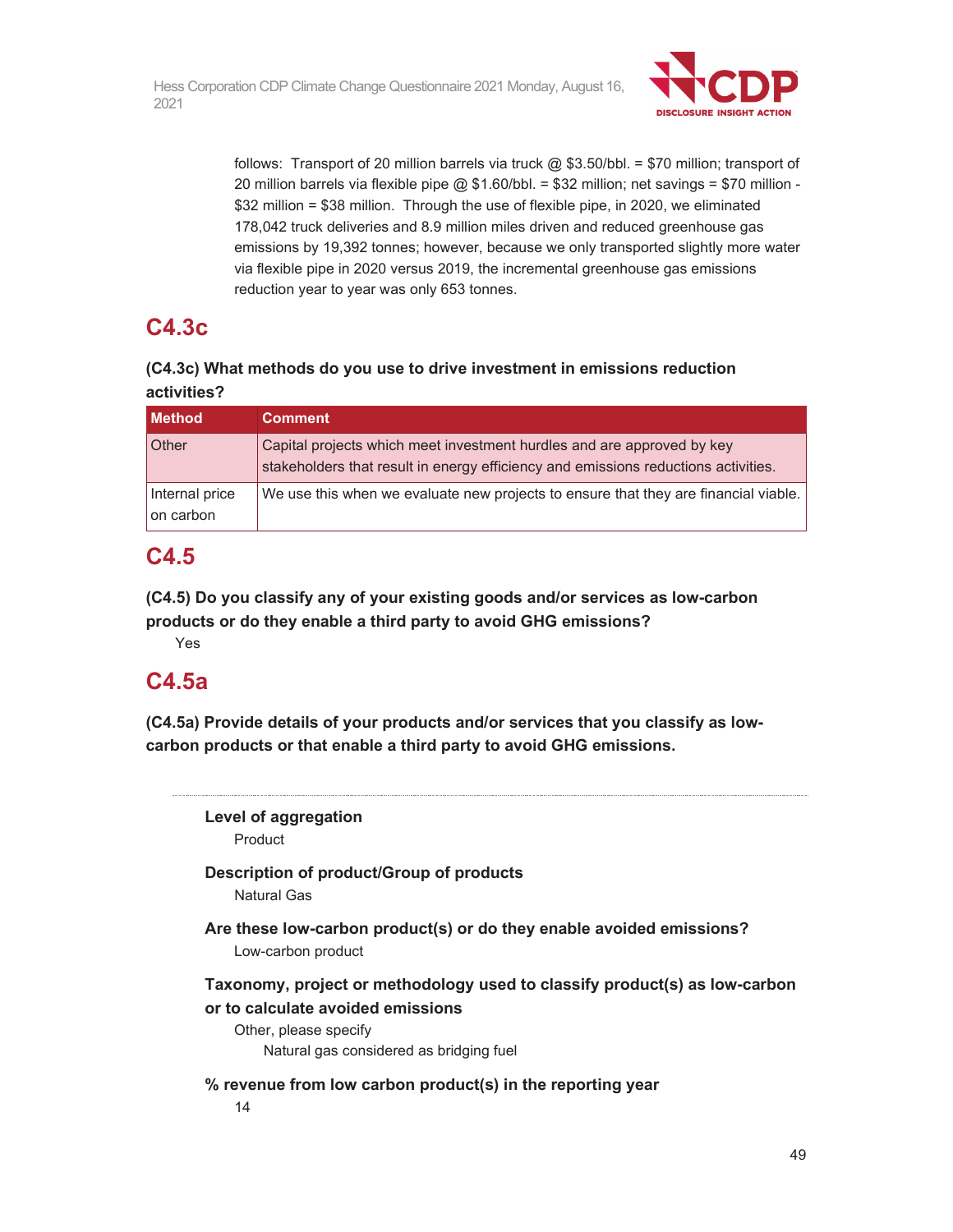

#### **Comment**

We consider natural gas, which typically has about half the GHG emissions of coal in electricity generation, as a bridging fuel as customers transition to a lower carbon economy

## **C-OG4.6**

### **(C-OG4.6) Describe your organization's efforts to reduce methane emissions from your activities.**

For the past 24 years, Hess has been a participant in the US EPA's Natural Gas STAR program. This program created a partnership between EPA and industry to identify and share best practices that yield reduced methane emissions. Since joining the Natural Gas STAR program in 1997, Hess has achieved cumulative methane emissions reductions of 5.1 million tonnes of CO2e (10,537,055 MCF).

These results have been achieved through employing the following Natural Gas STAR methane reduction technologies and practices:

a) Installation of vapor recovery units (67.9% of emissions reductions)

b) Installation of electric compressors (17.5%)

c) Installation of flash tank separators on glycol dehydrators (about 6%)

d) Catalytic converter installation (about 6%)

e) Other (about 2%)

In addition, Hess is one of the founding members of ONE Future, a coalition of companies from across the natural gas industry focused on identifying policy and technical solutions that yield continuous improvement in the management of methane emissions associated with the production, processing, transmission and distribution of natural gas. If adopted widely, ONE Future's system of emissions management could lower total methane emissions to less than 1% of gross production - the point at which the use of natural gas for any purpose provides clear and immediate greenhouse gas reduction benefits compared to any other conventional fossil fuel. To achieve its goal, ONE Future has established methane emission rate targets for each sector of the natural gas value chain: production (0.28%); gathering and boosting (0.08%); processing (0.11%); transmission and storage (0.30%) and distribution (0.22%), which cumulatively total to the 1% target. Hess has activities in three sectors, production, gathering and boosting and processing. In 2020, our methane emissions rate for production was 0.35%, our emissions rate from gathering and boosting was 0.14% and our emissions rate from processing was 0.02%. Our combined methane emissions rate from the production, gathering, boosting, and processing sectors was 0.51%, which is slightly above the 2025 combined target of 0.47% for those three sectors. With our planned reduction in flaring and phase out of highbleed pneumatic controllers in North Dakota, we anticipate that we will achieve the ONE Future targets by 2025.

In a related voluntary effort, in 2017 Hess became one of the initial participants in the American Petroleum Institute's Environmental Partnership, which has a goal to reduce air emissions, including methane and volatile organic compounds, associated with natural gas and oil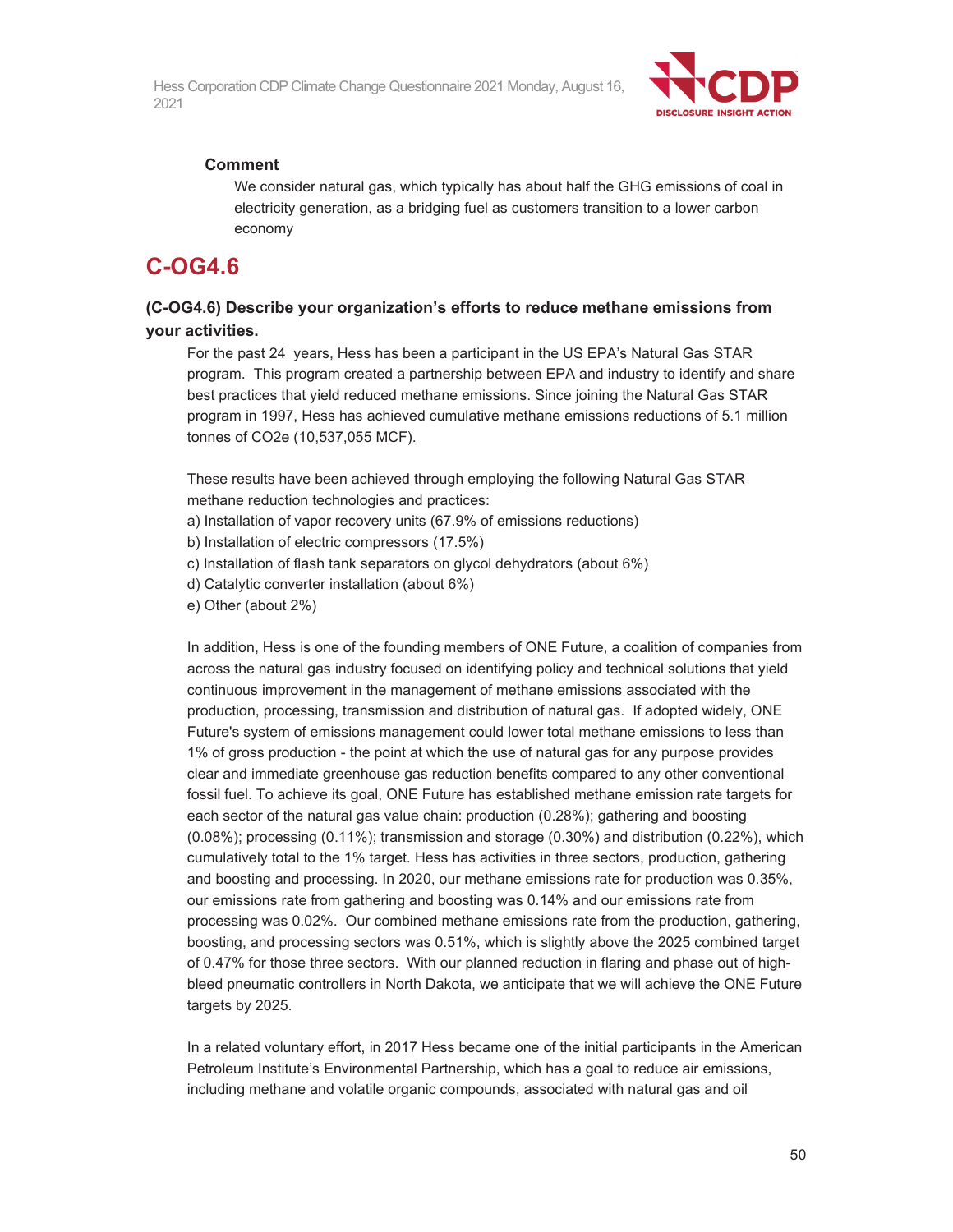

production. Hess is implementing several of API's Environmental Partnership programs to reduce methane emisisons in our North Dakota operations , two of which are detailed below: 1. Leak Program for Natural Gas and Oil Production Sources: Participants will implement monitoring and timely repair of fugitive emissions at selected sites utilizing detection methods and technologies such as U.S. EPA Method 21 or optical gas imaging cameras. Hess conducted semi-annual surveys at 950 sites in 2020.

2. Program to Replace, Remove or Retrofit High-Bleed Pneumatic Controllers: Participants will replace, remove or retrofit high-bleed pneumatic controllers with low- or zero-emitting devices within five years. Hess identified 226 high-bleed pneumatic controllers in our North Dakota operations. Through 2020, we have removed 181 high bleed pneumatic controllers from service; we plan to phase out the remaining 67 devices by 2022.

In addition to these commitments, as part of our 2020 EHS & SR strategy update, we established a 2025 global methane intensity reduction target. Our new target uses natural gas sales as a denominator, where the ONE Future Protocol uses methane production. For our new global methane intensity target of 0.19% by 2025, we are using a 2017 baseline of 0.40% or anticipate achieving a 52% reduction in methane intensity versus our baseline. Our 2020 methane intensity based on this methodology was 0.22%.

Since we view natural gas as a bridging fuel to a lower emissions economy, we continuously seek technical solutions that yield continuous improvement in the management of natural gas across our value chain. Our voluntary initiatives to reduce methane emissions as part of the One Future and API Environmental Partnership programs, along with our new global methane reduction target, will keep the emphasis on managing methane emissions as we continue to grow our business.

## **C-OG4.7**

**(C-OG4.7) Does your organization conduct leak detection and repair (LDAR) or use other methods to find and fix fugitive methane emissions from oil and gas production activities?** 

Yes

## **C-OG4.7a**

**(C-OG4.7a) Describe the protocol through which methane leak detection and repair or other leak detection methods, are conducted for oil and gas production activities, including predominant frequency of inspections, estimates of assets covered, and methodologies employed.** 

In order to meet both our ONE Future and Environmental Partnership commitments, we continued implementation of our leak detection and repair (LDAR) program across all of our production facilities (existing and new) in North Dakota, and at our gas plant in North Dakota. Based on our U.S. methane emissions, the scope of this program includes 100% of our total on-shore operated methane assets. The protocol includes: a monthly audible, visual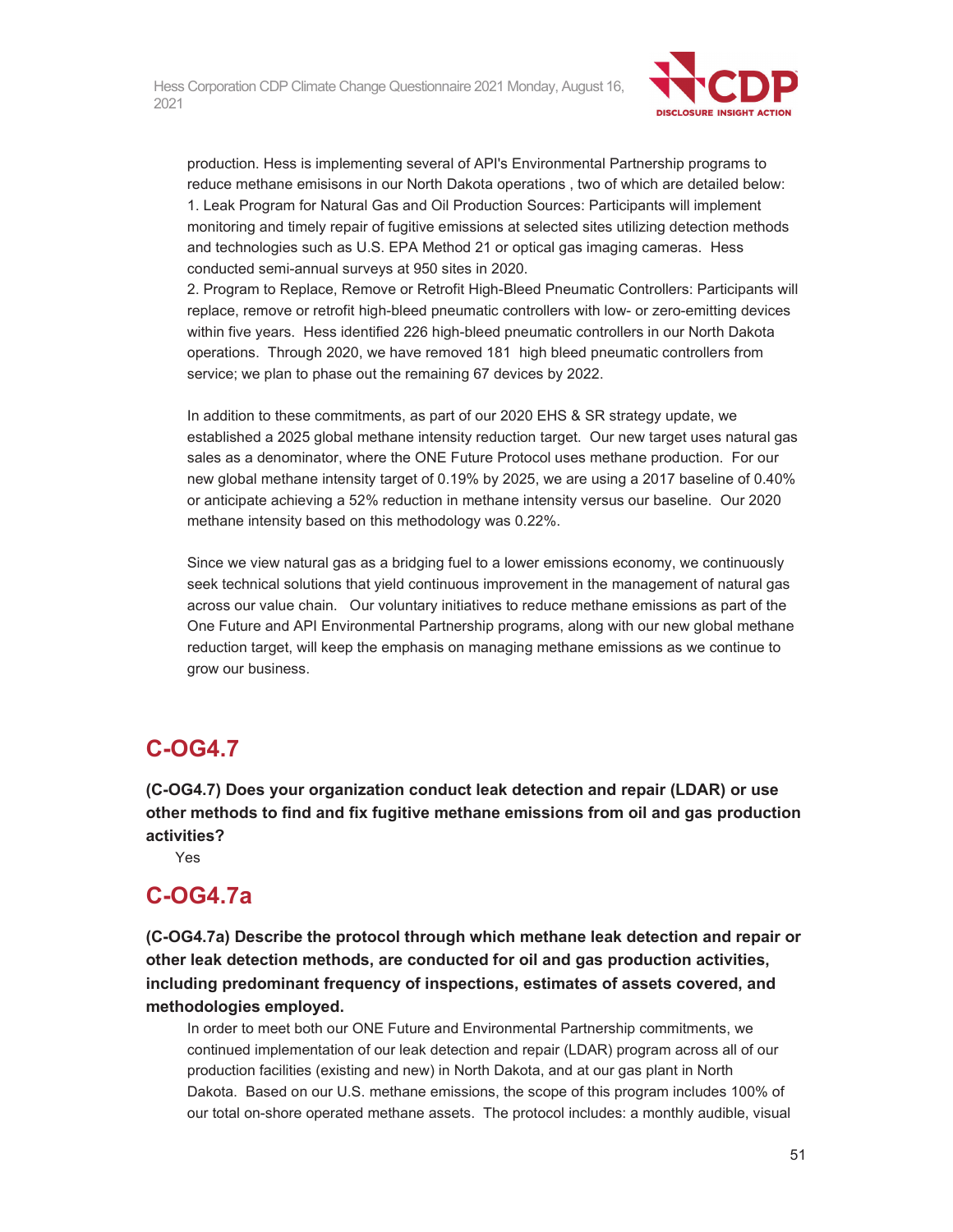

and olfactory inspection of equipment with the potential to leak and semi-annual optical gas imaging, which is performed by our field assurance personnel who are certified in the use of infra-red thermal cameras and other monitoring techniques to detect fugitive emissions. For example, we apply this protocol at our North Dakota production operations where we typically examine approximately 950 well sites with approximately 2000 fugitive components per site. In 2020, the cost of implementing this program across all of our U.S. operations was approximately \$1.7 million, which resulted in approximately 40,620 Mcf of recovered gas for the year at an average cost of 41.99 per Mcf. These measures, together with the steps we are taking to reduce flaring in North Dakota, aim to help further reduce our fugitive methane emissions.

# **C-OG4.8**

**(C-OG4.8) If flaring is relevant to your oil and gas production activities, describe your organization's efforts to reduce flaring, including any flaring reduction targets.** 

 Flare reduction is a key component of Hess's climate related strategy because it provides us with an opportunity to generate additional revenue, increases our supply of natural gas to the marketplace where natural gas can serve as a bridging fuel in a transition to a lower carbon environment and it enables us to reduce greenhouse gas emissions. Because reducing flaring across our operations is a major component of Hess's emissions reduction strategy, Hess has set a flaring reduction target for operated production to reduce the flaring per BOE produced by 50% from 2014 to 2020. Through 2020, Hess has achieved this target by reducing its flaring intensity by 59% versus our 2020 target of 50%. Hess views this as a substantive business decision. Our primary focus on flaring reduction remains to decrease our GHG emissions, which includes investing over \$3 billion in natural gas capture, processing and fractionation capacity, adding much-needed regional capacity for our own production and that of other operators to process and monetize natural gas and reduce wellhead flaring. Hess is a founding member of ONE Future, a group of companies from across the natural gas industry focused on identifying policy and technical solutions that yield continuous improvement of methane emissions. The goal is to voluntarily reduce methane emissions to less than 1% of methane production across the value chain- each sector is responsible for meeting its own sectoral target representing a portion of this overall goal. We believe our planned reductions to flaring, phase out of high-bleed pneumatic controllers in North Dakota and our continued emphasis on our LDAR program will enable us to achieve the ONE Future target by 2025 and our global methane intensity reduction target of 0.19% by 2025.

# **C5. Emissions methodology**

# **C5.1**

**(C5.1) Provide your base year and base year emissions (Scopes 1 and 2).**

**Scope 1** 

**Base year start**  January 1, 2014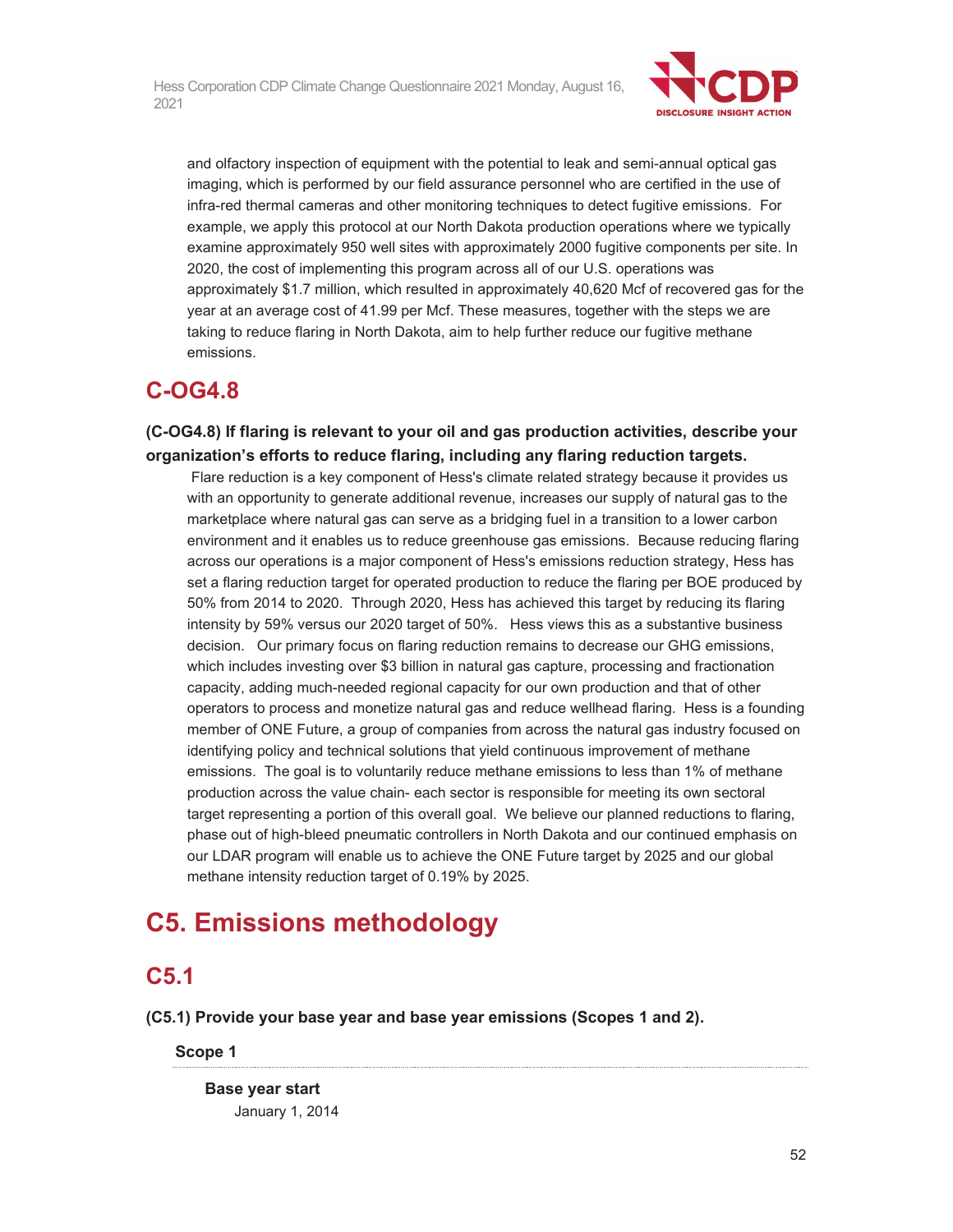

### **Base year end**  December 31, 2014

**Base year emissions (metric tons CO2e)**  2,499,949

**Comment** 

### **Scope 2 (location-based)**

**Base year start**  January 1, 2014

**Base year end**  December 31, 2014

**Base year emissions (metric tons CO2e)**  376,357

**Comment** 

**Scope 2 (market-based)** 

**Base year start** 

**Base year end** 

**Base year emissions (metric tons CO2e)** 

**Comment** 

## **C5.2**

**(C5.2) Select the name of the standard, protocol, or methodology you have used to collect activity data and calculate emissions.** 

IPIECA's Petroleum Industry Guidelines for reporting GHG emissions, 2nd edition, 2011 The Greenhouse Gas Protocol: A Corporate Accounting and Reporting Standard (Revised Edition)

US EPA Mandatory Greenhouse Gas Reporting Rule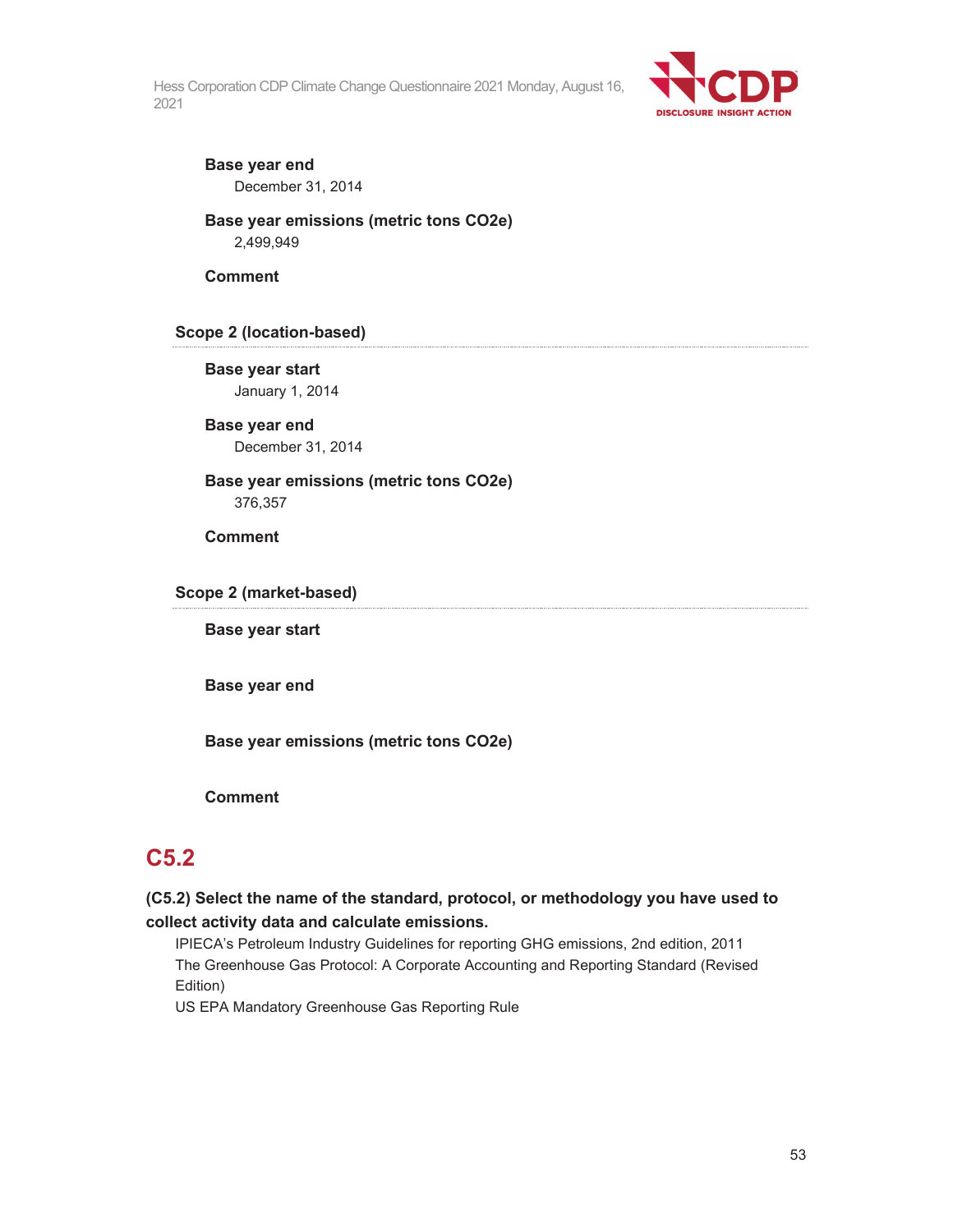

# **C6. Emissions data**

## **C6.1**

**(C6.1) What were your organization's gross global Scope 1 emissions in metric tons CO2e?** 

**Reporting year** 

**Gross global Scope 1 emissions (metric tons CO2e)**  3,250,701

**Comment** 

## **C6.2**

**(C6.2) Describe your organization's approach to reporting Scope 2 emissions.** 

**Row 1** 

**Scope 2, location-based**  We are reporting a Scope 2, location-based figure

**Scope 2, market-based**  We are reporting a Scope 2, market-based figure

**Comment** 

## **C6.3**

**(C6.3) What were your organization's gross global Scope 2 emissions in metric tons CO2e?** 

**Reporting year** 

**Scope 2, location-based**  420,969

**Scope 2, market-based (if applicable)**  102,781

**Comment**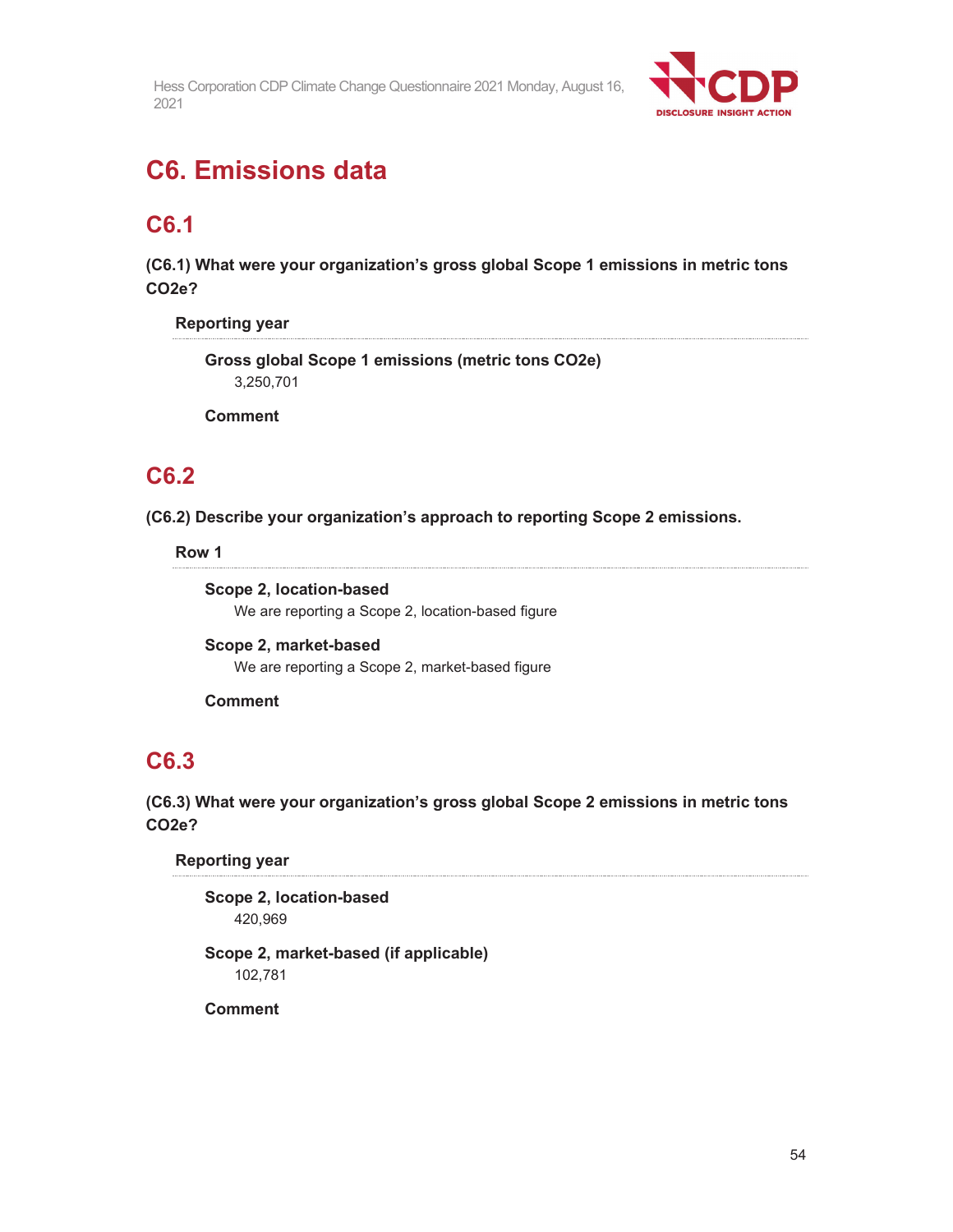

## **C6.4**

**(C6.4) Are there any sources (e.g. facilities, specific GHGs, activities, geographies, etc.) of Scope 1 and Scope 2 emissions that are within your selected reporting boundary which are not included in your disclosure?** 

No

## **C6.5**

**(C6.5) Account for your organization's gross global Scope 3 emissions, disclosing and explaining any exclusions.** 

### **Purchased goods and services**

### **Evaluation status**

Not relevant, explanation provided

### **Please explain**

Hess reports Scope 3 emissions in accordance with the industry guidance issued by IPIECA and API in 2016: "Estimating Petroleum Industry Value Chain (Scope 3) Greenhouse Gas Emissions." In 2014 Hess completed divestment of all downstream (refining, terminals and retail) operations and became a pure play E&P company. Hess uses a 5% of Scope 3 emissions as the materiality threshold for reporting. Therefore our 2020 materiality threshold is 2,655,000 tonnes CO2e. Per the guidance and the Hess materiality threshold, Hess only has two material Scope 3 emissions categories which are Scope 11 (use of products sold) and Scope 10 (processing of sold products). As a pure play E&P company Hess has two sold products: oil and natural gas. Hess calculates use of sold products by taking the entire volume of crude oil and natural gas produces and assuming that it is all ultimately consumed as a fuel by end users. This conservative method accounts for all possible GHG emissions that could be associated with our sold products. Hess uses EPA GHG emissions factors for crude oil and natural gas in our Scope 3 calculations. Hess uses GHG emissions factors multiplied by the quantity of crude produced to calculate the Category 10 processing of sold products. The Purchased goods and services category does not meet Hess's 5% materiality threshold and is therefore not relevant to calculating Hess's Scope 3 emissions.

### **Capital goods**

### **Evaluation status**

Not relevant, explanation provided

### **Please explain**

Our most significant Scope 3 emissions are associated with customer and consumer use of our crude oil and natural gas products. We have established a threshold of 5% of total Scope 3 emissions (equivalent to 2,655,000 tonnes CO2e) for determining the materiality/relevance of other Scope 3 categories. Based on the calculations that we performed in 2012, when Hess oil drilling was near its peak, we did not exceed the 5%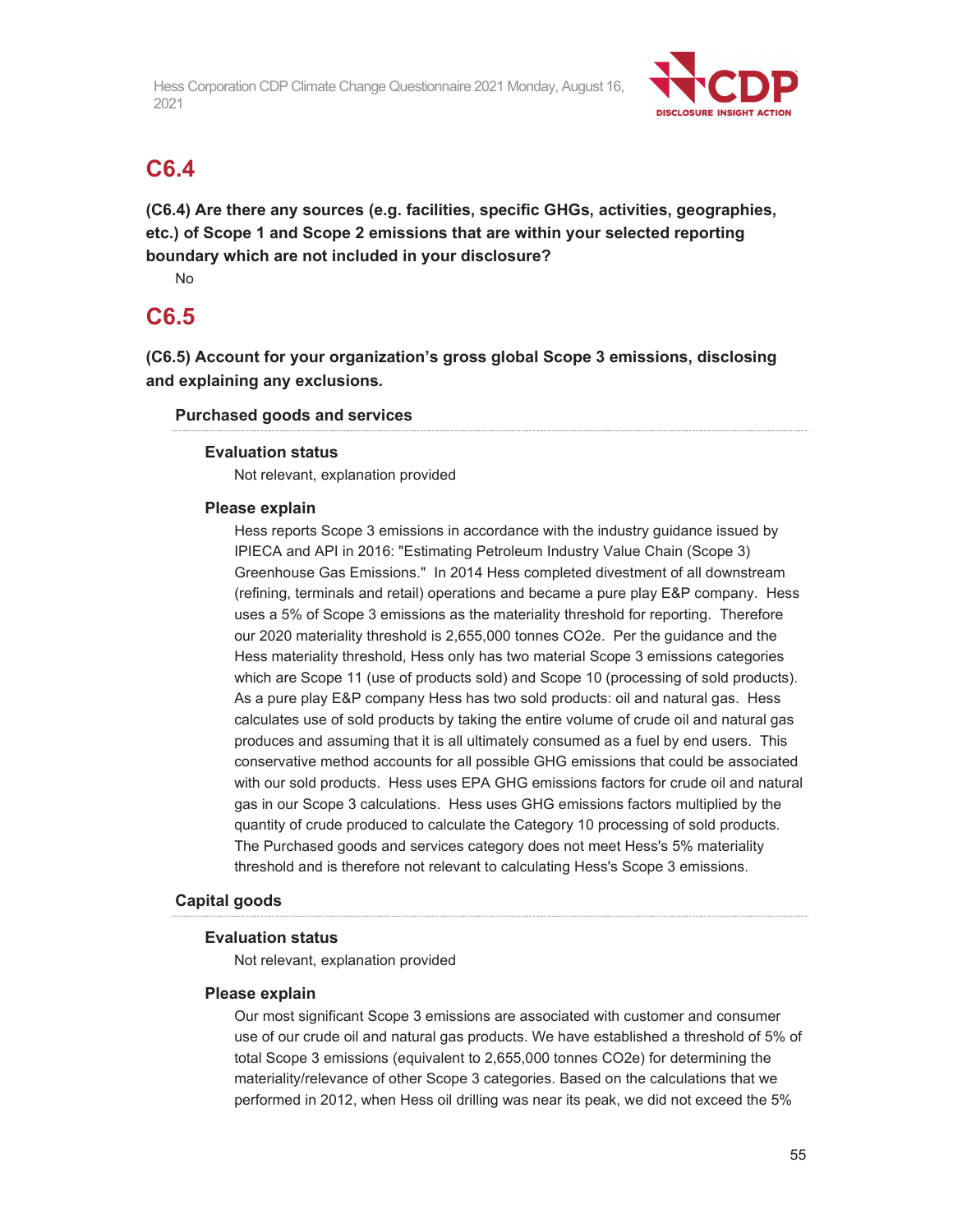

threshold. In 2020 oil drilling declined by 25% compared to 2012, so that the Capital goods category is being excluded because it does not meet our 5% materiality threshold and is therefore not relevant to calculating Scope 3 emissions.

#### **Fuel-and-energy-related activities (not included in Scope 1 or 2)**

#### **Evaluation status**

Not relevant, explanation provided

#### **Please explain**

The reporting boundary for this Scope 3 category is operational control. In 2014, we obtained total volumes of third party fuel consumed by Hess in our operations. We utilized life cycle GHG emissions factors from the U.S. Department of Energy (DOE) National Energy Technology Laboratory (NETL document DOE/NETL 1009-1346) for stage 1 (raw material acquisition), stage 2, 25, NS298, respectively (IPCC Fourth Assessment Report AR4-100). Data quality: The DOE NETL study provides detailed information on data quality for life cycle stages 1,2, and 3 (see pages 123-127). The resulting GHG of 93,000 tonnes was determined to be immaterial. Our most significant Scope 3 emissions are associated with customer and consumer use of our crude oil and natural gas products. We have established a materiality threshold of 5% of total Scope 3 emissions (equivalent to 2,655,000 tonnes CO2e) for determining the materiality/relevance of other Scope 3 categories. Since 2014, purchased fuel has not increased so that the Fuel-and-energy related activities category is being excluded because it does not meet our 5% materiality threshold and therefore is not relevant to calculating Scope 3 emissions.

### **Upstream transportation and distribution**

### **Evaluation status**

Not relevant, explanation provided

#### **Please explain**

Our most significant Scope 3 emissions are associated with customer and consumer use of our fuel and other products. We have established a threshold of 5% of total Scope 3 emissions (equivalent to 2,655,000 tonnes CO2e) for determining the materiality/relevance of other Scope 3 categories. In previous years, calculated Scope 3 emissions were substantially below our materiality threshold and we did not recalculate upstream transportation and distribution emissions this year (2013 emissions were substantially below the materiality threshold and business activity has not picked up substantially since then). As a result, the Upstream transportation and distribution activities category is being excluded from our Scope 3 emissions calculation because it does not meet our 5% materiality threshold and is therefore not relevant to calculating Hess's Scope 3 emissions.

#### **Waste generated in operations**

#### **Evaluation status**

Not relevant, explanation provided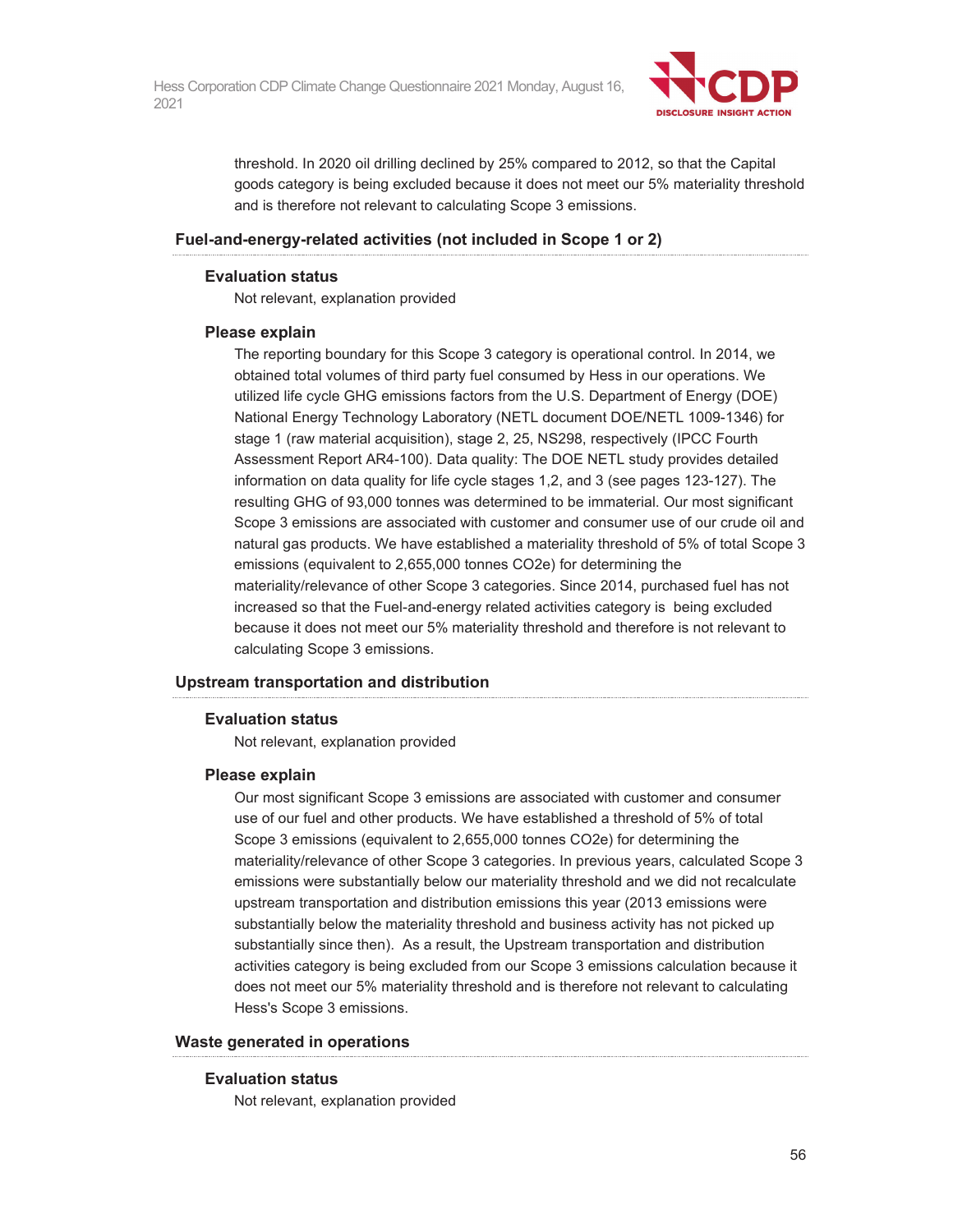

#### **Please explain**

The reporting category for this Scope 3 category is operational control. We reviewed our 2013 enterprise-wide waste generation amounts and waste management methods, and entered waste volumes by management method into the U.S. EPA's Waste Reduction Model (WARM version 12). The GPWs for CO2, methane and N2O were from the IPCC Fourth Assessment Report (AR-100 year): these were 1, 25 and 298 respectively. Data quality: The WARM model is typically used to compare CO2 emissions between one type of waste management method and alternatives and there can be a high degree of uncertainty. Our most significant Scope 3 emissions are associated with customer and consumer use of our crude oil and natural gas products. We have established a threshold of 5% of total Scope 3 emissions (equivalent to 2,655,000 tonnes CO2e) for determining the materiality/relevance of other Scope 3 categories. Based on calculations we performed in 2013, and the fact that waste quantities were even less in 2020 due to reduced activity, we did not recalculate emissions from this source because 2013 emissions were substantially below the materiality threshold. As a result, the Waste generated in operations activity category is being excluded because it does not meet our 5% materiality threshold and is therefore not relevant to calculating Hess's Scope 3 emissions.

#### **Business travel**

#### **Evaluation status**

Not relevant, calculated

**Metric tonnes CO2e**  694

#### **Emissions calculation methodology**

The reporting boundary for this Scope 3 category is operational control. We utilize our travel agency's records which include the number of short, medium and long haul flights flown. We calculate the CO2e emissions in accordance with the US EPA Climate Leaders GHG Inventory Protocol, Table 7 Business Travel Emissions Factors. GPWs used for CO2, CH4 and N2O were 2, 25 and 298, respectively. Data quality (flight miles): the uncertainty is between 5% and 10%.

### **Percentage of emissions calculated using data obtained from suppliers or value chain partners**

100

#### **Please explain**

The reporting boundary for this Scope 3 category is operational control. We utilize our travel agency's records which include the number of short, medium and long haul flights flown. We calculate the CO2e emissions in accordance with the US EPA Climate Leaders GHG Inventory Protocol, Table 7 Business Travel Emissions Factors. GPWs used for CO2, CH4 and N2O were 1, 25 and 298, respectively. Data quality (flight miles): the uncertainty is between 5% and 10%. While GHG emissions associated with business travel are significantly below our 5% materiality threshold, we are reporting these emissions because a component of our climate change strategy is to offset 100%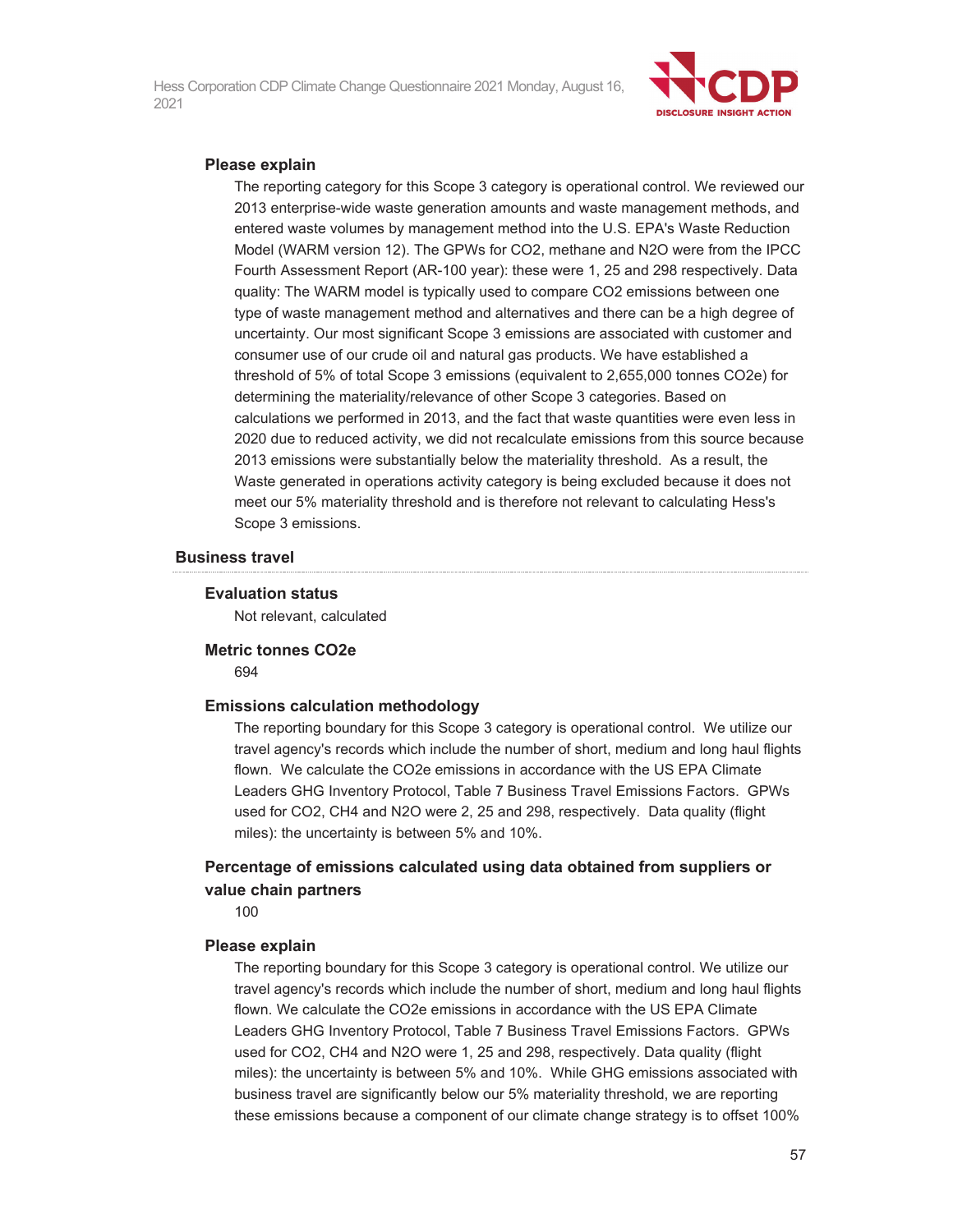

of emissions associated with employee business travel with carbon offsets. In 2020 we purchased 9800 carbon credits which offset business travel and company operated truck fleet, aviation activities and vehicle miles driven in 2020.

#### **Employee commuting**

#### **Evaluation status**

Not relevant, explanation provided

#### **Please explain**

We took the following steps in 2012 to investigate and identify the relevance of this Scope 3 category. We determined that employee commuting by air carrier is already included in our Scope 3 Business Travel emissions; employee commuting via companycontracted services is already included in our Scope 1 emissions and made conservative assumptions regarding potential employee commuting by car. The conclusion of our investigation was that Scope 3 emissions from employee commuting are well below the 5% materiality threshold ( 2,655,000 tonnes CO2e). Based on the calculations we performed in 2012, and the fact that we have significantly fewer employees in 2020, we did not recalculate emissions from this source. As a result, the Employee commuting activity category did not meet Hess's 5% materiality threshold and is therefore not relevant to calculating Hess's Scope 3 emissions

#### **Upstream leased assets**

#### **Evaluation status**

Not relevant, explanation provided

#### **Please explain**

Our most significant Scope 3 emissions are associated with customers and consumer use of our crude oil and natural gas products. We have established a threshold of 5% of total Scope 3 emissions (equivalent to 2,655,000 tonnes of CO2e) for determining the materiality/relevance of other Scope 3 categories. We have reviewed our Hess operated assets to determine if there were upstream leased assets that were not included in our Scope 1 emissions and determined that there were none. As a result, the Upstream leased assets category is being excluded from our Scope 3 emissions calculation because it does not meet our 5% materiality threshold and is therefore not relevant to calculating our Scope 3 emissions.

### **Downstream transportation and distribution**

#### **Evaluation status**

Not relevant, explanation provided

#### **Please explain**

Our most significant Scope 3 emissions are associated with customer and consumer use of our crude oil and natural gas products. We have established a 5% threshold of total Scope 3 emissions (equivalent to 2,655,000 tonnes of CO2e) for determining the materiality/relevance of other Scope 3 categories. In 2012, the emissions associated with getting our crude oil and natural gas products to our downstream processing plants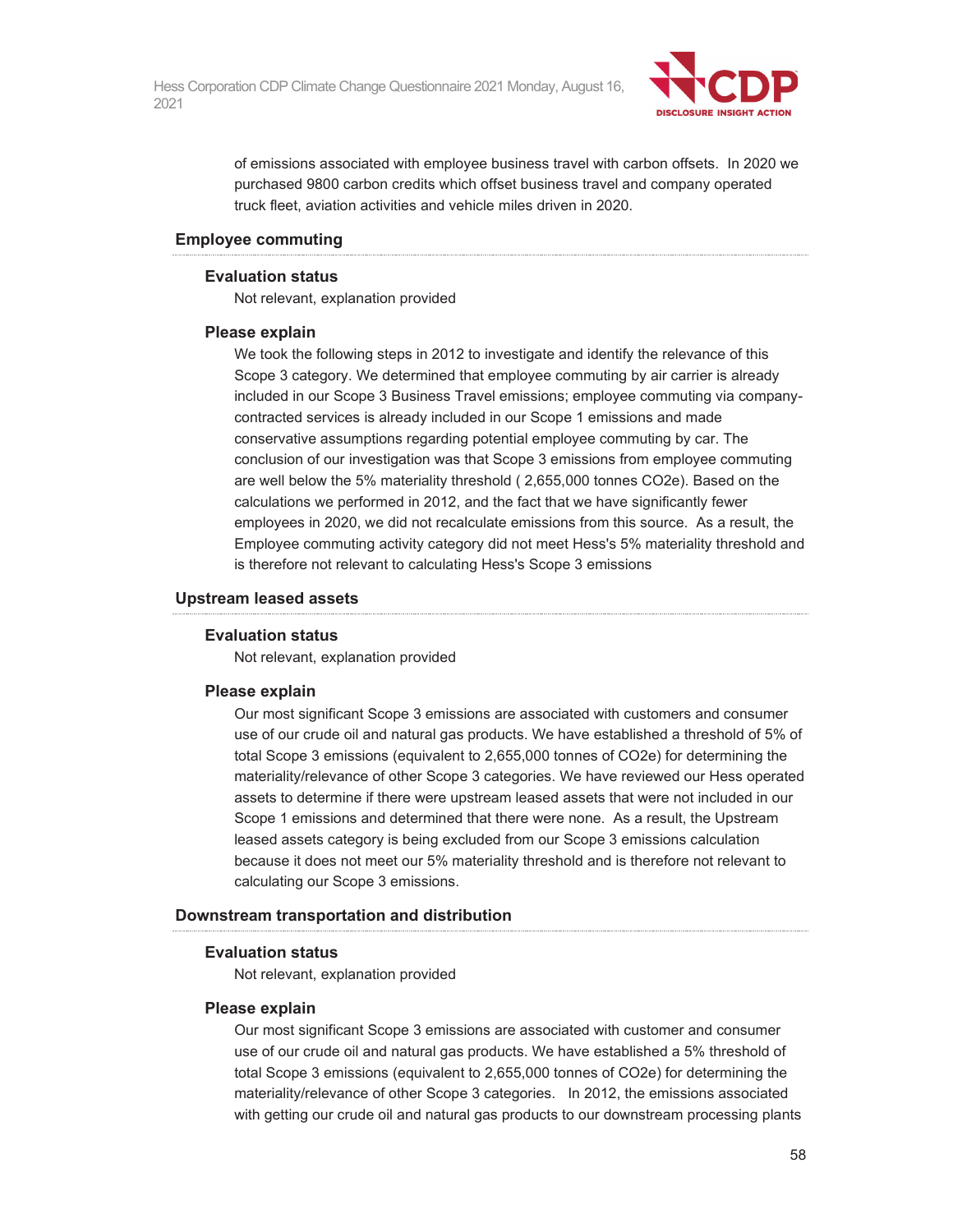

was approximately 200,000 tonnes of emissions relative to our current 5% Scope 3 materiality threshold of 2,655,000 tonnes of emissions and was therefore excluded. Hess completed its divestment of downstream business operations in 2016, and, as a result, the Downstream transportation and distribution category is being excluded from our Scope 3 emissions calculation because it is not applicable to our operations and is therefore not relevant to calculating Hess's Scope 3 emissions.

#### **Processing of sold products**

#### **Evaluation status**

Relevant, calculated

#### **Metric tonnes CO2e**

4,103,844

#### **Emissions calculation methodology**

Hess uses GHG emission factors multiplied by the quantity of crude produced to calculate the Category 10 processing of sold products.

### **Percentage of emissions calculated using data obtained from suppliers or value chain partners**

100

#### **Please explain**

Hess reports Scope 3 emissions in accordance with the industry guidance issued by IPIECA and API in 2016: "Estimating Petroleum Industry Value Chain (Scope 3) Greenhouse Gas Emissions". In 2014 Hess completed divestment of all downstream (refining, terminals and retail) operations and became a pure play E&P company. Hess uses 5% of total Scope 3 emissions as a materiality threshold for reporting. Therefore our 2020 materiality threshold is 2,655000 tonnes CO2e. Per the guidance and Hess materiality threshold, Hess has only two material Scope 3 emissions categories: Scope 11 (use of sold products) and Scope 10 (processing of sold products). As a pure play E&P company Hess has two sold products: oil and natural gas. Hess calculates use of sold products by taking the entire volume of crude and natural gas produced and assuming that it is all ultimately burned as fuel directly by the end user. This conservative method accounts for all possible GHG emissions that could be associated with our sold products. Hess uses EPA GHG emissions factors for crude oil and natural gas in our Scope 3 calculations. Hess uses GHG emissions factors multiplied by the quantity of crude produced to calculate the Category 10 processing of sold products.

#### **Use of sold products**

#### **Evaluation status**

Relevant, calculated

## **Metric tonnes CO2e**

49,000,625

#### **Emissions calculation methodology**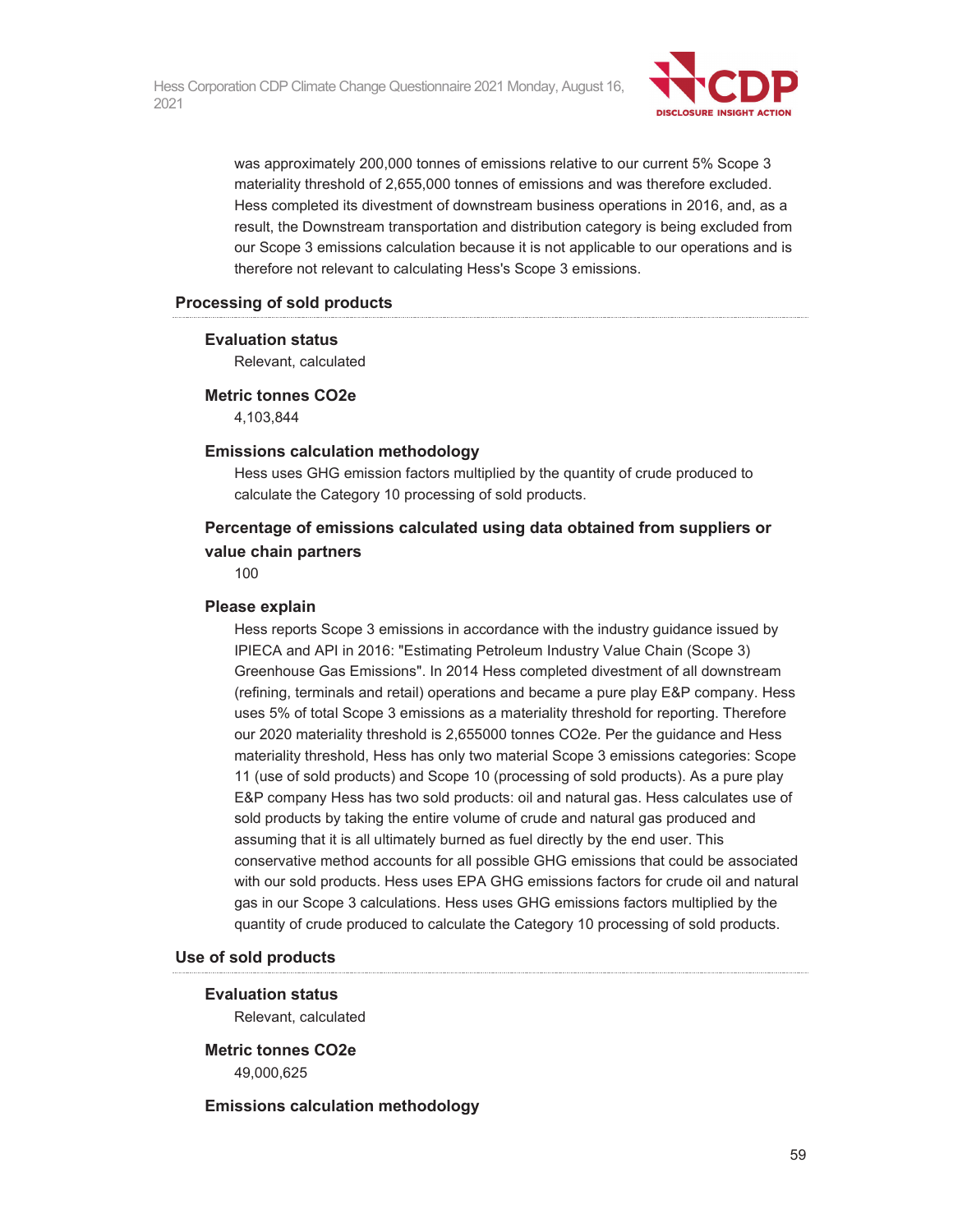

Hess reports Scope 3 emissions in accordance with the industry guidance issued by IPIECA and API in 2016: Estimating Petroleum Industry Value Chain (Scope 3) Greenhouse Gas Emissions". This guidance, which is currently the industry standard , is based on the World Resources Institute's and World Business Council for Sustainable Development's Scope 3 guidance. In 2014 Hess completed divestment of all downstream (refining, terminals and retail) operations and became a pure play E&P company. Hess uses 5% of Scope 3 emissions as the materiality threshold for reporting. Therefore our 2020 materiality threshold is 2,655,000 tonnes CO2e. As a pure play E&P company Hess has two sold products: oil and natural gas. Hess calculates use of sold products by taking the entire volume of crude and natural gas produced and assuming that it is all ultimately burned as a fuel by end users. This conservative method accounts for all possible GHG emissions that could be associated with end use of our sold products. Hess uses EPA GHG emissions factors for crude oil and natural gas in our Scope 3 calculations.

### **Percentage of emissions calculated using data obtained from suppliers or value chain partners**

100

#### **Please explain**

As a pure Exploration and Production company, per IPIECA guidance, category 11 "Use of Products Sold" are related to the carbon emissions resulting from use of our crude oil and natural gas products. Hess conservatively calculates these emissions by using EPA factors for the carbon content of crude oil and natural gas and assumes that all of the carbon is emitted.

### **End of life treatment of sold products**

#### **Evaluation status**

Not relevant, explanation provided

#### **Please explain**

Our most significant Scope 3 emissions are associated with customer and consumer use of our crude oil and natural gas products. We have established a threshold of 5% of total Scope 3 emissions (equivalent to 2,655,000 tonnes of CO2e) for determining the materiality/relevance of other Scope 3 categories. In 2012, we took the following steps to investigate and determine the relevance of this Scope 3 source: 1) reviewed GHG life cycle assessments of petroleum fuels; 2) established that these studies do not include an "end-of-life treatment of sold products" stage since fossil fuel products are consumed during use. As a result, we concluded that the End of life treatment of sold products category is not relevant to Hess because it does not meet our 5% materiality threshold and therefore not relevant to calculating Hess's Scope 3 emissions.

#### **Downstream leased assets**

#### **Evaluation status**

Not relevant, explanation provided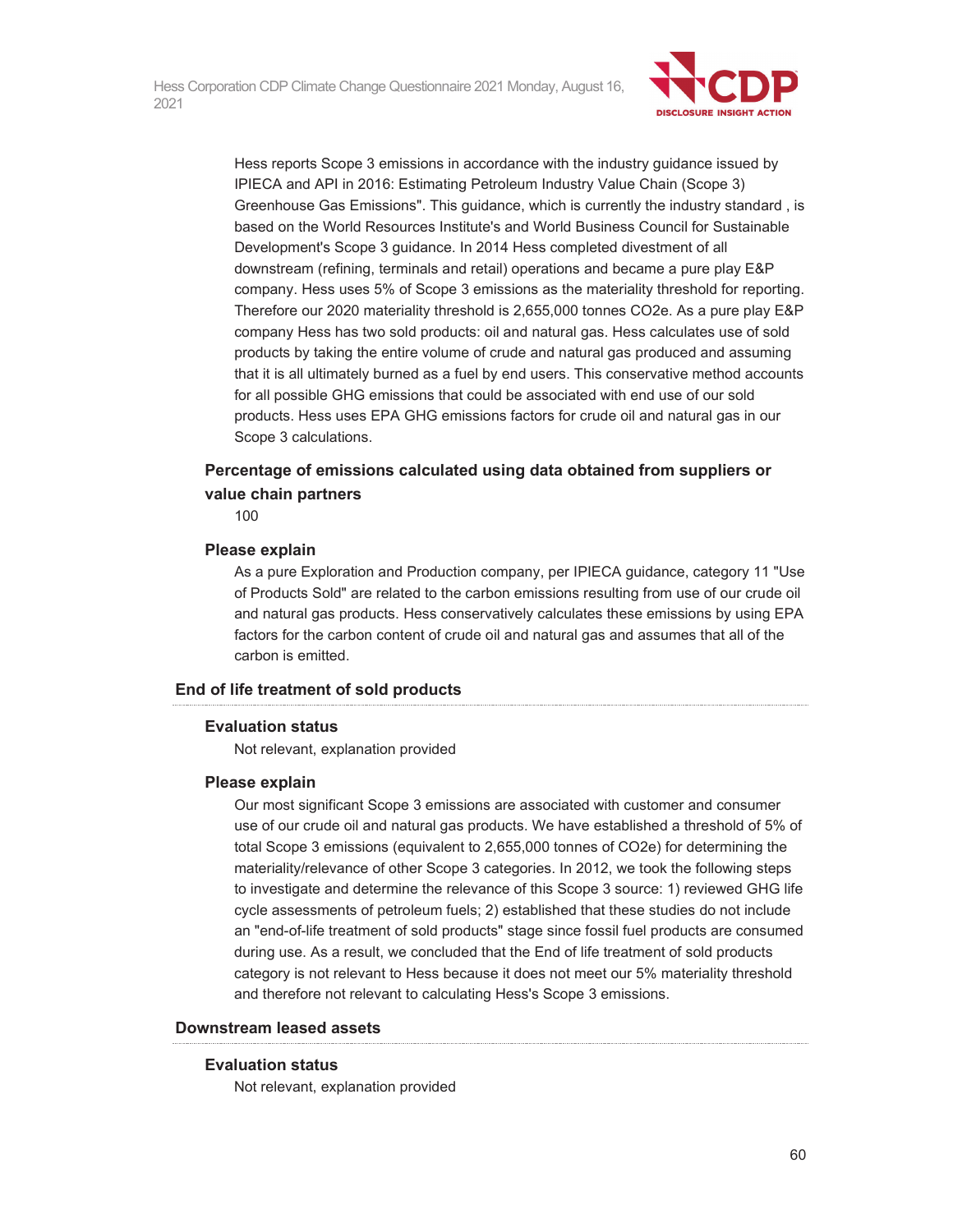

#### **Please explain**

Our most significant Scope 3 emissions are associated with customer and consumer use of our crude oil and natural gas products. We have established a threshold of 5% of total Scope 3 emissions (equivalent to 2,655,000 tonnes of CO2e) for determining the materiality/relevance of other Scope 3 categories. Historically, Hess had very few leased facilities and the emissions were insignificant. In 2014, Hess divested all retail stations including leases. As a result, we determined that the Downstream leased assets category does not meet Hess's 5% materiality threshold and therefore is not relevant to calculating Hess's Scope 3 emissions.

#### **Franchises**

#### **Evaluation status**

Not relevant, explanation provided

#### **Please explain**

Hess has no franchises. As a result, we determined that the Franchises category does not meet Hess's 5% materiality threshold and therefore is not relevant to calculating Hess's Scope 3 emissions.

#### **Investments**

#### **Evaluation status**

Not relevant, explanation provided

#### **Please explain**

Our most significant Scope 3 emissions are associated with customer and consumer use of our crude oil and natural gas products. We have established a threshold of 5% of total Scope 3 emissions (equivalent to 2,655,000 tonnes CO2e) for determining the materiality/relevance of Scope 3 categories. As a result, the Investments category does not meet our 5% materiality threshold, and therefore is not relevant to calculating Hess's Scope 3 emissions.

#### **Other (upstream)**

#### **Evaluation status**

Not relevant, explanation provided

#### **Please explain**

All Hess Operated Upstream assets that meet the 5% materiality threshold have been included in the Use of Sold Products and Processing of Sold Products categories. As a result, the Other (upstream) category does not meet Hess's 5% materiality threshold and therefore is not relevant to calculating Hess's Scope 3 emissions.

#### **Other (downstream)**

#### **Evaluation status**

Not relevant, explanation provided

#### **Please explain**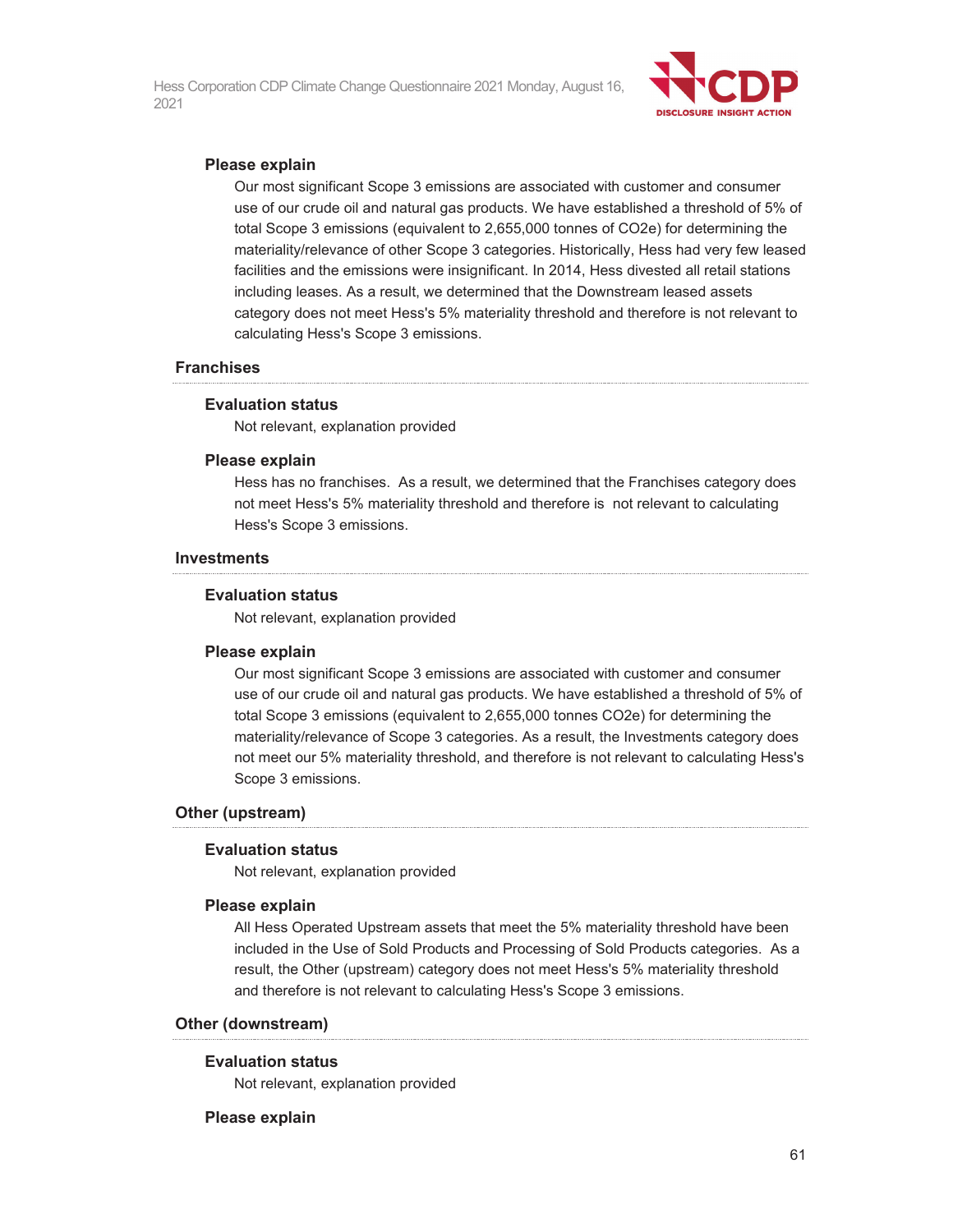

As a pure play Exploration and Production company, Hess does not have any downstream operations. As a result, we have determined that the Other (downstream) category does not meet Hess's 5% materiality threshold and therefore it is not relevant to calculating Hess's Scope 3 emissions.

## **C6.7**

**(C6.7) Are carbon dioxide emissions from biogenic carbon relevant to your organization?** 

No

## **C6.10**

**(C6.10) Describe your gross global combined Scope 1 and 2 emissions for the reporting year in metric tons CO2e per unit currency total revenue and provide any additional intensity metrics that are appropriate to your business operations.** 

## **Intensity figure**  0.00078673 **Metric numerator (Gross global combined Scope 1 and 2 emissions, metric tons CO2e)**  3,671,670 **Metric denominator**  unit total revenue **Metric denominator: Unit total**  4,667,000,000 **Scope 2 figure used**  Location-based **% change from previous year**  17.8 **Direction of change**  Increased **Reason for change**  Intensity per unit of revenue increased due to a dramatic change in crude oil prices year to year. In 2019, our average crude oil price was \$56.76 compared to a significantly lower average crude oil price of \$35.52 in 2020. It is for this reason (large fluctuations in crude oil prices) that we do not consider emissions intensity per dollar of revenue to be an appropriate normalization factor for determining the company's GHG emissions

intensity performance. Our year over year GHG emissions intensity performance when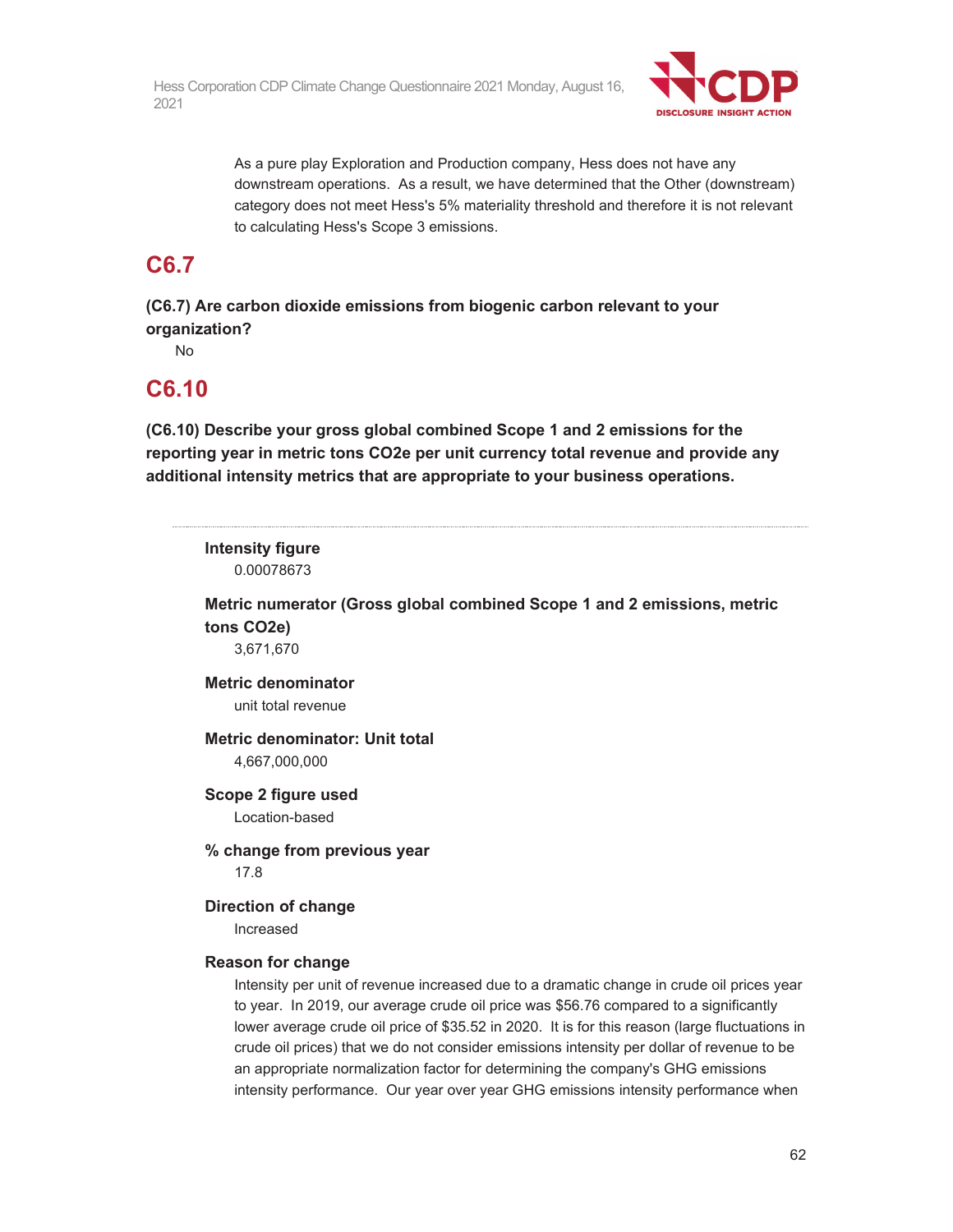

measured on a production basis improved by 27% due to significantly lower flaring in 2020 resulting from infrastructure improvements, coupled with increased production

## **C-OG6.12**

**(C-OG6.12) Provide the intensity figures for Scope 1 emissions (metric tons CO2e) per unit of hydrocarbon category.** 

**Unit of hydrocarbon category (denominator)**  Other, please specify Thousand barrels of oil equivalent **Metric tons CO2e from hydrocarbon category per unit specified**  22.1 **% change from previous year**  27 **Direction of change**  Decreased **Reason for change**  Reduction in GHG emissions in 2020 coupled with strong production growth in 2020 resulted in a 27% improvement in GHG intensity year over year. **Comment** 

Over \$3 billion in capital investment in infrastructure in North Dakota over the past nine years enabled us to significantly reduce flaring emissions. These emissions reductions coupled with strong production growth in 2020 resulted in this 27% reduction in GHG intensity year to year and enabled us to overachieve our 25% GHG intensity reduction target for 2020 compared to a 2014 baseline. Actual GHG intensity reductions achieved between 2014 and 2020 were 46%.

## **C-OG6.13**

**(C-OG6.13) Report your methane emissions as percentages of natural gas and hydrocarbon production or throughput.** 

**Oil and gas business division**  Upstream

**Estimated total methane emitted expressed as % of natural gas production or throughput at given division**  0.15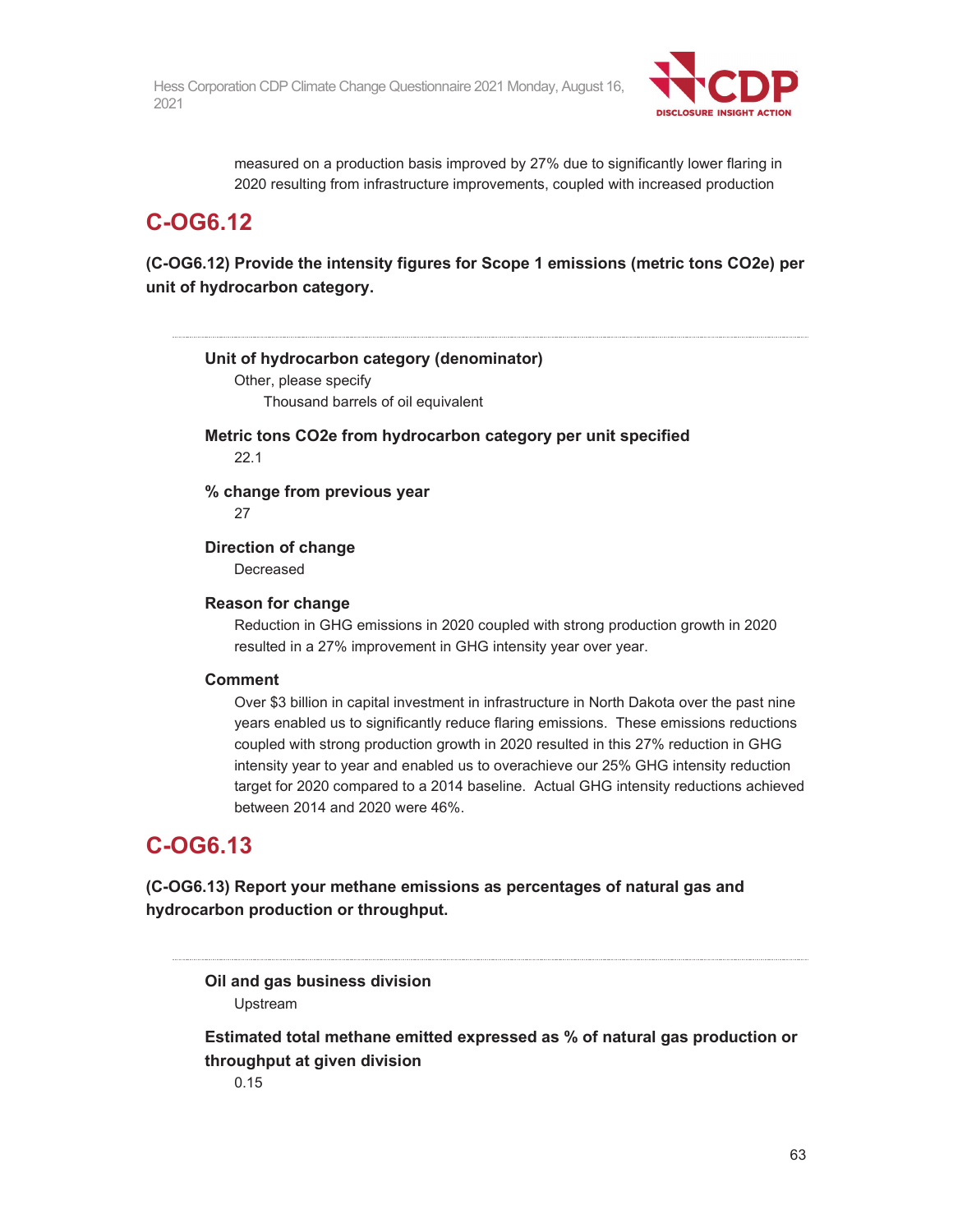

**Estimated total methane emitted expressed as % of total hydrocarbon production or throughput at given division**  0.06

**Comment** 

# **C7. Emissions breakdowns**

## **C7.1**

**(C7.1) Does your organization break down its Scope 1 emissions by greenhouse gas type?** 

Yes

## **C7.1a**

**(C7.1a) Break down your total gross global Scope 1 emissions by greenhouse gas type and provide the source of each used greenhouse warming potential (GWP).** 

| <b>Greenhouse</b><br>gas | Scope 1 emissions (metric tons of GWP Reference<br>CO <sub>2e</sub> ) |                                                            |
|--------------------------|-----------------------------------------------------------------------|------------------------------------------------------------|
| CO <sub>2</sub>          | 2,976,420                                                             | <b>IPCC Fourth Assessment Report (AR4 -</b><br>$100$ year) |
| CH <sub>4</sub>          | 272,162                                                               | <b>IPCC Fourth Assessment Report (AR4 -</b><br>$100$ year) |
| <b>N2O</b>               | 2,119                                                                 | <b>IPCC Fourth Assessment Report (AR4 -</b><br>$100$ year) |

# **C-OG7.1b**

**(C-OG7.1b) Break down your total gross global Scope 1 emissions from oil and gas value chain production activities by greenhouse gas type.** 

```
Emissions category 
   Flaring 
Value chain 
    Upstream 
Product 
   Oil 
Gross Scope 1 CO2 emissions (metric tons CO2) 
    1,561,201
```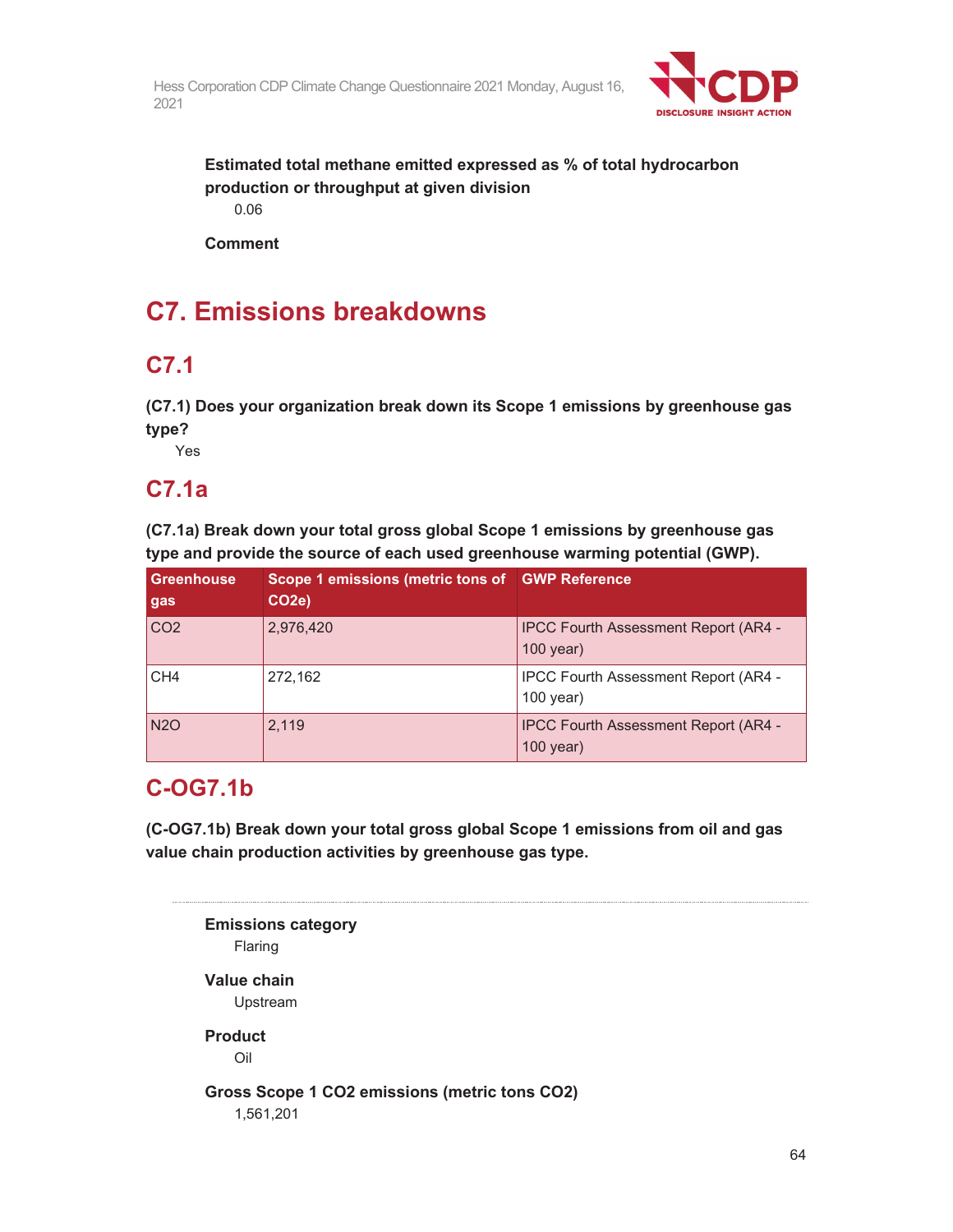

### **Gross Scope 1 methane emissions (metric tons CH4)**  3,517

**Total gross Scope 1 emissions (metric tons CO2e)**  1,649,775

**Comment** 

## **Emissions category**  Flaring **Value chain**  Upstream **Product**  Gas **Gross Scope 1 CO2 emissions (metric tons CO2)**  12,735 **Gross Scope 1 methane emissions (metric tons CH4)**  72 **Total gross Scope 1 emissions (metric tons CO2e)**  14,537 **Comment**

**Emissions category**  Flaring **Value chain**  Midstream **Product**  Gas **Gross Scope 1 CO2 emissions (metric tons CO2)**  146,148 **Gross Scope 1 methane emissions (metric tons CH4)**  492 **Total gross Scope 1 emissions (metric tons CO2e)**  158,516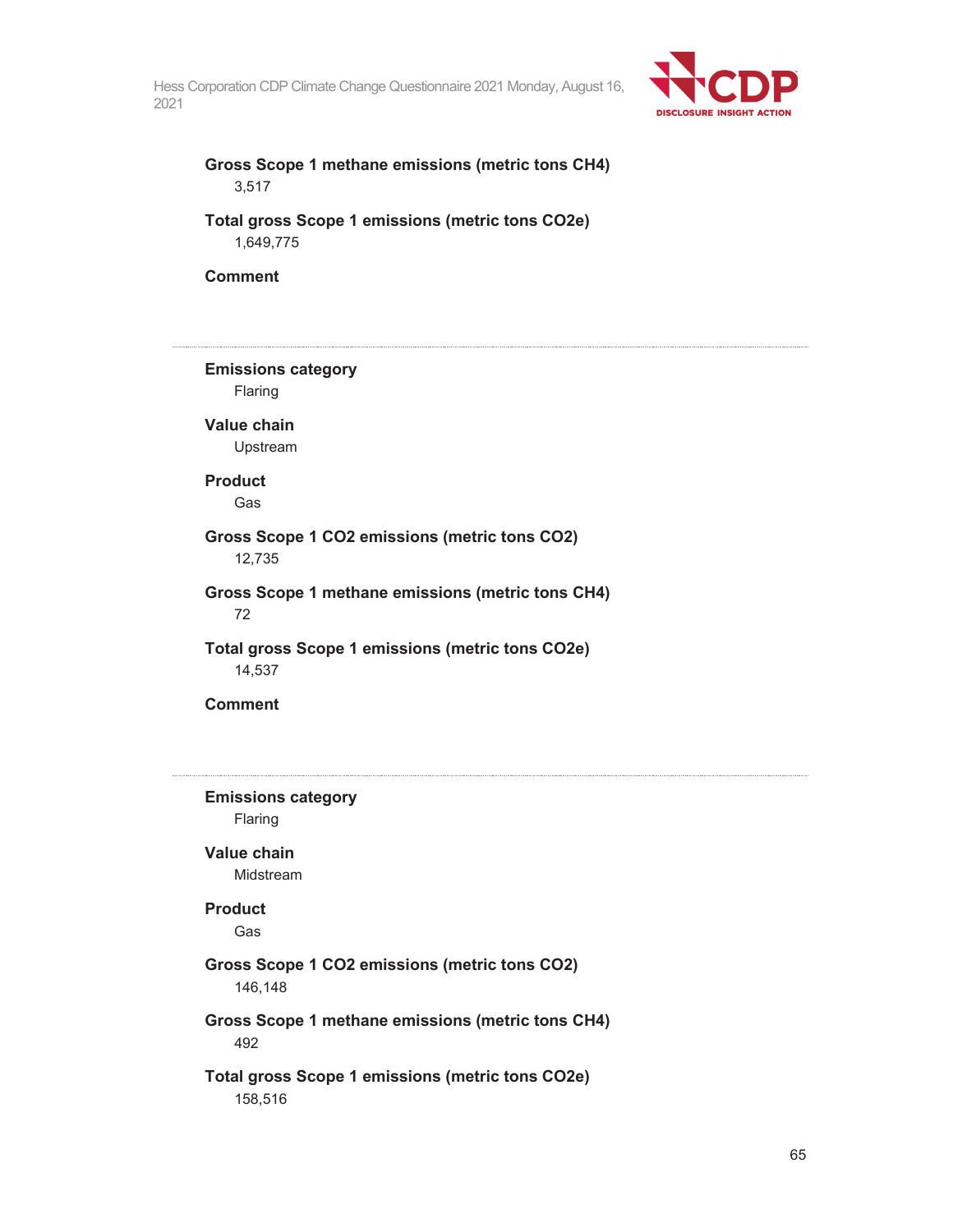

#### **Comment**

### **Emissions category**

Combustion (excluding flaring)

#### **Value chain**

Upstream

### **Product**

Oil

#### **Gross Scope 1 CO2 emissions (metric tons CO2)**  725,176

### **Gross Scope 1 methane emissions (metric tons CH4)**  501

### **Total gross Scope 1 emissions (metric tons CO2e)**  738,730

#### **Comment**

### **Emissions category**

Combustion (excluding flaring)

#### **Value chain**

Upstream

#### **Product**

Gas

### **Gross Scope 1 CO2 emissions (metric tons CO2)**  240,616

### **Gross Scope 1 methane emissions (metric tons CH4)**  279

### **Total gross Scope 1 emissions (metric tons CO2e)**  247,820

**Comment** 

**Emissions category**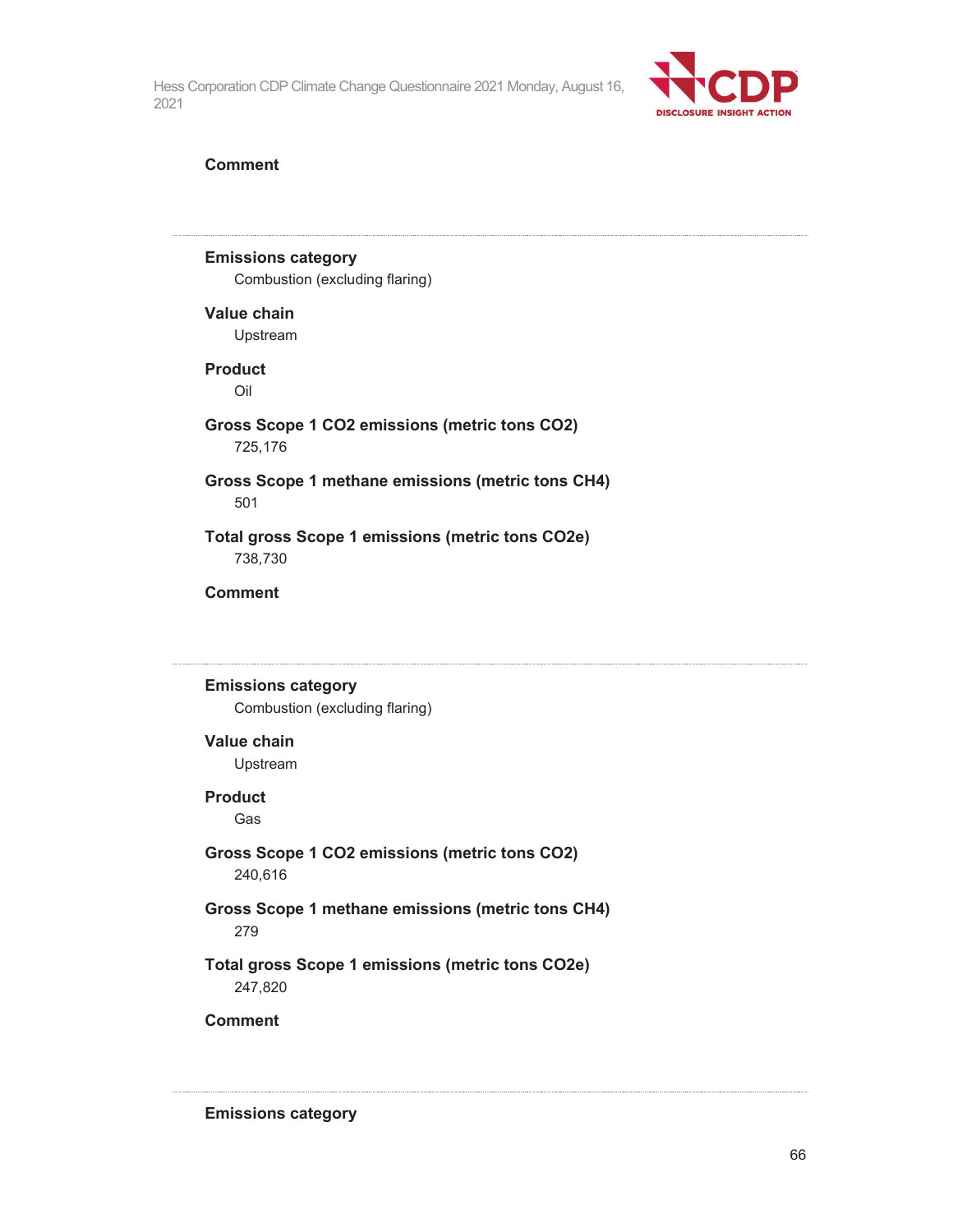

Combustion (excluding flaring)

**Value chain**  Midstream

**Product**  Gas

**Gross Scope 1 CO2 emissions (metric tons CO2)**  244,413

**Gross Scope 1 methane emissions (metric tons CH4)**  5

**Total gross Scope 1 emissions (metric tons CO2e)**  244,665

**Comment** 

**Emissions category**  Fugitives **Value chain**  Upstream **Product**  Oil **Gross Scope 1 CO2 emissions (metric tons CO2)**  78 **Gross Scope 1 methane emissions (metric tons CH4)**  4,237 **Total gross Scope 1 emissions (metric tons CO2e)**  106,015 **Comment** 

**Emissions category**  Fugitives

**Value chain**  Upstream

**Product**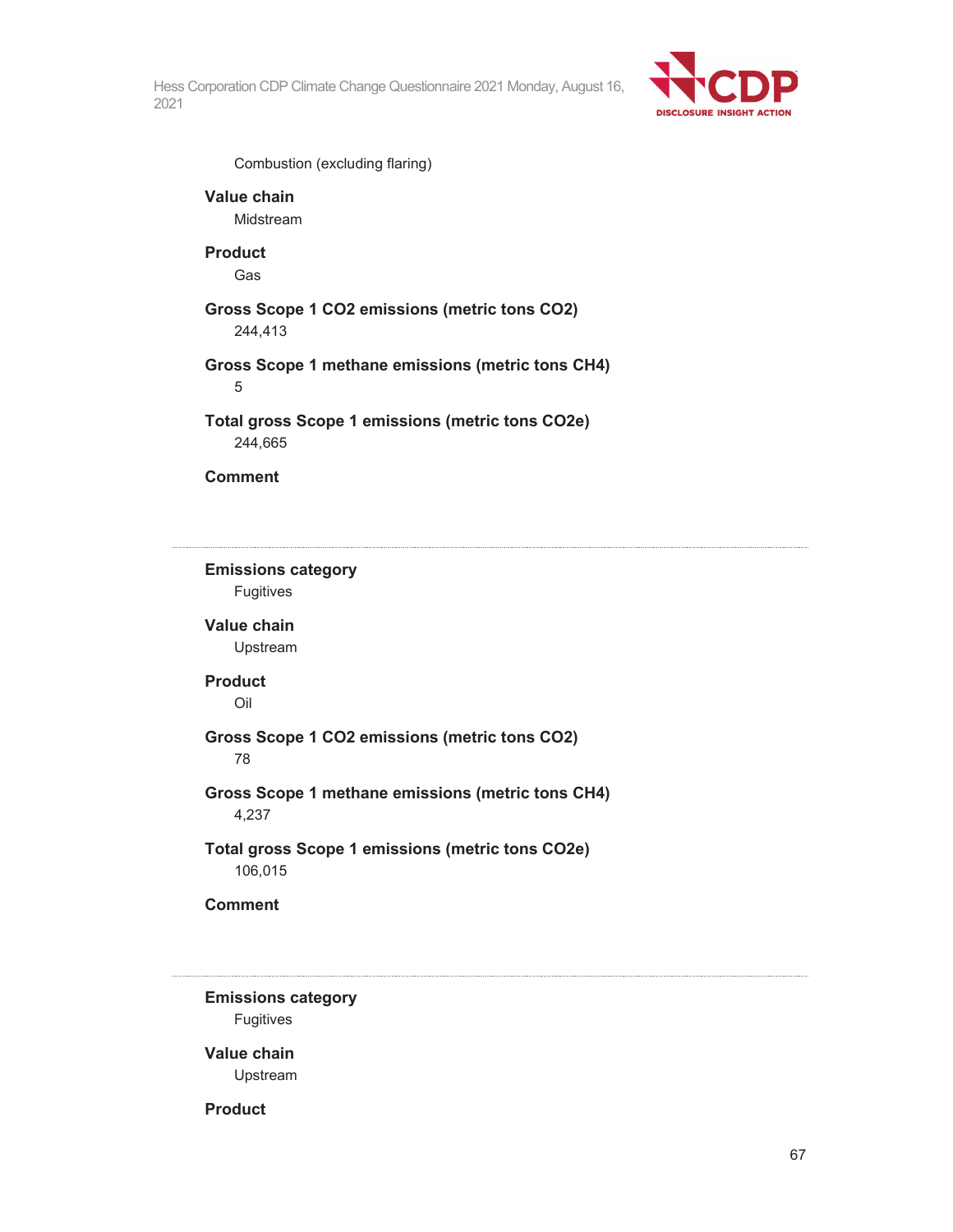

Gas

**Gross Scope 1 CO2 emissions (metric tons CO2)**  0

**Gross Scope 1 methane emissions (metric tons CH4)**  1,114

**Total gross Scope 1 emissions (metric tons CO2e)**  27,855

**Comment** 

**Emissions category**  Fugitives

**Value chain** 

Midstream

**Product** 

Gas

**Gross Scope 1 CO2 emissions (metric tons CO2)**  46,053

**Gross Scope 1 methane emissions (metric tons CH4)**  669

**Total gross Scope 1 emissions (metric tons CO2e)**  62,786

**Comment** 

## **C7.2**

**(C7.2) Break down your total gross global Scope 1 emissions by country/region.**

| <b>Country/Region</b>    | Scope 1 emissions (metric tons CO2e) |
|--------------------------|--------------------------------------|
| United States of America | 2,774,454                            |
| Denmark                  | 186,034                              |
| Malaysia                 | 290,213                              |

## **C7.3**

**(C7.3) Indicate which gross global Scope 1 emissions breakdowns you are able to provide.**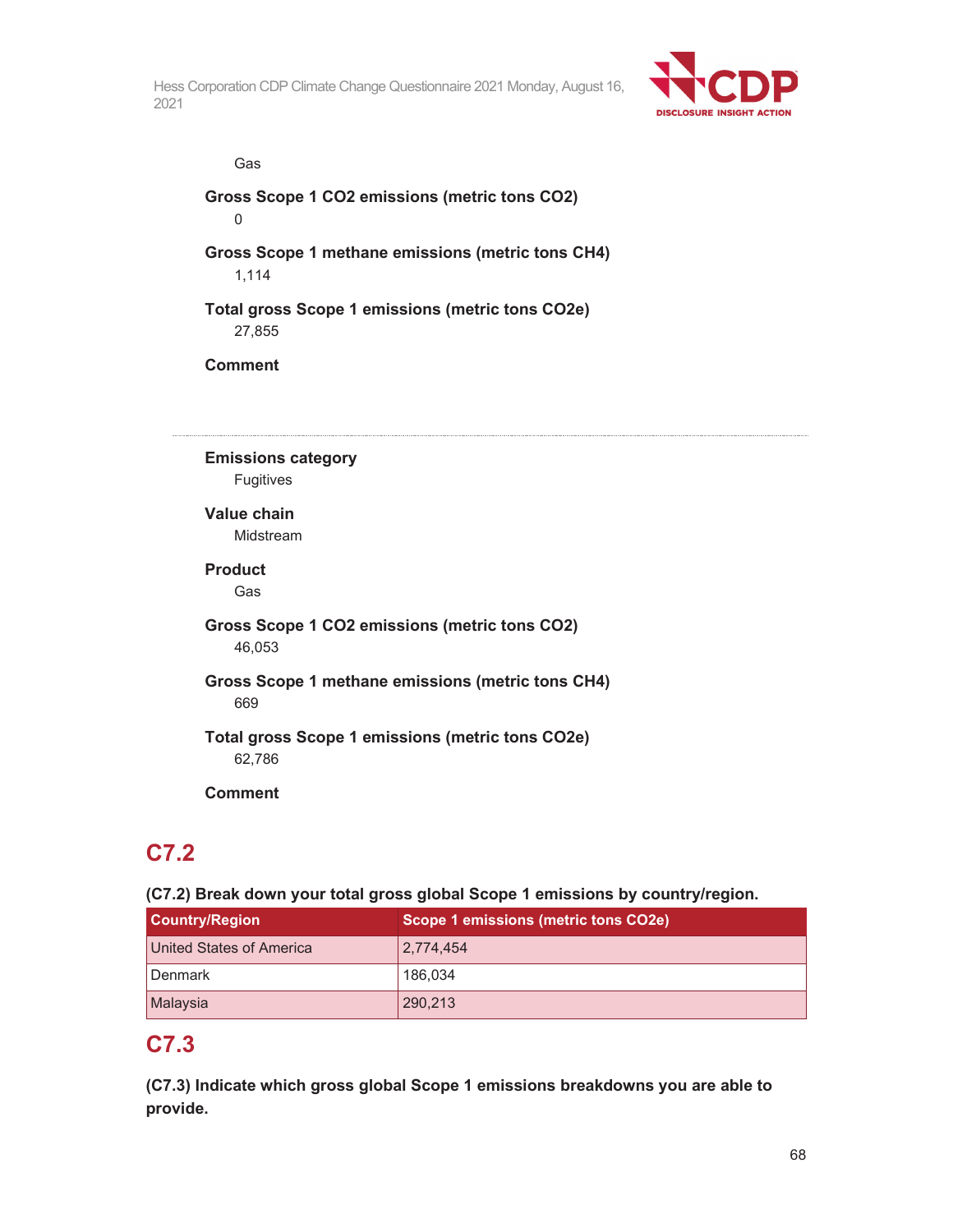

By facility

### **C7.3b**

### **(C7.3b) Break down your total gross global Scope 1 emissions by business facility.**

| <b>Facility</b>            | Scope 1 emissions (metric tons CO2e) | Latitude | Longitude |
|----------------------------|--------------------------------------|----------|-----------|
| North Malay Basin          | 290,213                              | 7.013    | 103.214   |
| South Arne                 | 186.034                              | 56.096   | 4.221     |
| <b>Baldpate</b>            | 60,923                               | 27.735   | 91.895    |
| North Dakota Production    | 1,986,074                            | 48.286   | 102.917   |
| <b>Tioga Gas Plant</b>     | 218,139                              | 48.286   | 102.917   |
| North Dakota Gathering     | 247,829                              | 48.286   | 102.917   |
| <b>TBells</b>              | 85,888                               | 28.294   | 88.875    |
| Stampede                   | 149,716                              | 27.3     | 90.33     |
| <b>Tioga Rail Terminal</b> | 25,886                               | 48.286   | 102.917   |

# **C-CE7.4/C-CH7.4/C-CO7.4/C-EU7.4/C-MM7.4/C-OG7.4/C-ST7.4/C-TO7.4/C-TS7.4**

**(C-CE7.4/C-CH7.4/C-CO7.4/C-EU7.4/C-MM7.4/C-OG7.4/C-ST7.4/C-TO7.4/C-TS7.4) Break down your organization's total gross global Scope 1 emissions by sector production activity in metric tons CO2e.** 

|                                                   | <b>Gross Scope 1 emissions, metric tons Comment</b><br>CO <sub>2e</sub> |                          |
|---------------------------------------------------|-------------------------------------------------------------------------|--------------------------|
| Oil and gas production activities<br>(upstream)   | 2,758,847                                                               |                          |
| Oil and gas production activities<br>(midstream)  | 491,854                                                                 |                          |
| Oil and gas production activities<br>(downstream) | 0                                                                       | <b>Not</b><br>Applicable |

## **C7.5**

**(C7.5) Break down your total gross global Scope 2 emissions by country/region.** 

| <b>Country/Region</b><br>Scope 2.<br>Scope 2.<br>market-<br>location-<br>based (metric based<br>tons CO <sub>2</sub> e)<br>CO <sub>2e</sub> ) | <b>Purchased and</b><br>consumed<br>electricity, heat,<br>(metric tons steam or cooling<br>(MWh) | <b>Purchased and consumed</b><br>low-carbon electricity.<br>heat, steam or cooling<br>accounted for in Scope 2<br>market-based approach<br>(MWh) |
|-----------------------------------------------------------------------------------------------------------------------------------------------|--------------------------------------------------------------------------------------------------|--------------------------------------------------------------------------------------------------------------------------------------------------|
|-----------------------------------------------------------------------------------------------------------------------------------------------|--------------------------------------------------------------------------------------------------|--------------------------------------------------------------------------------------------------------------------------------------------------|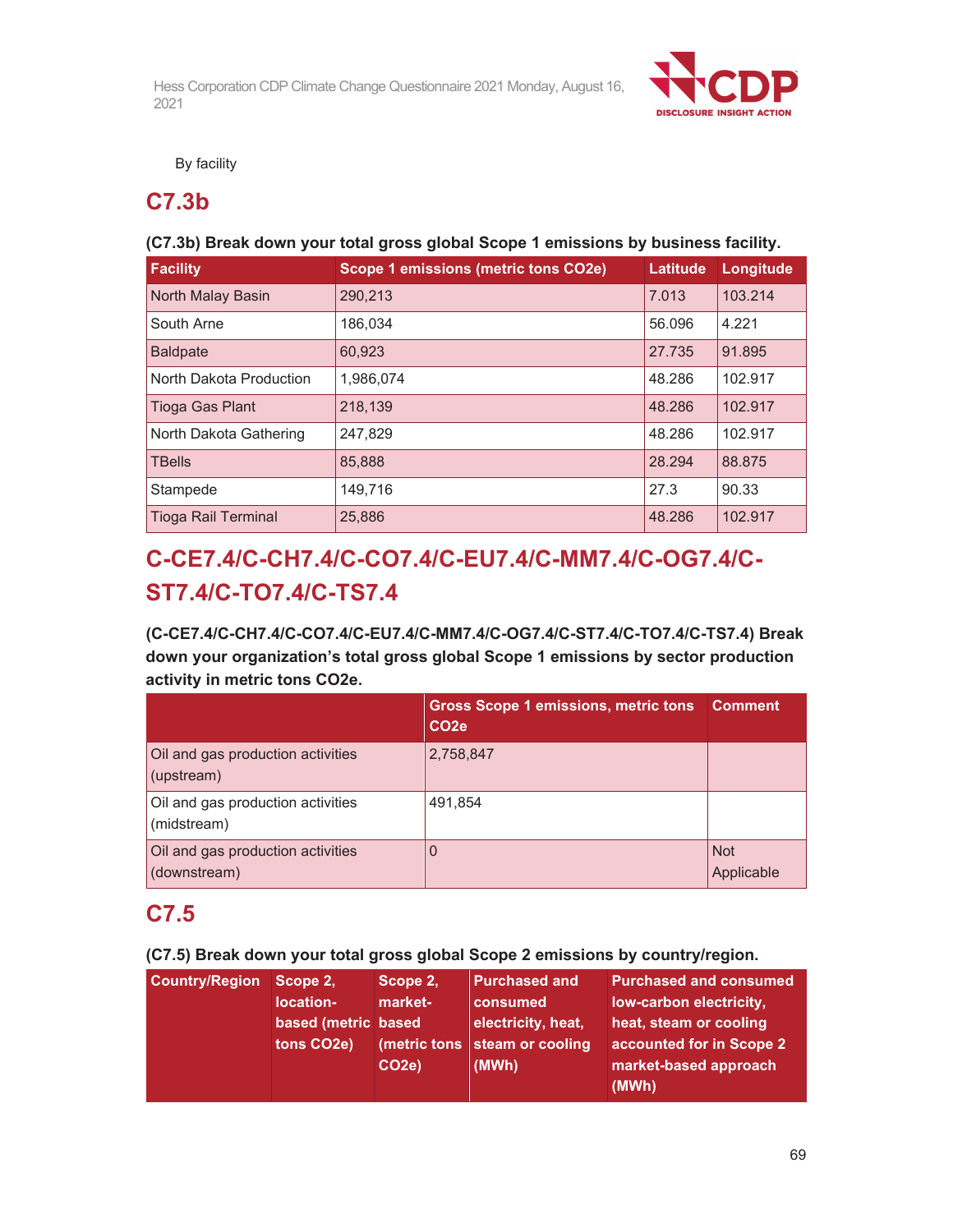

| United States of | 420.969 | 102.781 | 838.794 | 634,000 |
|------------------|---------|---------|---------|---------|
| America          |         |         |         |         |

## **C7.6**

### **(C7.6) Indicate which gross global Scope 2 emissions breakdowns you are able to provide.**

By facility

## **C7.6b**

**(C7.6b) Break down your total gross global Scope 2 emissions by business facility.** 

| <b>Facility</b>            | Scope 2, location-based (metric<br>tons CO <sub>2</sub> e) | Scope 2, market-based (metric<br>tons CO <sub>2</sub> e) |
|----------------------------|------------------------------------------------------------|----------------------------------------------------------|
| North Dakota<br>Production | 136,108                                                    | 33.231                                                   |
| Tioga Gas Plant            | 284,861                                                    | 69,550                                                   |

# **C-CE7.7/C-CH7.7/C-CO7.7/C-MM7.7/C-OG7.7/C-ST7.7/C-TO7.7/C-TS7.7**

**(C-CE7.7/C-CH7.7/C-CO7.7/C-MM7.7/C-OG7.7/C-ST7.7/C-TO7.7/C-TS7.7) Break down your organization's total gross global Scope 2 emissions by sector production activity in metric tons CO2e.** 

|                                                   | Scope 2, location-<br>based, metric tons<br>CO <sub>2e</sub> | Scope 2, market-based (if<br>applicable), metric tons CO2e | <b>Comment</b>           |
|---------------------------------------------------|--------------------------------------------------------------|------------------------------------------------------------|--------------------------|
| Oil and gas production<br>activities (upstream)   | 136,108                                                      | 33.231                                                     |                          |
| Oil and gas production<br>activities (midstream)  | 284,861                                                      | 69,550                                                     |                          |
| Oil and gas production<br>activities (downstream) | $\Omega$                                                     | 0                                                          | <b>Not</b><br>Applicable |

## **C7.9**

**(C7.9) How do your gross global emissions (Scope 1 and 2 combined) for the reporting year compare to those of the previous reporting year?** 

Decreased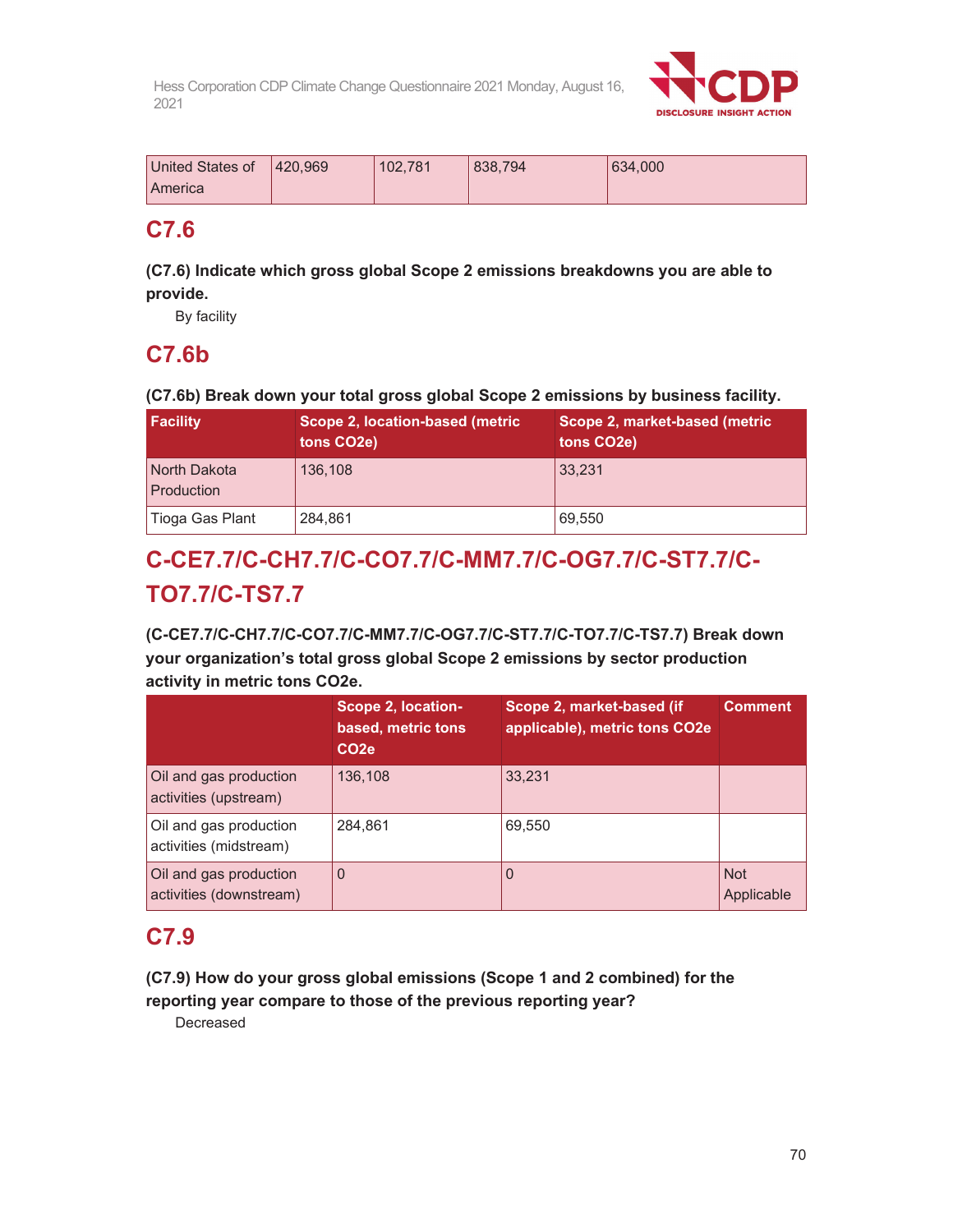

# **C7.9a**

**(C7.9a) Identify the reasons for any change in your gross global emissions (Scope 1 and 2 combined), and for each of them specify how your emissions compare to the previous year.** 

|                                                 | <b>Change in</b><br>emissions<br>(metric tons<br>CO <sub>2e</sub> ) | <b>Direction</b><br>of change | <b>Emissions</b><br>value<br>(percentage) | <b>Please explain calculation</b>                                                                                                                                                                                                                                                                                                                                                                                                                                                                                                                                                                                                                                                                                                                                                                          |
|-------------------------------------------------|---------------------------------------------------------------------|-------------------------------|-------------------------------------------|------------------------------------------------------------------------------------------------------------------------------------------------------------------------------------------------------------------------------------------------------------------------------------------------------------------------------------------------------------------------------------------------------------------------------------------------------------------------------------------------------------------------------------------------------------------------------------------------------------------------------------------------------------------------------------------------------------------------------------------------------------------------------------------------------------|
| Change in<br>renewable<br>energy<br>consumption | 17,468                                                              | Decreased                     | 0.43                                      | In 2020, Hess purchased 634,000 RECs,<br>along with 27% of purchased electricity<br>coming off the grid to meet our target to<br>source 100% of purchased electricity<br>requirements from renewable sources. In<br>2019, we purchased 530,714 REC's. As<br>a result, our net increase of 103,286 REC<br>purchases resulted in an emissions<br>reduction of 17,468 tonnes. The<br>calculation is as follows: $2020 = 634,000$<br>RECs x .501873792 (2020 electricity<br>CO2e factor in CO2e Tonnes/Mw-hr) =<br>318,188 tonnes. 2019 = 530,714 RECs x<br>.566632798 (2019 electricity CO2e factor<br>in CO2e Tonnes/Mw-hr)= 300,720<br>tonnes. Incremental emissions reduction<br>$= 318,188 - 300,720 = 17,468$ tonnes.<br>Percent reduction = $17,468$<br>CO2e/4,035,481(2019 market-based<br>emissions). |
| Other<br>emissions<br>reduction<br>activities   | 561,552                                                             | Decreased                     | 13.92                                     | Emissions reductions attributable to<br>emissions reduction activities are<br>561,552, which equates to 13.92% of<br>Scope 1 and 2 emissions based on 2019<br>market-based emissions of 4,035,481.<br>The CO2 savings from emissions<br>reduction initiatives, include primarily flare<br>reduction and a small amount of<br>transportation related reductions. These<br>emissions reductions tie back to the<br>projects outlined in question 4.3(a). In<br>2019, total CO2e emissions related to<br>flaring was 2,383,727 tonnes and in 2020,<br>total CO2e emissions related to flaring<br>was 1,822,829 tonnes. This resulted in a                                                                                                                                                                     |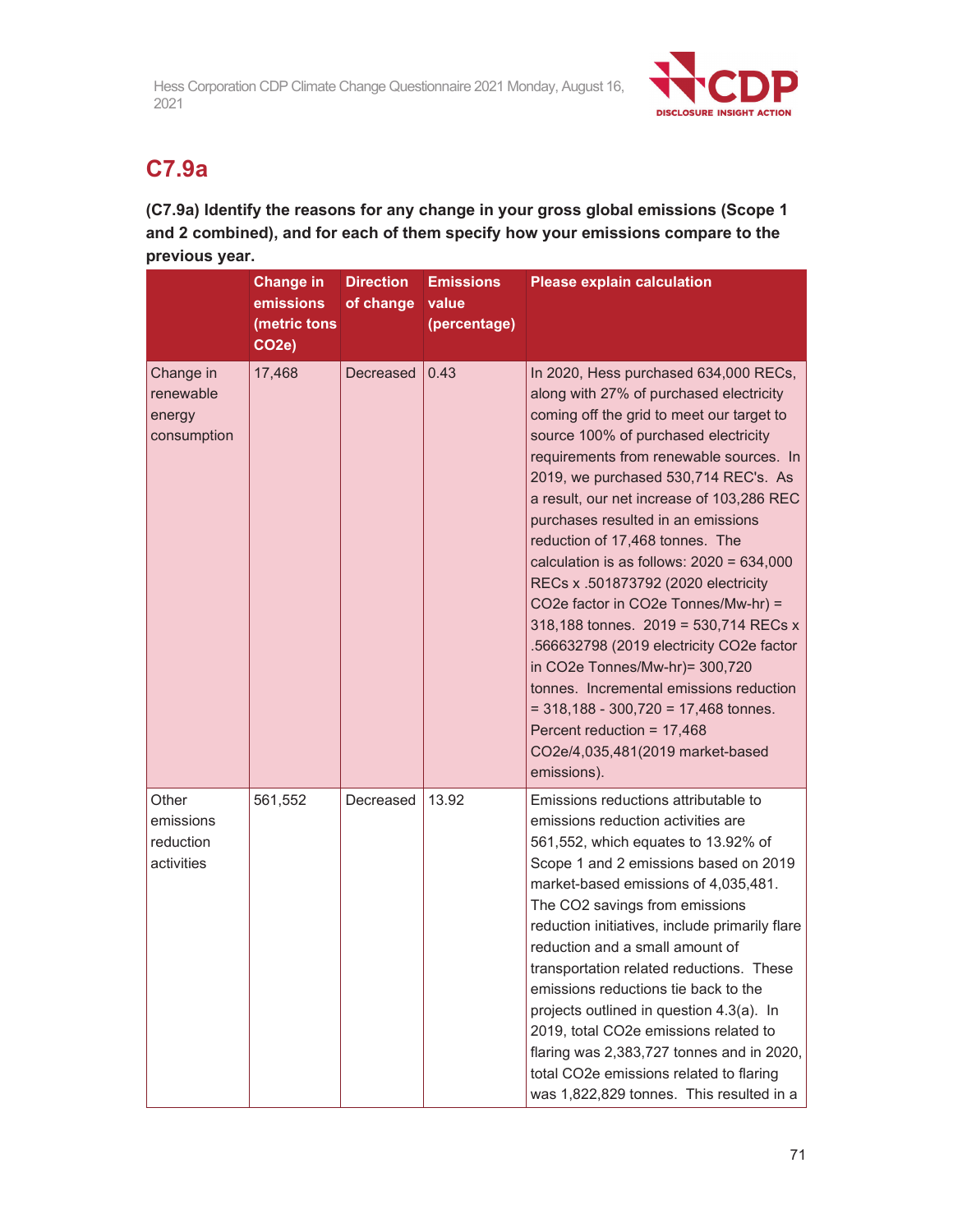

|                   |                  |           |             | 560,899 tonne reduction in flaring for<br>2020 vs. 2019. In addition, the second |
|-------------------|------------------|-----------|-------------|----------------------------------------------------------------------------------|
|                   |                  |           |             |                                                                                  |
|                   |                  |           |             | project was transportation related                                               |
|                   |                  |           |             | emissions associated with transporting                                           |
|                   |                  |           |             | 100% of the water needed for fracking in                                         |
|                   |                  |           |             | North Dakota via flexible pipe versus                                            |
|                   |                  |           |             | truck transportation. While the savings                                          |
|                   |                  |           |             | are quite large on an absolute basis (see                                        |
|                   |                  |           |             | question 2.4(a), Opportunity 3), on an<br>incremental year over year basis, the  |
|                   |                  |           |             | savings are as follows: In 2020, we                                              |
|                   |                  |           |             | avoided 8.9 MM miles of trucking versus                                          |
|                   |                  |           |             | 8.6 MM miles of trucking in 2019 = .3 MM                                         |
|                   |                  |           |             | miles of trucking /4.7 miles per gallon =                                        |
|                   |                  |           |             | 63,830 gallons of diesel fuel avoided / 42                                       |
|                   |                  |           |             | gallons/bbl. = 1520 barrels of diesel fuel                                       |
|                   |                  |           |             | avoided x 0.43 tonnes emissions per                                              |
|                   |                  |           |             | barrel = 653 tonnes of avoided emissions.                                        |
|                   |                  |           |             | Combining the two projects, you get                                              |
|                   |                  |           |             | 561,522 tonnes of emissions reductions                                           |
|                   |                  |           |             | related to these two projects.                                                   |
| <b>Divestment</b> | $\mathbf 0$      |           | $\mathbf 0$ | Not Applicable                                                                   |
| Acquisitions      | $\mathbf 0$      |           | $\mathbf 0$ | Not Applicable                                                                   |
| <b>Mergers</b>    | $\mathbf 0$      |           | $\mathbf 0$ | Not Applicable                                                                   |
| Change in         | 102,979          | Decreased | 2.55        | This emissions decrease is primarily                                             |
| output            |                  |           |             | related to a 27% reduction in flaring                                            |
|                   |                  |           |             | between 2019 and 2020 related to                                                 |
|                   |                  |           |             | infrastructure improvements. The                                                 |
|                   |                  |           |             | emissions calculation is as follows:                                             |
|                   |                  |           |             | 102,972/4,035,481 (2019 market based                                             |
|                   |                  |           |             | emissions)                                                                       |
| Change in         | $\theta$         |           | $\mathbf 0$ | Not Applicable                                                                   |
| methodology       |                  |           |             |                                                                                  |
| Change in         | $\mathbf 0$      |           | $\mathbf 0$ | Not Applicable                                                                   |
| boundary          |                  |           |             |                                                                                  |
| Change in         | $\overline{0}$   |           | $\mathbf 0$ | Not Applicable                                                                   |
| physical          |                  |           |             |                                                                                  |
| operating         |                  |           |             |                                                                                  |
| conditions        |                  |           |             |                                                                                  |
| Unidentified      | 0                |           | $\mathbf 0$ | Not Applicable                                                                   |
| Other             | $\boldsymbol{0}$ |           | $\mathbf 0$ | Not Applicable                                                                   |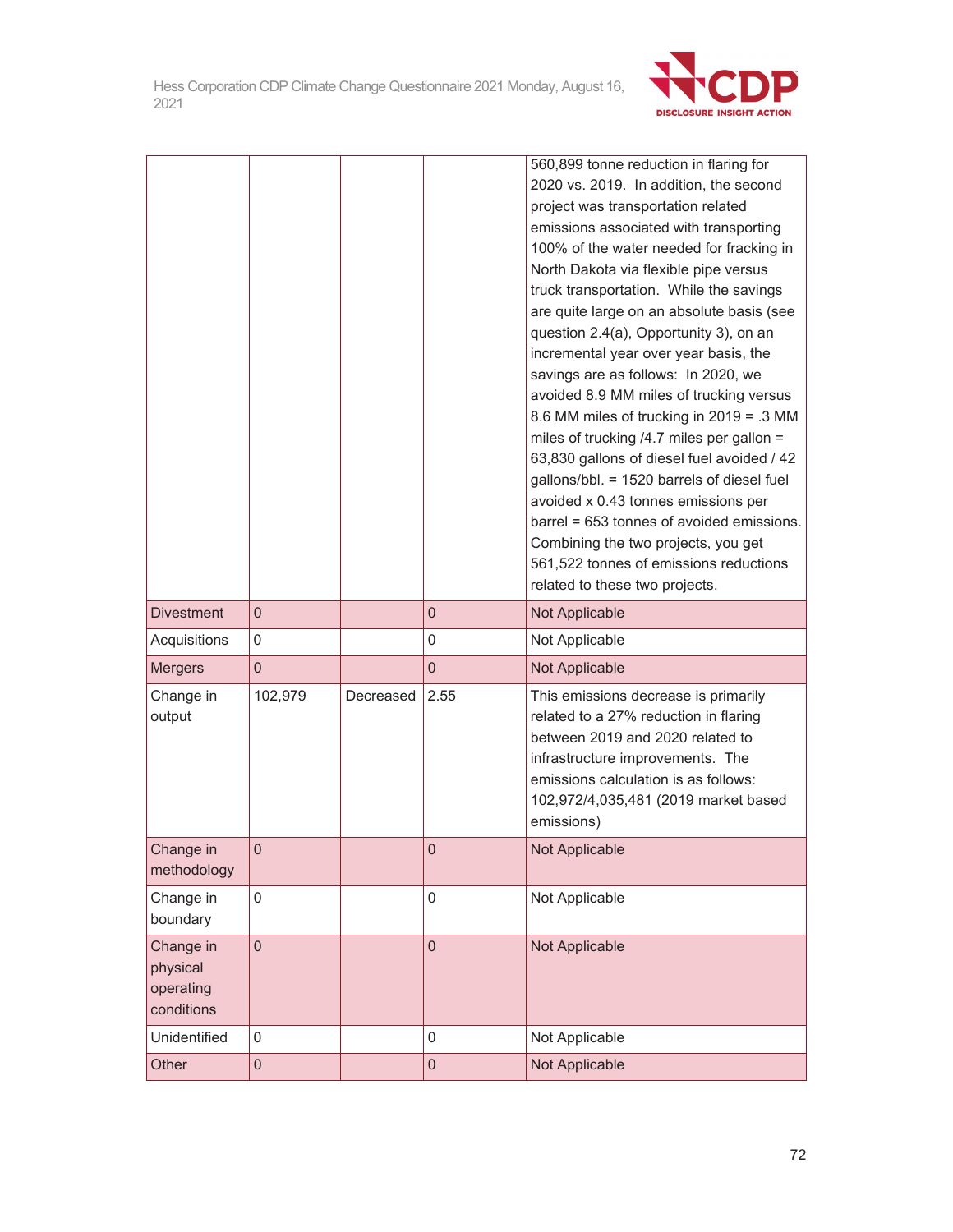

## **C7.9b**

**(C7.9b) Are your emissions performance calculations in C7.9 and C7.9a based on a location-based Scope 2 emissions figure or a market-based Scope 2 emissions figure?** 

Market-based

# **C8. Energy**

## **C8.1**

**(C8.1) What percentage of your total operational spend in the reporting year was on energy?** 

More than 0% but less than or equal to 5%

## **C8.2**

#### **(C8.2) Select which energy-related activities your organization has undertaken.**

|                                                       | Indicate whether your organization undertook this energy-<br>related activity in the reporting year |
|-------------------------------------------------------|-----------------------------------------------------------------------------------------------------|
| Consumption of fuel (excluding<br>feedstocks)         | Yes                                                                                                 |
| Consumption of purchased or<br>acquired electricity   | Yes                                                                                                 |
| Consumption of purchased or<br>acquired heat          | <b>No</b>                                                                                           |
| Consumption of purchased or<br>acquired steam         | No                                                                                                  |
| Consumption of purchased or<br>acquired cooling       | <b>No</b>                                                                                           |
| Generation of electricity, heat,<br>steam, or cooling | No                                                                                                  |

## **C8.2a**

**(C8.2a) Report your organization's energy consumption totals (excluding feedstocks) in MWh.** 

| <b>MWh from</b><br>MWh from non- Total (renewable<br><b>Heating</b><br>and non-renewable)<br>renewable<br>value<br>renewable<br><b>MWh</b><br><b>sources</b><br><b>sources</b> |
|--------------------------------------------------------------------------------------------------------------------------------------------------------------------------------|
|--------------------------------------------------------------------------------------------------------------------------------------------------------------------------------|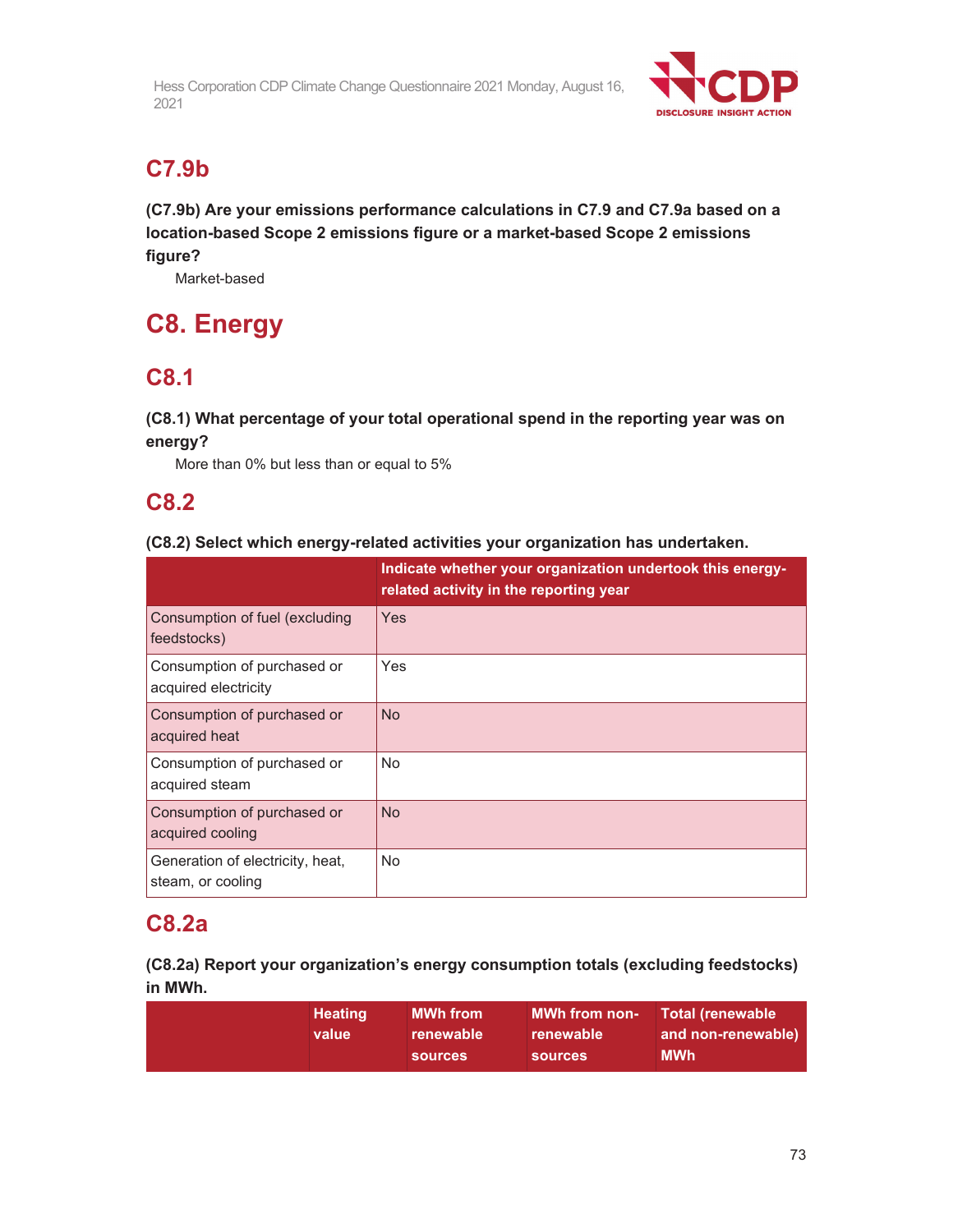

| Consumption of fuel<br>(excluding feedstock)           | HHV (higher<br>heating<br>value) | l 0     | 5,558,987 | 5,558,987 |
|--------------------------------------------------------|----------------------------------|---------|-----------|-----------|
| Consumption of<br>purchased or acquired<br>electricity |                                  | 838,794 | 0         | 838,794   |
| Total energy<br>consumption                            |                                  | 838,794 | 5,558,987 | 6,397,781 |

### **C8.2b**

#### **(C8.2b) Select the applications of your organization's consumption of fuel.**

|                                                            | Indicate whether your organization undertakes this<br>fuel application |
|------------------------------------------------------------|------------------------------------------------------------------------|
| Consumption of fuel for the generation of<br>electricity   | <b>No</b>                                                              |
| Consumption of fuel for the generation of<br>heat          | No.                                                                    |
| Consumption of fuel for the generation of<br>steam         | <b>No</b>                                                              |
| Consumption of fuel for the generation of<br>cooling       | <b>No</b>                                                              |
| Consumption of fuel for co-generation or<br>tri-generation | <b>No</b>                                                              |

## **C8.2c**

**(C8.2c) State how much fuel in MWh your organization has consumed (excluding feedstocks) by fuel type.** 

**Fuels (excluding feedstocks)**  Fuel Gas

#### **Heating value**  HHV (higher heating value)

### **Total fuel MWh consumed by the organization**

4,874,150

**Emission factor**  59.0048

**Unit**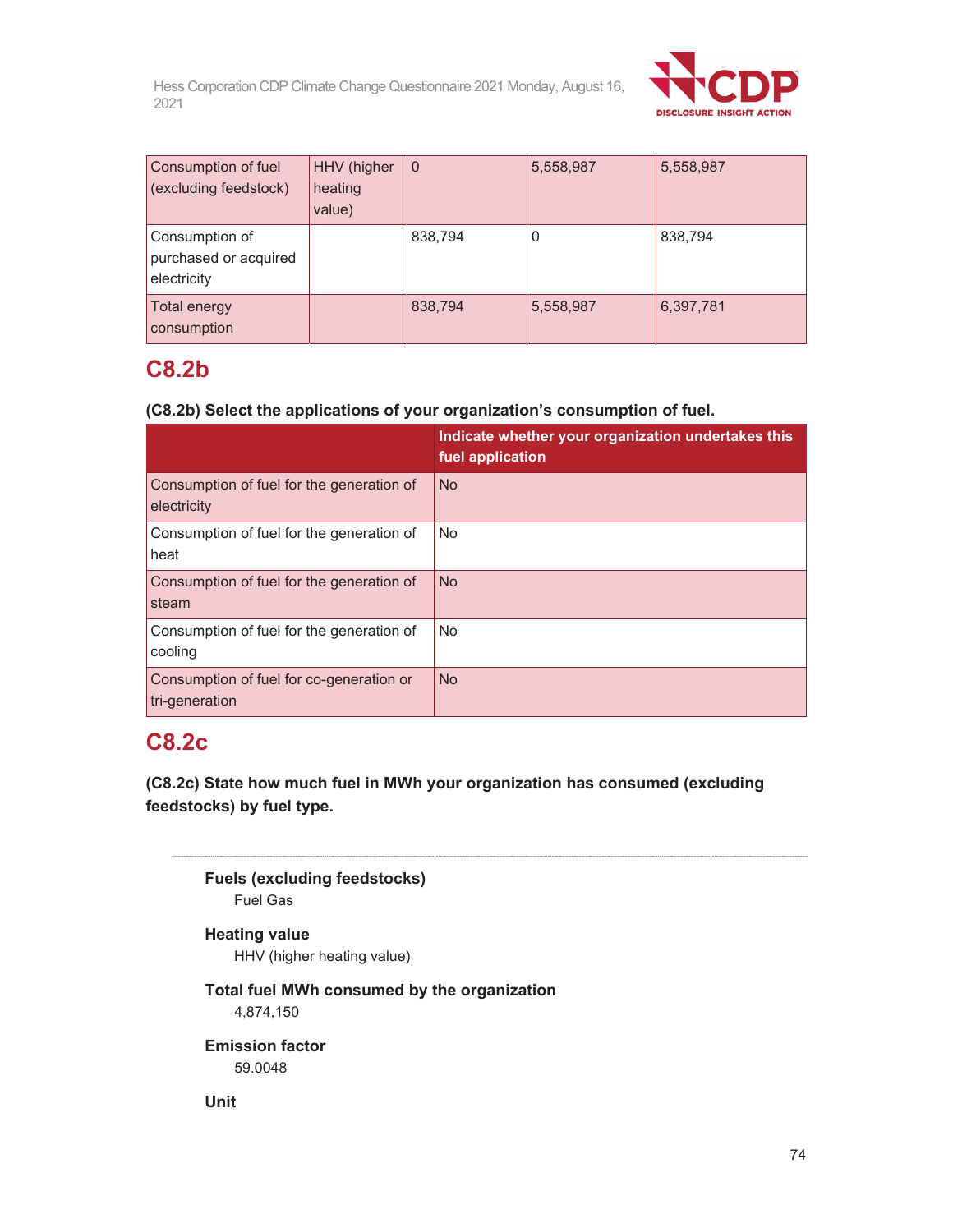

kg CO2e per million Btu

#### **Emissions factor source**  EPA Mandatory Reporting Rule

**Comment** 

**Fuels (excluding feedstocks)**  Diesel

#### **Heating value**  HHV (higher heating value)

#### **Total fuel MWh consumed by the organization**  684,836

**Emission factor**  74.1538

#### **Unit**

kg CO2e per million Btu

#### **Emissions factor source**

#### **Comment**

EPA Mandatory Reporting Rule

### **C8.2e**

**(C8.2e) Provide details on the electricity, heat, steam, and/or cooling amounts that were accounted for at a zero emission factor in the market-based Scope 2 figure reported in C6.3.** 

#### **Sourcing method**

Unbundled energy attribute certificates, Renewable Energy Certificates (RECs)

#### **Low-carbon technology type**

Other, please specify

Green-e Energy certified RECs from Multiple Mix Products, including wind, solar, biomass, landfill, geothermal or hydroelectric

**Country/area of consumption of low-carbon electricity, heat, steam or cooling**  United States of America

#### **MWh consumed accounted for at a zero emission factor**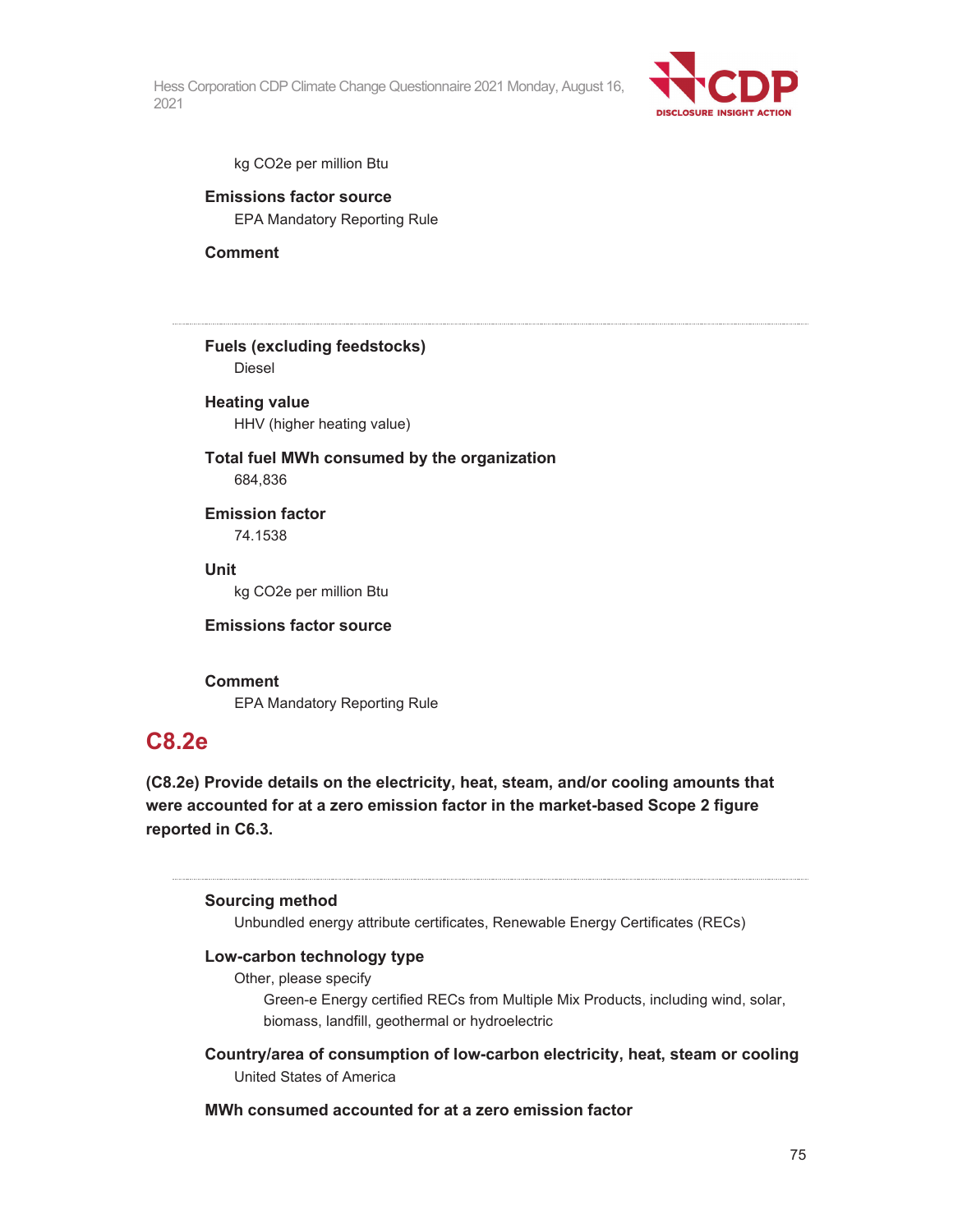

#### 634,000

#### **Comment**

We support renewable energy through the purchase of RECs so that in total 100% of the net electricity used in our operations is attributable to renewable sources.

# **C9. Additional metrics**

## **C9.1**

**(C9.1) Provide any additional climate-related metrics relevant to your business.** 

## **C-OG9.2a**

**(C-OG9.2a) Disclose your net liquid and gas hydrocarbon production (total of subsidiaries and equity-accounted entities).** 

|                                                                      | In-year net<br>production | <b>Comment</b>    |
|----------------------------------------------------------------------|---------------------------|-------------------|
| Crude oil and condensate, million barrels                            | 82.44                     | From 10k          |
| Natural gas liquids, million barrels                                 | 21.37                     | From 10k          |
| Oil sands, million barrels (includes bitumen and synthetic<br>crude) | $\overline{0}$            | Not<br>Applicable |
| Natural gas, billion cubic feet                                      | 373.36                    | From 10k          |

## **C-OG9.2b**

**(C-OG9.2b) Explain which listing requirements or other methodologies you use to report reserves data. If your organization cannot provide data due to legal restrictions on reporting reserves figures in certain countries, please explain this.** 

Proved reserves – In accordance with Securities and Exchange Commission regulations and practices recognized in the publication of the Society of Petroleum Engineers entitled, "Standards Pertaining to the Estimating and Auditing of Oil and Gas Reserves Information," those quantities of crude oil and condensate, NGLs and natural gas, which, by analysis of geoscience and engineering data, can be estimated with reasonable certainty to be economically producible from a given date forward, from known reservoirs, and under existing economic conditions, operating methods, and government regulations prior to the time at which contracts providing the right to operate expire, unless evidence indicates that renewal is reasonably certain, regardless of whether deterministic or probabilistic methods are used for the estimation. The project to extract the hydrocarbons must have commenced or the operator must be reasonably certain that it will commence the project within a reasonable time. **We cannot provide data for 2P and 3P reserves because this information is highly speculative in nature and might lead to misleading conclusions by investors and the company considers this information confidential.**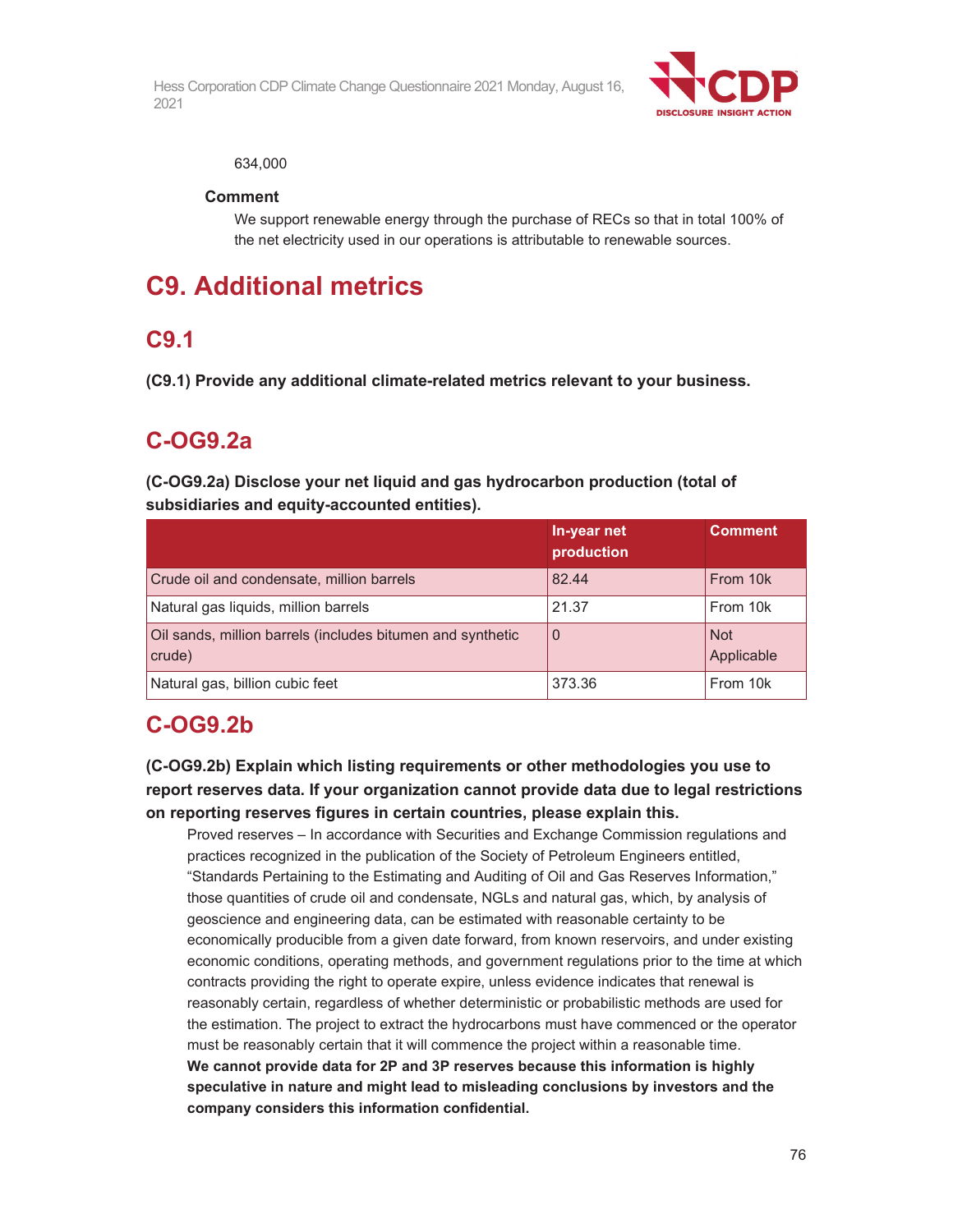

## **C-OG9.2c**

**(C-OG9.2c) Disclose your estimated total net reserves and resource base (million boe), including the total associated with subsidiaries and equity-accounted entities.** 

|     | <b>Estimated total net</b><br>proved + probable<br>reserves (2P) (million<br><b>BOE)</b> | Estimated total net proved + Estimated net total<br>probable + possible<br>reserves (3P) (million BOE) | resource base<br>(million BOE) | <b>Comment</b> |
|-----|------------------------------------------------------------------------------------------|--------------------------------------------------------------------------------------------------------|--------------------------------|----------------|
| Row |                                                                                          |                                                                                                        |                                |                |

## **C-OG9.2d**

**(C-OG9.2d) Provide an indicative percentage split for 2P, 3P reserves, and total resource base by hydrocarbon categories.** 

|                                                        | Net proved +<br>probable reserves<br>$(2P)$ $(\%)$ | Net proved + probable Net total<br>+ possible reserves<br>(3P)(% ) | resource base<br>$(\%)$ | <b>Comment</b> |
|--------------------------------------------------------|----------------------------------------------------|--------------------------------------------------------------------|-------------------------|----------------|
| Crude oil/ condensate/<br>natural gas liquids          |                                                    |                                                                    |                         |                |
| Natural gas                                            |                                                    |                                                                    |                         |                |
| Oil sands (includes<br>bitumen and synthetic<br>crude) |                                                    |                                                                    |                         |                |

## **C-OG9.2e**

**(C-OG9.2e) Provide an indicative percentage split for production, 1P, 2P, 3P reserves, and total resource base by development types.** 

```
Development type 
   Onshore
In-year net production (%) 
    1 
Net proved reserves (1P) (%) 
    10 
Net proved + probable reserves (2P) (%)
```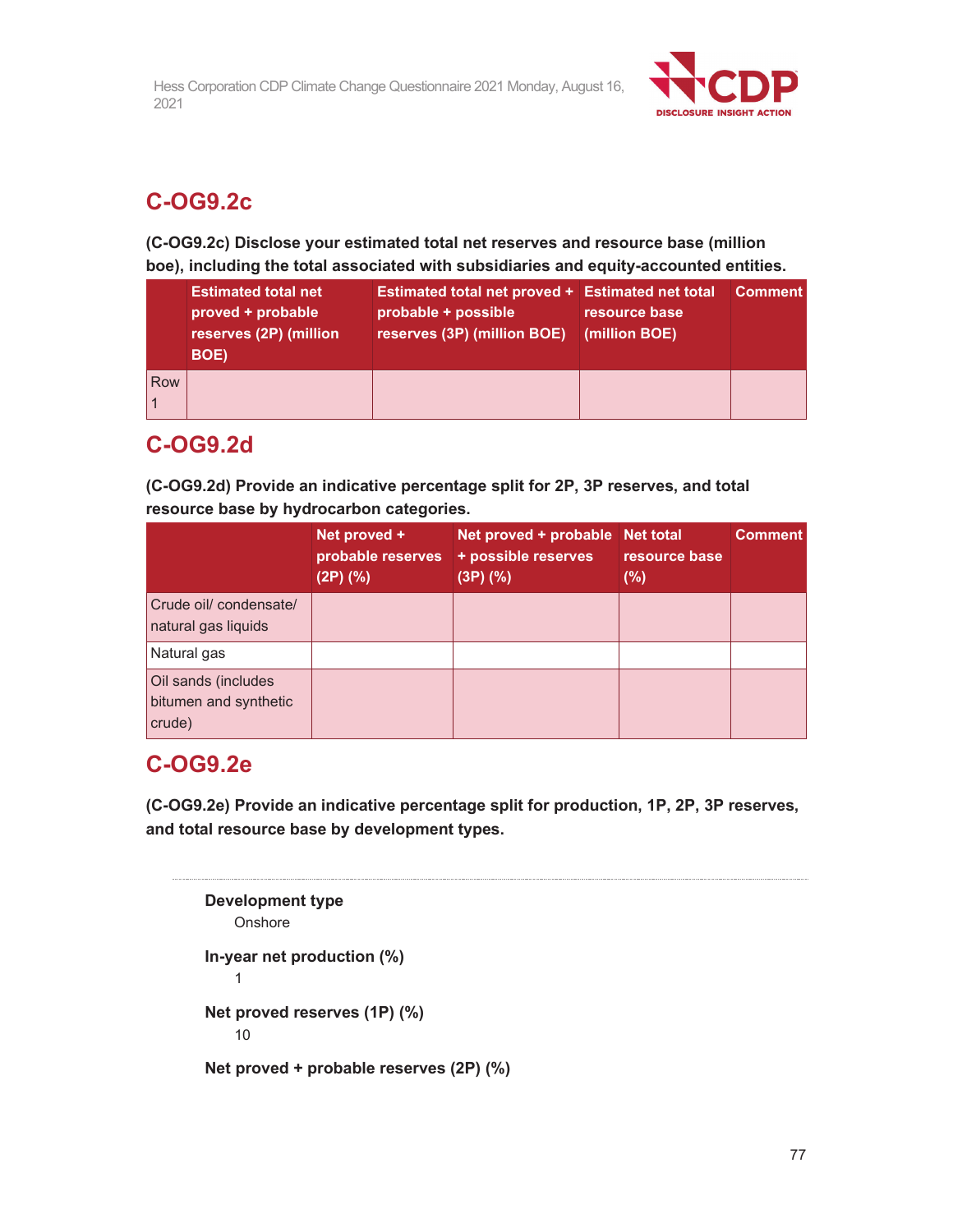

#### **Net proved + probable + possible reserves (3P) (%)**

**Net total resource base (%)** 

#### **Comment**

We cannot provide data for 2P and 3P reserves because this information is highly speculative in nature and might lead to misleading conclusions by investors and the company considers this information confidential

**Development type**  Shallow-water

**In-year net production (%)** 

18

**Net proved reserves (1P) (%)** 

14

**Net proved + probable reserves (2P) (%)** 

**Net proved + probable + possible reserves (3P) (%)** 

**Net total resource base (%)** 

#### **Comment**

We cannot provide data for 2P and 3P reserves because this information is highly speculative in nature and might lead to misleading conclusions by investors and the company considers this information confidential

```
Development type
```
Deepwater

```
In-year net production (%)
```
23

**Net proved reserves (1P) (%)** 

23

**Net proved + probable reserves (2P) (%)** 

**Net proved + probable + possible reserves (3P) (%)**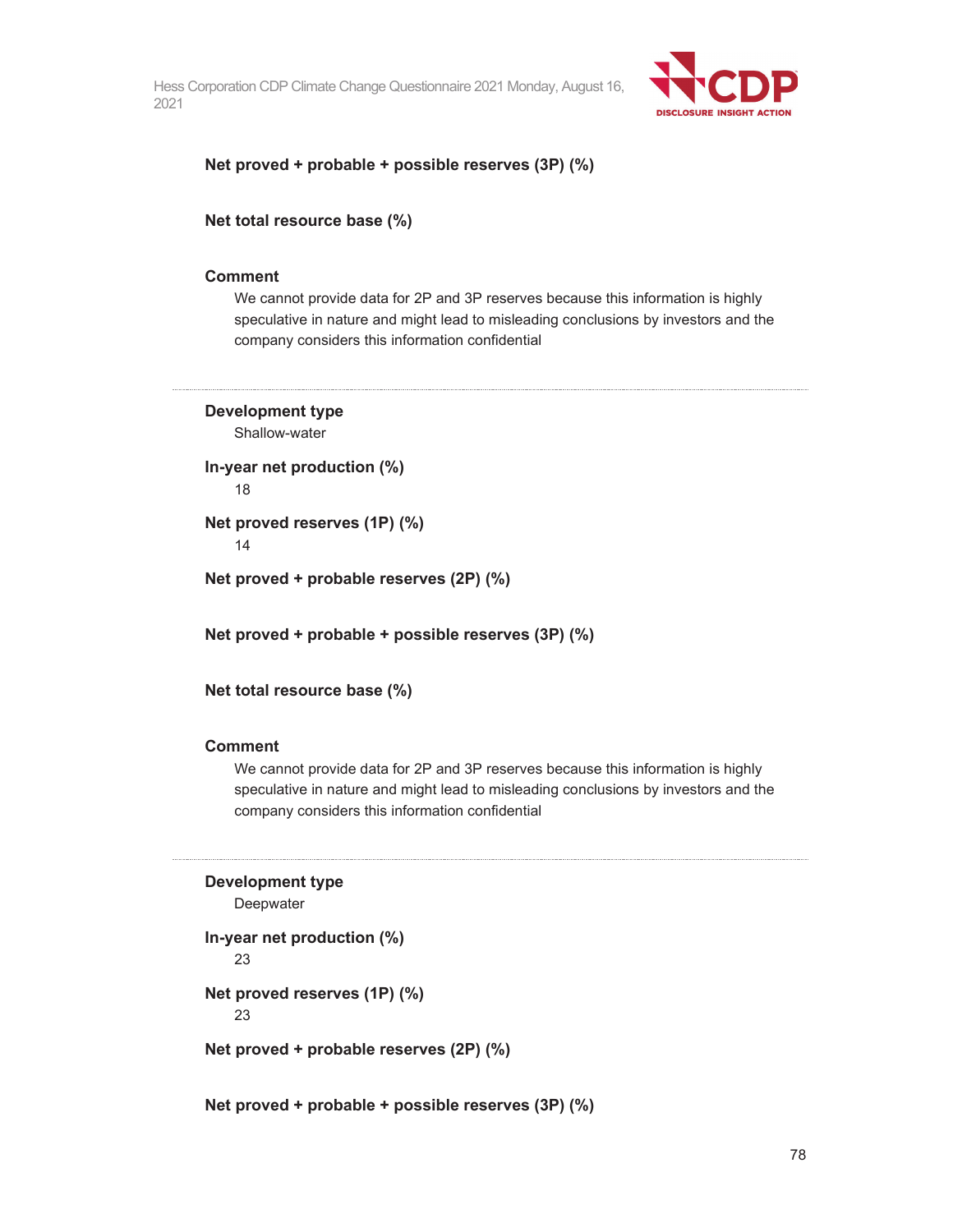

#### **Net total resource base (%)**

#### **Comment**

We cannot provide data for 2P and 3P reserves because this information is highly speculative in nature and might lead to misleading conclusions by investors and the company considers this information confidential

**Development type**  Tight/shale

**In-year net production (%)**  58

**Net proved reserves (1P) (%)**  53

**Net proved + probable reserves (2P) (%)** 

**Net proved + probable + possible reserves (3P) (%)** 

**Net total resource base (%)** 

#### **Comment**

We cannot provide data for 2P and 3P reserves because this information is highly speculative in nature and might lead to misleading conclusions by investors and the company considers this information confidential

# **C-CE9.6/C-CG9.6/C-CH9.6/C-CN9.6/C-CO9.6/C-EU9.6/C-MM9.6/C-OG9.6/C-RE9.6/C-ST9.6/C-TO9.6/C-TS9.6**

**(C-CE9.6/C-CG9.6/C-CH9.6/C-CN9.6/C-CO9.6/C-EU9.6/C-MM9.6/C-OG9.6/C-RE9.6/C-ST9.6/C-TO9.6/C-TS9.6) Does your organization invest in research and development (R&D) of low-carbon products or services related to your sector activities?** 

|     | <b>Investment in Comment</b><br>low-carbon<br><b>R&amp;D</b> |                                                                                                                                                                                                                                     |
|-----|--------------------------------------------------------------|-------------------------------------------------------------------------------------------------------------------------------------------------------------------------------------------------------------------------------------|
| Row | Yes                                                          | As an additional measure beyond our greenhouse gas emissions reduction<br>target, which is currently focused on our operated Scope 1 and 2 emissions,<br>we are pursuing ways to help mitigate climate change on a global scale. We |
|     |                                                              | are now in our second year of a five year commitment of \$12.5 million to help                                                                                                                                                      |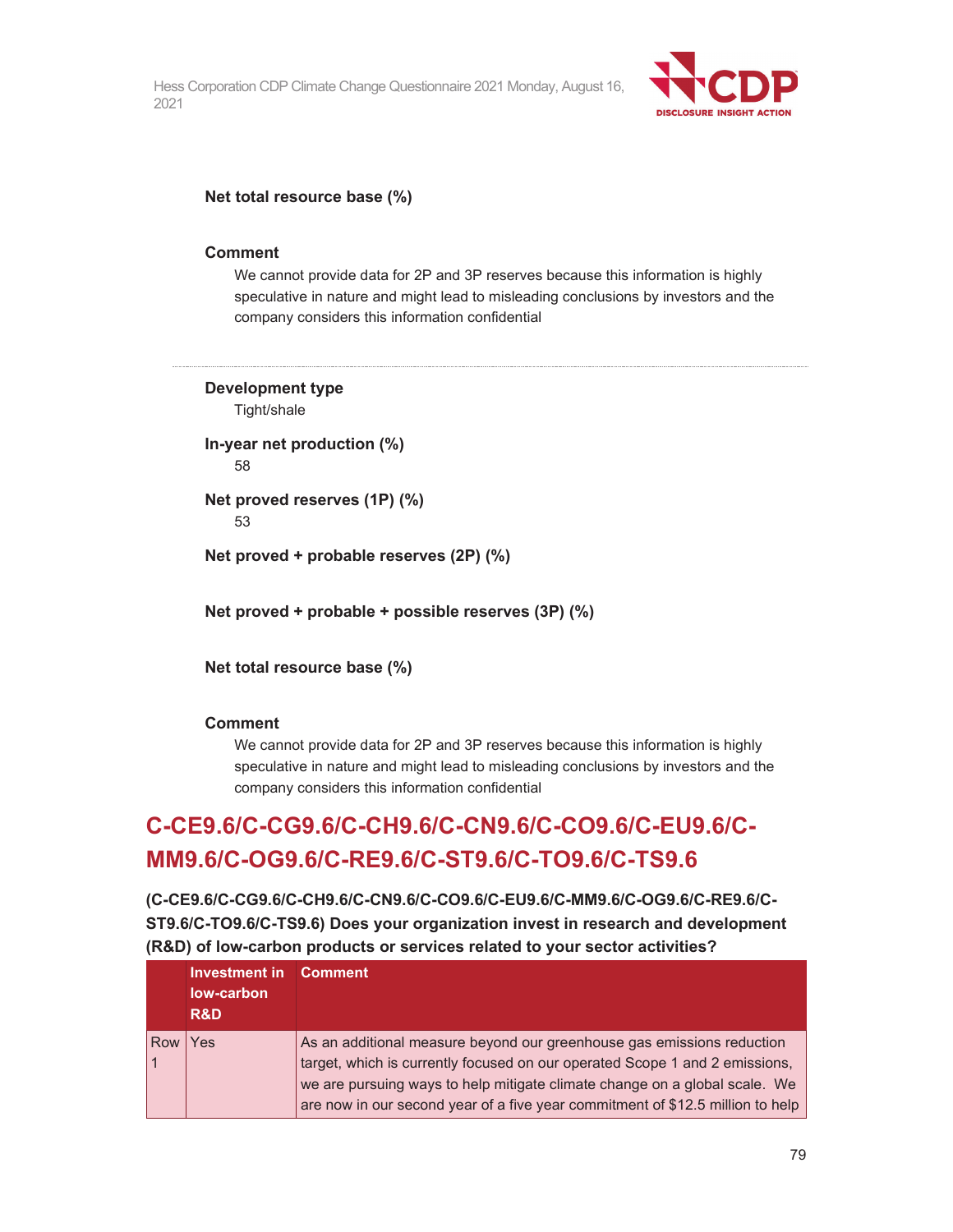

fund the Salk Institute's Harnessing Plants Initiative research and development program. As our CEO, John Hess, stated, "What better way to help tackle the challenge of climate change than by harnessing the power of Mother Nature, which has been capturing and storing carbon since the beginning of time. Research being done at the Salk Institute has the potential to be a game change." Salk's research is a bold, scalable approach aimed at using plants to mitigate climate change. The initiative is run by leading biologists and chemists in the fields of plant genetics and biochemistry and builds on their discovery of a crucial gene to enhance the natural abilities of plants to store CO2. One track of Salk's research, the Harnessing Plants Initiative is targeted at developing plants that can store more carbon and keep it in the soil longer. The aim is to develop plants with larger root systems that, according to the Salk Institute, are capable of absorbing and storing potentially billions of tons of carbon per year from the atmosphere. While the impact of COVID-19 has slowed research down somewhat, Salk is in the process of growing and testing a series of target crop plants in its research greenhouse. Hess recently donated an additional \$3 million to create a newly endowed

Hess Chair in Plant Science, intended to recognize outstanding individuals making a significant impact on plant science research. The first holder of the Hess Chair in Plant Science, Wolfgang Busch, is being recognized for his contributions and dedication to advancing science through research.

## **C-CO9.6a/C-EU9.6a/C-OG9.6a**

**(C-CO9.6a/C-EU9.6a/C-OG9.6a) Provide details of your organization's investments in low-carbon R&D for your sector activities over the last three years.** 

| <b>Technology area</b>                       | Stage of<br>development in<br>the reporting<br>year | <b>Average % of</b><br>total R&D<br><b>investment</b><br>over the last 3<br>years | R&D<br><i>investment</i><br>figure in the<br>reporting year<br>(optional) | <b>Comment</b>                                                                                                                                   |
|----------------------------------------------|-----------------------------------------------------|-----------------------------------------------------------------------------------|---------------------------------------------------------------------------|--------------------------------------------------------------------------------------------------------------------------------------------------|
| Carbon capture<br>and<br>storage/utilisation | Applied research 81-100%<br>and development         |                                                                                   |                                                                           | Five year total<br>commitment of \$12.5<br>million or \$2.5 million<br>for each year.<br><b>Additional commitment</b><br>of \$3 million in 2020. |

## **C-OG9.7**

**(C-OG9.7) Disclose the breakeven price (US\$/BOE) required for cash neutrality during the reporting year, i.e. where cash flow from operations covers CAPEX and dividends paid/ share buybacks.**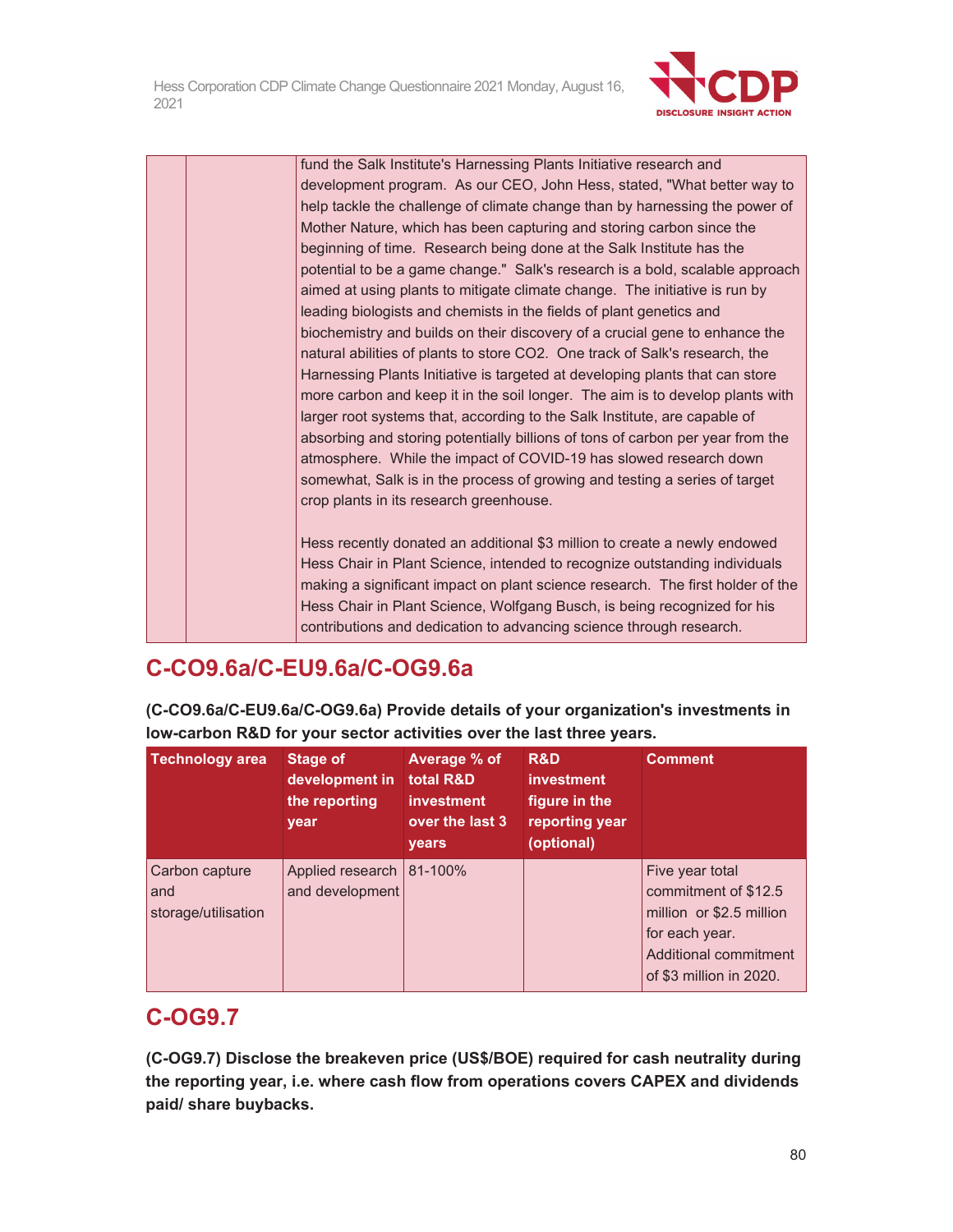

50

# **C10. Verification**

## **C10.1**

**(C10.1) Indicate the verification/assurance status that applies to your reported emissions.** 

|                                          | Verification/assurance status                          |
|------------------------------------------|--------------------------------------------------------|
| Scope 1                                  | Third-party verification or assurance process in place |
| Scope 2 (location-based or market-based) | Third-party verification or assurance process in place |
| Scope 3                                  | Third-party verification or assurance process in place |

## **C10.1a**

**(C10.1a) Provide further details of the verification/assurance undertaken for your Scope 1 emissions, and attach the relevant statements.** 

**Verification or assurance cycle in place**  Annual process **Status in the current reporting year Complete Type of verification or assurance**  Limited assurance **Attach the statement**  Hess\_CDP\_ERM CVS Assurance Statement.pdf **Page/ section reference**  Page 1 **Relevant standard** 

ISO14064-3

**Proportion of reported emissions verified (%)**  100

## **C10.1b**

**(C10.1b) Provide further details of the verification/assurance undertaken for your Scope 2 emissions and attach the relevant statements.**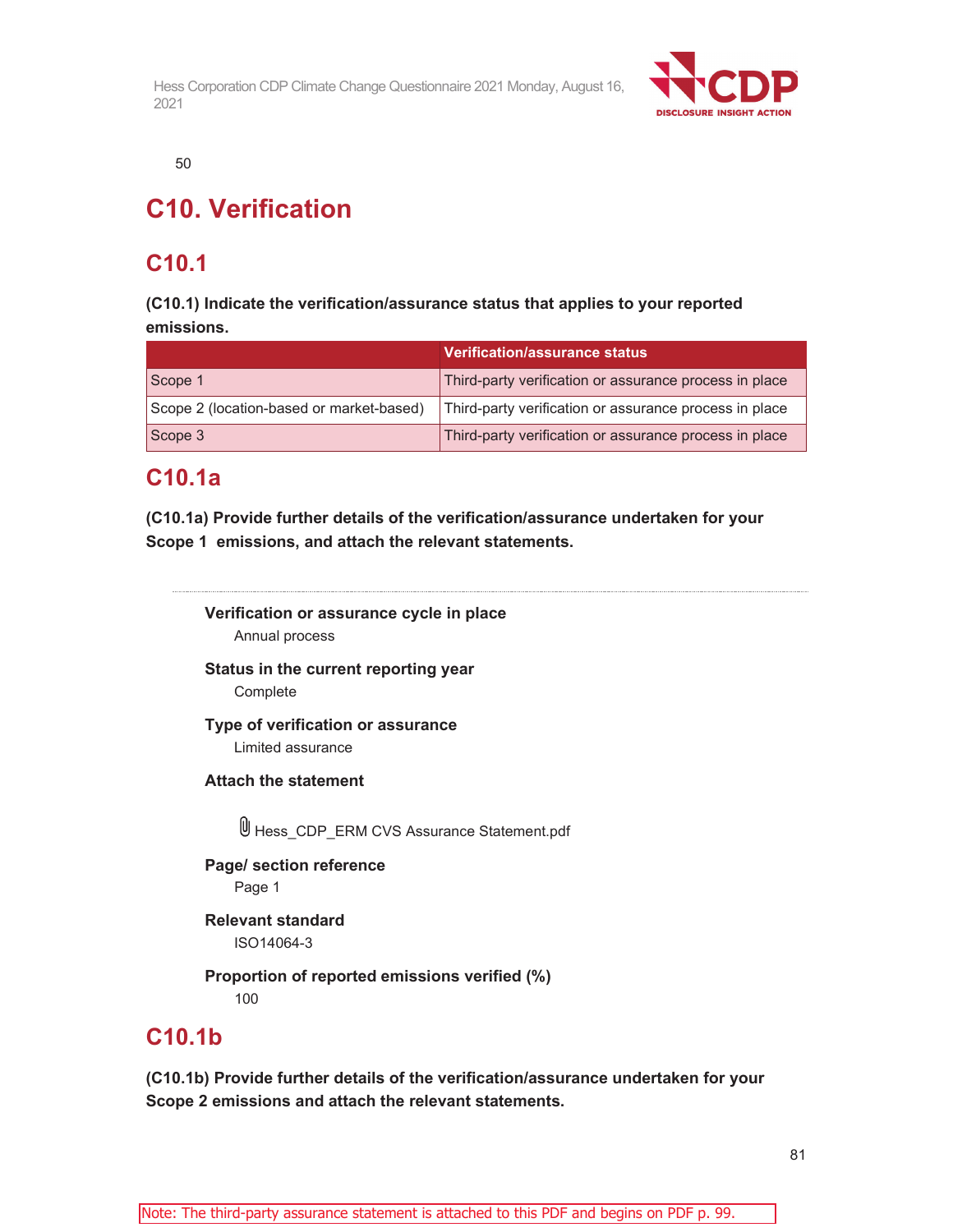

**Scope 2 approach**  Scope 2 location-based

#### **Verification or assurance cycle in place**

Annual process

#### **Status in the current reporting year**

Complete

#### **Type of verification or assurance**  Limited assurance

**Attach the statement** 

Hess\_CDP\_ERM CVS Assurance Statement.pdf

#### **Page/ section reference**  Page 1

**Relevant standard**  ISO14064-3

**Proportion of reported emissions verified (%)**  100

**Scope 2 approach**  Scope 2 market-based

#### **Verification or assurance cycle in place**

Annual process

**Status in the current reporting year**  Complete

#### **Type of verification or assurance** Limited assurance

#### **Attach the statement**

Hess\_CDP\_ERM CVS Assurance Statement.pdf

**Page/ section reference**  Page 1

**Relevant standard**  ISO14064-3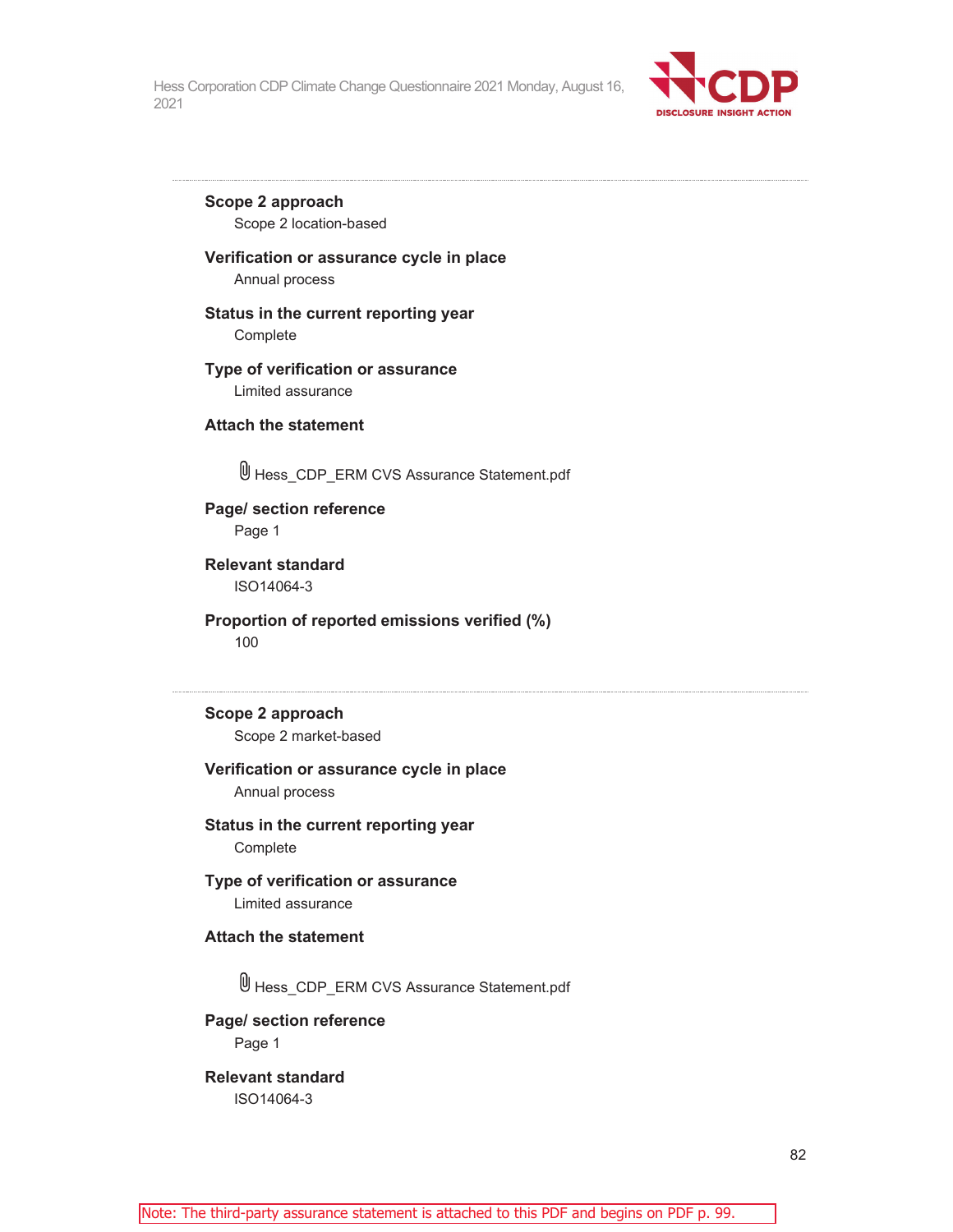

**Proportion of reported emissions verified (%)**  100

## **C10.1c**

**(C10.1c) Provide further details of the verification/assurance undertaken for your Scope 3 emissions and attach the relevant statements.** 

**Scope 3 category**  Scope 3 (downstream) **Verification or assurance cycle in place** 

Annual process

**Status in the current reporting year**  Complete

**Type of verification or assurance**  Limited assurance

**Attach the statement** 

Hess\_CDP\_ERM CVS Assurance Statement.pdf

**Page/section reference**  Page 1

**Relevant standard**  ISO14064-3

**Proportion of reported emissions verified (%)**  100

## **C10.2**

**(C10.2) Do you verify any climate-related information reported in your CDP disclosure other than the emissions figures reported in C6.1, C6.3, and C6.5?** 

Yes

### **C10.2a**

**(C10.2a) Which data points within your CDP disclosure have been verified, and which verification standards were used?** 

| <b>Disclosure</b> | Data verified |          | Verification Please explain |
|-------------------|---------------|----------|-----------------------------|
| <b>I</b> module   |               | standard |                             |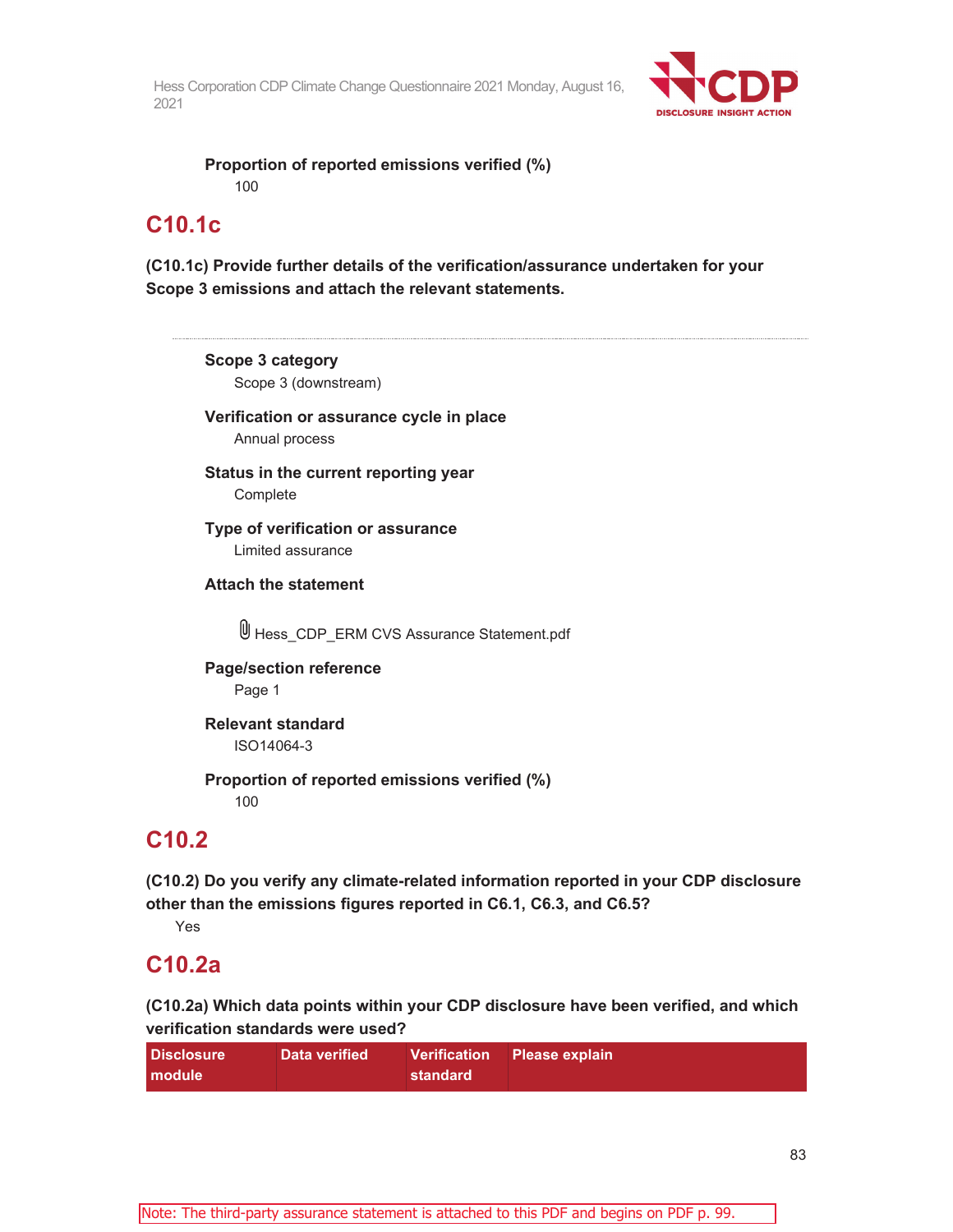

| verification<br>relates to |                                                             |            |                                                                                                                                                                                  |
|----------------------------|-------------------------------------------------------------|------------|----------------------------------------------------------------------------------------------------------------------------------------------------------------------------------|
| C6. Emissions<br>data      | Year on year<br>emissions<br>intensity figure               | ISO14064-3 | Please refer to Page 63 (Pdf Page Number<br>65) of the 2020 Sustainability Report and<br>Page 1 of the Hess CDP ERM CVS<br><b>Assurance Statement</b><br>$\left[ 0 \right]$ 1, 2 |
| C7. Emissions<br>breakdown | Year on year<br>change in<br>emissions (Scope<br>1 and $2)$ | ISO14064-3 | Please refer to Page 63 (Pdf Page Number<br>65) of the 2020 Sustainability Report and<br>Page 1 of the Hess CDP ERM CVS<br><b>Assurance Statement</b><br>$[0]$ 1, 2              |

1Hess\_CDP\_ERM CVS Assurance Statement.pdf

2Hess Corporation 2020 Sustainability Report.pdf

# **C11. Carbon pricing**

## **C11.1**

**(C11.1) Are any of your operations or activities regulated by a carbon pricing system (i.e. ETS, Cap & Trade or Carbon Tax)?** 

Yes

### **C11.1a**

**(C11.1a) Select the carbon pricing regulation(s) which impacts your operations.**  EU ETS

## **C11.1b**

**(C11.1b) Complete the following table for each of the emissions trading schemes you are regulated by.** 

#### **EU ETS**

**% of Scope 1 emissions covered by the ETS**  5.7 **% of Scope 2 emissions covered by the ETS**   $\Omega$ **Period start date**  January 1, 2020

**Period end date**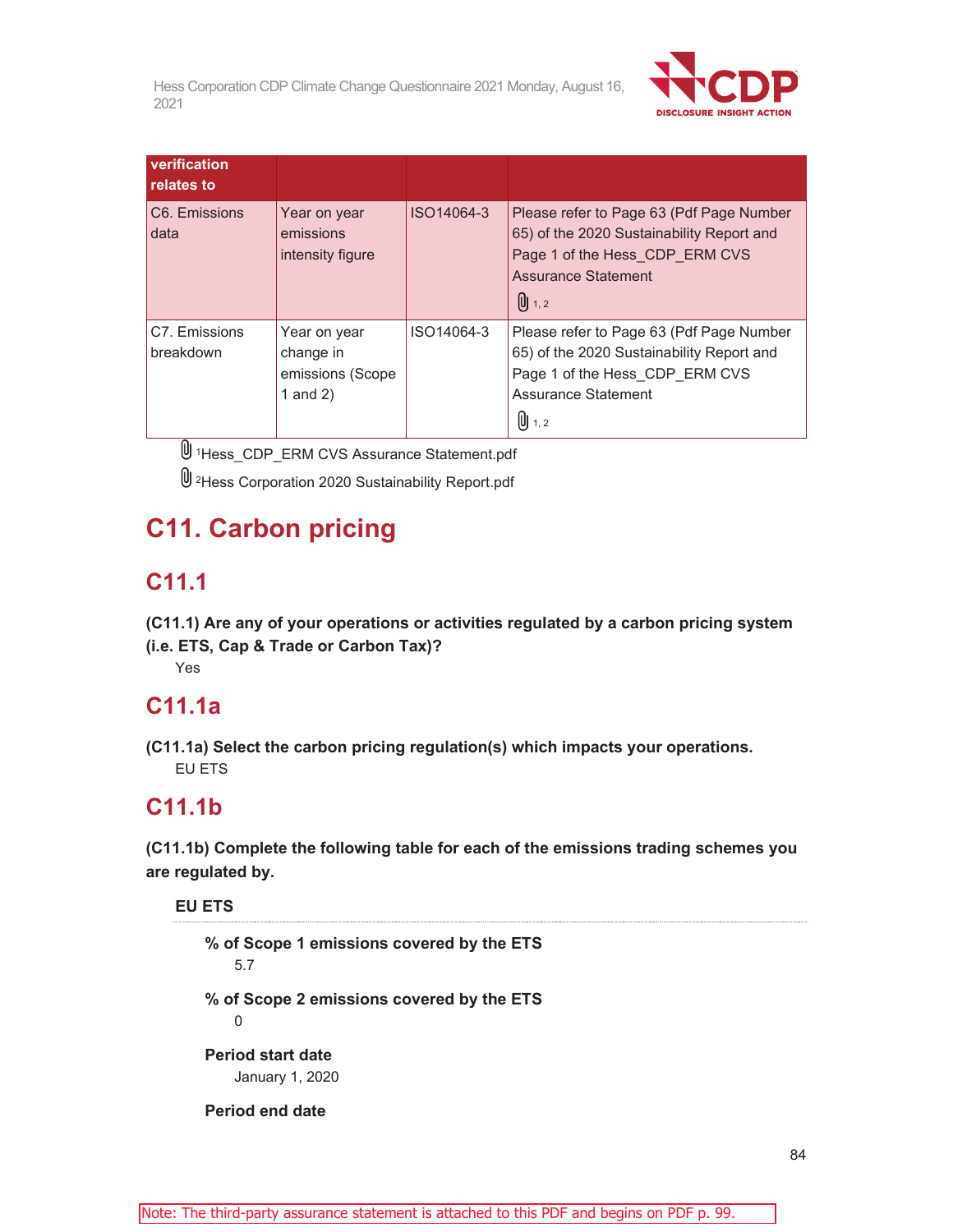

December 31, 2020

#### **Allowances allocated**   $\Omega$

**Allowances purchased**  164,758

**Verified Scope 1 emissions in metric tons CO2e**  164,758

**Verified Scope 2 emissions in metric tons CO2e** 

 $\Omega$ 

#### **Details of ownership**

Facilities we own and operate

#### **Comment**

Hess operates the South Arne, Denmark production facility. Under Phase III of the EU ETS, Hess makes annual purchases of allowances to cover the gap between free allowances and verified GHG emissions. In 2020, we received no free allowances so we needed to purchase 164,758 allowances to offset the 164,758 tonnes of emissions that the Denmark operation emitted. (Please note that for the EUETS, you only include combustion sources and you must use Danish emissions factors, so these emissions (164,758 tonnes) differ slightly from the emissions that we report for Denmark in our Hess inventory (186,034) because those emissions are calculated using API Compendium emissions factors and include non-combustion sources). In 2020, Hess purchased 104,145 allowances and our joint venture co-owner, INEOS, purchased 60,613 allowances at 26 euros and 25 euros per allowance, respectively.

### **C11.1d**

#### **(C11.1d) What is your strategy for complying with the systems you are regulated by or anticipate being regulated by?**

2020 Summary: Our management strategy is to purchase allowances to meet regulatory requirements. In order to comply with Phase III of the EU ETS, Hess' Demark operation was tasked with the decision to purchase allowances to cover the verified GHG emissions. In 2020, for Hess and its co-owner, Ineos, this resulted in an action to purchase 164,758 allowances. The action for our equity co-owner, INEOS was to purchase 60,613 allowances and the action for Hess was to purchase 104,145 allowances. The result of these actions was that Hess' Denmark operation met its regulatory requirement under the EU ETS Phase 111. Hess sold our equity in all Denmark assets in early 2021 and will no longer have EU ETS obligations.

### **C11.2**

**(C11.2) Has your organization originated or purchased any project-based carbon credits within the reporting period?**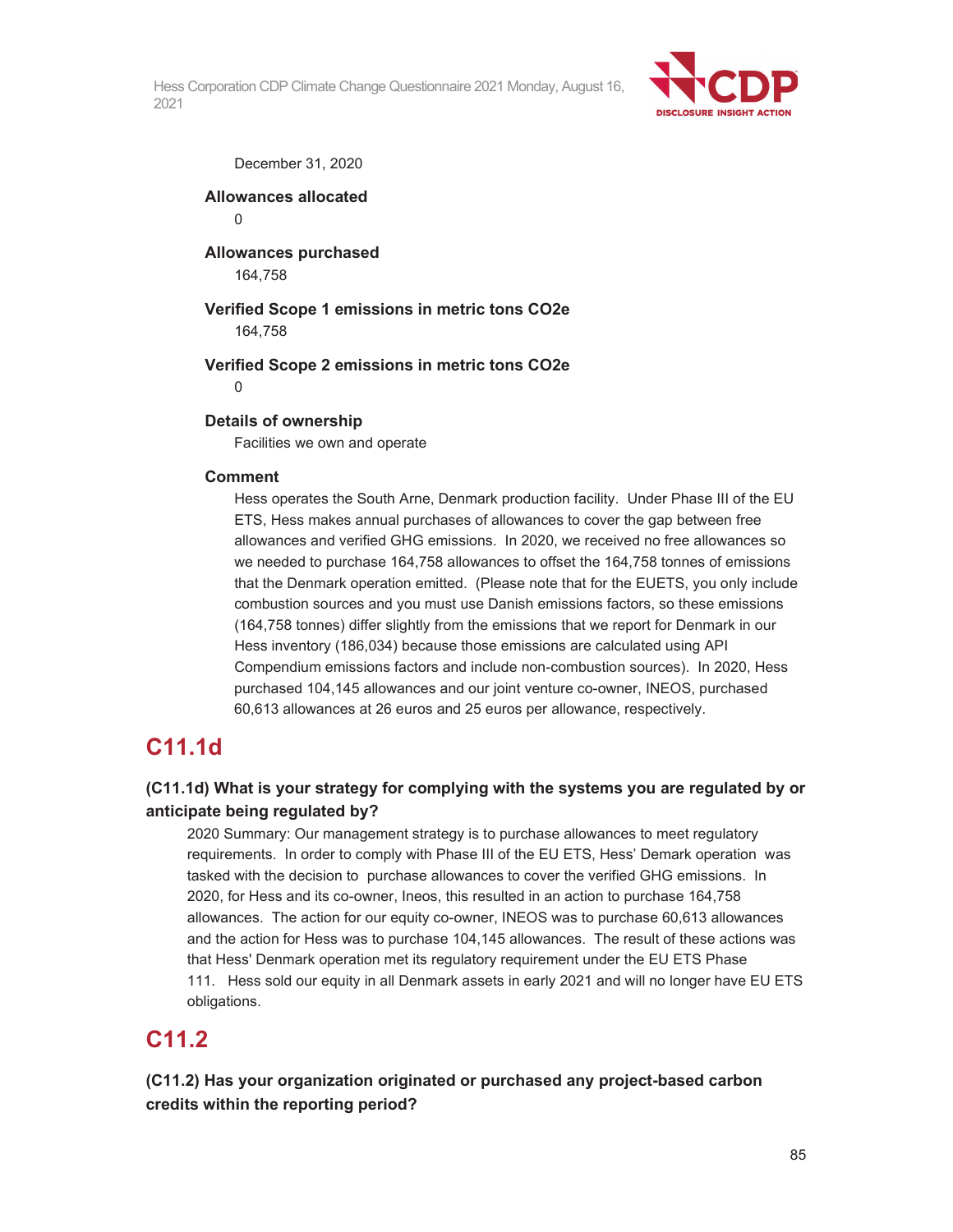

Yes

### **C11.2a**

**(C11.2a) Provide details of the project-based carbon credits originated or purchased by your organization in the reporting period.** 

#### **Credit origination or credit purchase**

Credit purchase

#### **Project type**

Landfill gas

#### **Project identification**

We purchased 9,800 tonnes of carbon credits from 3 Degrees for a third-party landfill gas recovery project. All of these were retired in 2020 as part of our EHS and SR strategy

#### **Verified to which standard**

CAR (The Climate Action Reserve)

#### **Number of credits (metric tonnes CO2e)**  9,800

**Number of credits (metric tonnes CO2e): Risk adjusted volume**  9,800

#### **Credits cancelled**  Yes

#### **Purpose, e.g. compliance**  Voluntary Offsetting

### **C11.3**

**(C11.3) Does your organization use an internal price on carbon?**  Yes

### **C11.3a**

**(C11.3a) Provide details of how your organization uses an internal price on carbon.**

**Objective for implementing an internal carbon price**  Stakeholder expectations Drive energy efficiency Stress test investments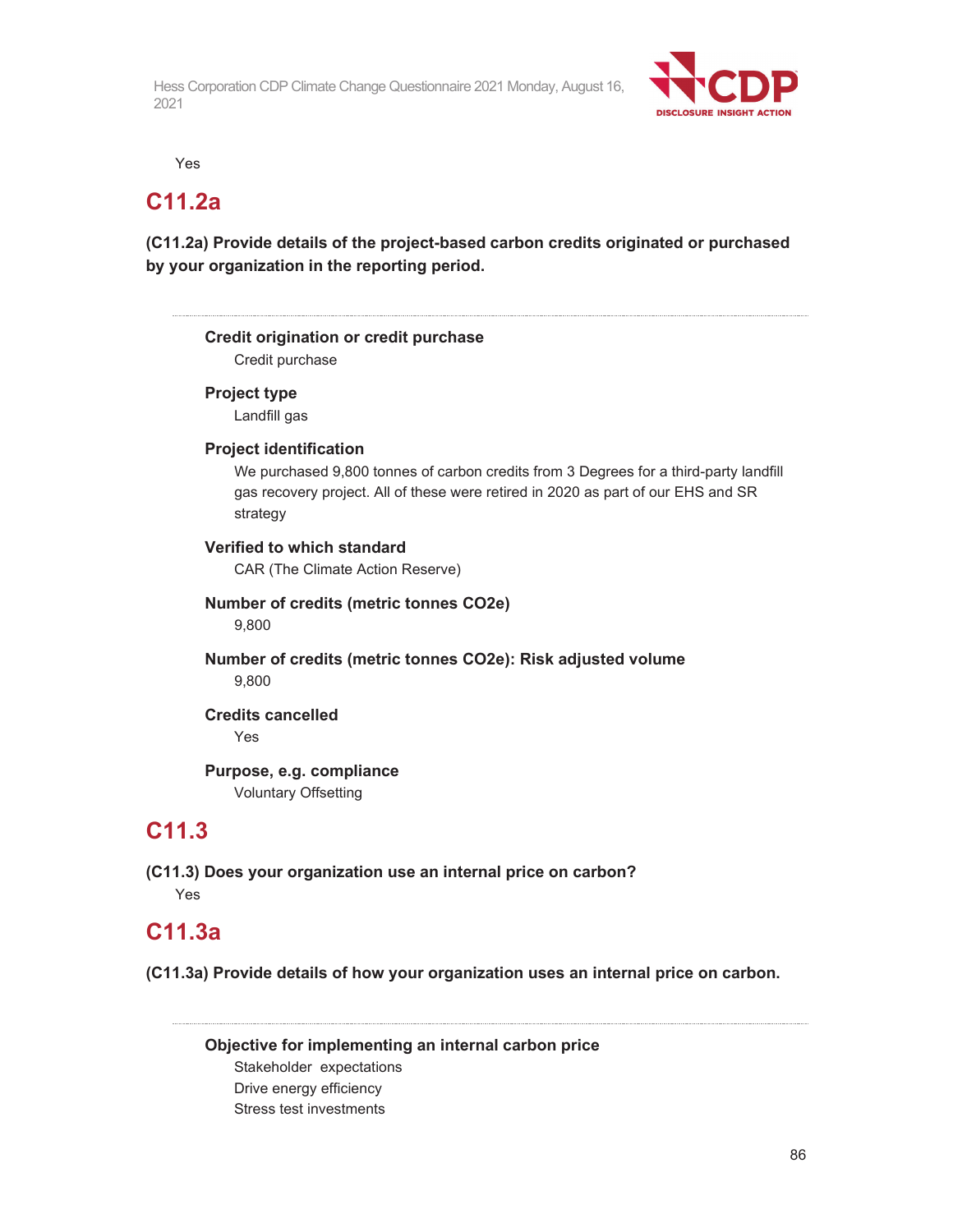

#### **GHG Scope**

Scope 1 Scope 2

#### **Application**

Cost of carbon effective across all business units

### **Actual price(s) used (Currency /metric ton)**

40

#### **Variance of price(s) used**

We use a carbon price of \$40/tonne to evaluate all significant new investments, unless this investment is in a country that currently has carbon regulations. In that instance, we would use whatever price is in effect in that country. For example, Hess has recently applied the \$40/tonne shadow price of carbon when evaluating the Stampede project in the Gulf of Mexico in 2013 and the North Malay Basin project in Malaysia in 2016. The resulting outcome of applying this \$40/tonne shadow price for carbon did not substantially impact the Net Present Value of these projects and both were sanctioned. In early 2021, we amended our planning guidance to also stress test all significant new investments based on the IEA's SDS carbon pricing which currently range up to \$140/tonne.

In addition, in our scenario planning analysis which is now part of our annual business cycle, we use an internal carbon price of \$40/tonne in our Hess base case, as well as the 2020 IEA WEO carbon prices which range up to \$140 /tonne when stress testing IEA's Stated Policy and Sustainable Development scenarios against Hess' portfolio of current assets and intended forward investments.

#### **Type of internal carbon price**

Shadow price

#### **Impact & implication**

A cost of carbon is incorporated in the financial planning of all significant new projects as a sensitivity analysis to financials so that we understand and evaluate the ramifications that potential carbon regulations may have on our business. Starting in 2016, our economic evaluation process for significant new projects (any project requiring an investment of at least \$50 million) was updated to include a carbon price of \$40/tonne, which was equivalent to the U.S. EPA's social cost of carbon at the time. If a carbon regulation is in effect in a particular country where we do business, the cost of carbon is part of the base financial analysis as opposed to being used in a sensitivity analysis. To date, imposing this \$40/tonne shadow price of carbon has not had a substantive impact on the decision to move forward in any new project, including the decision to sanction the Stampede project in the Gulf of Mexico in 2013 and the North Malay Basin project in Malaysia in 2016. In early 2021, our economic evaluation process for significant new projects was amended to stress test these potential new investments at the IEA's SDS carbon prices which currently range up to \$140/tonne.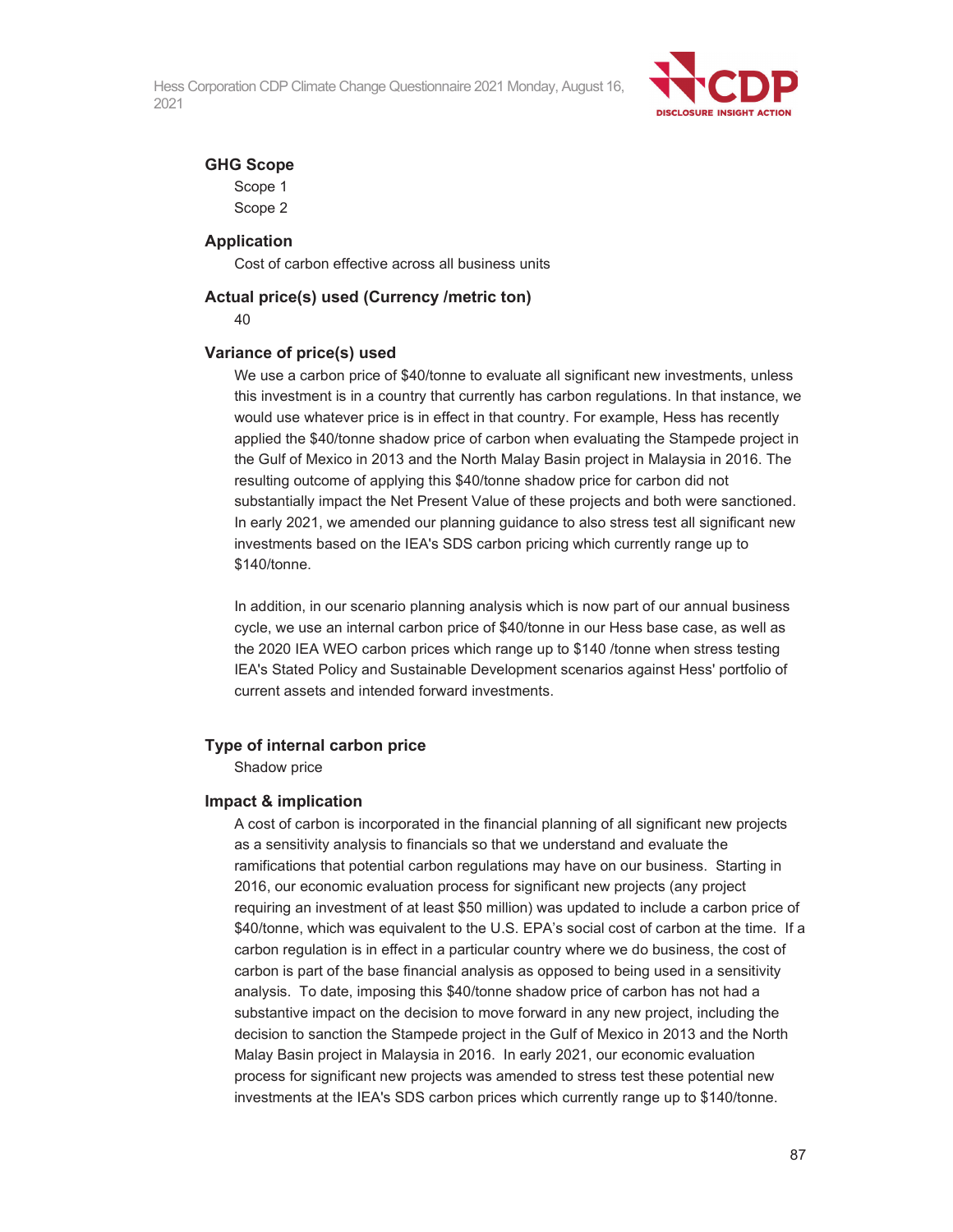

In addition, carbon prices ranging up to \$140/tonne are used in our annual scenario planning exercise to stress test Hess' portfolio of existing assets and intended forward investments against the 2020 IEA WEO's Stated Policy and Sustainable Development scenarios.

# **C12. Engagement**

## **C12.1**

#### **(C12.1) Do you engage with your value chain on climate-related issues?**

- Yes, our suppliers
- Yes, other partners in the value chain

### **C12.1a**

**(C12.1a) Provide details of your climate-related supplier engagement strategy.** 

#### **Type of engagement**

Innovation & collaboration (changing markets)

#### **Details of engagement**

Run a campaign to encourage innovation to reduce climate impacts on products and services

#### **% of suppliers by number**

1

#### **% total procurement spend (direct and indirect)**

1

**% of supplier-related Scope 3 emissions as reported in C6.5** 

2

#### **Rationale for the coverage of your engagement**

In our North Dakota operations we engage with suppliers to help us reduce gas being flared and reduce energy use. We engage specifically in North Dakota because this is our most significant onshore operation and an area where our strategy is to reduce flaring through infrastructure investment and technology related solutions. We engaged specifically with multiple suppliers because they offered the most innovative technologies with regard to our needs. For example, one supplier has a product that takes gas that would otherwise be flared and condenses the gas into saleable natural gas liquids product. Another supplier provides flexible pipe that is used to transport water used in our operations rather than delivering the water via tank trucks. A third supplier takes natural gas from the wellsite that would otherwise be flared to generate electricity. These products are new to oil field operations and result in reduced GHG emissions.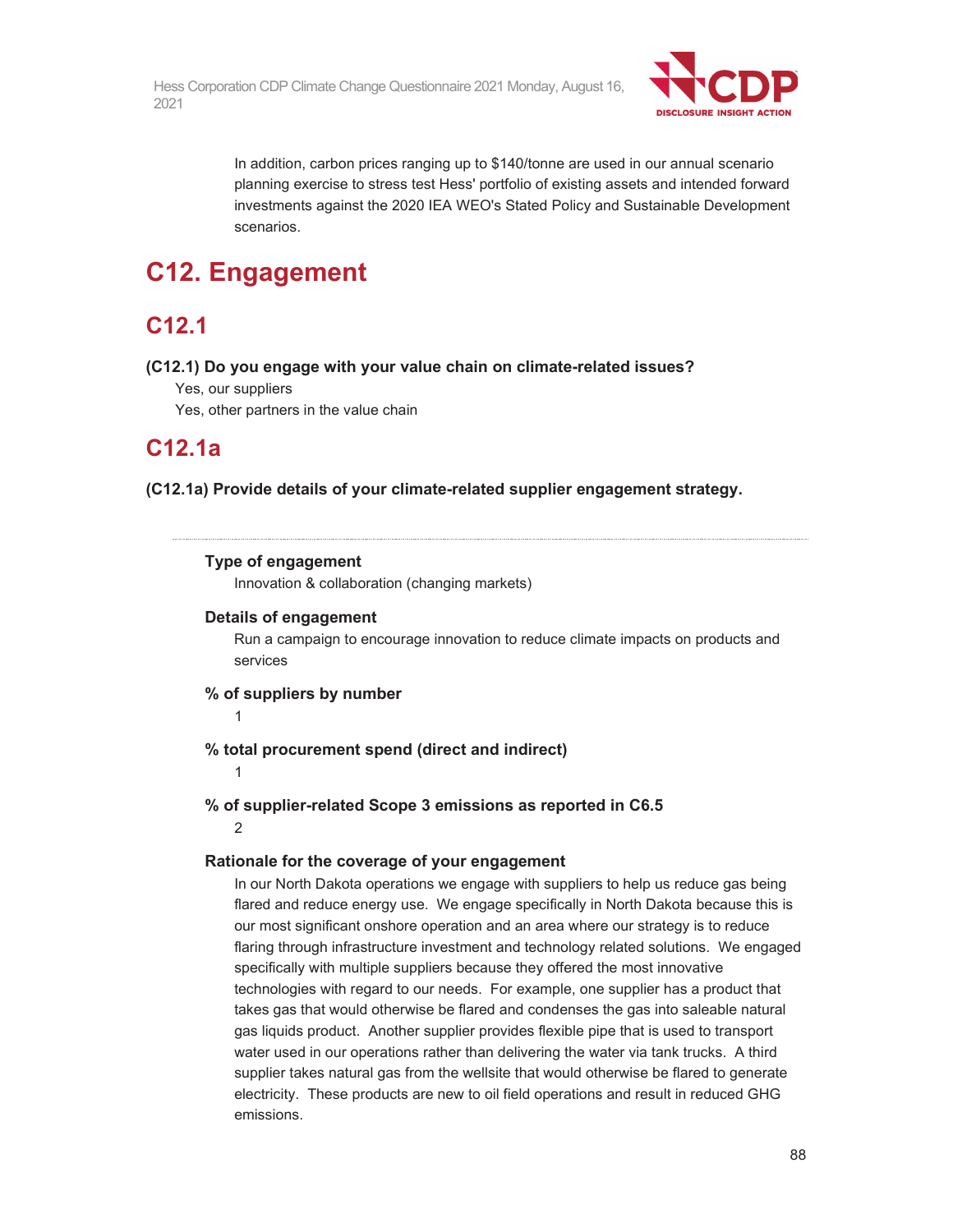

#### **Impact of engagement, including measures of success**

For example, one measurement of success was to transport 100% of the water we used in hydraulic fracturing using flexible hose. In 2020, this action resulted in the elimination of 178,042 truck deliveries and 8.9 million truck miles driven which eliminated 19,392 tonnes of GHG emissions. In addition, in 2020, other initiatives of this nature which are detailed in our Corporate Sustainability report resulted in the elimination of an additional 100,000 tonnes of GHG emissions.

#### **Comment**

## **C12.1d**

#### **(C12.1d) Give details of your climate-related engagement strategy with other partners in the value chain.**

We engage with venture partners throughout our value chain.

Method of engagement: When we enter into new joint venture projects with partners, we engage directly to evaluate project economics and identify ways to minimize emissions.

Strategy for prioritizing engagement: Our strategy for prioritizing joint ventures is in line with our overall business strategy. Our mission is to be a trusted energy partner and we are committed to helping meet the world's growing energy needs in a safe, environmentally responsible, socially sensitive and profitable way. Sustainability practices are a fundamental part of our business strategy and operations - they create value for our shareholders and opportunities to continuously improve business performance. We evaluate all potential relationships with third parties while considering the overall impact on our business and the environment, including project economics and emissions production. Specifically, we prioritize select joint venture partners based on the size of our financial investment. When we make significant financial investments (over \$50 million), we engage in a higher level of direct involvement in an effort to minimize environmental, social and reputational risk.

Success is based on whether or not the goals of the project have been met, which include measuring actual performance against financial, environmental, and social metrics established during the project planning process. In addition, in countries where we have joint ventures which include regulatory related emissions trading schemes, success is based on measuring compliance costs for carbon emissions.

As an example, flare reduction is a key component of Hess's climate change strategy. Since 2012, Hess has invested in midstream infrastructure in North Dakota to capture and monetize natural gas produced from our operations and minimize flaring. For example, the cost of conducting one such program in 2020, the LDAR program, was approximately \$1.7 million, which resulted in approximately 40,620 Mcf of recovered gas for the year at an average cost of \$41.99 per Mcf. We also look for opportunities to generate revenue and reduce emissions with joint venture partners. One such example is a 50/50 joint venture between Hess Midstream Partners LP and Targa Resources Corp., another midstream energy company, to construct a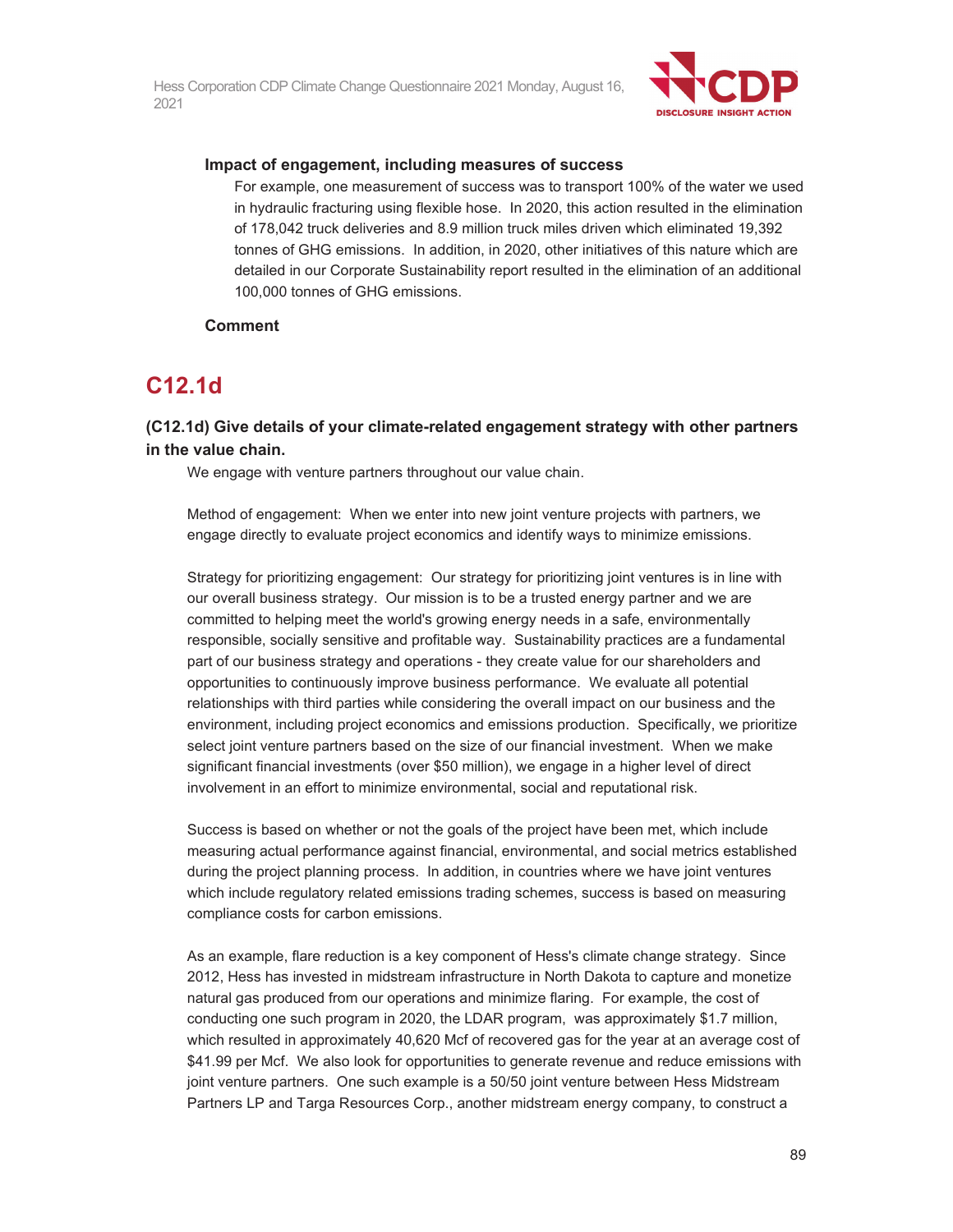

new 200 million standard cubic feet per day gas processing plant called Little Missouri Four at a cost of \$200 million. The new gas plant is located at Targa's existing Little Missouri facility, south of the Missouri River in McKenzie County, North Dakota. The plant became operational in August of 2019 and will help Hess and Targa process and monetize additional amounts of natural gas and reduce flaring.

## **C12.3**

**(C12.3) Do you engage in activities that could either directly or indirectly influence public policy on climate-related issues through any of the following?** 

Trade associations

### **C12.3b**

**(C12.3b) Are you on the board of any trade associations or do you provide funding beyond membership?** 

Yes

## **C12.3c**

**(C12.3c) Enter the details of those trade associations that are likely to take a position on climate change legislation.** 

#### **Trade association**

International Petroleum Industry Environmental Conservation Association (IPIECA)

# **Is your position on climate change consistent with theirs?**

Consistent

#### **Please explain the trade association's position**

IPIECA is a global oil and gas association for environmental and social issues. It is the industry's principal channel of communication with the United Nations. The association supports the international community's commitment to address the global challenge of climate change and has a Climate Change Working Group. The working group actions include: a) developing GHG management good practices, b) publishing guidelines for monitoring, measuring and reporting GHG emissions and emissions reduction projects; c) proposing sustainable biofuels standards; d) developing industry tools to help reduce flaring and venting, and improve energy efficiency; e) sharing knowledge on carbon capture and storage, including through partnerships such as with the Global Carbon Capture and Storage Institute (GCCSI); f) engaging with the international policy process under the UN Framework Convention on Climate Change, and g) supporting climate science, including engaging with the Intergovernmental Panel on Climate Change (IPCC).

**How have you influenced, or are you attempting to influence their position?**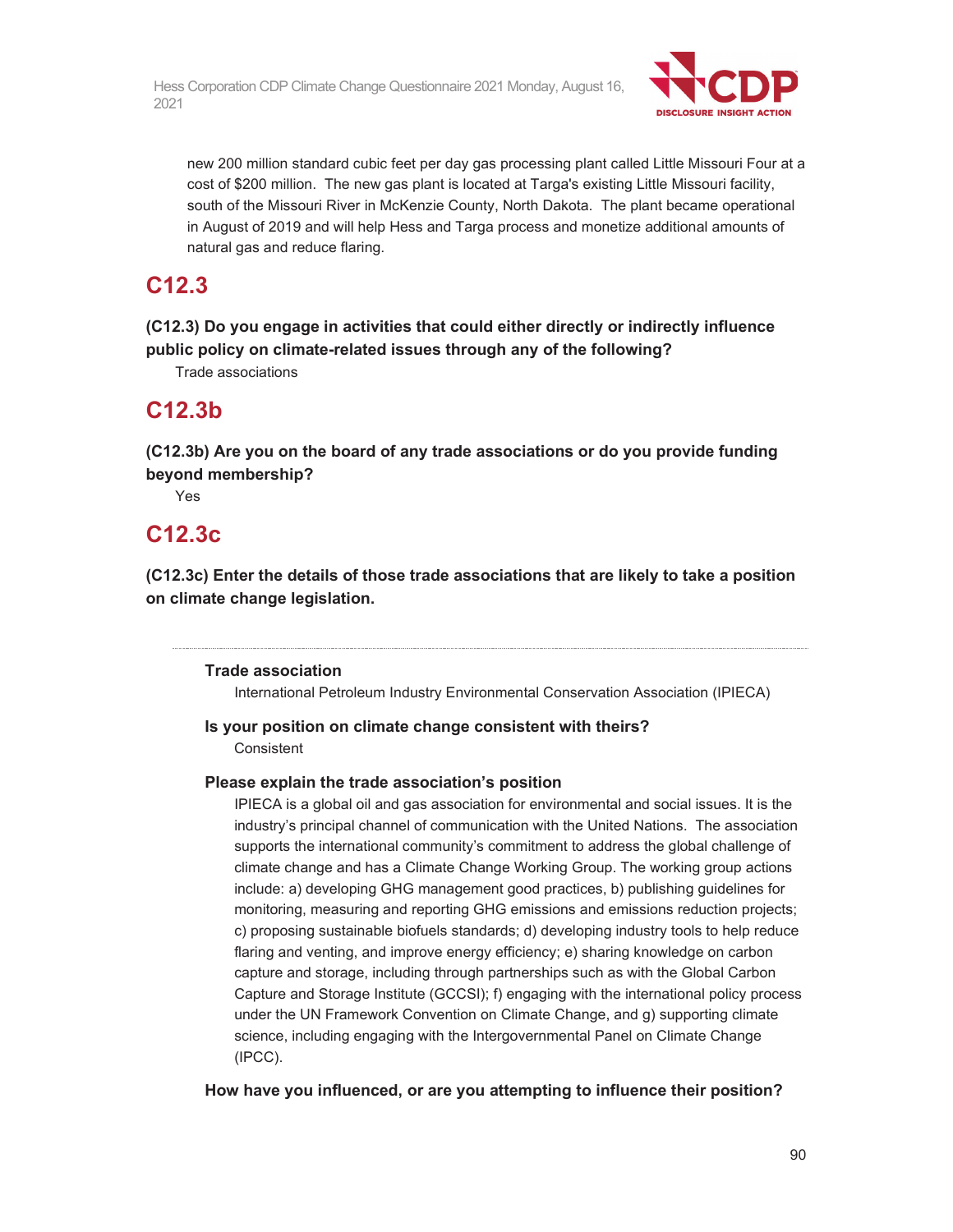

Hess is an active participant in the relevant working groups and committees, including Climate Change, Reporting, Water and Supply Chain.

#### **Trade association**

International Oil and Gas Producers Association (IOGP)

#### **Is your position on climate change consistent with theirs?**

**Consistent** 

#### **Please explain the trade association's position**

IOGP works on behalf of the world's oil and gas exploration and production companies to promote safe, responsible, and sustainable operations. It represents the industry before international organizations and regionally at the European Commission. IOGP supports the international community's commitment to address the global challenge of climate change. IOGP also believes that the oil and gas industry can help address this challenge while meeting society's future energy needs. IOGP believes that the long term objective of climate change policy should be to reduce the risk of serious impacts on society and ecosystems, while recognizing the importance of reliable and affordable energy to society.

#### **How have you influenced, or are you attempting to influence their position?**

Hess is an active participant in the relevant committees and working groups, including Safety, Environmental, Process Safety, Environmental data, Oil Spill, Land Transport and Aviation.

#### **Trade association**

American Petroleum Institute (API)

#### **Is your position on climate change consistent with theirs?**  Consistent

#### **Please explain the trade association's position**

Hess recently conducted an evaluation of our alignment on climate related issues with trade associations to which we belong and historically contribute more than \$50,000 (more information can be found in our 2020 Corporate Sustainability report). Our evaluation was conducted using publicly available positions and statements, along with our own assessment of each organization's activities on climate change and whether their climate positions are consistent with the following Hess positions: (1) acknowledgement of the science of climate change; (2) support for the Paris Agreement's aim to limit global average temperature rise; (3) acknowledgement of the need to accelerate GHG emissions reductions through technological innovation; and (4) support for a transparent carbon price or other market based mechanism applied to emitters across all sectors.

The American Petroleum Institute (API) is a national trade association that represents all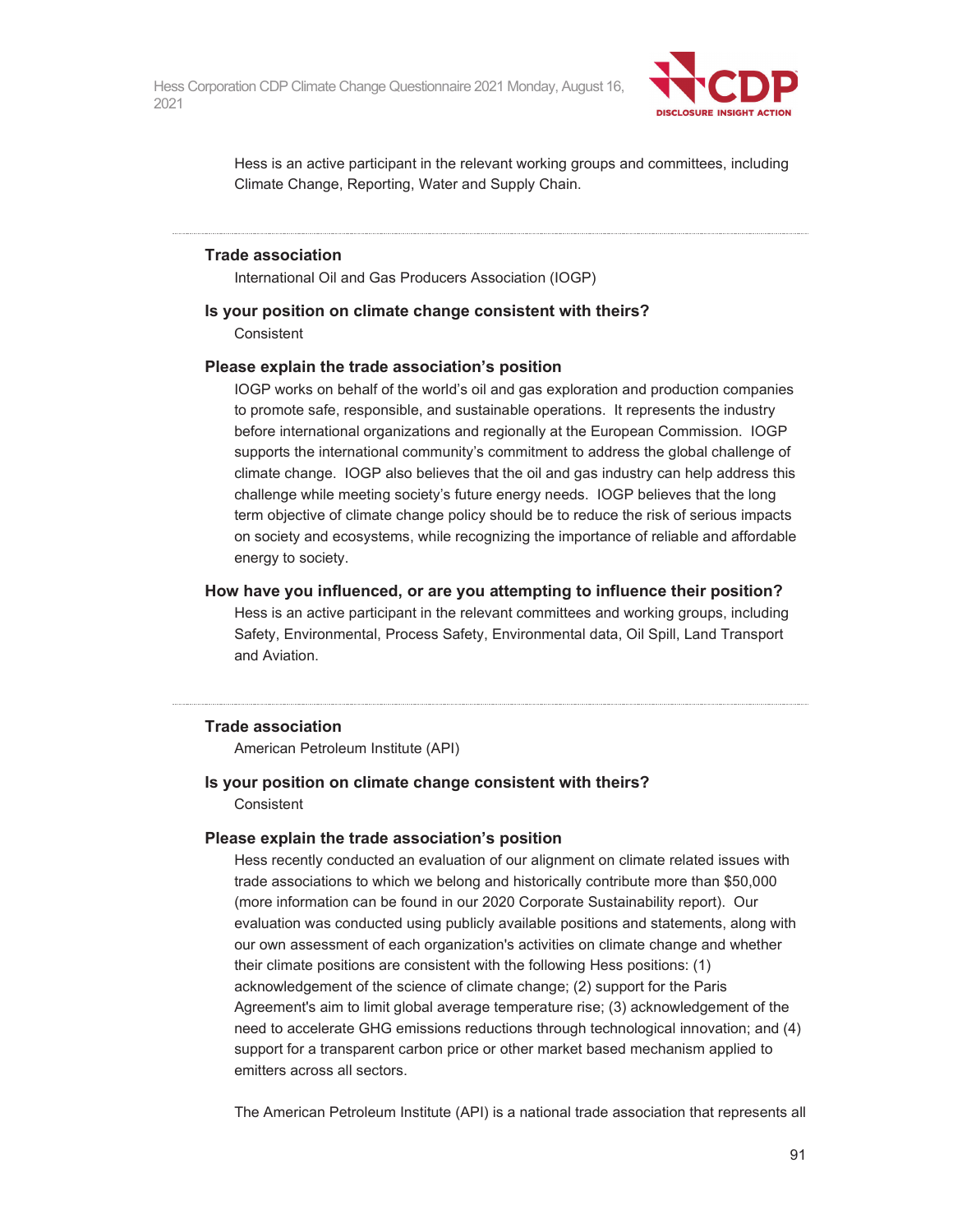

aspects of America's oil and gas industry. API and its members commit to delivering solutions that reduce the risks of climate change and recognize the vital role that the industry plays to develop and deploy technologies and products that continue to reduce GHG emissions while advancing human and economic prosperity that are essential to extending the benefits of modern life to all. API's Executive Committee has directed API to prioritize efforts to reduce greenhouse gas emissions through industry-led solutions and to actively work on policies that address the risks of climate change while meeting the global need for affordable, reliable and sustainable energy. API has recently taken significant steps to revise its position on climate and continues to consider forward leaning climate action that is consistent with Hess' position on the four topics described above. We will continue to use our influence to promote changes in climate policy direction at the API, where appropriate.

#### **How have you influenced, or are you attempting to influence their position?**

Hess's Chief Executive Officer serves on the API Board of Directors and Executive Committee. Hess is a member of API's Climate Committee, Committee on Federal Relations, and Upstream Committee, among others. We have our own established internal process to share information and promote Hess's position on emerging regulatory issues such as methane leakage. Our internal working group is partially informed by studies coming out of the Environmental Defense Fund.

#### **Trade association**

U.S. Chamber of Commerce

#### **Is your position on climate change consistent with theirs? Consistent**

#### **Please explain the trade association's position**

Hess recently conducted an evaluation of our alignment on climate related issues with trade associations to which we belong and have historically contributed more than \$50,000 (more information can be found in our 2020 Corporate Sustainability report). Our evaluation was conducted using publicly available positions and statements, along with our own assessment of each organization's activities on climate change and whether their climate positions are consistent with the following Hess positions: (1) acknowledgement of the science of climate change; (2) support for the Paris Agreement's aim to limit global average temperature rise; (3) acknowledgement of the need to accelerate GHG emissions reductions through technological innovation, and (4) support for a transparent carbon price or other market based mechanism applied to emitters across all sectors.

The U.S. Chamber of Commerce is the world's largest business organization representing companies of all sizes across every sector of the economy. Their position is that "the climate is changing and humans are contributing to these changes. We believe that there is much common ground on which all sides of this discussion could come together to address climate change with policies that are practical, flexible, predictable and durable." The Chamber believe that an effective climate policy should: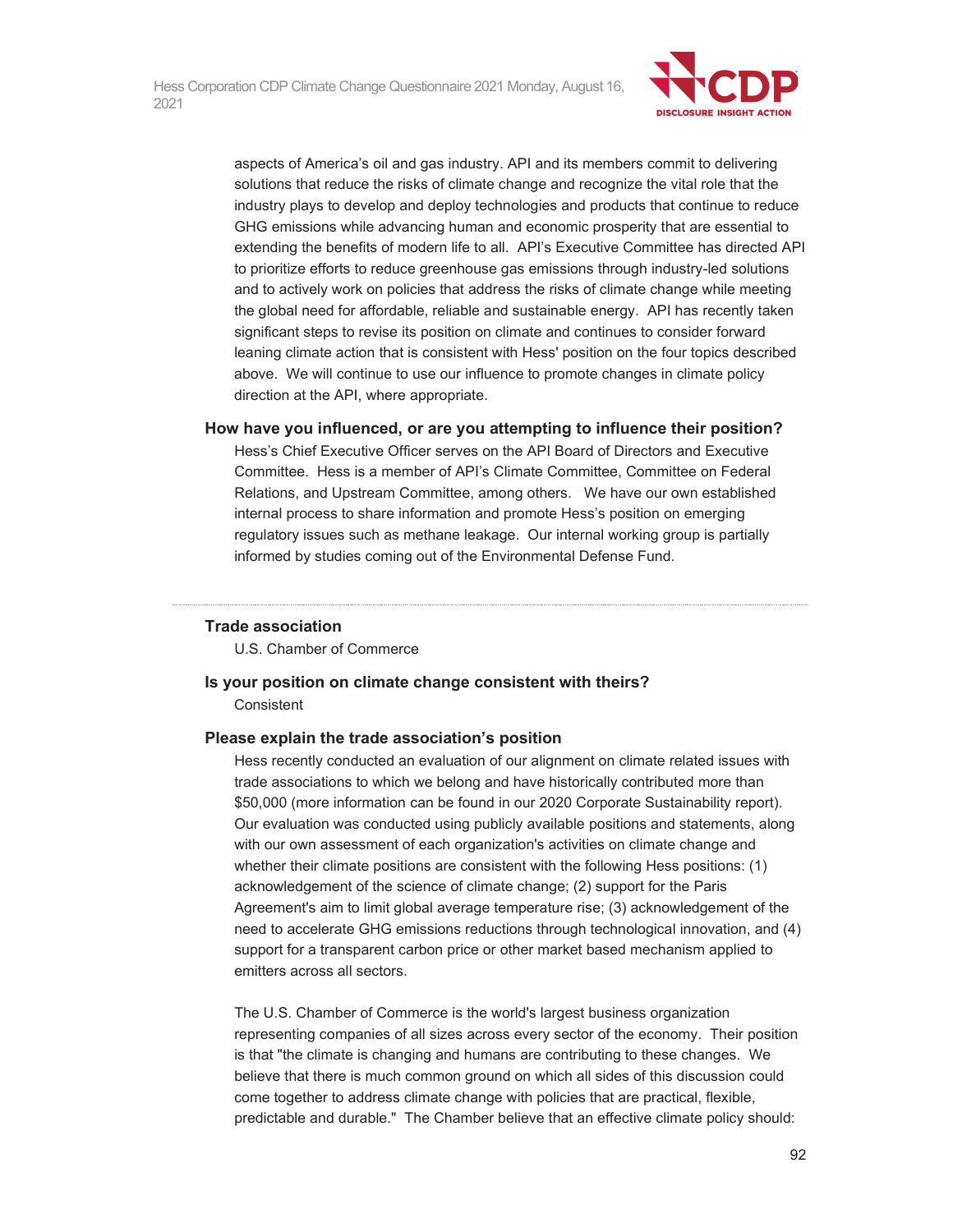

-Support a market based approach to accelerate GHG emissions reductions across the

- U.S. economy
- -Leverage the power of business
- -Maintain U.S. leadership in climate science
- -Embrace technology and innovation
- -Aggressively pursue greater energy efficiency
- -Promote climate resilience infrastructure
- -Support trade in U.S. technologies and products
- -Encourage international cooperation

The Chamber's climate position has recently evolved in a positive direction, and the organization continues to consider forward leaning climate action that is consistent with Hess' position.

#### **How have you influenced, or are you attempting to influence their position?**

#### **Trade association**

Independent Petroleum Association of America (IPAA)

#### **Is your position on climate change consistent with theirs?**  Mixed

#### **Please explain the trade association's position**

Hess recently conducted an evaluation of our alignment on climate related issues with trade associations to which we belong and have historically contributed more than \$50,000 (more information can be found in our 2020 Corporate Sustainability report). Our evaluation was conducted using publicly available positions and statements, along with our own assessment of each organization's activities on climate change and whether their climate positions are consistent with the following Hess positions: (1) acknowledgement of the science of climate change; (2) Support for the Paris Agreement's aim to limit global average temperature rise; (3) acknowledgement of the need to accelerate GHG emissions reductions through technological innovation and; (4) support for a transparent carbon price or other market based mechanism applied to emitters across all sectors.

The IPAA.. is dedicated to ensuring a strong, viable domestic oil and natural gas industry, recognizing that an adequate and secure supply of energy is essential to the national economy. It is a lobbying group for oil and gas producers in the U.S. IPAA believes the benefits of using natural gas and oil products helps secure the economic wellbeing of citizens of the nation, particularly disadvantaged communities who are most threatened by high energy prices. The IPAA believes that because of the production and use of natural gas, the United States has reduced emissions more than any other country. IPAA supports the spirit of the Paris climate accord- our industry serves a critical role in the necessary effort to reduce greenhouse gas emissions, and the United States must collaborate with other nations to meet global climate targets. IPAA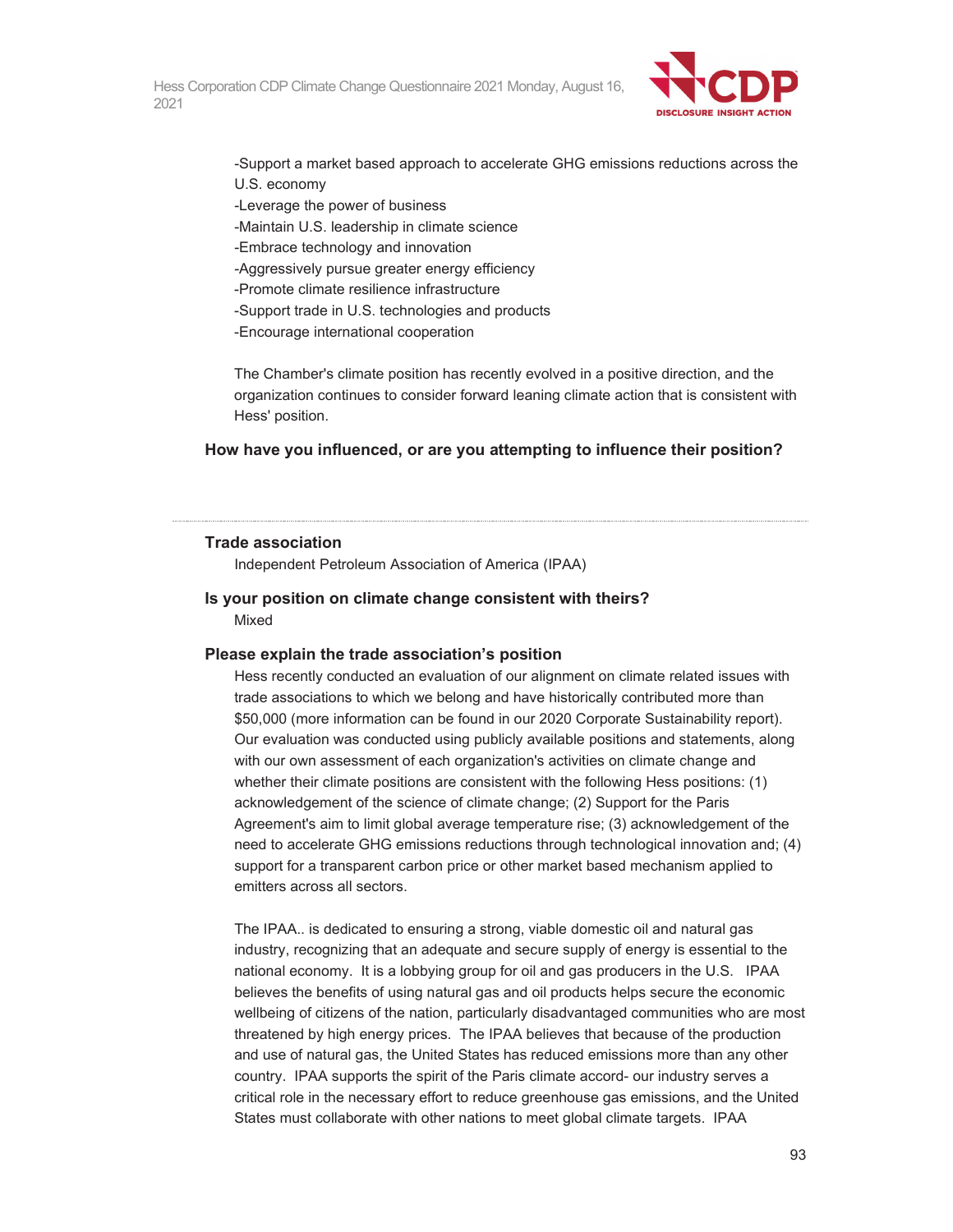

supports voluntary efforts by industry and our members, like the Environmental Partnership (API), and constant improvements to the technology being used in the field to reduce, measure and report emissions.

The IPAA maintains climate positions that are somewhat inconsistent with Hess' position, although discussions are proceeding in a positive direction.

#### **How have you influenced, or are you attempting to influence their position?**

We will use our influence in this organization to promote a change in policy direction, where appropriate, and if we cannot, we will further assess our membership and take appropriate actions, balancing the broader value that we realize from participating in this organization.

#### **Trade association**

National Ocean Industries Association (NOIA)

#### **Is your position on climate change consistent with theirs?**

Mixed

#### **Please explain the trade association's position**

Hess recently conducted an evaluation of our alignment on climate related issues with trade associations to which we belong and have historically contributed more than \$50,000 (more information can be found in our 2020 Corporate Sustainability report). Our evaluation was conducted using publicly available positions and statements, along with our own assessment of each organization's activities on climate change and whether their climate positions are consistent with the following Hess positions: (1) acknowledgement of the science of climate change; (2) support for the Paris Agreement's aim to limit global average temperature rise; (3) acknowledgement of the need to accelerate GHG emissions reductions through technological innovation; and (4) support for a transparent carbon price or other market based mechanism applied to emitters across all sectors.

NOIA serves the offshore oil, gas and wind industries and provides tremendous value to its members by uniting and advancing the business and professional interests of its members and the industry. NOIA represents and advances a dynamic and growing offshore energy industry, providing solutions that support communities and protect workers, the public and our environment. NOIA recognizes the risks of climate change and, as innovators, we strive to contribute solutions and best practices to optimally balance societal and environmental needs. "NOIA and its member companies commit to a collaborative approach with all stakeholders in providing solutions that balance economic, environmental and energy needs for society. We contribute to the advancement of principals of innovation, conservation, efficiency, resiliency, mitigation, and adaptation that must be part of a systematic approach to addressing the climate challenge."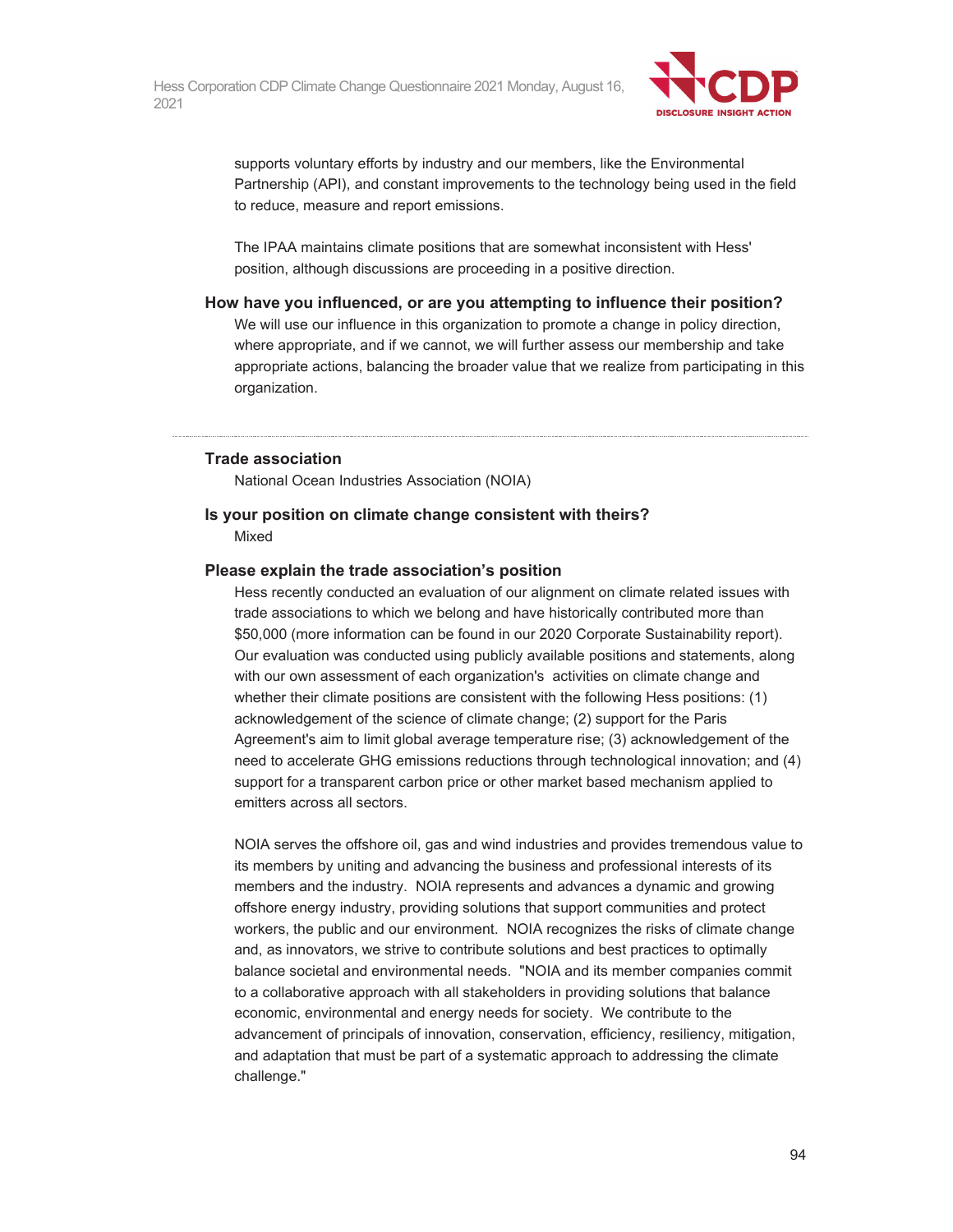

The NOIA maintains climate positions that are somewhat inconsistent with Hess' position, although discussions are proceeding in a positive direction.

**How have you influenced, or are you attempting to influence their position?** We will use our influence in this organization to promote a change in policy direction, where appropriate, and if we cannot, we will further assess our membership and take appropriate actions, balancing the broader value that we realize from participating in this organization.

## **C12.3f**

**(C12.3f) What processes do you have in place to ensure that all of your direct and indirect activities that influence policy are consistent with your overall climate change strategy?** 

At Hess, we have an Enterprise Risk Management (ERM) process that is led by the Chief Risk Officer, who reports to the Chief Financial Officer. The ERM process is a comprehensive, standardized approach to identifying and managing risks of all types, included climate-related risks, across our operations.

Hess updates its Climate Change Position annually, as appropriate. The statement outlines its position on climate change and our strategy for approaching climate-related risks and opportunities and can be summarized as follows:

- Hess supports the aim of the Paris Agreement and a global ambition to achieve net zero emissions by 2050. We are committed to reducing our carbon footprint in line with the Paris Agreement.
- Hess supports transparent carbon pricing as an economically efficient method for managing carbon emissions
- Hess has committed to align its strategy with the recommendations of the Task Force on Climate-Related Financial Disclosures (TCFD).
- Hess is working with government and industry partners to advance the development of a range of low-GHG emissions pathways, including technological advancements.
- Hess will continue to take steps to monitor, measure and reduce our GHG emissions through the following actions:
	- o Setting and disclosing our targets to reduce the carbon intensity of our operation
	- o Applying technological innovation and efficiency to decrease energy use and GHG emissions across our operations
	- o Investing in scientific solutions to mitigate climate change
	- o Accounting for the cost of carbon in significant new investments
	- o Incorporating carbon risk scenario analysis into our business planning cycle

To ensure this statement is taken forward, in 2019, Hess established a team, led by the Senior VP Production to further identify, assess and make recommendations with respect to climate change mitigation strategies, and emissions reduction technologies and opportunities. This team reports directly to the CEO and COO. In late 2020, Hess established a new task force, comprised of nine senior executives, to provide oversight for our climate change strategy implementation and to evaluate the medium and longer term aspects of our strategy.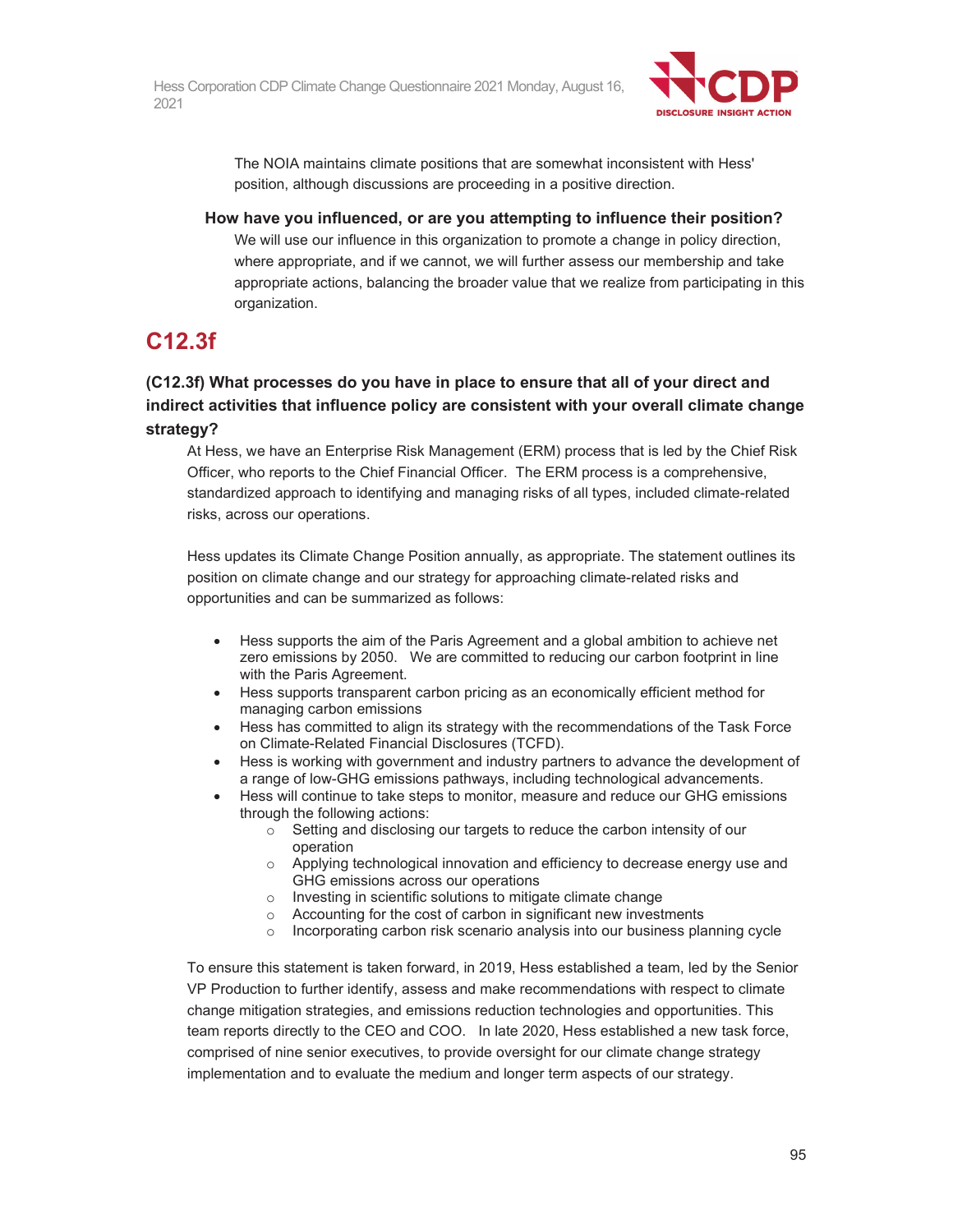

Hess' Board of Directors works alongside senior management to actively oversees Hess' sustainability practices. The Environmental, Health and Safety (EHS) Board Committee is tasked with assisting the Board in identifying, evaluating and monitoring EHS risks and strategies with the potential to affect the people, environment or communities where we operate or our company's business activities, performance or reputation. The Hess Board is routinely briefed by experts to help them remain climate change literate and that climate change-related risks are considered in the development of company strategies and policies.

In addition to utilizing our ERM process to achieve a standardized approach to climate-related risks and a common approach to climate-related engagement activities throughout the company, a process is in place where our Vice President of EHS meets quarterly, or more frequently if necessary, with the EHS Board Committee to brief them on climate-related issues and strategic initiatives (including regulatory matters), progress against targets and GHG reduction activities and to review external drivers for strategy and reporting and to prioritize ongoing and future actions. These briefings allow senior management and the Board to assess climate engagement activities consistently throughout the company. A third process in place to achieve a common approach to climate-related activities throughout the company is the establishment of a Sustainability Steering Committee, comprised of senior officers within the company from various disciplines, which reviews climate-related policies, strategies, initiatives and targets and provides direction and guidance regarding external reporting of these matters.

Finally, to address concerns related to potential misalignment between our positions and those of the associations, organizations and collaborative working groups in which we participate, we publish our positions on key sustainable issues in our annual corporate sustainability report and have recently completed an assessment of our key Trade Associations' alignment with Hess's climate related positions. Internal and external communication helps all parties who engage with policymakers on Hess's behalf be aware of our climate change strategy. Because we are just one of many members, we recognize that our positions cannot always fully align with all formal positions of the associations, organizations, and collaborative working groups in which we participate. Effective communication of our climate change strategy helps all stakeholders understand where our positions align, even though our participation or funding should not be considered a direct endorsement of the entire range of activities undertaken by these membership organizations.

### **C12.4**

**(C12.4) Have you published information about your organization's response to climate change and GHG emissions performance for this reporting year in places other than in your CDP response? If so, please attach the publication(s).** 

#### **Publication**

In mainstream reports, in line with the CDSB framework (as amended to incorporate the TCFD recommendations)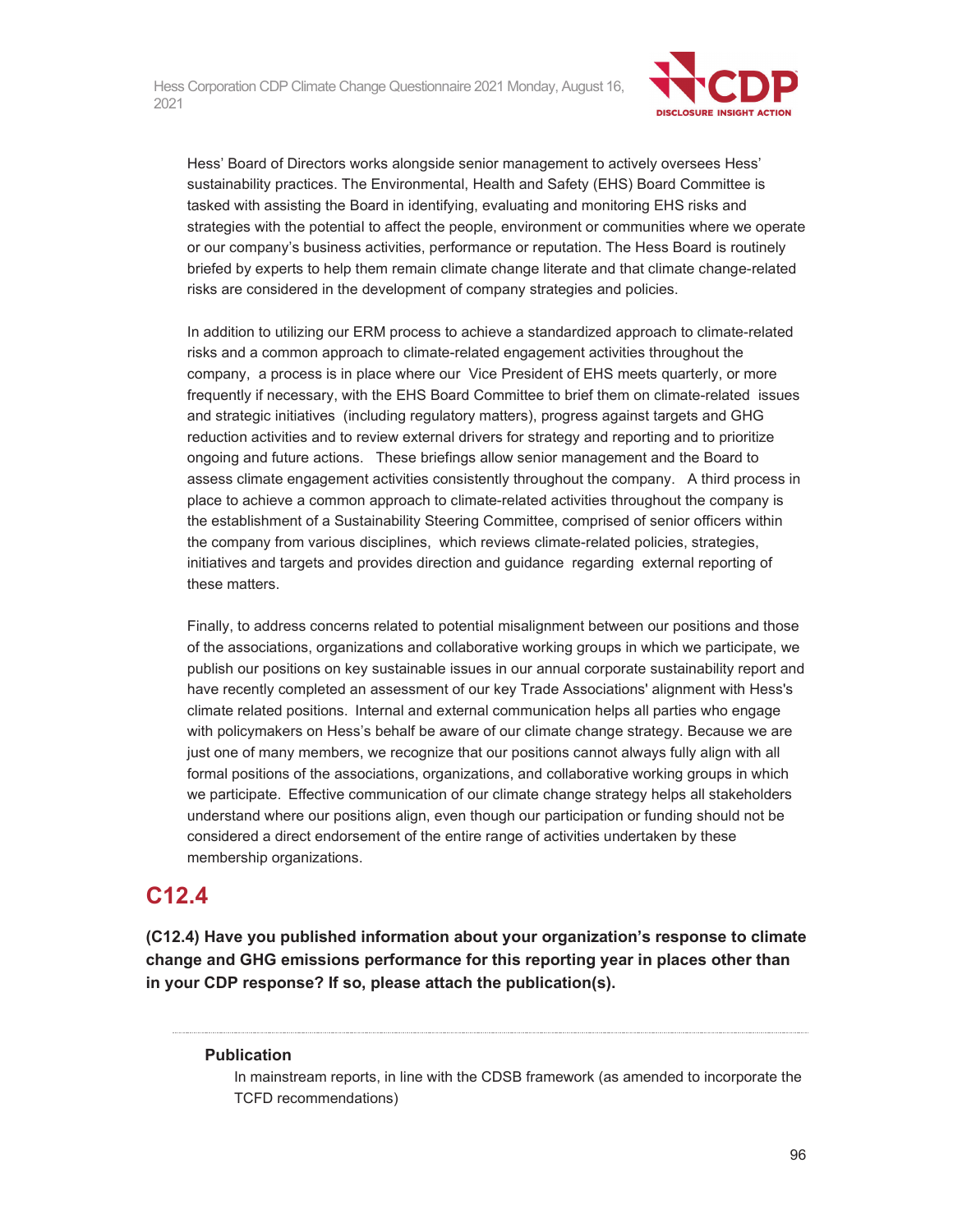

#### **Status**

**Complete** 

#### **Attach the document**

Hess Corporation 2020 Annual Report.pdf

#### **Page/Section reference**

Pages 2-3,9-11 of Hess Annual Report

#### **Content elements**

**Governance** Strategy Risks & opportunities Emissions figures Emission targets Other metrics

#### **Comment**

#### **Publication**

In voluntary sustainability report

#### **Status**

Complete

#### **Attach the document**

Hess Corporation 2020 Sustainability Report.pdf

#### **Page/Section reference**

Pages 2,3,8-19,39-53, 62-65

#### **Content elements**

**Governance Strategy** Risks & opportunities Emissions figures Emission targets Other metrics Other, please specify

#### **Comment**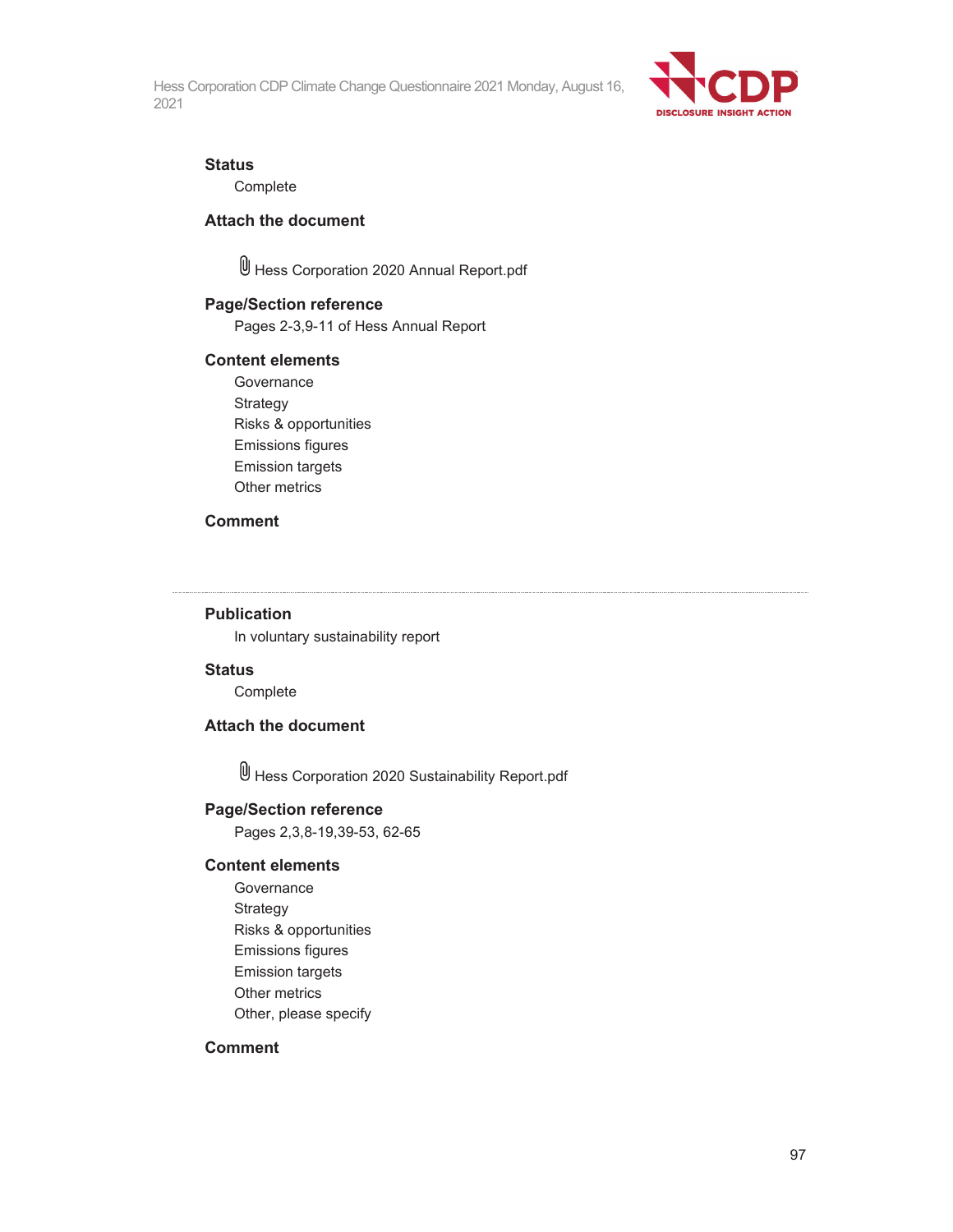

# **C15. Signoff**

## **C-FI**

**(C-FI) Use this field to provide any additional information or context that you feel is relevant to your organization's response. Please note that this field is optional and is not scored.** 

## **C15.1**

**(C15.1) Provide details for the person that has signed off (approved) your CDP climate change response.** 

|            | <b>Job title</b>         | <b>Corresponding job category</b> |
|------------|--------------------------|-----------------------------------|
| <b>Row</b> | <b>President and COO</b> | President                         |

# **Submit your response**

#### **In which language are you submitting your response?**

English

#### **Please confirm how your response should be handled by CDP**

|                             | I am submitting to | <b>Public or Non-Public Submission</b> |
|-----------------------------|--------------------|----------------------------------------|
| I am submitting my response | Investors          | Public                                 |

#### **Please confirm below**

I have read and accept the applicable Terms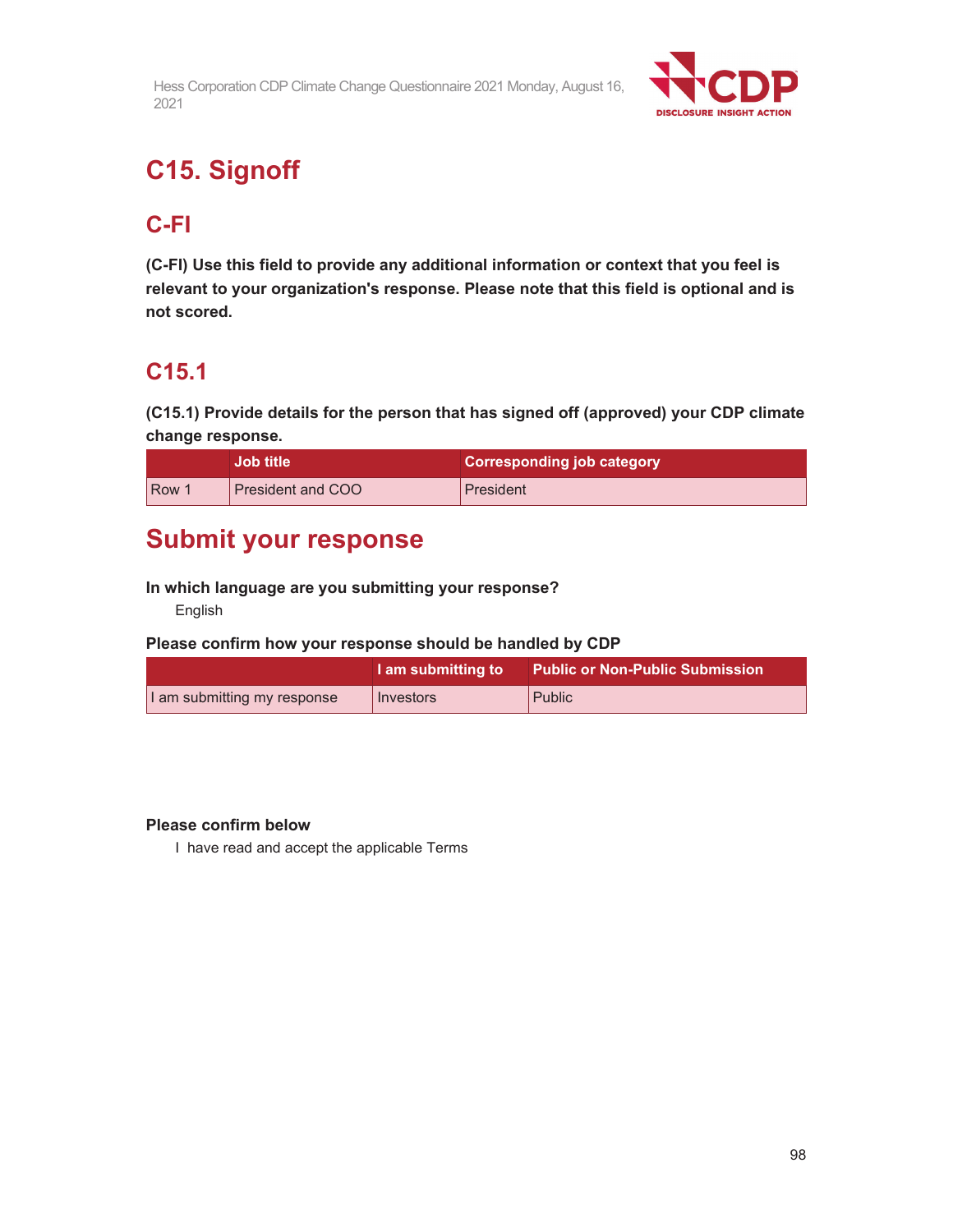#### Independent Assurance Statement to Hess Corporation

ERM Certification and Verification Services ("ERM CVS") was engaged by Hess Corporation ("Hess") to provide limited assurance on selected Greenhouse Gas (GHG) emissions data and information which Hess has reported in its CDP Climate Change Questionnaire 2021 ("the CDP Questionnaire").

| <b>Engagement summary</b>               |                                                                                                                                                                                                                                                                                                                                                                                                                                                                                                                                                                                                                                                                                                                                                                                                                                                                                                                                                                                                                                                                                                                                                                                                                                                                                                            |  |  |
|-----------------------------------------|------------------------------------------------------------------------------------------------------------------------------------------------------------------------------------------------------------------------------------------------------------------------------------------------------------------------------------------------------------------------------------------------------------------------------------------------------------------------------------------------------------------------------------------------------------------------------------------------------------------------------------------------------------------------------------------------------------------------------------------------------------------------------------------------------------------------------------------------------------------------------------------------------------------------------------------------------------------------------------------------------------------------------------------------------------------------------------------------------------------------------------------------------------------------------------------------------------------------------------------------------------------------------------------------------------|--|--|
| Scope of our<br>assurance<br>engagement | Whether the consolidated corporate GHG emissions data for Hess's global operations for the<br>period 1st January to 31st December 2020 reported at Sections C6.1, C6.3 and C6.5 of the CDP<br>Questionnaire are fairly presented, in all material respects, in accordance with the reporting criteria.<br>The GHG inventory, reported on an operational control basis and covering emissions of $CO2$ , N <sub>2</sub> O<br>and CH <sub>4</sub> , includes:<br>Total absolute Scope 1 Direct GHG emissions from stationary fuel combustion, mobile fuel<br>٠<br>combustion, flaring, and fugitive sources (metric tonnes CO <sub>2</sub> e).<br>Total absolute Scope 2 Indirect GHG emissions (location-based and market-based)<br>$\bullet$<br>associated with purchased electricity (metric tonnes CO <sub>2</sub> e).<br>Total absolute Scope 3 Other indirect emissions from the following categories (metric<br>$\bullet$<br>tonnes $CO2e$ ):<br>Use of sold products;<br>Processing of sold products; and<br>Business travel<br>٠<br>Whether the information reported at the following sections of the CDP Questionnaire is fairly<br>presented: C4.1, C4.1b <sup>*</sup> , C4.2, C5.1, C5.2, C6.2, C6.4, C6.10 <sup>*</sup> , C7.1a, C7.1b, C7.2, C7.3b, C7.4,<br>C7.5, C7.6, C7.7, C7.9a and C8.2a |  |  |
| <b>Reporting criteria</b>               | The World Resources Institute and the World Business Council for Sustainable Development<br>(WRI/WBCSD) GHG Protocol, IPIECA's Petroleum Industry Guidelines for reporting GHG<br>emissions, 2nd edition, 2011, and US EPA Mandatory Greenhouse Gas Reporting Rule                                                                                                                                                                                                                                                                                                                                                                                                                                                                                                                                                                                                                                                                                                                                                                                                                                                                                                                                                                                                                                         |  |  |
| <b>Assurance</b><br><b>standard</b>     | International Organization for Standardization (ISO) 14064-3:2019: Specification with quidance for<br>the validation and verification of greenhouse gas assertions                                                                                                                                                                                                                                                                                                                                                                                                                                                                                                                                                                                                                                                                                                                                                                                                                                                                                                                                                                                                                                                                                                                                         |  |  |
| <b>Assurance level</b>                  | Limited assurance.                                                                                                                                                                                                                                                                                                                                                                                                                                                                                                                                                                                                                                                                                                                                                                                                                                                                                                                                                                                                                                                                                                                                                                                                                                                                                         |  |  |
| <b>Respective</b><br>responsibilities   | Hess is responsible for preparing the data and for its correct presentation in the CDP<br>Questionnaire, including disclosure of the reporting criteria and boundary.<br>ERM CVS's responsibility is to provide conclusions on the agreed scope based on the assurance<br>activities performed and exercising our professional judgement.                                                                                                                                                                                                                                                                                                                                                                                                                                                                                                                                                                                                                                                                                                                                                                                                                                                                                                                                                                  |  |  |

#### Our conclusions

Based on our activities, nothing has come to our attention to indicate that the following consolidated corporate 2020 GHG emissions data reported at Sections C6.1, C6.3 and C6.5 of the CDP Questionnaire are not fairly presented, in all material respects, with the reporting criteria:

| <b>Scope 1 GHG emissions:</b>                                                                                  | 3,250,701 tCO2e                                  |
|----------------------------------------------------------------------------------------------------------------|--------------------------------------------------|
| <b>Scope 2 GHG emissions:</b><br>Location-based<br><b>Market-based</b>                                         | 420,969 tCO2e<br>102,781 tCO2e                   |
| <b>Scope 3 GHG emissions:</b><br>Use of sold products<br>Processing of sold products<br><b>Business travel</b> | 49,000,625 tCO2e<br>4,103,844 tCO2e<br>694 tCO2e |

In addition, nothing has come to our attention to indicate that the information reported in the sections of the CDP Questionnaire listed under 'Scope of our assurance engagement', above, taking into account the limitations described under 'The limitations of our engagement' below, is not fairly presented.

#### Our assurance activities

Our objective was to assess whether the emissions data are reported in accordance with the principles of completeness, comparability (across the organisation) and accuracy (including calculations, use of appropriate conversion factors and consolidation). We planned and performed our work to obtain all the information and explanations that we believe were necessary to provide a basis for our assurance conclusions. A global team of GHG and assurance specialists performed the following activities:

- An analytical review of the 2020 GHG emissions data from all assets and a check on the completeness and accuracy of the data consolidation at the Hess corporate level;
- Virtual "visits" to Hess' operations in North Dakota and the North Malay Basin, to verify the source data for the assets' GHG emissions;
- A virtual "visit" to Hess' head office in Houston, Texas to review the data consolidation process and the results of the internal data validation process, and to conduct interviews with subject matter experts responsible for preparing the GHG inventory and the CDP Questionnaire;
- Evaluation of the data management systems and processes (including data collection and internal review processes) used for collecting and reporting the GHG data;
- A review of the calculations of the GHG emissions from underlying activity data, including the conversion factors and emission factors used, and the accuracy of the consolidation of the GHG data at the corporate level;